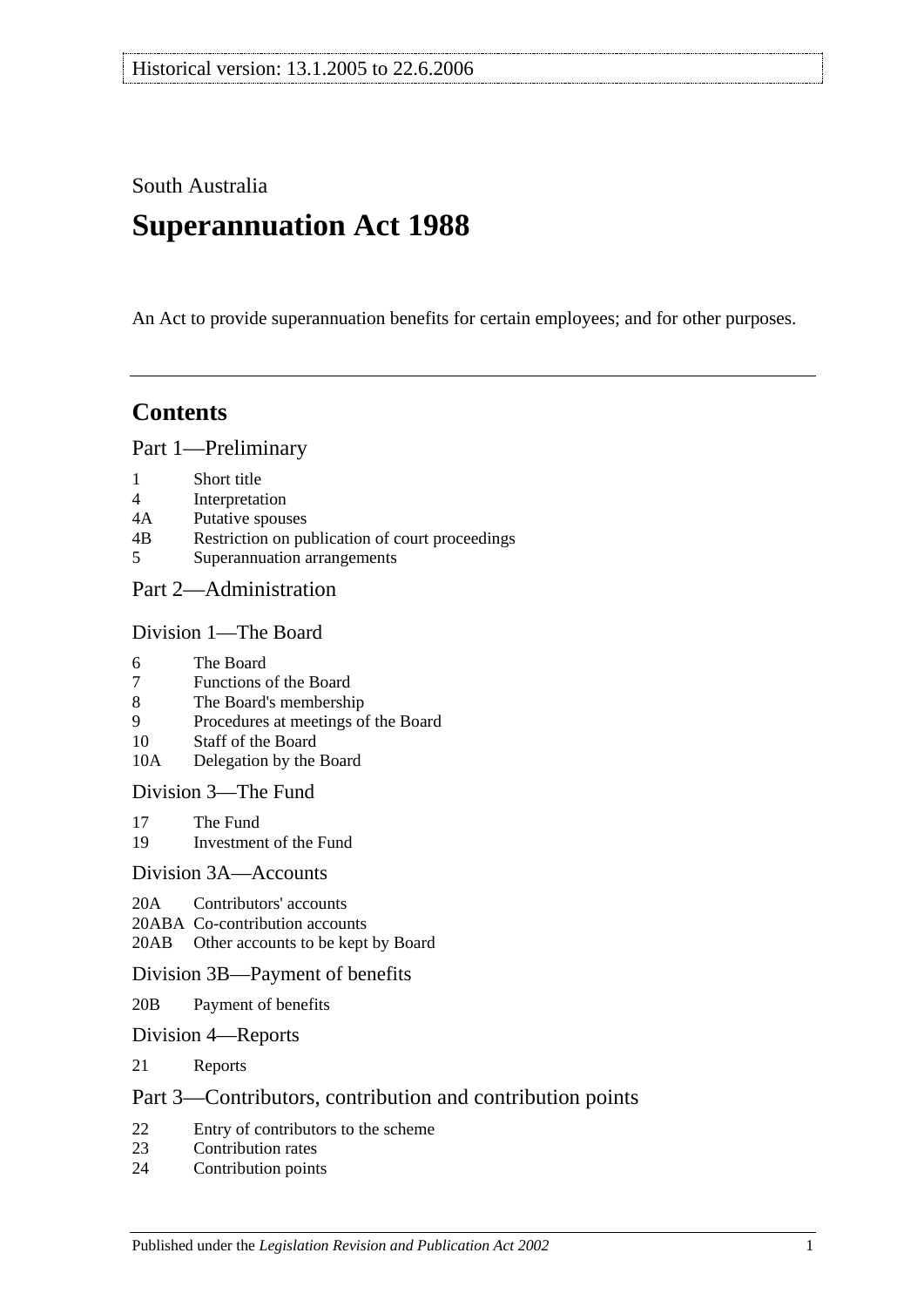25 [Attribution of additional contribution points and contribution months](#page-27-0)

#### [Part 4—Superannuation benefits—new scheme contributors](#page-28-0)

- 26 [Application of this Part](#page-28-1)
- 27 [Retirement](#page-28-2)
- 28 [Resignation and preservation of benefits](#page-29-0)
- 28A [Resignation pursuant to a voluntary separation package](#page-32-0)
- 28B [Outplaced employees—55 and over](#page-33-0)
- 28C [Outplaced employees under 55](#page-34-0)
- 29 [Retrenchment](#page-34-1)
- 30 [Disability pension](#page-35-0)
- 30A [Rehabilitation etc of disability pensioner](#page-36-0)
- 31 [Termination of employment on invalidity](#page-37-0)
- 32 [Death of contributor](#page-40-0)
- 32A [PSESS benefit](#page-45-0)
- 32B [Commutation to pay deferred superannuation contributions surcharge—contributor](#page-46-0)
- 32C [Commutation to pay deferred superannuation contributions surcharge following death of](#page-47-0)  [contributor](#page-47-0)
- 32D [Withheld amount](#page-49-0)

## [Part 5—Superannuation benefits—old scheme contributors](#page-50-0)

#### [Division 1—Pension benefits](#page-50-1)

- 33 [Application of this Part](#page-50-2)
- 34 [Retirement](#page-50-3)
- 35 [Retrenchment](#page-52-0)
- 36 [Temporary disability pension](#page-54-0)
- 36A [Rehabilitation etc of disability pensioner](#page-56-0)
- 37 [Invalidity](#page-56-1)
- 38 [Death of contributor](#page-59-0)
- 39 [Resignation and preservation of benefits](#page-63-0)
- 39A [Resignation or retirement pursuant to a voluntary separation package](#page-69-0)
- 39B [Outplaced employees—55 and over](#page-71-0)
- 39C [Outplaced employees under 55](#page-72-0)

#### [Division 2—General](#page-72-1)

- 40 [Commutation of pension](#page-72-2)<br>40A Commutation to pay defe
- [Commutation to pay deferred superannuation contributions surcharge](#page-73-0)
- 41 [Medical examination etc of invalid pensioner](#page-74-0)
- 42 [Suspension of pension if pensioner declines appropriate employment](#page-74-1)
- 42A [Offer of lump sum to certain invalid pensioners](#page-75-0)
- 43 [Notional extension of period of employment](#page-75-1)
- 43A [Proportion of pension etc to be charged against contribution account etc](#page-76-0)
- 43AA [Closure of contribution accounts](#page-76-1)

## [Part 5A—Family Law Act provisions](#page-78-0)

#### [Division 1—Preliminary](#page-78-1)

- 43AB [Purpose of this Part](#page-78-2)
- 43AC [Interpretation](#page-78-3)
- 43AD [Value of superannuation interest](#page-79-0)
- 43AE [Board to comply with Commonwealth requirements](#page-79-1)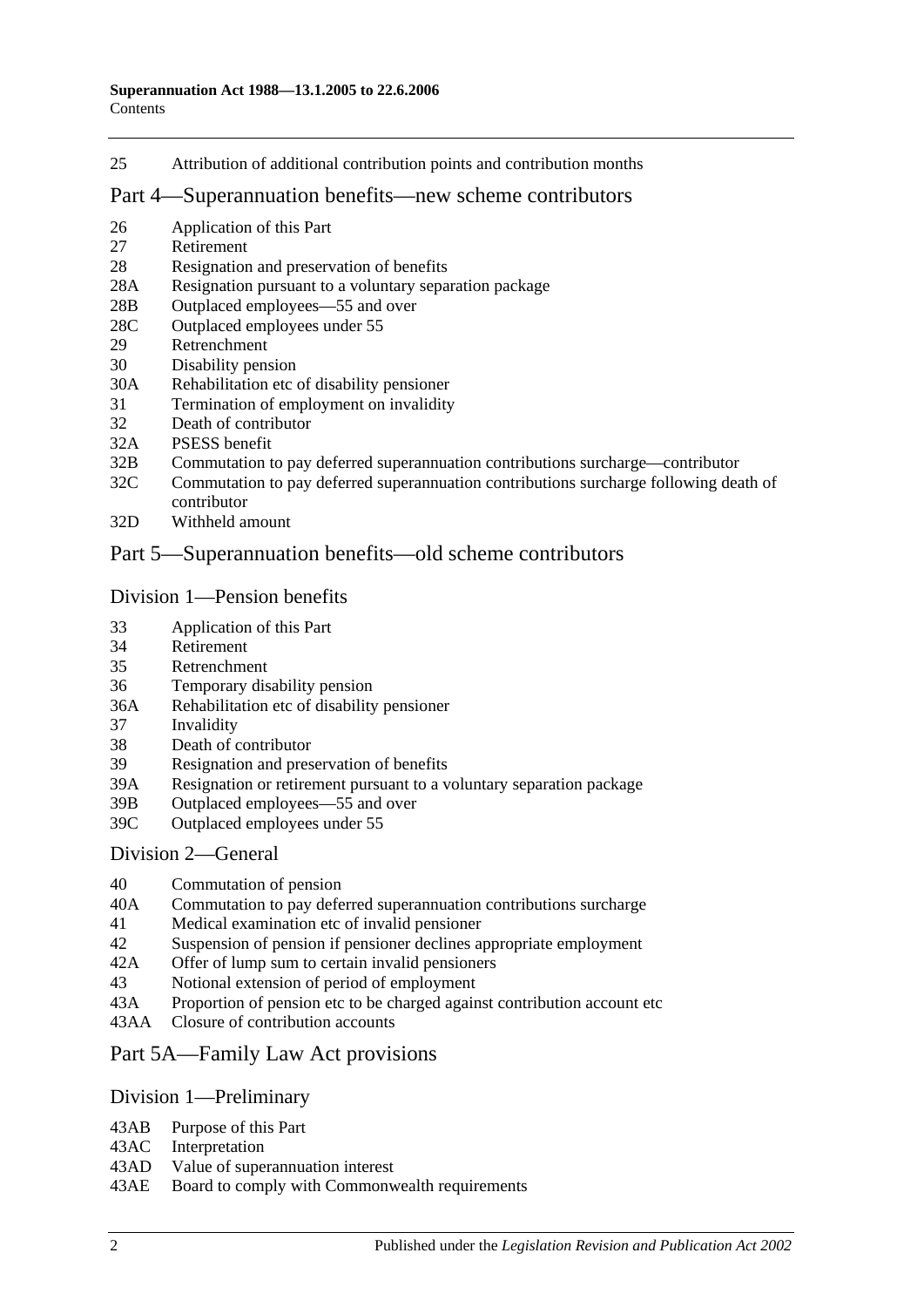- 43AF [Reduction in member's entitlement](#page-79-2)
- 43AG [Benefit not payable to spouse on death of contributor if split has occurred](#page-80-0)

## [Division 2—New scheme contributors](#page-80-1)

- 43AH [Application of Division](#page-80-2)<br>43AI Accrued benefit multiple
- [Accrued benefit multiple](#page-80-3)
- 43AJ [Non-member spouse's entitlement](#page-81-0)

#### [Division 3—Old scheme contributors](#page-81-1)

- 43AK [Application of Division](#page-81-2)
- 43AL [Accrued benefit multiple](#page-81-3)
- 43AM [Non-member spouse's entitlement](#page-82-0)
- 43AN [Non-member spouse's entitlement where pension is in growth phase](#page-82-1)
- 43AO [Non-member spouse's entitlement where pension is in payment phase](#page-82-2)
- 43AP [Payment of non-member spouse's entitlement](#page-84-0)

#### [Division 4—Fees](#page-84-1)

[43AQ](#page-84-2) Fees

#### [Part 6—Miscellaneous](#page-86-0)

- 43B [Exclusion of benefits under awards etc](#page-86-1)
- 44 [Review of the Board's decisions](#page-86-2)
- 45 [Effect of workers compensation etc on pension](#page-86-3)
- 46 [Division of benefit where deceased contributor is survived by lawful and putative spouses](#page-88-0)
- 47 [Adjustment of pensions](#page-89-0)
- 47A [Subsequent roll over of benefits to another fund or scheme](#page-90-0)
- 47B [Roll over of benefits from](#page-90-1) another fund or scheme
- 48 [Repayment of contribution account balance and minimum benefits](#page-90-2)<br>49 Special provision for payment in case of infancy or death
- [Special provision for payment in case of infancy or death](#page-91-0)
- 50 [Pension not to be assignable](#page-91-1)
- 51 [Liabilities may be set off against benefits](#page-92-0)
- 51A [Method of making contributions](#page-92-1)
- 52 [Annuities](#page-92-2)
- 53 Continuation of the [Voluntary Savings Account](#page-92-3)
- 54 [Power to obtain information](#page-92-4)
- 55 [Confidentiality](#page-93-0)
- 56 [Resolution of doubts and difficulties](#page-93-1)
- 57 [Summary offences](#page-93-2)
- 58 [Pensions payable in foreign currency](#page-94-0)
- 58A [Rounding off of contributions and benefits](#page-94-1)
- 59 [Regulations](#page-94-2)

#### [Schedule 1—Transitional provisions](#page-96-0)

- 1 [Continuity of contributor status](#page-96-1)<br>2 Contributions by old scheme and
- 2 [Contributions by old scheme and certain new scheme contributors](#page-96-2)
- 3 [Starting balance of contribution account of old scheme contributors](#page-97-0)
- 3A [Starting balance for certain new scheme contributors](#page-97-1)
- 4 [Special provision as to contribution period of certain contributors](#page-97-2)
- 5 [Superannuation points carried over by old scheme contributors](#page-98-0)
- 6 [Special provisions for contributors to the Provident Account](#page-99-0)
- 7 [Limited benefit contributors](#page-100-0)
- 8 [Preservation of excess unit addition](#page-101-0)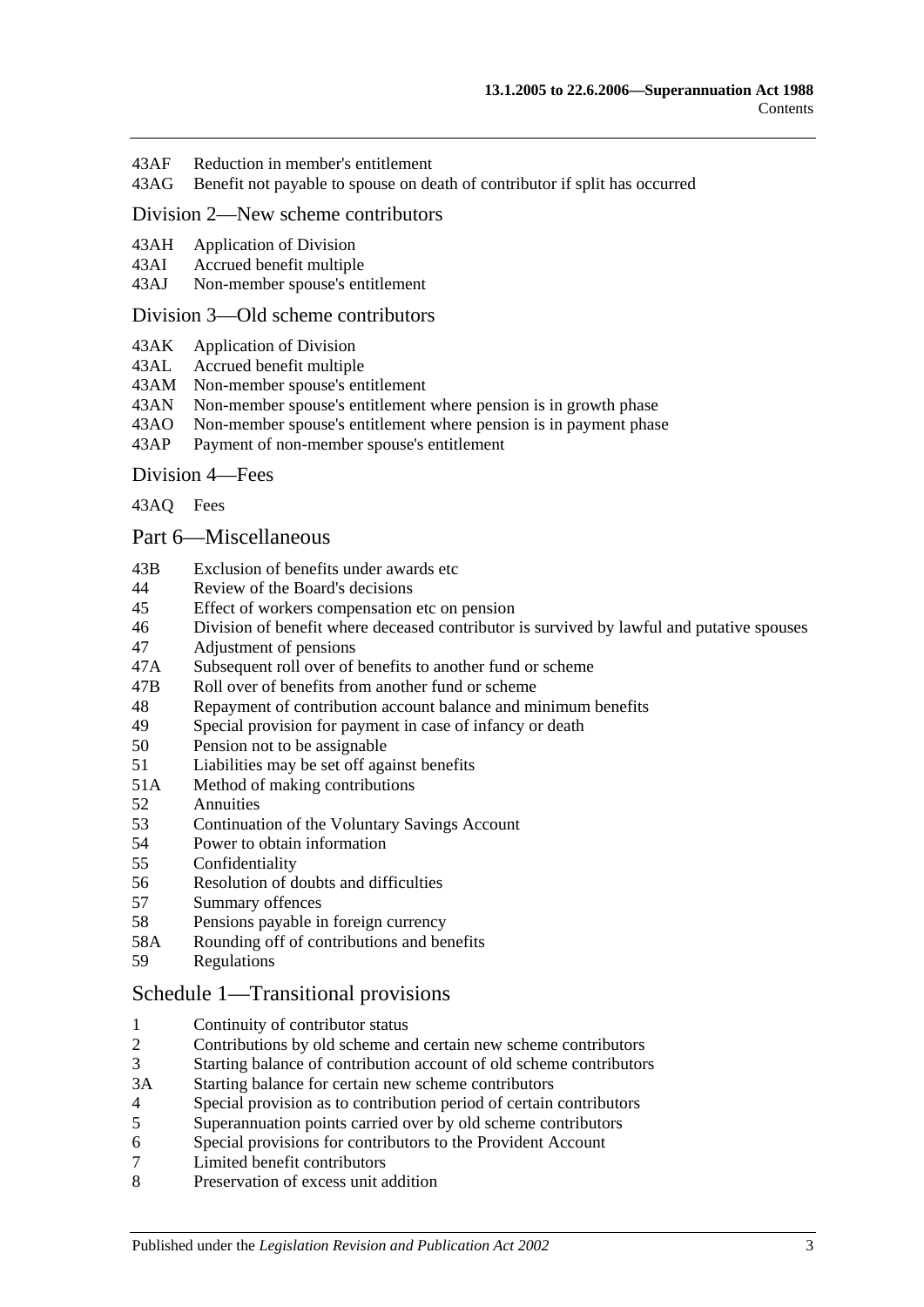- 9 [Neglected unit and fund share reduction](#page-101-1)
- 10 [Pensions that commenced under previous enactments](#page-101-2)
- 11 [Abolition of Provident Account, and Retirement Benefit Account](#page-102-0)
- 12 [Continuation of superannuation arrangements](#page-102-1)
- 13 [Continuation of membership of elected members of the Board](#page-102-2)
- 14 [Retrospective operation of preservation rights](#page-102-3)
- 15 [Benefits under Parts 4](#page-102-4) and [5](#page-102-4)
- 15A [Early retirement benefit for certain contributors](#page-103-0)
- 16 [Transference from old scheme to new scheme](#page-104-0)
- 17 [Payment of contributions while on leave without pay](#page-105-0)
- 18 [Repeal of contribution rate](#page-105-1)
- 19 [Operation of sections](#page-106-0) 28(1f) and [39\(1db\)](#page-106-0)<br>20 Election on retrenchment under section 29
- [Election on retrenchment under section](#page-106-1) 29
- 21 Operation of amendments made by *[Statutes Amendment \(Equal Superannuation](#page-106-2)  [Entitlements for Same Sex Couples\) Act 2003](#page-106-2)*

[Schedule 1A—Provisions relating to other public sector superannuation](#page-106-3)  [schemes](#page-106-3)

[Schedule 1B—Transfer of certain members of the Electricity Industry](#page-107-0)  [Superannuation Scheme to the State Scheme](#page-107-0)

#### Part 1—Preliminary

1 [Interpretation](#page-107-1)

## Part 2—Transfer of members

- 2 [Transfer of existing pensioners before the relevant day](#page-108-0)<br>3 Transfer of existing and future pensioners after the rele
- [Transfer of existing and future pensioners after the relevant day](#page-109-0)
- 4 [Transfer of persons entitled to preserved benefits](#page-111-0)<br>5 Transfer of certain other persons
- 5 [Transfer of certain other persons](#page-113-0)

#### Part 3—General

- 6 [Employer contributions](#page-115-0)
- **[Notices](#page-115-1)**
- 8 [Cessation of entitlements under the Electricity Industry Superannuation Scheme](#page-115-2)
- 9 [Power to obtain information](#page-115-3)
- 10 Transfer effective despite *[Electricity Corporations Act](#page-115-4) 1994*
- 11 [Regulations may be made for transitional purposes](#page-115-5)

## [Schedule 2](#page-116-0)

[Legislative history](#page-120-0)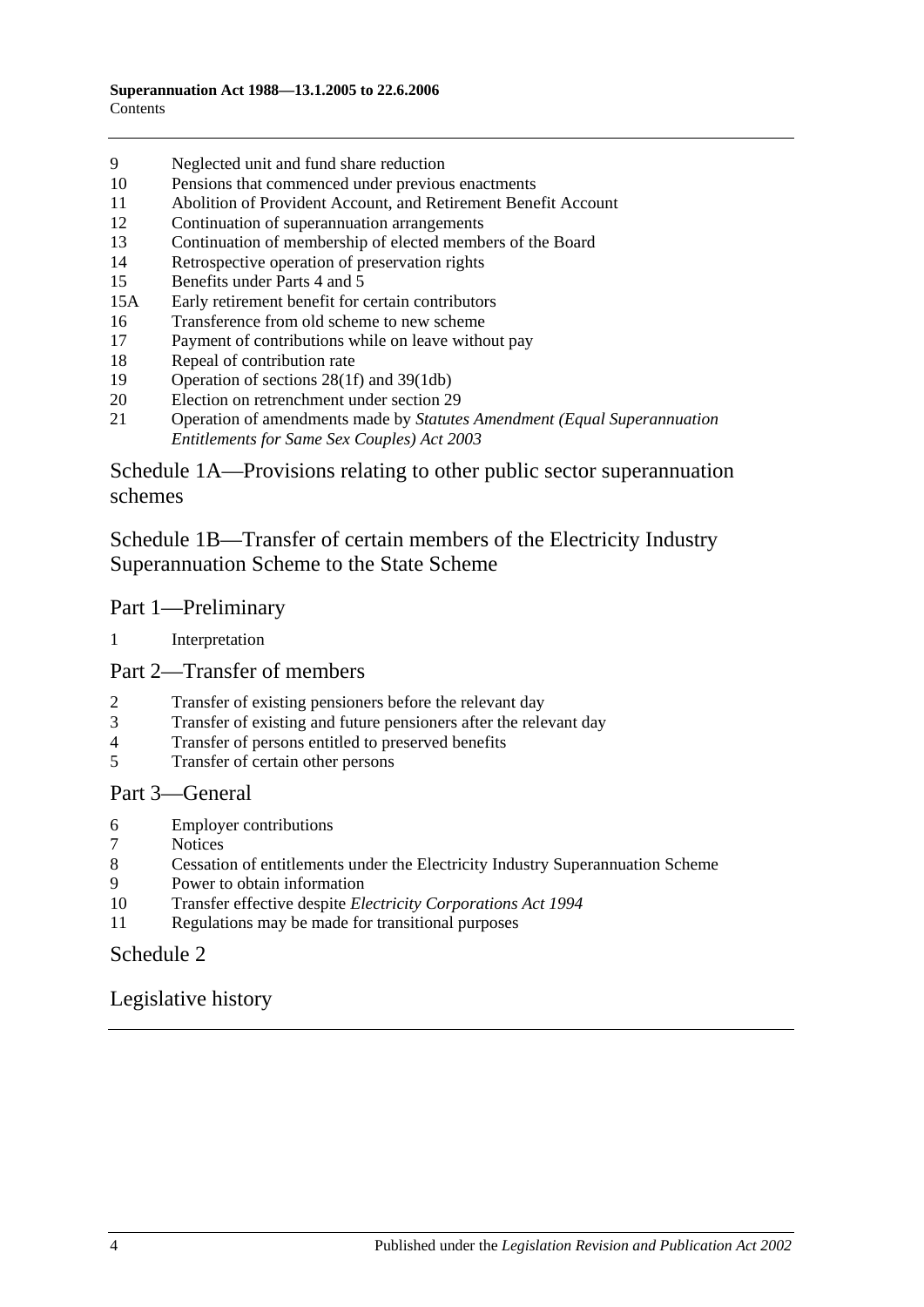## <span id="page-4-0"></span>**The Parliament of South Australia enacts as follows:**

## **Part 1—Preliminary**

## <span id="page-4-1"></span>**1—Short title**

This Act may be cited as the *Superannuation Act 1988*.

#### <span id="page-4-3"></span><span id="page-4-2"></span>**4—Interpretation**

(1) In this Act, unless the contrary intention appears—

*active contributor* means a contributor who is contributing to the Fund;

*actual or attributed salary*—see [subsections](#page-9-0) (3) and [\(4\);](#page-9-1)

*actuary* means a Fellow or Accredited Member of the Institute of Actuaries of Australia;

*adjusted salary* in relation to a contributor as at a particular time means—

- (a) where the contributor has been employed on a full-time basis throughout his or her contribution period—the contributor's actual or attributed salary as at that time;
- (b) where the contributor has been employed on a part-time or casual basis over the whole or any part of his or her contribution period—the contributor's actual or attributed salary as at that time reduced to reflect the extent of the contributor's employment over the contribution period expressed as a proportion of full-time employment;

*age of retirement* means—

- (a) in relation to an old scheme contributor for whom 55 years was the age of retirement under the repealed Act—55 years;
- (b) in all other cases—60 years;

*the Board* means the South Australian Superannuation Board;

*co-contribution* means a payment made to the Board in respect of a person by the Commissioner of Taxation pursuant to the requirements of the *Superannuation (Government Co-contribution for Low Income Earners) Act 2003* of the Commonwealth;

*co-contribution account* means an account established and maintained by the Board as a co-contribution account in accordance with the requirements of this Act;

*the Commonwealth Act* means the *Superannuation Guarantee (Administration) Act 1992* of the Commonwealth;

*the Consumer Price Index* means the Consumer Price Index (All groups index for Adelaide);

*contracting out agreement* means an agreement between a Minister or other agent or instrumentality of the Crown and another person or persons—

(a) under which—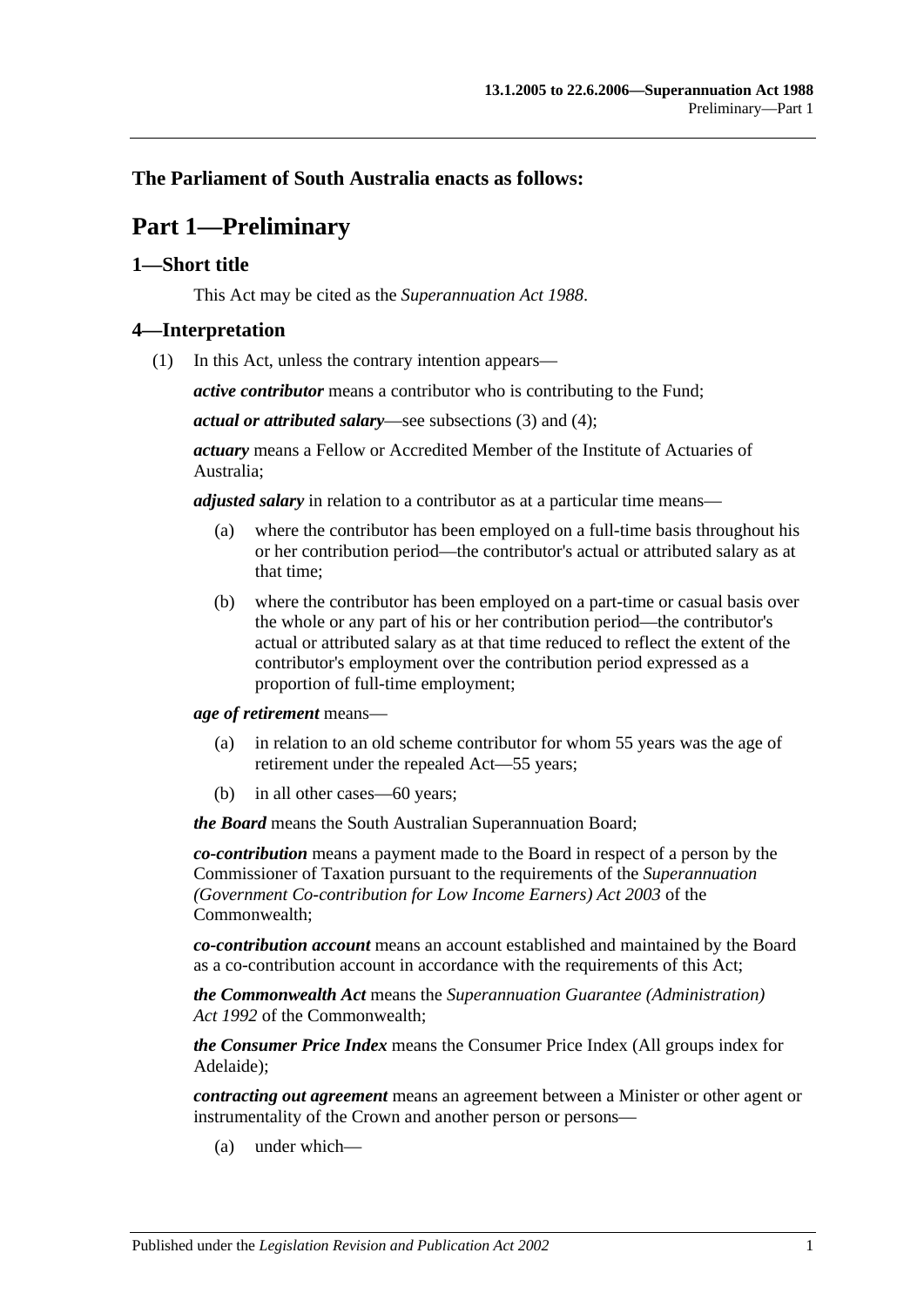- (i) a function previously undertaken by the Crown is to be undertaken by the private sector; or
- (ii) a service previously provided by the Crown to the public, or to a section of the public or to the Crown itself, is to be provided by the private sector; and
- (b) under which persons who had been public sector employees employed in undertaking that function or providing that service are offered employment in the private sector;

*contribution month*—see [subsection](#page-8-0) (2a);

*contribution period* means—

- (a) in relation to an old scheme contributor—a period (including a period falling wholly or partly before the commencement of this Act) over which the contributor is (or was) an active contributor;
- (b) in relation to a new scheme contributor—a period over which the contributor is (or was) an active contributor;

*contributor* means a person accepted as a contributor (either under this Act or under an earlier Act) and includes such a person who has ceased making contributions unless his or her rights in relation to superannuation have been exhausted and no derivative rights exist in relation to that person under this Act;

*deferred superannuation contributions surcharge* in relation to a contributor means the amount that the contributor is liable to pay the Commissioner of Taxation under section 15(6) of the Superannuation Contributions Tax Act;

*dependency* in relation to a child means any period for which the child is an eligible child;

*eligible child* in relation to a deceased contributor means a child—

- $(a)$  who is—
	- (i) a child of the contributor; or
	- (ii) a child in relation to whom the contributor had assumed parental responsibilities and who was cared for and maintained, wholly or in part, by the contributor up to the date of the contributor's death; and
- (b) who is—
	- (i) under the age of 16 years; or
	- (ii) between the ages of 16 and 25 years and in full-time attendance at an educational institution recognised by the Board for the purposes of this definition;

*employee* means—

- (a) a statutory officer of the Crown (including a Magistrate but not a Judge);
- (b) a person—
	- (i) employed in the Public Service under the *[Government Management](http://www.legislation.sa.gov.au/index.aspx?action=legref&type=act&legtitle=Government%20Management%20and%20Employment%20Act%201985)  [and Employment Act](http://www.legislation.sa.gov.au/index.aspx?action=legref&type=act&legtitle=Government%20Management%20and%20Employment%20Act%201985) 1985*; or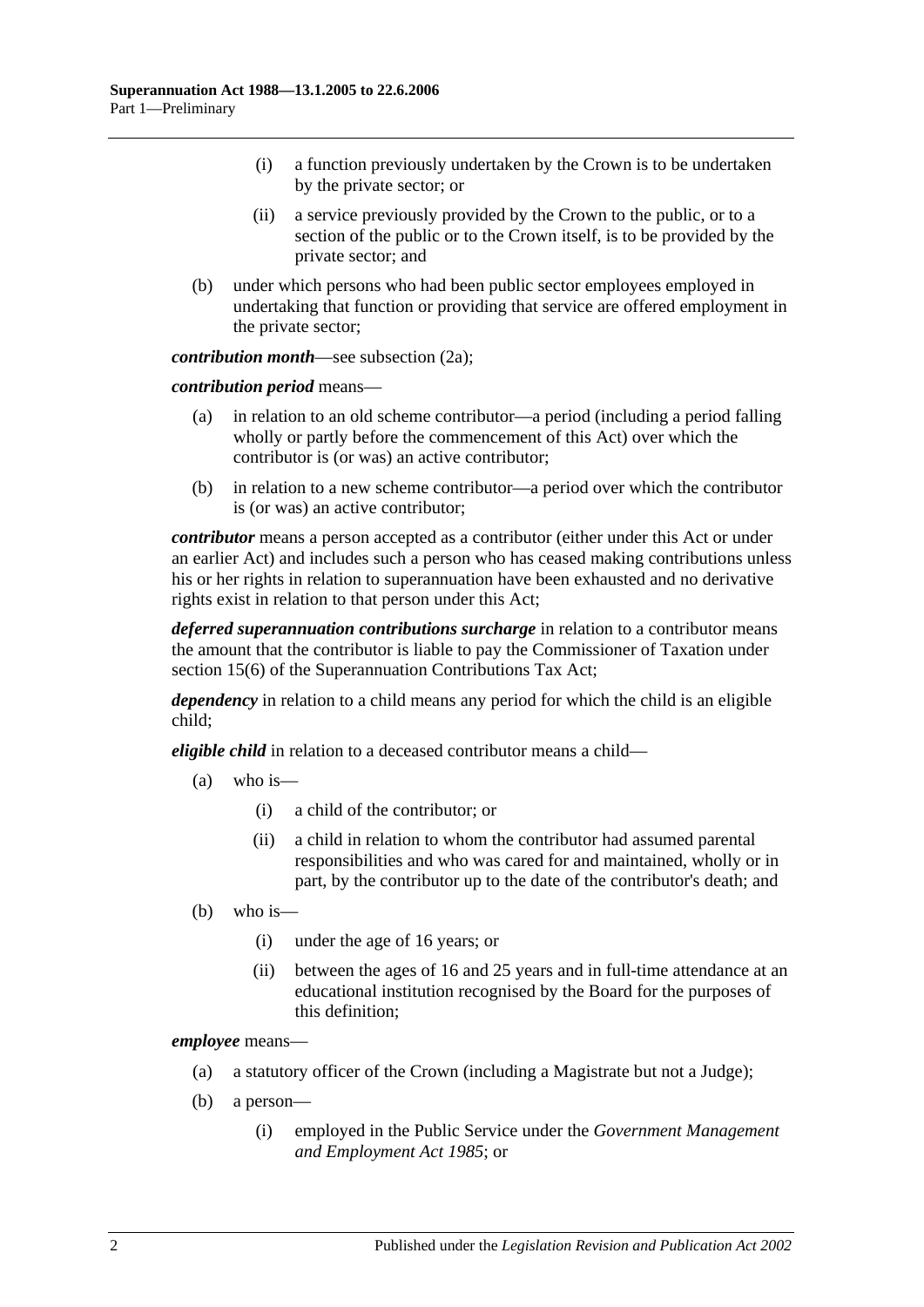- (ii) employed under the *[Education Act](http://www.legislation.sa.gov.au/index.aspx?action=legref&type=act&legtitle=Education%20Act%201972) 1972* or the *[Further Education](http://www.legislation.sa.gov.au/index.aspx?action=legref&type=act&legtitle=Further%20Education%20Act%201975)  Act [1975](http://www.legislation.sa.gov.au/index.aspx?action=legref&type=act&legtitle=Further%20Education%20Act%201975)*; or
- (iii) employed by—
	- TransAdelaide;
	- the Commissioner of Highways;
	- the South Australian Health Commission;
	- an employer with which the Board has entered into superannuation arrangements under this Act; or
- (iv) employed by a Minister, or the Chief Executive Officer of a Public Service administrative unit, on a weekly, daily or hourly basis; or
- (v) employed under the *[Parliament \(Joint Services\) Act](http://www.legislation.sa.gov.au/index.aspx?action=legref&type=act&legtitle=Parliament%20(Joint%20Services)%20Act%201985) 1985*; or
- (vi) employed to provide services to the House of Assembly or the Legislative Council and under the control of the Speaker or the President; or
- (vii) employed as a member of the Governor's staff; or
- (viii) employed in an office or position declared by regulation to be an office or position to which this Act extends;

*employing authority* in relation to an employee means—

- (a) the chief executive officer to whom the employee is answerable on matters relating to his or her employment;
- (b) if there is no such officer—the authority, body or person to whom the employee is answerable;

*entitlement day* means—

- (a) in relation to a contributor who becomes entitled to a pecuniary benefit under this Act—the day on which that entitlement arises;
- (b) in relation to a contributor whose employment is terminated by his or her death—the date of the contributor's death;

*the Fund* means the South Australian Superannuation Fund;

*invalid pension* means a pension payable on account of invalidity;

*invalidity* means physical or mental incapacity to carry out the duties of employment;

*month* means a period starting at the beginning of any day of one of the 12 named months and ending—

- (a) immediately before the beginning of the corresponding day of the next named month; or
- (b) if there is no such corresponding day, at the end of the next named month;

*new scheme contributor* means a person accepted as a contributor on or after 31 May, 1986 (but does not include any such person who is classified by the Board as an old scheme contributor);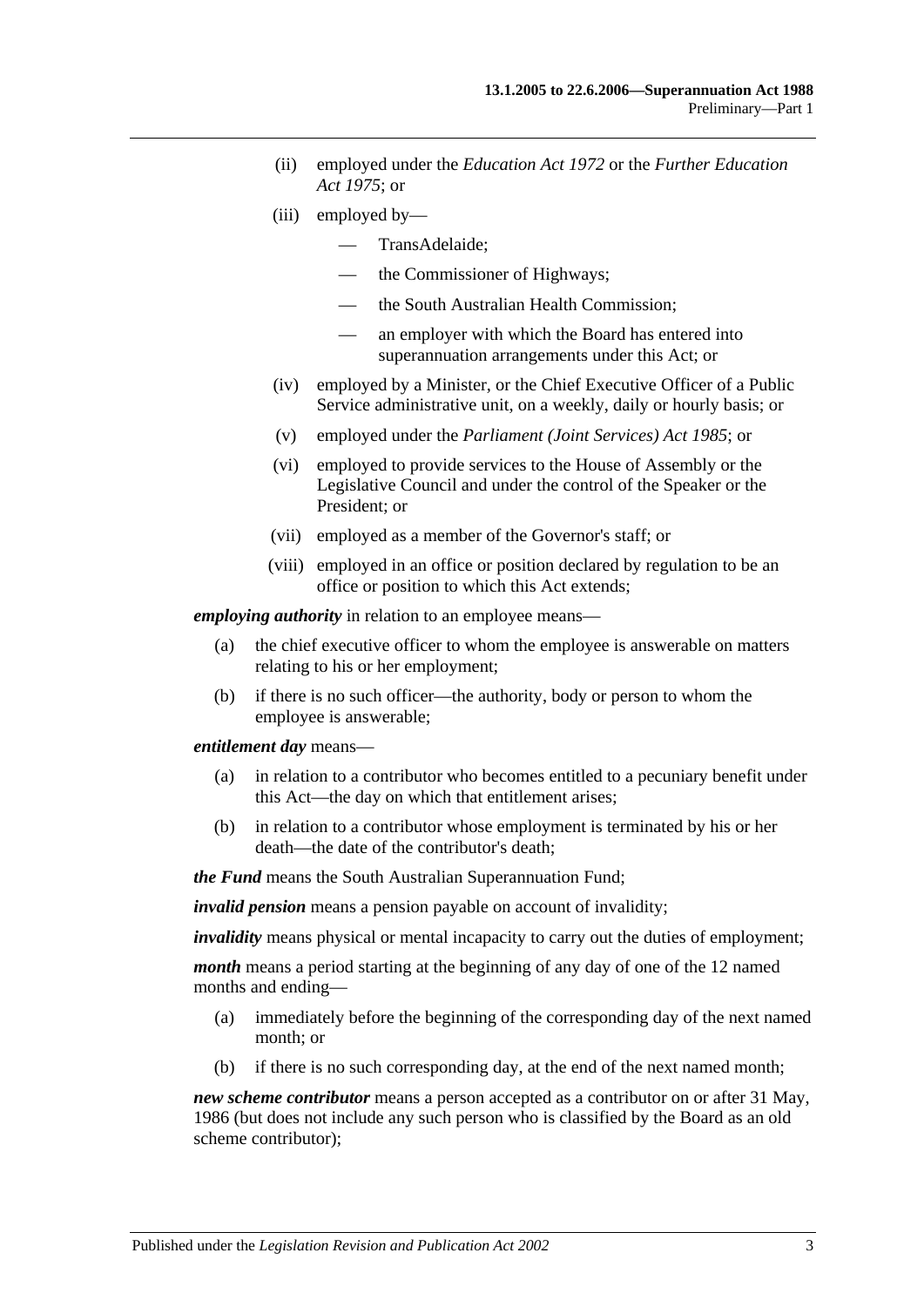*notional salary* in relation to a contributor whose employment has ceased temporarily or permanently (including a contributor who has died) means the salary that the contributor would be receiving if he or she had continued in employment in the same position and at the same grade as were applicable immediately before the cessation of employment and, if the contributor was not in full-time employment immediately before cessation of employment, notional salary will be calculated on the basis of the contributor's average hours of employment (excluding overtime) over the last three years of his or her contribution period;

*old scheme contributor* means a person who was accepted as a contributor to the Fund before 31 May, 1986 (and includes a person accepted as a contributor after that date if that person is classified as an old scheme contributor by the Board);

*outplaced employee* means a contributor who has retired or resigned from employment to take up employment in the private sector pursuant to an offer of employment in a contracting out agreement;

*pensioner* means a person who is entitled to a pension under this Act (including a person who qualifies for a pension but whose pension is under suspension);

*pension period* means the period over which a pension is paid;

*private sector employer* means the employer with whom an outplaced employee takes up employment upon retiring or resigning from employment in the public sector;

*Public Sector Employees Superannuation Scheme* means the superannuation scheme of that name established pursuant to a deed of arrangement dated 27 September 1989 between the Treasurer and the secretary of the United Trades and Labor Council;

#### *putative spouse* means—

- (a) a person who is a putative spouse within the meaning of the *[Family](http://www.legislation.sa.gov.au/index.aspx?action=legref&type=act&legtitle=Family%20Relationships%20Act%201975)  [Relationships Act](http://www.legislation.sa.gov.au/index.aspx?action=legref&type=act&legtitle=Family%20Relationships%20Act%201975) 1975*, whether declared as such under that Act or not; or
- (b) a person in respect of whom a declaration has been made by the District Court under [section](#page-11-0) 4A of this Act;

#### *the repealed Act* means the *[Superannuation Act](http://www.legislation.sa.gov.au/index.aspx?action=legref&type=act&legtitle=Superannuation%20Act%201974) 1974*;

*to retrench* in relation to a contributor means to terminate the contributor's employment on the ground that work of the kind for which the contributor is qualified and suited is no longer available for the contributor;

*retrenchment pension* means the pension payable to an old scheme contributor on account of retrenchment;

*salary*, in relation to a contributor who is employed pursuant to a TEC contract, means that proportion of the value of the total remuneration package specified in the contract that has been prescribed by regulation for the purposes of this definition;

*salary*, in relation to a contributor who is not employed pursuant to a TEC contract, includes all forms of remuneration except—

- (a) remuneration related to overtime (other than such remuneration that is paid by way of an annual allowance);
- (b) a leave loading;
- (c) a loading arising from the casual nature of the employment or the conditions under which work is performed;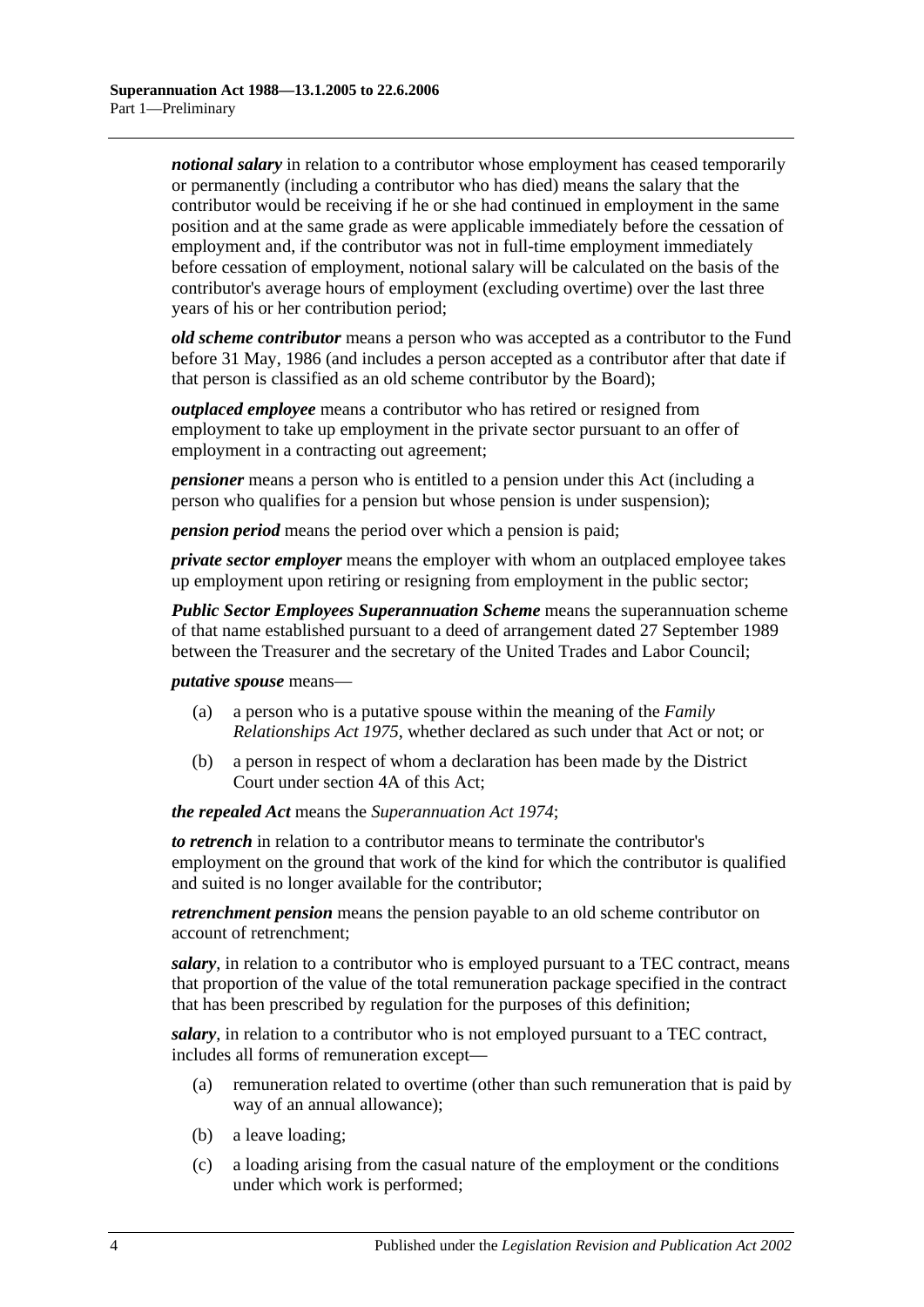- (d) allowances (unless declared by regulation to be a component of salary) for accommodation, travelling, subsistence or other expenses;
- (da) non-monetary remuneration referred to in [subsection](#page-9-2) (2d);
- (e) remuneration of a kind excluded by regulation from the ambit of this definition (and such a regulation may exclude remuneration of a particular kind for the purpose of calculating contributions but provide for its inclusion as a component of salary for the purpose of calculating benefits);

*the Scheme* means the scheme of superannuation established by this Act and (where the context admits) includes the scheme of superannuation established by a corresponding previous enactment;

*Southern State Superannuation Fund* means the fund of that name established under the *[Southern State Superannuation Act](http://www.legislation.sa.gov.au/index.aspx?action=legref&type=act&legtitle=Southern%20State%20Superannuation%20Act%201994) 1994*;

*special deposit account* means a special deposit account established under section 8 of the *[Public Finance and Audit Act](http://www.legislation.sa.gov.au/index.aspx?action=legref&type=act&legtitle=Public%20Finance%20and%20Audit%20Act%201987) 1987*;

*spouse* includes a putative spouse;

*standard contribution rate* means—

- (a) in relation to an old scheme contributor whose standard contribution rate is under [clause](#page-96-2) 2 of [Schedule 1](#page-96-0) some rate other than 6% of salary—that other rate of contribution;
- (b) in all other cases—6% of salary;

*Superannuation Contributions Tax Act* means the *Superannuation Contributions Tax (Members of Constitutionally Protected Superannuation Funds) Assessment and Collection Act 1997* of the Commonwealth;

*the Superannuation Funds Management Corporation of South Australia* or *the Corporation* means the Superannuation Funds Management Corporation of South Australia continued in existence by the *[Superannuation Funds Management](http://www.legislation.sa.gov.au/index.aspx?action=legref&type=act&legtitle=Superannuation%20Funds%20Management%20Corporation%20of%20South%20Australia%20Act%201995)  [Corporation of South Australia Act](http://www.legislation.sa.gov.au/index.aspx?action=legref&type=act&legtitle=Superannuation%20Funds%20Management%20Corporation%20of%20South%20Australia%20Act%201995) 1995*;

*surcharge notice* means a notice issued by the Commissioner of Taxation under section 15(7) of the Superannuation Contributions Tax Act;

*TEC contract* means a contract of employment between a contributor and his or her employer under which the value of the total remuneration package specified in the contract reflects the total employment cost to the employer of employing the contributor;

*Triple S scheme* means the Southern State Superannuation Scheme established by the *[Southern State Superannuation Act](http://www.legislation.sa.gov.au/index.aspx?action=legref&type=act&legtitle=Southern%20State%20Superannuation%20Act%201994) 1994*.

- (2) Where a period is to be expressed in months for the purpose of this Act, then, except where express provision is made to the contrary, only completed months will be taken into account and any remainder will be ignored.
- <span id="page-8-0"></span>(2a) The number of contribution months in a contribution period is calculated by multiplying the number of days in the period by 0.032854.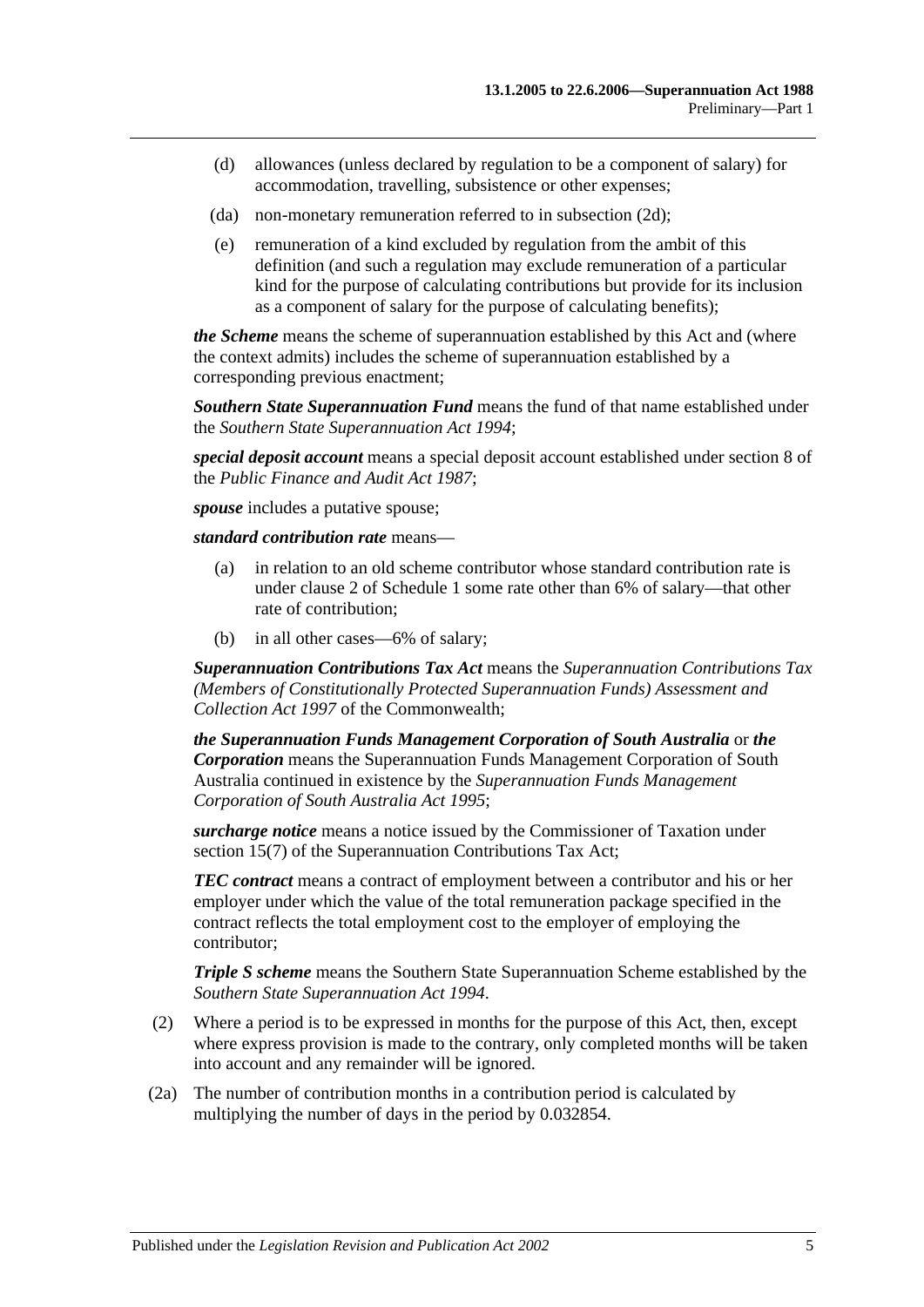- (2b) A regulation prescribing the proportion of the value of the total remuneration package for the purposes of the first definition of *salary* in [subsection](#page-4-3) (1)—
	- (a) may prescribe different proportions in relation to old scheme contributors and new scheme contributors; and
	- (b) in relation to a contributor whose salary would be less under the first definition of *salary* in [subsection](#page-4-3) (1) than if it were determined under the second definition of *salary* in that subsection—may prescribe a proportion to ensure that the value of the contributor's salary for the purposes of this Act is not less than it would be if determined under the second definition of *salary*.
- <span id="page-9-4"></span><span id="page-9-3"></span>(2c) Non-monetary remuneration received by a contributor as the result of the sacrifice by the contributor of part of his or her salary in accordance with—
	- (a) an award; or
	- (b) an enterprise agreement prescribed by regulation for the purpose of this subsection,

is included in the second definition of *salary* in [subsection](#page-4-3) (1).

- <span id="page-9-2"></span>(2d) All non-monetary remuneration, except for non-monetary remuneration referred to in [subsection](#page-9-3) (2c), is excluded from the second definition of *salary* in [subsection](#page-4-3) (1).
- (2e) For the purposes of determining the amount of the salary received by a contributor who is in receipt of non—monetary remuneration of a kind referred to in [subsection](#page-9-3) (2c), the value of the non-monetary remuneration of that kind will be taken to be the amount of salary sacrificed by the contributor in order to receive that remuneration.
- (2f) A regulation referred to in [subsection](#page-9-4)  $(2c)(b)$  may prescribe an enterprise agreement by reference to the agreement or by reference to a class to which the agreement belongs.
- <span id="page-9-0"></span>(3) Subject to [subsection](#page-9-1) (4), a contributor's actual or attributed salary, as at a particular date, is—
	- (a) where the contributor is, at that date, employed on a full-time basis—the contributor's salary;
	- (b) in any other case—the salary that the contributor would have been receiving, at that date, if the contributor had then been employed on a full-time basis.
- <span id="page-9-1"></span> $(4)$  If—
	- (a) there is a reduction in a contributor's rate of salary (not being a reduction resulting from disciplinary action against the contributor);
	- (b) the contributor elects in a manner approved by the Board to contribute as if the reduction had not occurred,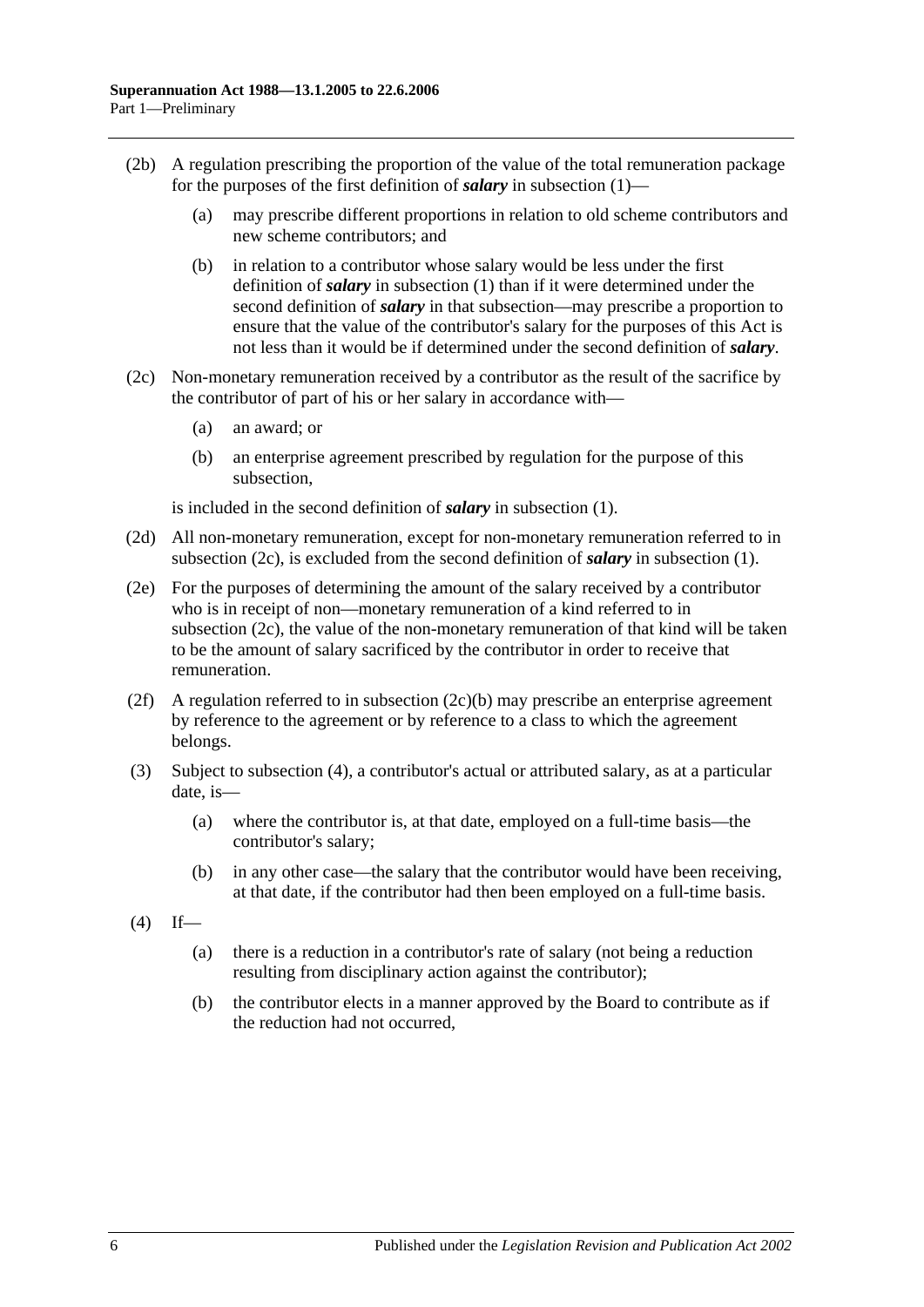the contributor's contributions will be based on the salary of the position or office held by the contributor immediately before the reduction occurred or, if that position or office ceases to exist or the classification of the position or office is changed, the contributions will be based on the salary of that position or office immediately before it ceased to exist or its classification was changed, adjusted to reflect changes in the Consumer Price Index from that time and the contributor's actual or attributed salary as at a particular date will be determined as if the notional salary in respect of which the contributor was contributing at that date were the contributor's actual salary.

(5) Where it is necessary to calculate what would have been the amount standing to the credit of a contributor's contribution account, as at a particular time, if the contributor had contributed at the standard contribution rate throughout his or her contribution period, the calculation may be made as follows:

$$
A = B \times \frac{C}{D} \times P
$$

Where—

*A* is the amount

*B* is the actual credit of the contribution account at the relevant time

*C* is the number of months in the contribution period

*P* is—

- (a) in the case of a contributor who was in full-time employment throughout his or her contribution period—1;
- (b) in any other case—the numerical value arrived at by expressing the contributor's employment during his or her contribution period as a proportion of full-time employment during that period

*D* is the number of the contributor's contribution points.

- <span id="page-10-1"></span><span id="page-10-0"></span>(6) References in this Act to resignation from, or termination of, employment will be read subject to the following qualifications—
	- (a) resignation from a particular position in order to take up some other position in employment to which this Act applies, or to take up employment in the same position but on a different basis, will be ignored unless there is an interval of more than one month between the time the resignation takes effect and the commencement of the new employment;
	- (b) where a person is employed in employment to which this Act applies for a particular term and the term expires the person will be taken to have resigned—
		- (i) if he or she makes an election under this subparagraph—at the expiration of the term; or
		- (ii) if no election is made under [subparagraph](#page-10-0) (i)—at the expiration of 12 months from the expiration of the term except where the person is re-employed in employment to which this Act applies (not being employment on a casual basis) before that time in which case any interruption of employment will be ignored;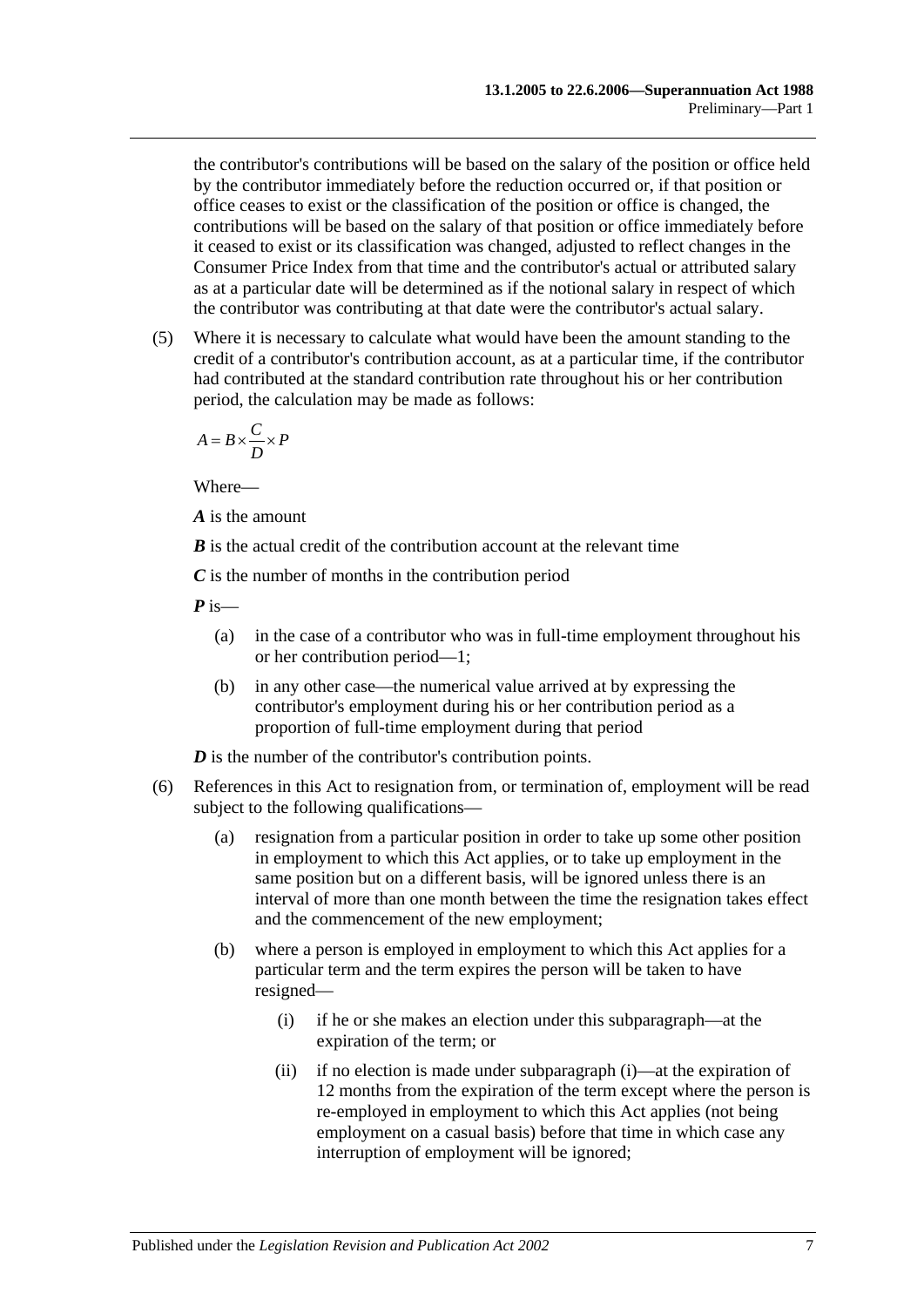- (c) a person whose employment is terminated on the ground of incompetence will be taken to have retired or resigned from employment depending on whether he or she has then reached the age of 55 years.
- (7) A person referred to in [subsection](#page-10-1) (6)(b) cannot make contributions under this Act in respect of a period before he or she is taken to have resigned under that subsection and during which he or she is not employed in employment to which this Act applies.
- <span id="page-11-1"></span>(8) For the purposes of this Act a contributor who is on leave without pay is not an active contributor if a contribution payable by the contributor has remained unpaid for 14 days or more.
- <span id="page-11-2"></span>(9) [Subsection](#page-11-1) (8) does not apply if the contributor did not know, and could not reasonably have been expected to know, that the contribution had remained unpaid for 14 days.
- (10) For the purposes of [subsections](#page-11-1) (8) and [\(9\),](#page-11-2) contributions become payable at the times at which salary would have been payable to the contributor if he or she had not been on leave without pay.

## <span id="page-11-3"></span><span id="page-11-0"></span>**4A—Putative spouses**

- (1) For the purposes of this Act, two persons of the same sex were, on a certain date, the putative spouses one of the other if the District Court has made a declaration under this section that they were, on that date, cohabiting with each other in a relationship that has the distinguishing characteristics of a relationship between a married couple (except for the characteristics of different sex and legally recognised marriage and other characteristics arising from either of those characteristics) and that they—
	- (a) had so cohabited with each other continuously for the period of five years immediately preceding that date; or
	- (b) had during the period of six years immediately preceding that date so cohabited with each other for periods aggregating not less than five years.
- (2) A person whose rights depend on whether—
	- (a) he or she and another person; or
	- (b) two other persons,

were, on a certain date, putative spouses one of the other may apply to the District Court for a declaration under this section.

- (3) If it is proved to the satisfaction of the Court that the persons in relation to whom the declaration under this section is sought did, on the date in question, fulfil the requirements of [subsection](#page-11-3) (1), the Court must make a declaration accordingly.
- (4) A declaration may be made under this section—
	- (a) whether or not one or both of the persons in relation to whom the declaration is sought are, or have ever been, domiciled in this State; or
	- (b) despite the fact that one or both of them are dead.
- (5) It must not be inferred from the fact that the Court has declared that two persons were putative spouses one of the other, on a certain date, that they were putative spouses as at any prior or subsequent date.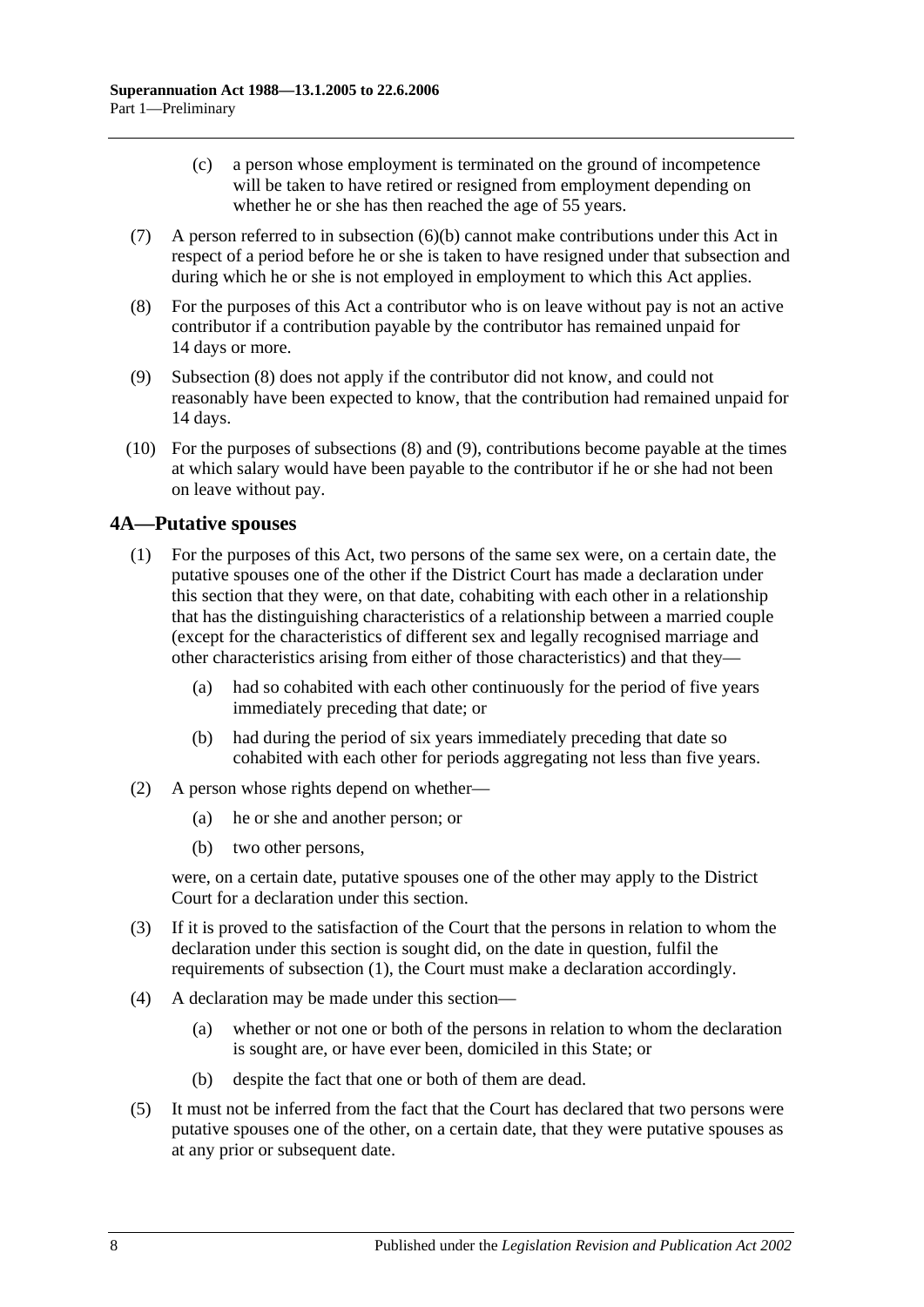#### <span id="page-12-0"></span>**4B—Restriction on publication of court proceedings**

- (1) *Protected information* is information relating to an application under [section](#page-11-0) 4A (including images) that identifies, or may lead to the identification of—
	- (a) an applicant; or
	- (b) a person who is related to, or associated with, an applicant or is, or is alleged to be, in any other way connected in the matter to which the proceedings relate; or
	- (c) a witness to the hearing of the application.
- (2) A person who publishes protected information is guilty of an offence. Maximum penalty: \$5 000 or imprisonment for 1 year.
- (3) A person who discloses protected information knowing that, in consequence of the disclosure, the information will, or is likely to, be published is guilty of an offence. Maximum penalty: \$5 000 or imprisonment for 1 year.
- (4) This section does not apply to—
	- (a) the publication or disclosure of material—
		- (i) by the District Court or an employee of the Courts Administration Authority (so long as such publication or disclosure is made in connection with the administrative functions of the Court); or
		- (ii) for purposes associated with the administration of this Act; or
	- (b) the publication in printed or electronic form of material that—
		- (i) consists solely or primarily of the reported judgements or decisions of the Court; or
		- (ii) is of a technical nature designed primarily for use by legal practitioners.
- (5) In this section—

*newspaper* means a newspaper, journal, magazine or other publication that is published at periodic intervals;

*publish* means publish by newspaper, radio or television, or on the internet, or by some other similar means of communication to the public.

#### <span id="page-12-2"></span><span id="page-12-1"></span>**5—Superannuation arrangements**

- (1) Subject to [subsection](#page-13-0) (2), the Board may enter into arrangements with—
	- (a) an instrumentality or agency of the Crown; or
	- (b) a prescribed authority, body or person,

under which the employees of that instrumentality, agency, authority, body or person become eligible to apply to be accepted as contributors.

(1a) An arrangement under [subsection](#page-12-2) (1) may modify the provisions of this Act in their application to, or in relation to, employees to which the arrangement relates but not so as to put those employees in a more advantageous position than other contributors.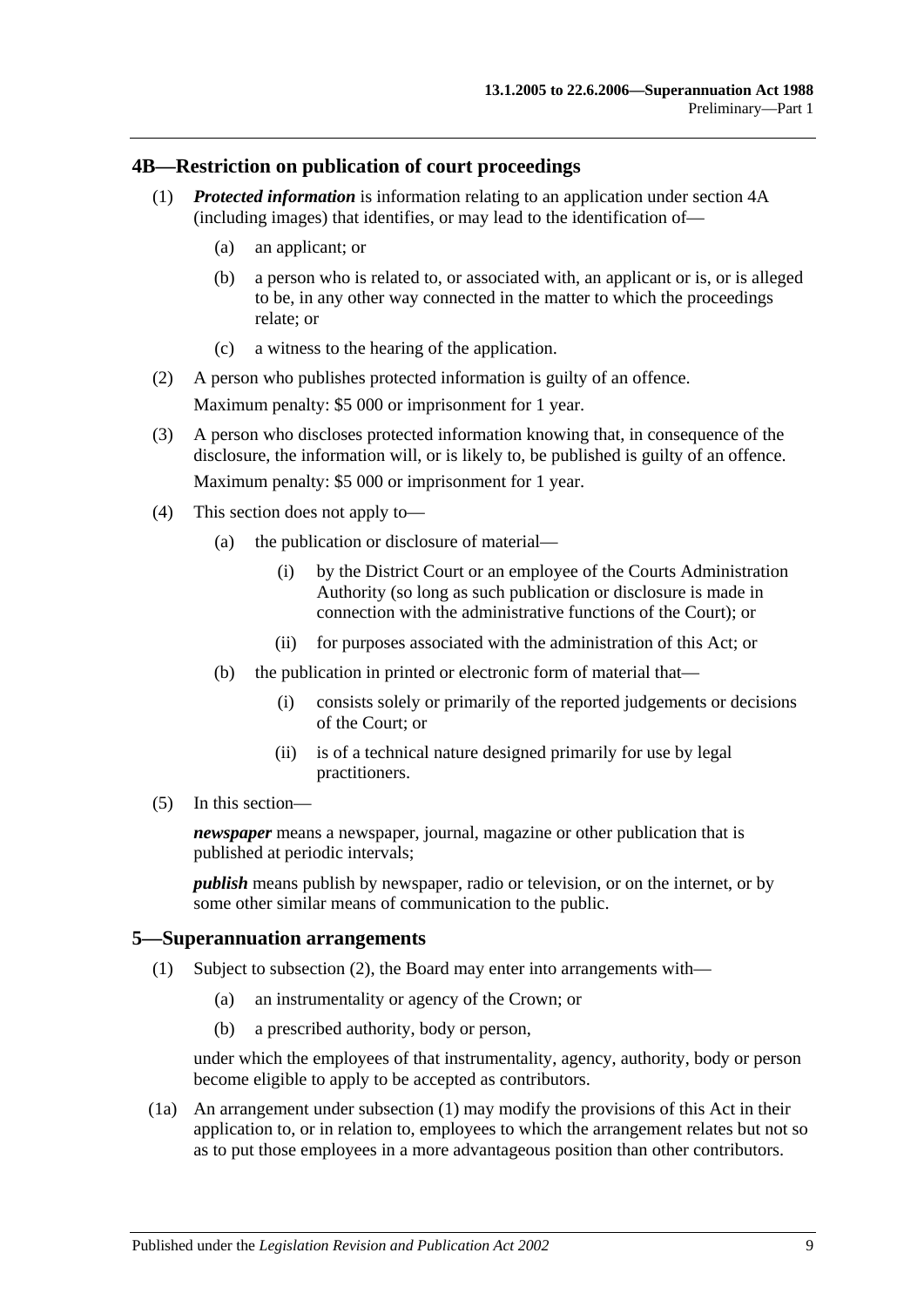- (1b) An arrangement may be varied at any time by agreement between the Board and the instrumentality, agency, authority, body or person.
- <span id="page-13-0"></span>(2) An arrangement under [subsection](#page-12-2) (1) is not effective unless its terms are approved by the Minister.
- <span id="page-13-4"></span>(2a) Where an instrumentality or agency of the Crown that has entered into an arrangement with the Board under this section ceases to be an instrumentality or agency of the Crown, the Minister may by written notice to the Board and to the former instrumentality or agency of not less than one month—
	- (a) declare that benefits will cease accruing to contributors in respect of their employment with the former instrumentality or agency; and
	- (b) vary the terms of the arrangement in such manner as he or she thinks fit.
- <span id="page-13-2"></span>(3) Subject to [subsection](#page-13-1) (4), an instrumentality or agency of the Crown or an authority, body or person who has entered into an arrangement with the Board under this section (whether before or after the commencement of the *[Superannuation \(Scheme Revision\)](http://www.legislation.sa.gov.au/index.aspx?action=legref&type=act&legtitle=Superannuation%20(Scheme%20Revision)%20Amendment%20Act%201992)  [Amendment Act](http://www.legislation.sa.gov.au/index.aspx?action=legref&type=act&legtitle=Superannuation%20(Scheme%20Revision)%20Amendment%20Act%201992) 1992*) may, by written notice to the Board of not less than one month, declare that benefits will cease accruing to contributors in respect of employment with the instrumentality, agency, authority, body or person.
- <span id="page-13-1"></span>(4) A declaration cannot be made under [subsection](#page-13-2) (3)—
	- (a) without the approval in writing of a majority of those persons who—
		- (i) are contributors by virtue of the arrangement; and
		- (ii) are currently employed by the instrumentality, agency, authority, body or person; and
	- (b) unless the Board has given its approval to the declaration.
- <span id="page-13-3"></span>(5) Before giving its approval under [subsection](#page-13-3) (4)(b), the Board must have obtained from an actuary an actuarial assessment of the account (if any) established to meet the employer component of benefits that have accrued to employees of the instrumentality, agency, authority, body or person under this Act.
- (6) When giving its approval under [subsection](#page-13-3) (4)(b), the Board must be satisfied on the basis of the actuary's assessment that the amount standing to the credit of the account will be sufficient to meet the employer component of benefits.
- <span id="page-13-5"></span>(7) The following provisions apply on the cessation of the accrual of benefits under [subsection](#page-13-4)  $(2a)$  or  $(3)$ :
	- (a) those contributors currently employed by the instrumentality, agency, authority, body or person who are of or over the age of 60 years will be taken for the purposes of this Act to have retired from employment; and
	- (b) those contributors currently employed by the instrumentality, agency, authority, body or person who have not reached the age of 60 years will be taken for the purposes of this Act to have resigned from employment; and
	- (c) [section](#page-29-0) 28 or [39](#page-63-0) (as the case requires) applies to and in relation to a contributor referred to in [paragraph](#page-13-5) (b) despite the fact that he or she is of or over the age of 55 years; and
	- (d) a contributor referred to in [paragraph](#page-13-5) (b) who has elected to preserve his or her benefits is not entitled to them (except on account of incapacity) until—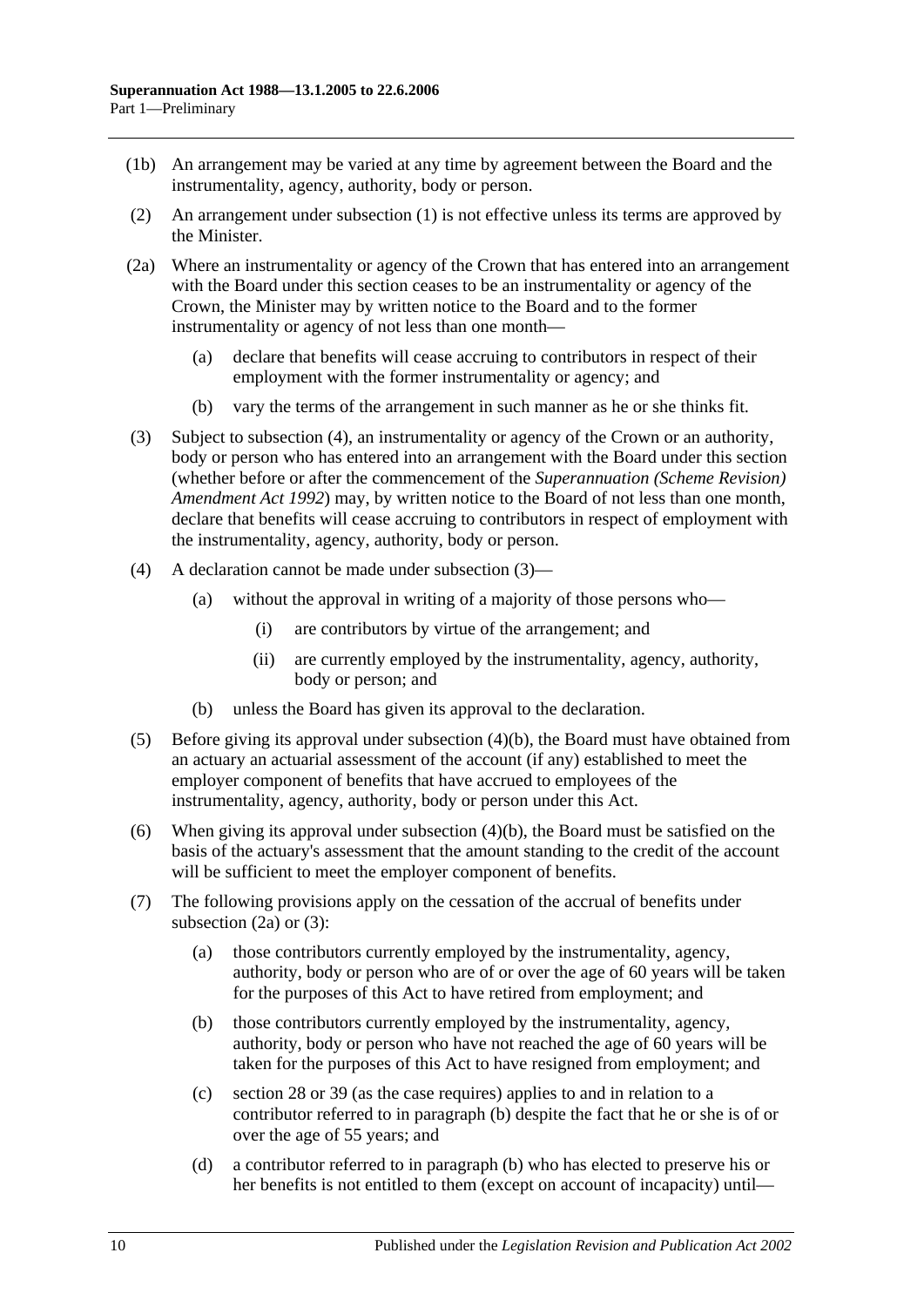- (i) he or she has reached the age of 55 years and has ceased to be employed by the instrumentality, agency, authority, body or person; or
- (ii) he or she has reached the age of 60 years.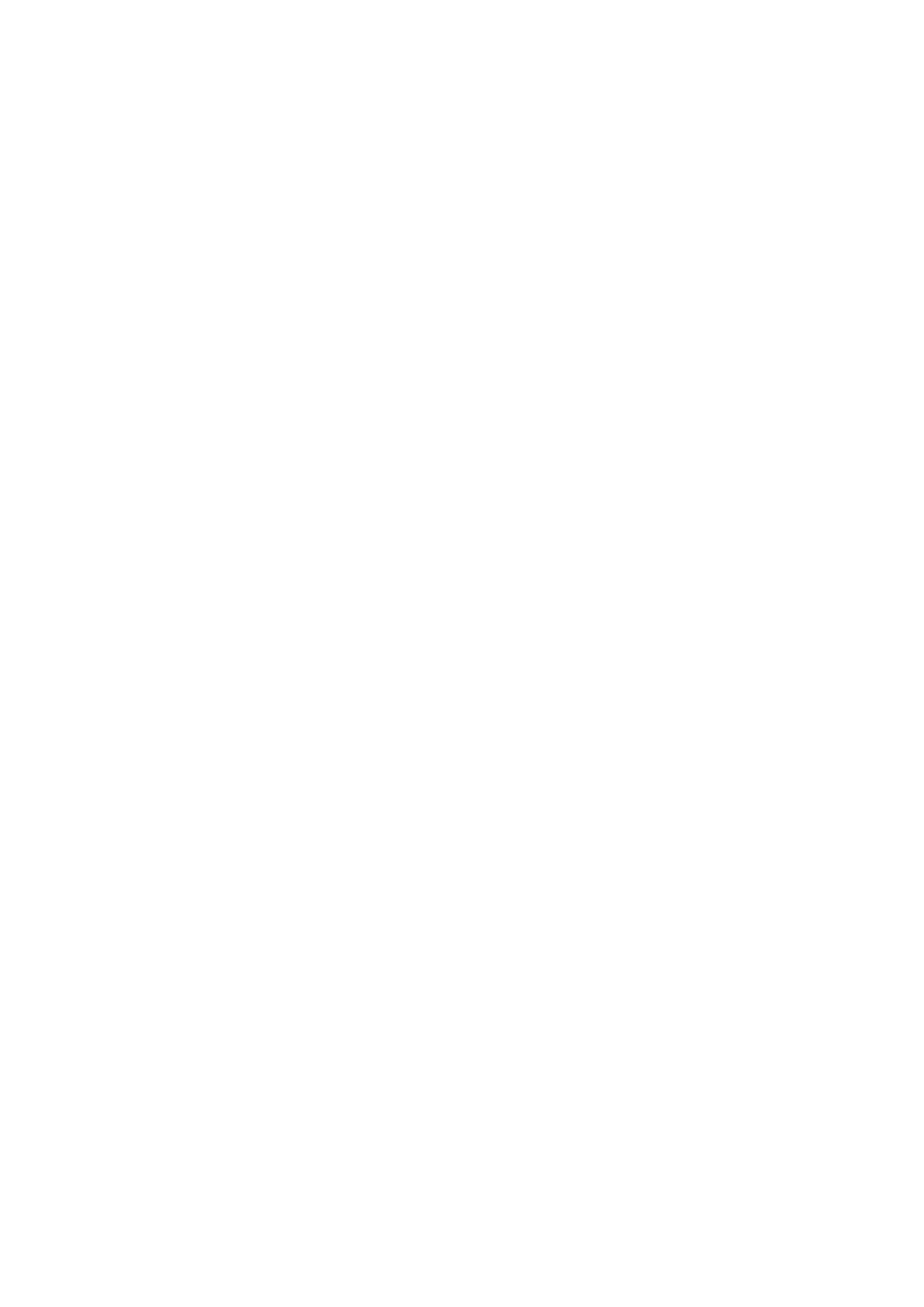## <span id="page-16-0"></span>**Part 2—Administration**

## <span id="page-16-1"></span>**Division 1—The Board**

## <span id="page-16-2"></span>**6—The Board**

- (1) The Board continues in existence.
- (2) The Board is a body corporate.
- (3) The Board has full juristic capacity to exercise any powers that are by their nature capable of being exercised by a body corporate.
- (4) Where a document appears to bear the common seal of the Board, it will be presumed, in the absence of proof to the contrary, that the document was duly executed by the Board.

## <span id="page-16-3"></span>**7—Functions of the Board**

(1) The Board is responsible to the Minister for all aspects of the administration of this Act except the management and investment of the Fund.

## <span id="page-16-4"></span>**8—The Board's membership**

- (1) The Board consists of the following members:
	- (a) a presiding member (who must not be an employee) appointed by the Governor; and
	- (b) two members elected by the contributors and members of the superannuation benefit scheme (established by the *[Superannuation \(Benefit Scheme\)](http://www.legislation.sa.gov.au/index.aspx?action=legref&type=act&legtitle=Superannuation%20(Benefit%20Scheme)%20Act%201992)  Act [1992](http://www.legislation.sa.gov.au/index.aspx?action=legref&type=act&legtitle=Superannuation%20(Benefit%20Scheme)%20Act%201992)*) and the Southern State Superannuation Scheme (established by the *[Southern State Superannuation Act](http://www.legislation.sa.gov.au/index.aspx?action=legref&type=act&legtitle=Southern%20State%20Superannuation%20Act%201994) 1994*); and
	- (c) two members appointed by the Governor on the Minister's nomination.
- (2) A person who is employed in duties connected with the administration of this Act, the *[Superannuation \(Benefit Scheme\) Act](http://www.legislation.sa.gov.au/index.aspx?action=legref&type=act&legtitle=Superannuation%20(Benefit%20Scheme)%20Act%201992) 1992* or the *[Southern State Superannuation](http://www.legislation.sa.gov.au/index.aspx?action=legref&type=act&legtitle=Southern%20State%20Superannuation%20Act%201994)  Act [1994](http://www.legislation.sa.gov.au/index.aspx?action=legref&type=act&legtitle=Southern%20State%20Superannuation%20Act%201994)* is not eligible to be elected as a member of the Board.
- (3) The Governor may appoint a deputy to a member of the Board and the deputy may, in the absence or during a temporary vacancy in the office of that member, act as a member of the Board.
- (4) Subject to [subsection](#page-16-5) (5), a member of the Board will be appointed or elected for a term not exceeding three years.
- <span id="page-16-5"></span>(5) A member appointed or elected to fill a casual vacancy will be appointed or elected for the balance of the term of his or her predecessor.
- (6) The office of a member of the Board becomes vacant if the member—
	- (a) dies; or
	- (b) completes a term of office and is not reappointed or re-elected; or
	- (c) resigns by written notice to the Minister; or
	- (d) is removed from office by the Governor on the ground of—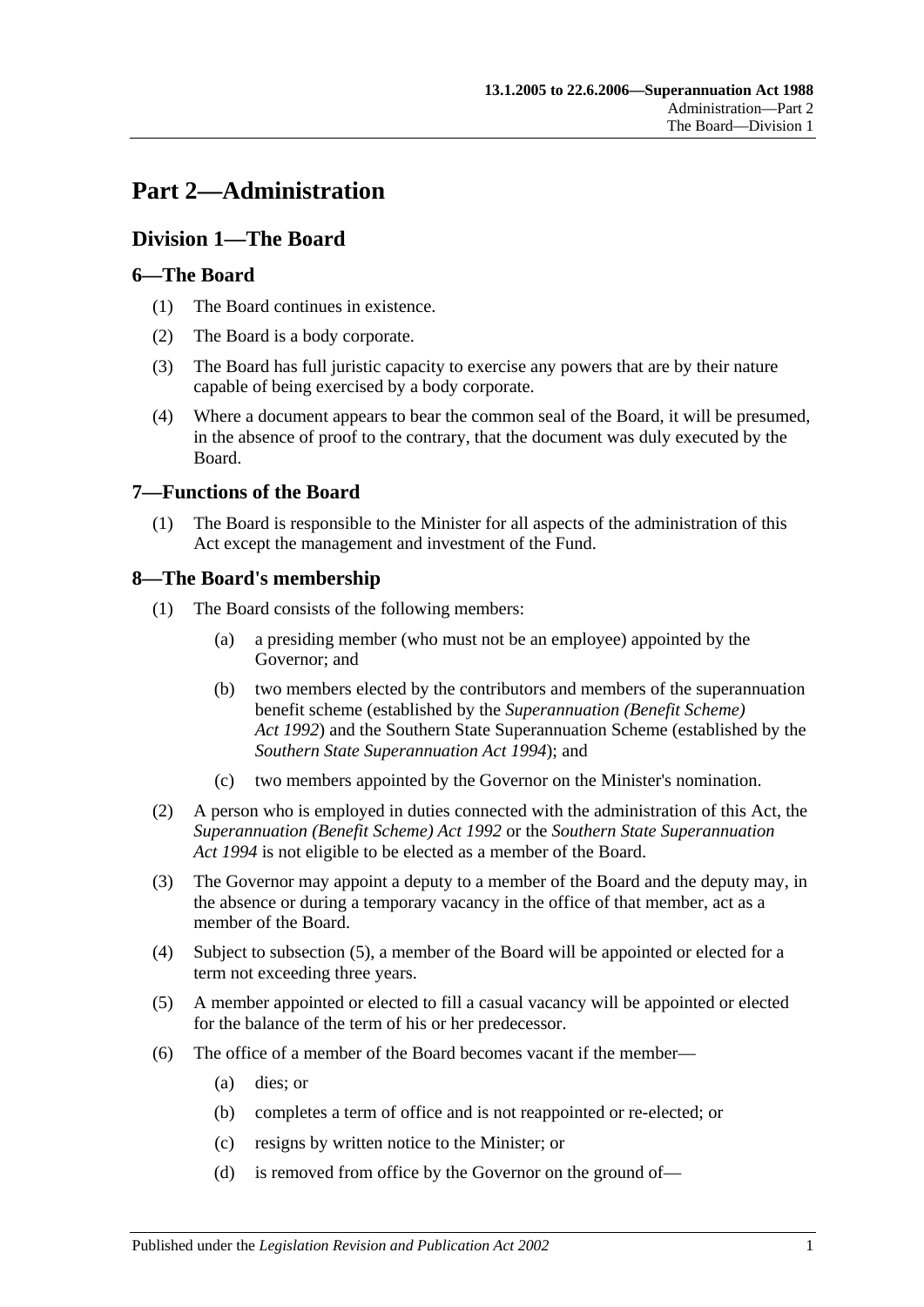- (i) mental or physical incapacity to carry out official duties satisfactorily; or
- (ii) neglect of duty; or
- (iii) misconduct.
- (7) If the office of an elected member becomes vacant and the balance of the term of the office is 12 months or less, the Governor may appoint to the vacant office a person nominated by the Public Service Association of South Australia Incorporated and the South Australian Institute of Teachers.

#### <span id="page-17-0"></span>**9—Procedures at meetings of the Board**

- (1) A meeting will be chaired by the presiding member or, in his or her absence, by a member chosen by those present.
- (2) Subject to [subsection](#page-17-3) (3), the Board may act notwithstanding vacancies in its membership.
- <span id="page-17-3"></span>(3) Three members constitute a quorum for a meeting of the Board.
- (4) A decision in which a majority of the members present at a meeting concur is a decision of the Board.
- (4a) A conference by telephone or other electronic means between members of the Board will, for the purposes of this section, be taken to be a meeting of the Board at which the participating members are present if—
	- (a) notice of the conference is given to all members in the manner determined by the Board for that purpose; and
	- (b) each participating member is capable of communicating with every other participating member during the conference.
- (5) Subject to this Act, the Board may determine its own procedures.
- (6) The Board must keep minutes of its proceedings.

#### <span id="page-17-4"></span><span id="page-17-1"></span>**10—Staff of the Board**

- (1) The Board may, with the Minister's approval, appoint staff to assist it in carrying out its responsibilities under this Act.
- (2) A person appointed under [subsection](#page-17-4) (1) is not a Public Service employee.
- (3) The Board may, with the approval of a Minister responsible for a particular administrative unit of the Public Service, make use of the staff or facilities of that administrative unit.

## <span id="page-17-2"></span>**10A—Delegation by the Board**

- (1) The Board may delegate any of the Board's powers or functions under this Act (except this power of delegation) to any person or body.
- (2) A delegation under this section—
	- (a) must be by instrument in writing; and
	- (b) may be conditional or unconditional; and
	- (c) does not derogate from the power of the Board to act in any matter; and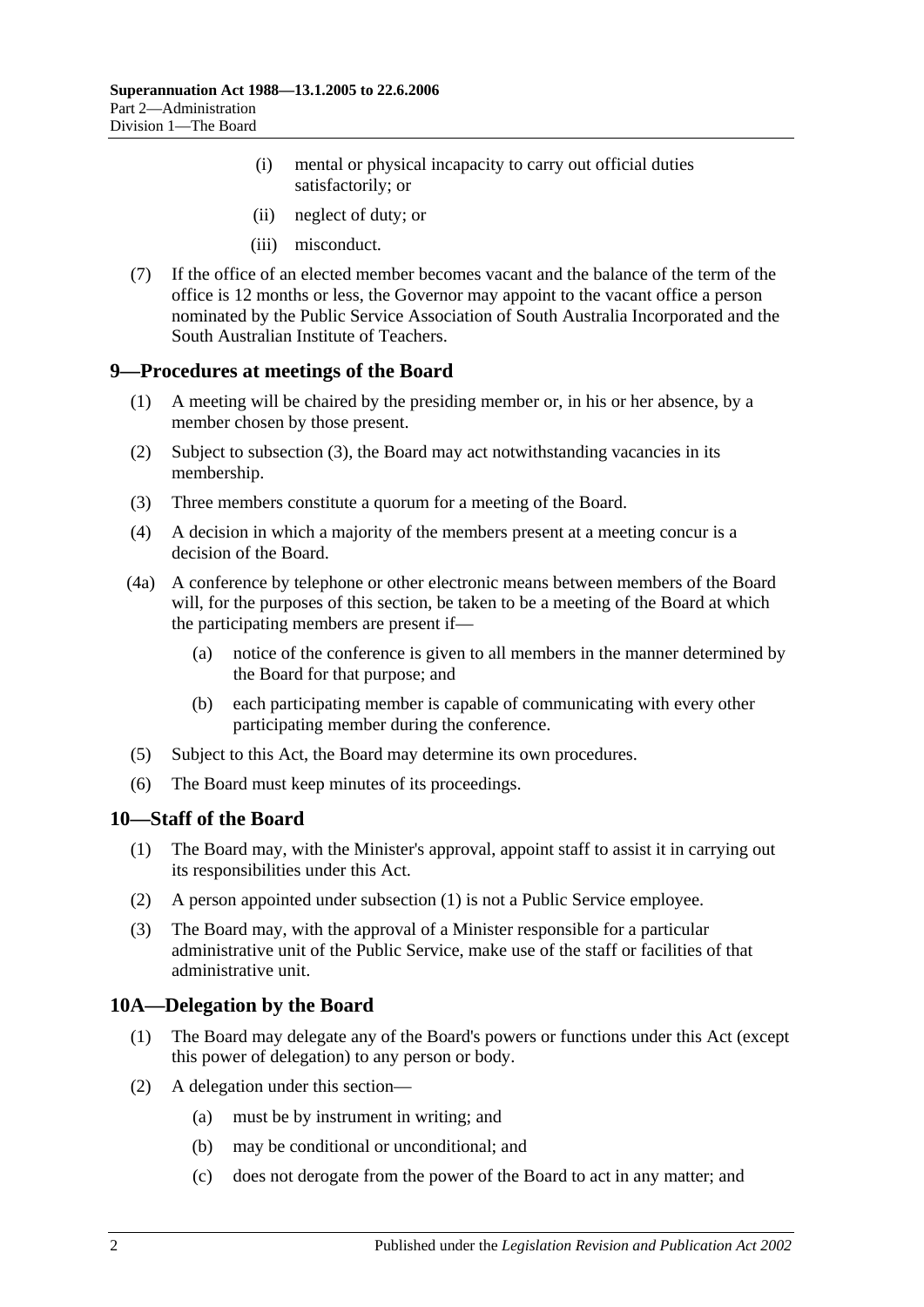(d) is revocable at will by the Board.

## <span id="page-18-0"></span>**Division 3—The Fund**

## <span id="page-18-1"></span>**17—The Fund**

- (1) The Fund continues in existence.
- (2) The assets of the Fund belong (both at law and in equity) to the Crown.
- (3) The Fund is subject to the management and control of the Superannuation Funds Management Corporation of South Australia.
- (4) The Treasurer must pay into the Fund periodic contributions reflecting—
	- (a) the contributions paid to the Treasurer by contributors; and
	- (b) any co-contribution paid to the Board on behalf of a contributor (but received by the Treasurer on behalf of the Board),

with respect to the relevant period.

- (5) All interest and accretions arising from investment of the Fund must be paid into the Fund.
- <span id="page-18-2"></span>(6) The Fund will be treated as made up of 3 major divisions—
	- (a) one proportioned to—
		- (i) the aggregate balance, as at a date determined by the Board, of contribution accounts maintained in the names of old scheme contributors;
		- (ii) the amount, as at the date referred to in [subparagraph](#page-18-2) (i), that represents income of the Fund referable to old scheme contributors that is not reflected in contribution accounts;
		- (iii) the amount, as at the date referred to in [subparagraph](#page-18-2) (i), that is referable to contributions of old scheme contributors whose contribution accounts have been closed;
		- (iv) subsequent contributions and payments referable to old scheme contributors;
		- (v) subsequent income of the Fund attributable to investment of this division of the Fund;
	- (b) one proportioned to
		- (i) the aggregate balance, as at the date referred to in [paragraph](#page-18-2)  $(a)(i)$ , of contribution accounts maintained in the names of new scheme contributors; and
		- (ii) subsequent contributions and payments referable to new scheme contributors; and
		- (iii) subsequent income of the Fund attributable to investment of this division of the Fund;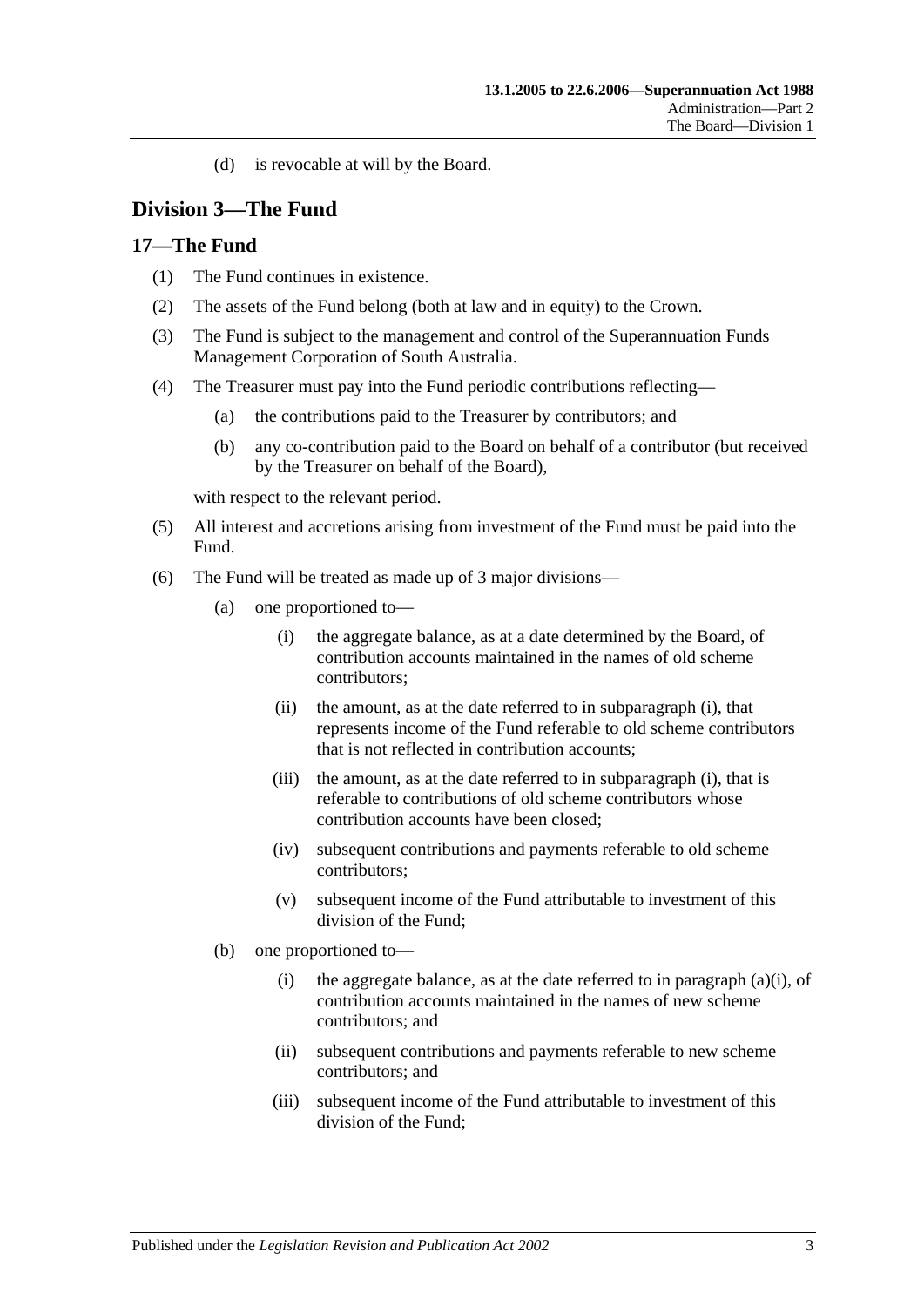- (c) one proportioned to the aggregate balance of co-contribution accounts to the extent that they hold the amount of any co-contributions that have been paid to the Board.
- (7) The following amounts will be paid from the Fund:
	- (a) administrative costs and other expenses related to the management and investment of the Fund;
	- (b) the prescribed percentage of the other costs of administering this Act;
	- (c) any reimbursement of the Consolidated Account or a special deposit account that the Treasurer charges against the Fund in pursuance of this Act.
- (8) The Superannuation Funds Management Corporation of South Australia must determine the value of each division of the Fund as at the end of each financial year.

## <span id="page-19-0"></span>**19—Investment of the Fund**

- (1) The Fund will be invested in a manner determined by the Superannuation Funds Management Corporation of South Australia.
- (2) The Corporation may enter into transactions affecting the Fund—
	- (a) for the purpose of investment; or
	- (b) for purposes incidental, ancillary or otherwise related to investment.

## <span id="page-19-1"></span>**Division 3A—Accounts**

## <span id="page-19-2"></span>**20A—Contributors' accounts**

- (1) The Board will maintain accounts in the names of all contributors and each account will state whether the contributor is an old scheme contributor or a new scheme contributor.
- (2) A contributor's account must be debited with any payment that is, in pursuance of this Act, to be charged against that account.
- <span id="page-19-3"></span>(3) At the end of each financial year, each contributor's account that has a credit balance will be varied—
	- (a) if the account is in the name of an old scheme contributor—to reflect a rate of return determined by the Board in relation to the contribution accounts of old scheme contributors for the relevant financial year;
	- (b) if the account is in the name of a new scheme contributor—to reflect a rate of return determined by the Board in relation to the contribution accounts of new scheme contributors for the relevant financial year.
- (4) In determining a rate of return for the purposes of [subsection](#page-19-3) (3), the Board should have regard to—
	- (a) the net rate of return achieved by investment of the relevant division of the Fund over the financial year or, if a new scheme contributor has made a nomination under [subsection](#page-20-2) (4a), the net rate of return achieved by the class of investments, or the combination of classes of investments, nominated by the contributor; and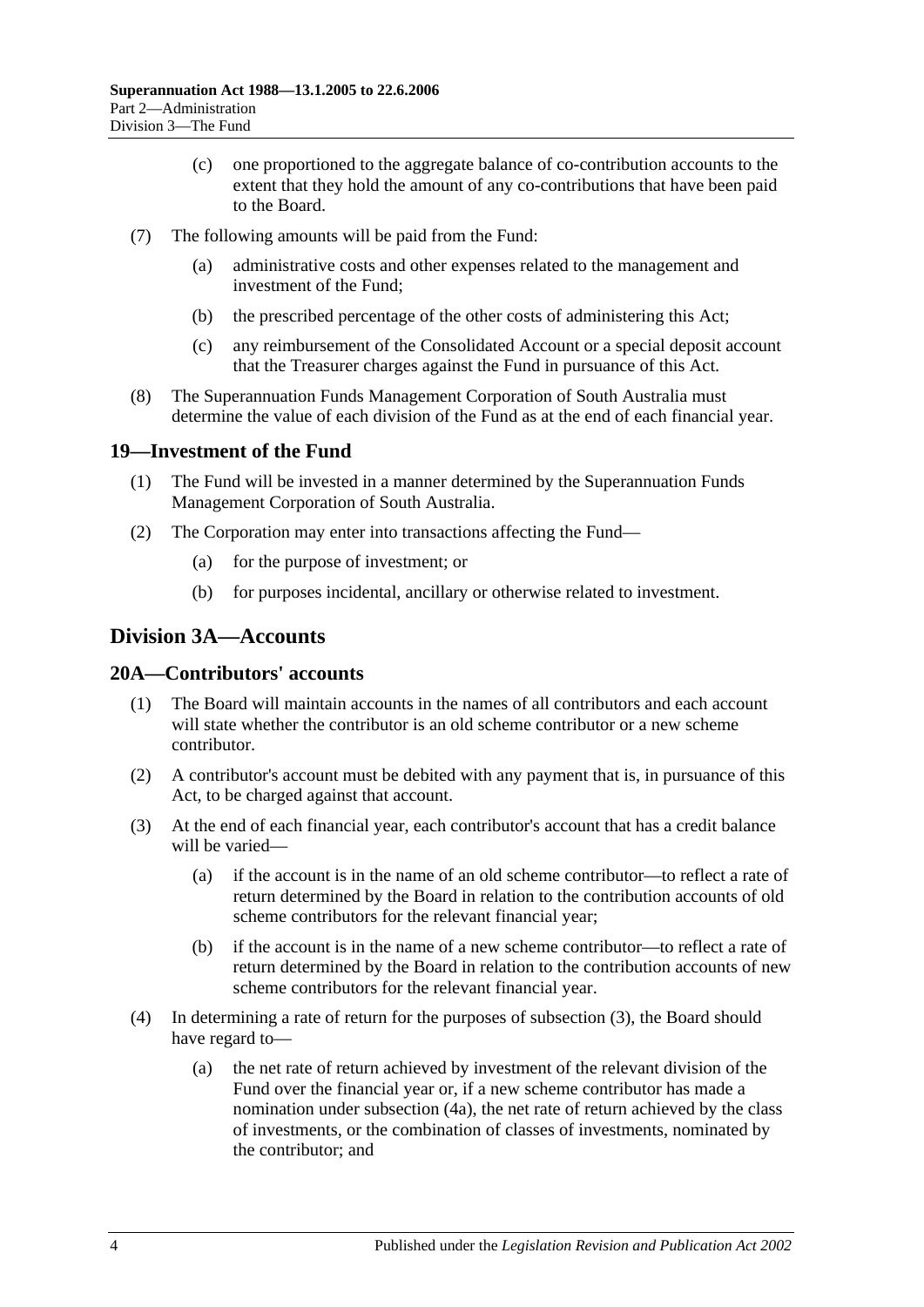- (b) the desirability of reducing undue fluctuations in the rate of return on contributors' accounts.
- <span id="page-20-3"></span><span id="page-20-2"></span>(4a) If the Fund is invested in different classes of investments, the Board may, with the agreement of the Superannuation Funds Management Corporation of South Australia, permit new scheme contributors, on such terms and conditions as it thinks fit, to nominate the class of investments, or the combination of classes of investments, for the purpose of determining the rate of return under this section.
- (4b) If a contributor, after nominating a class of investments under [subsection](#page-20-2) (4a), subsequently varies the nominated class of investments, the Board may charge a fee (to be fixed by the Board) to the contributor's contribution account in a manner determined by the Board.
- (5) Where, in pursuance of [subsection](#page-20-3)  $(4)(b)$ , the Board determines a rate of return that is at variance with the net rate of return achieved by investment of the relevant division of the Fund, the Board must include its reasons for the determination in its report for the relevant financial year.
- <span id="page-20-4"></span>(6) Where it is necessary to determine the balance of a contributor's account and the Board has not yet determined a rate of return in relation to the relevant financial year, the balance will be determined by applying a percentage rate of return on accounts estimated by the Board.
- (6a) A balance determined under [subsection](#page-20-4) (6) will not be adjusted when a rate of return is subsequently determined under [subsection](#page-19-3) (3).
- (7) A reference in this section to *rate of return* is a reference to a positive or a negative rate of return.

## <span id="page-20-0"></span>**20ABA—Co-contribution accounts**

The Board must—

- (a) establish a co-contribution account in the name of a contributor in respect of whom a co-contribution has been paid to the Board; and
- (b) credit the account with the amount of any co-contribution paid to the Board in respect of the member; and
- (c) immediately on a co-contribution account being credited with the amount of a co-contribution—transfer the amount to a co-contribution account maintained by the Board in the name of the contributor in the Southern State Superannuation Fund; and
- (d) advise the contributor in writing that—
	- (i) the co-contribution has been transferred to the Southern State Superannuation Fund; and
	- (ii) the contributor is, by virtue of section 14 of the *[Southern State](http://www.legislation.sa.gov.au/index.aspx?action=legref&type=act&legtitle=Southern%20State%20Superannuation%20Act%201994)  [Superannuation Act](http://www.legislation.sa.gov.au/index.aspx?action=legref&type=act&legtitle=Southern%20State%20Superannuation%20Act%201994) 1994*, a member of the Triple S scheme.

## <span id="page-20-5"></span><span id="page-20-1"></span>**20AB—Other accounts to be kept by Board**

(1) The Board must keep proper accounts of receipts and payments relating to the payment of benefits under this Act.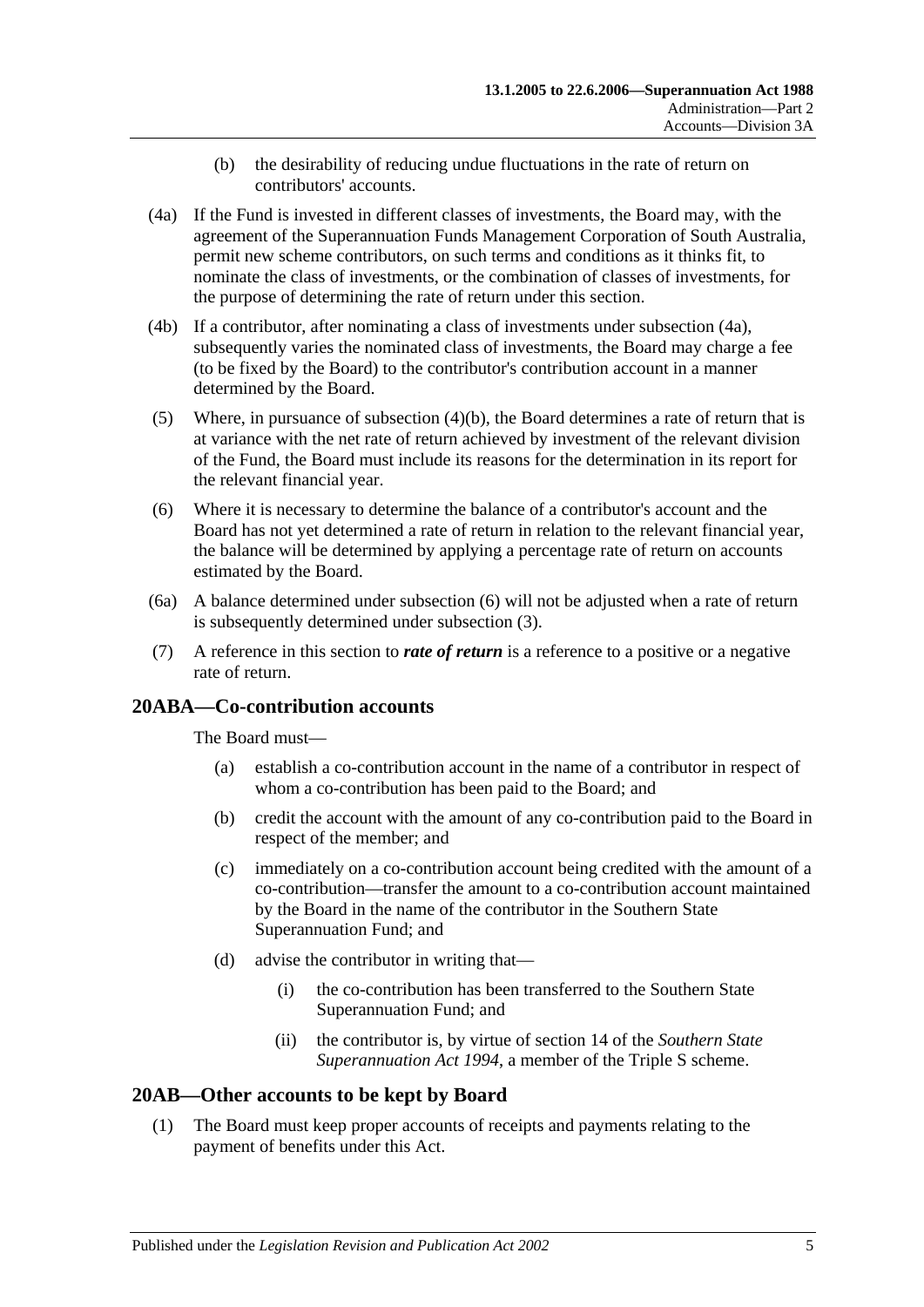(2) The Auditor-General may at any time, and must at least once in each year, audit the accounts kept by the Board under [subsection](#page-20-5) (1).

## <span id="page-21-0"></span>**Division 3B—Payment of benefits**

## <span id="page-21-1"></span>**20B—Payment of benefits**

- (1) Any benefit or other entitlement payable under this Act must be paid out of the Consolidated Account (which is appropriated to the necessary extent) or out of a special deposit account established by the Treasurer for the purpose.
- (2) If any such payment, or a proportion of any such payment, is, in pursuance of this Act, to be charged against the contributor's contribution account or against the Fund, the Treasurer may reimburse the Consolidated Account or special deposit account by charging the relevant division of the Fund with the amount of that payment or the relevant proportion of that payment (as the case requires).
- (3) If any such payment, or a proportion of any such payment, relates to a rollover account or a co-contribution account, an amount equal to the amount of the payment is to be charged against the appropriate account and the Treasurer may reimburse the Consolidated Account or special deposit account by charging the relevant division of the Fund with the amount of that payment or the relevant proportion of that payment (as the case requires).

## <span id="page-21-2"></span>**Division 4—Reports**

## <span id="page-21-3"></span>**21—Reports**

- (1) The Board must, on or before 31 October in each year submit a report to the Minister on the operation of this Act during the financial year ending on 30 June in that year.
- <span id="page-21-4"></span>(4) The Minister must, in relation to the triennium ending 30 June 1992, and thereafter in relation to each succeeding triennium, obtain a report within 12 months after the end of the relevant triennium—
	- (a) on the cost of the Scheme to the Government at the time of the report and in the foreseeable future; and
	- (b) estimating the proportion of future benefits under [Part 5](#page-50-0) that can be met from the Fund.
- (4a) A report under [subsection](#page-21-4) (4) must be prepared by an actuary, not being a member of the Board, appointed by the Minister.
- (5) The Minister must, within six sitting days after receiving a report under this section, have copies of the report laid before both Houses of Parliament.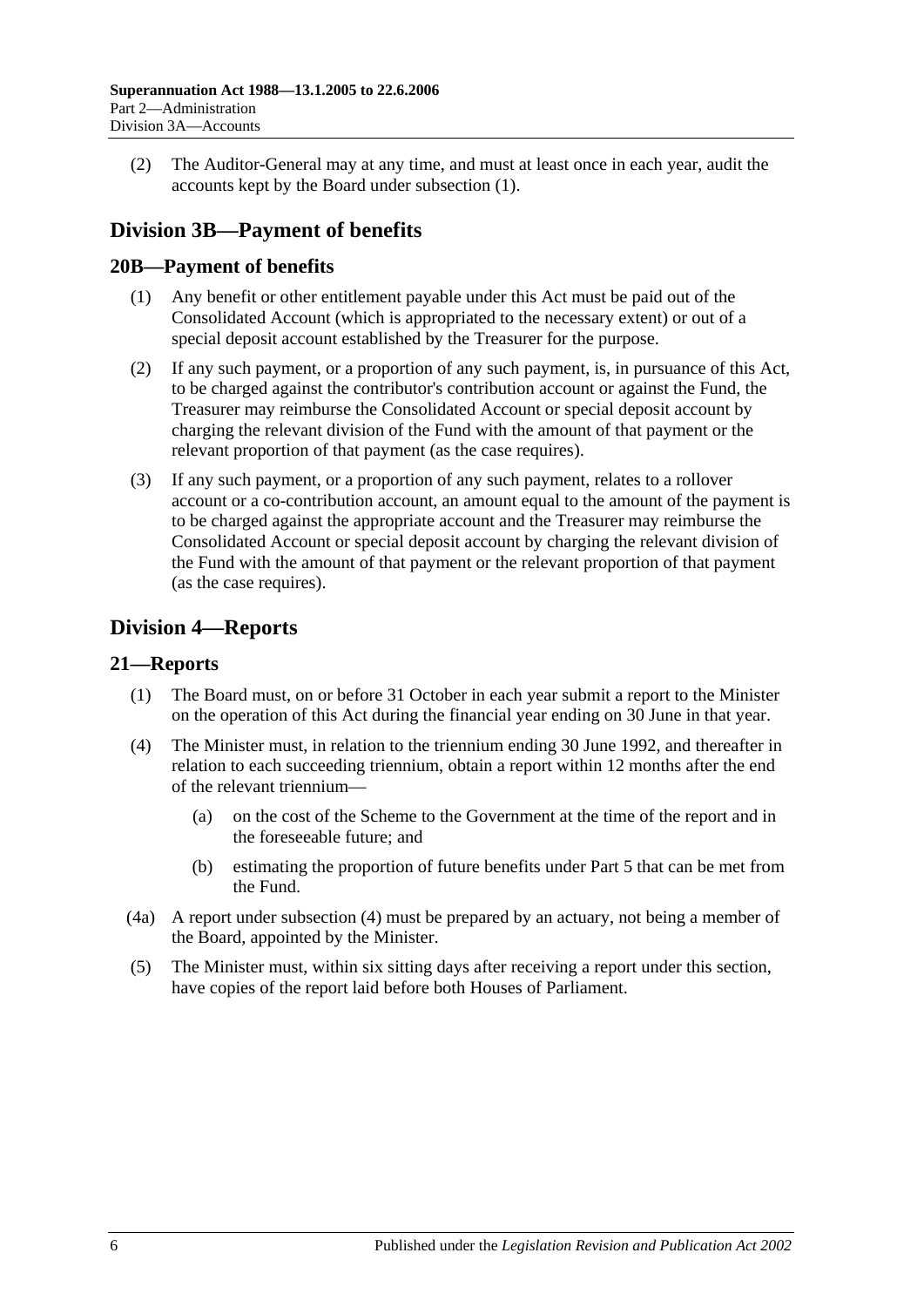## <span id="page-22-0"></span>**Part 3—Contributors, contribution and contribution points**

#### <span id="page-22-5"></span><span id="page-22-1"></span>**22—Entry of contributors to the scheme**

- (1) The Board may, on the application of an employee, accept the employee as a contributor.
- (2) An application can only be made in a manner approved by the Board.
- <span id="page-22-2"></span>(3) The Board may require an applicant to provide satisfactory evidence of the state of the applicant's health.
- (4) The cost of any medical examination to which an applicant is required to submit under [subsection](#page-22-2) (3) will be paid by the Board.
- <span id="page-22-4"></span><span id="page-22-3"></span>(5) If it appears to the Board—
	- (a) that an applicant's state of health is such as to create a risk of invalidity or premature death; or
	- (b) that an applicant has in the past engaged in an activity of a prescribed kind that increases the risk of invalidity or premature death; or
	- (c) that the applicant is likely in the future to engage in an activity of a kind referred to in [paragraph](#page-22-3) (b),

the Board may accept the application on conditions (being conditions authorised by the regulations) limiting the benefits payable under this Act in the event of the contributor's invalidity or death before the age of 55 years (and any such condition prevails to the extent of any inconsistency with any provision of this Act).

- (5a) Unless conditions referred to in [subsection](#page-22-4) (5) provide otherwise, a contributor whose benefits in the event of invalidity or death are limited by conditions under that subsection or by conditions referred to in [clause](#page-100-0) 7 of [Schedule 1](#page-96-0) is not entitled to a disability pension under [Part 4](#page-28-0) or [5](#page-50-0) in respect of the illness, condition or disability to which the limitations relate during the period of five years from the commencement of this Act or the contributor's acceptance into the Scheme whichever is the later.
- (6) If an applicant—
	- (a) is a contributor to some other superannuation scheme funded wholly or in part by the applicant's employer; or
	- (b) receives an allowance or salary loading related to superannuation,

the Board will, unless there is good reason to the contrary, reject the application.

- (7) The Board cannot accept an application from a person who is employed on a casual basis.
- (8) If it appears to the Board that a contributor withheld information required in relation to his or her application for membership of the Scheme, the Board may withhold or reduce a benefit under this Act (other than one that is to be charged against the contributor's contribution account).
- (9) The contribution period of an employee accepted as a contributor will commence on the date fixed for that purpose by the Board.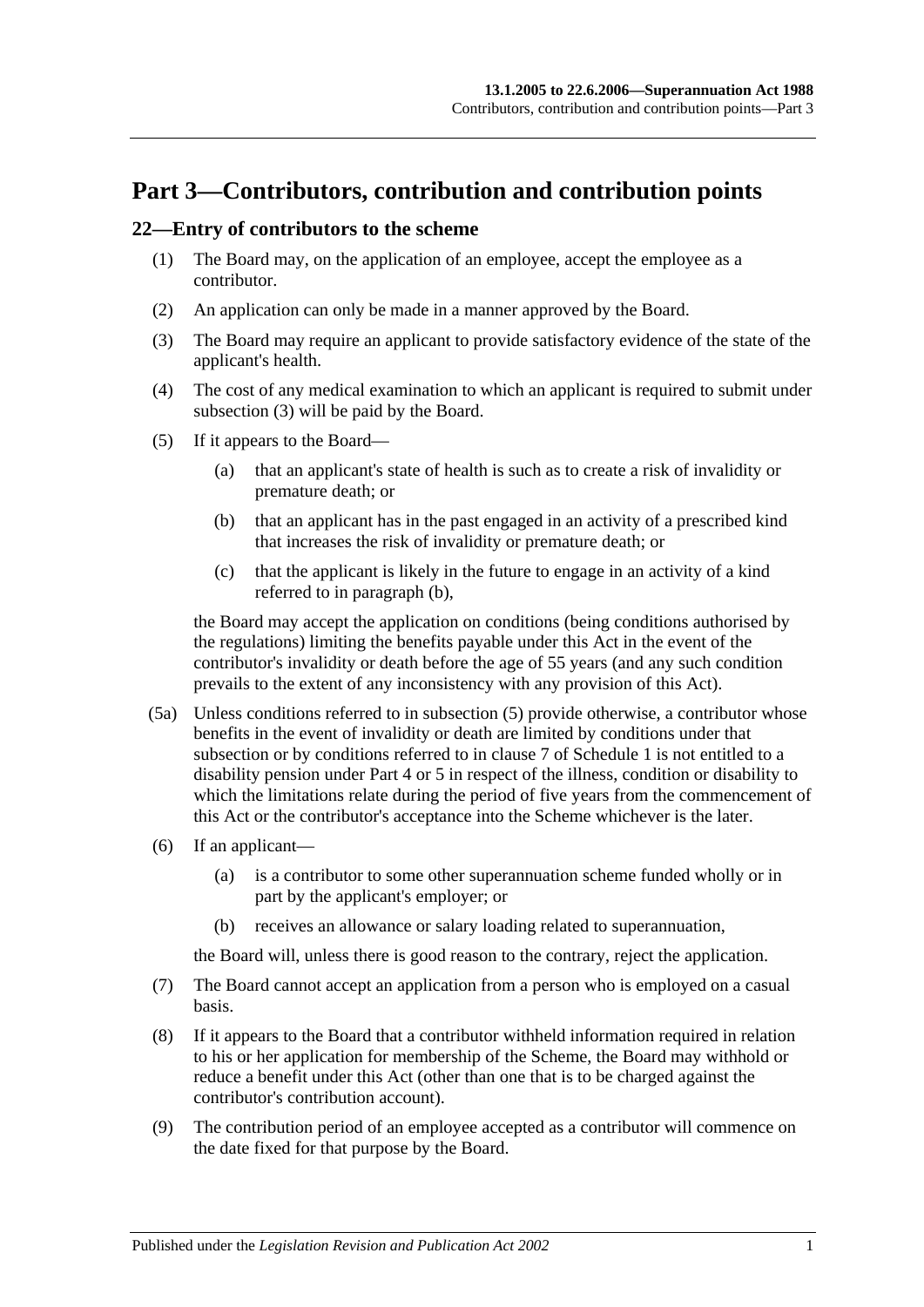- (10) Subject to this section, an application for acceptance as a contributor under [subsection](#page-22-5) (1) must be made on or before 3 May 1994.
- <span id="page-23-0"></span>(11) A person who commenced employment to which this Act applies on or after 3 February 1994 pursuant to a written offer received by the person on or before 3 May 1994 may make an application for acceptance as a contributor under [subsection](#page-22-5) (1) on or before 3 August 1994 or the expiration of three months after the employment commenced whichever is the later.
- (12) An application under [subsection](#page-22-5) (1) will be taken to have been made on the day on which the application was received by the Board.
- (13) An employee who is not a person referred to in [subsection](#page-23-0) (11) may apply for acceptance as a contributor under [subsection](#page-22-5) (1) on or after 4 May 1994 and before 1 July 1995 but if accepted the contributor will—
	- (a) be a member of the Southern State Superannuation Scheme established by the *[Southern State Superannuation Act](http://www.legislation.sa.gov.au/index.aspx?action=legref&type=act&legtitle=Southern%20State%20Superannuation%20Act%201994) 1994* on and from 1 July 1995 and will be taken to have elected to contribute to that scheme at the rate of 6 per cent of salary; and
	- (b) will be taken to be under the age of 55 years and to resign from employment for the purposes of this Act on 30 June 1995 and to carry over the employee component of his or her accrued superannuation benefits on 1 July 1995 to his or her member's contribution account under the Southern State Superannuation Scheme and to carry over the employer component of those benefits on 1 July 1995 to his or her employer contribution account under that scheme.
- <span id="page-23-2"></span>(14) An employee may make an application for acceptance as a contributor under [subsection](#page-22-5)  $(1)$  on or after 4 May 1994 if he or she-
	- (a) had been a member of the Police superannuation scheme; and
	- (b) had resigned or retired from the employment that entitled him or her to membership of that scheme in order to take up employment to which this Act applies; and
	- (c) had taken up that employment within three months after resignation or retirement from the previous employment; and
	- (d) in the case of resignation from the previous employment, had preserved his or her benefits under the Police superannuation scheme.
- (15) Subject to [subsection](#page-23-1) (16), the application referred to in [subsection](#page-23-2) (14) must be made within three months after the employee commences employment to which this Act applies.
- <span id="page-23-1"></span>(16) An employee referred to in [subsection](#page-23-2) (14) who commenced employment to which this Act applies during the period commencing on 3 February 1994 and ending on the commencement of the *[Superannuation \(Employee Mobility\) Amendment Act](http://www.legislation.sa.gov.au/index.aspx?action=legref&type=act&legtitle=Superannuation%20(Employee%20Mobility)%20Amendment%20Act%201997) 1997* may make an application for acceptance as a contributor under [subsection](#page-22-5) (1) within three months after the commencement of that Act.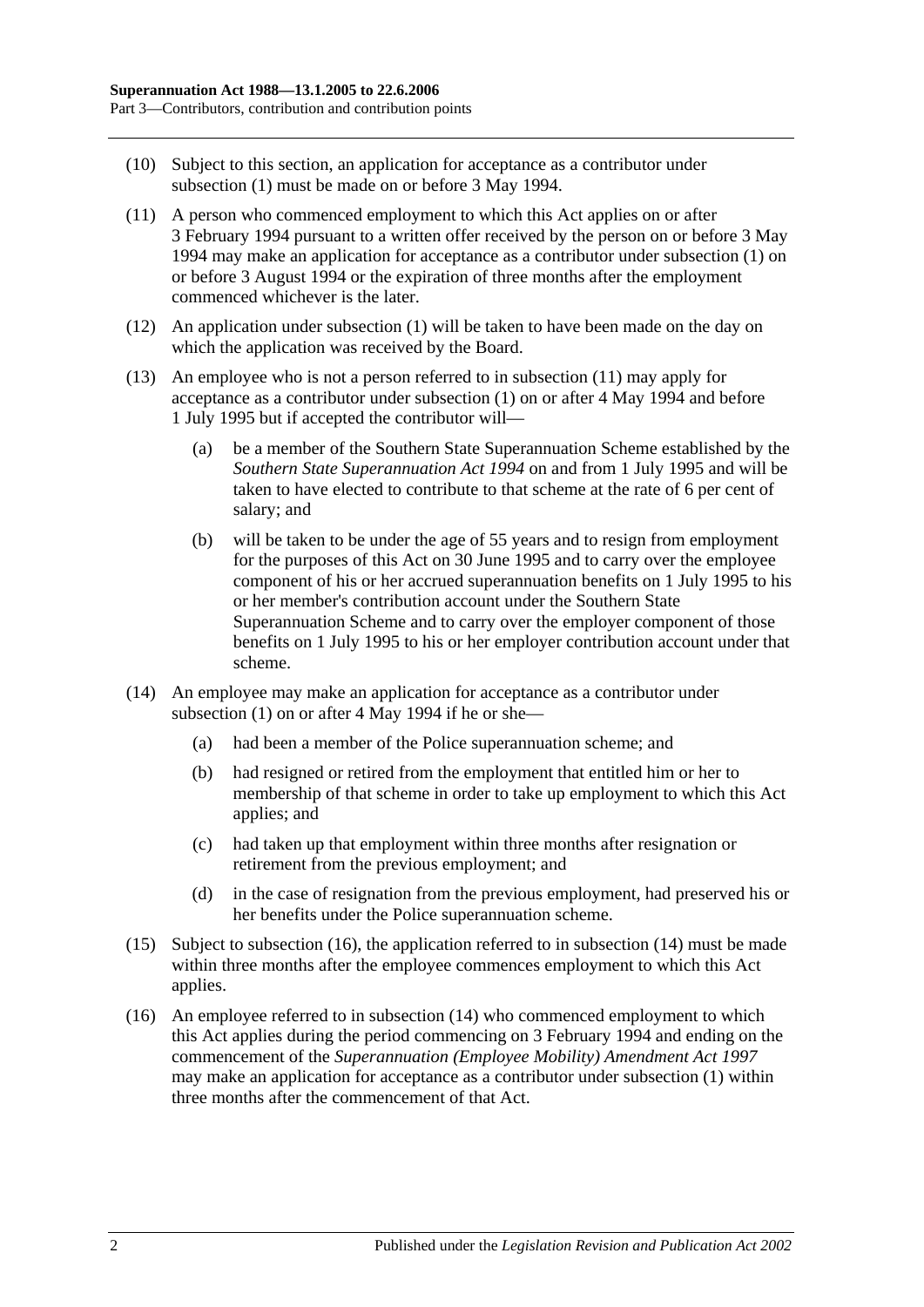- (17) The Board may not refuse an application by an employee referred to in [subsection](#page-23-2) (14) on medical grounds and the only conditions that the Board may place on its acceptance of such an application are those conditions (if any) to which the employee's membership of the Police superannuation scheme had been subject immediately before his or her retirement or resignation from the previous employment.
- (18) An employee referred to in [subsection](#page-23-2) (14) who is accepted as a contributor under [subsection](#page-22-5) (1) is only entitled to his or her benefits under the Police superannuation scheme after his or her employment to which this Act applies has terminated.
- (19) In this section—

*Police superannuation scheme* means the old or new scheme of superannuation established by the *[Police Superannuation Act](http://www.legislation.sa.gov.au/index.aspx?action=legref&type=act&legtitle=Police%20Superannuation%20Act%201990) 1990*.

#### <span id="page-24-0"></span>**23—Contribution rates**

- (1) Subject to this section, a contributor will make contributions to the Treasurer at the standard contribution rate until termination of the contributor's employment.
- <span id="page-24-2"></span>(2) Subject to [subsection](#page-24-1) (2a), a contributor may elect—
	- (a) to contribute at any one of the following rates:
		- 3.0%
		- 4.5%
		- 6.0%
		- 7.5%
		- 9.0%;
	- (b) to cease contributing;
	- (c) in the case of a contributor whose standard contribution rate is not 6%—to contribute at the contributor's standard contribution rate.
- <span id="page-24-1"></span>(2a) A contributor who is employed pursuant to a TEC contract must contribute at the contributor's standard contribution rate or at a higher rate referred to in [subsection](#page-24-2) (2) unless he or she was contributing at a lower rate during the financial year in which the term of the contract commenced in which event he or she must contribute at that rate or a higher rate referred to in [subsection](#page-24-2) (2).
- (2b) [Subsection](#page-24-1) (2a) operates in relation to the financial year following the financial year in which section 5A of the *[Superannuation \(Miscellaneous\) Amendment Act](http://www.legislation.sa.gov.au/index.aspx?action=legref&type=act&legtitle=Superannuation%20(Miscellaneous)%20Amendment%20Act%202000) 2000* comes into operation and in relation to subsequent financial years.
- (3) Subject to [subsection](#page-24-3) (3a), an election under [subsection](#page-24-2) (2) can only be made in a manner approved by the Board and will operate as from the commencement of a financial year (and only elections received by the Board two months or more before the commencement of a particular financial year will operate in relation to that financial year).
- <span id="page-24-3"></span>(3a) Where the Board is satisfied that a contributor needs to reduce his or her contributions because of financial hardship, the Board may permit the contributor to make an election under [subsection](#page-24-2) (2) that will operate before the commencement of the next financial year.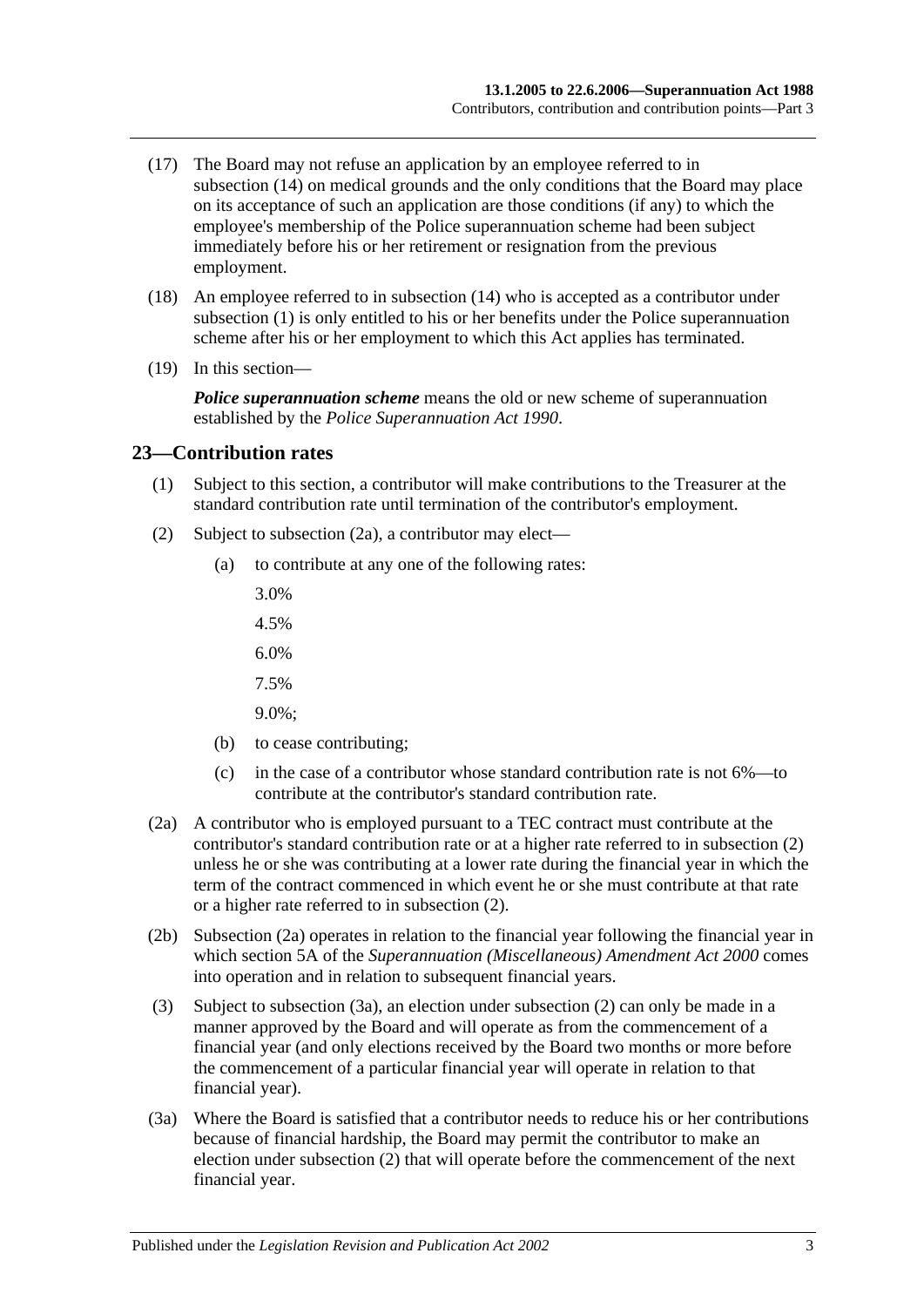- <span id="page-25-1"></span>(4) A contributor's contributions will be fixed in relation to each financial year, as from a day in that financial year determined by the Board—
	- (a) on the basis of the contributor's salary as at the 31st day of March last preceding the commencement of the financial year or, if the contributor's hours of employment have increased or decreased between that date and the commencement of the financial year, on the basis of the contributor's salary following the last such increase or decrease in the hours of employment; but
	- $(b)$
- (i) if the contributor had not then commenced his or her employment, the contributions will be fixed on the basis of the contributor's commencing salary;
- (ii) if the contributor was then on leave without pay or at a reduced rate of pay, the contributions will be fixed on the basis of the salary that the contributor would then have been receiving if not on leave;
- (iii) if the contributor's employment is of a casual nature, the contributions will be fixed on the basis of a notional salary fixed by the Board in relation to the contributor;
- <span id="page-25-0"></span>(iv) if after the date on which contributions for a particular financial year are fixed there is a reduction in the contributor's salary resulting from a reduction in hours of work (other than a temporary reduction of less than two weeks' duration), there will be a proportionate reduction in the contributor's contributions (but such a contributor may, with the Board's approval, elect to contribute as if there had been no reduction in salary and in that event benefits payable under this Act will be calculated as if there had been no reduction of salary);
- (v) if the reason for the reduction in hours of work is an illness or injury suffered by the contributor, an election under [subparagraph](#page-25-0) (iv) may, with the Board's approval, operate during subsequent years despite [paragraph](#page-25-1) (a).
- (5) If over a particular period a contributor receives (while remaining in employment) weekly workers compensation payments for total or partial incapacity for work, contributions will be payable as if the weekly payments were salary or a component of salary (as the case requires) but if the aggregate of the weekly payments and the salary (if any) of the contributor is less than the salary that the contributor would have received if not incapacitated, the Board may allow a proportionate reduction in the amount of the contributions for that period.
- <span id="page-25-2"></span>(6) The following provisions apply to leave without pay—
	- (a) any period of leave without pay of two weeks or less will be treated as a period of employment in respect of which contributions are payable;
	- (b) if leave without pay is taken for a continuous period exceeding two weeks, no contribution is payable in respect of that period unless the contributor elects to contribute and the election is approved by the Board (but such an election in respect of more than 12 months' leave without pay can only be made—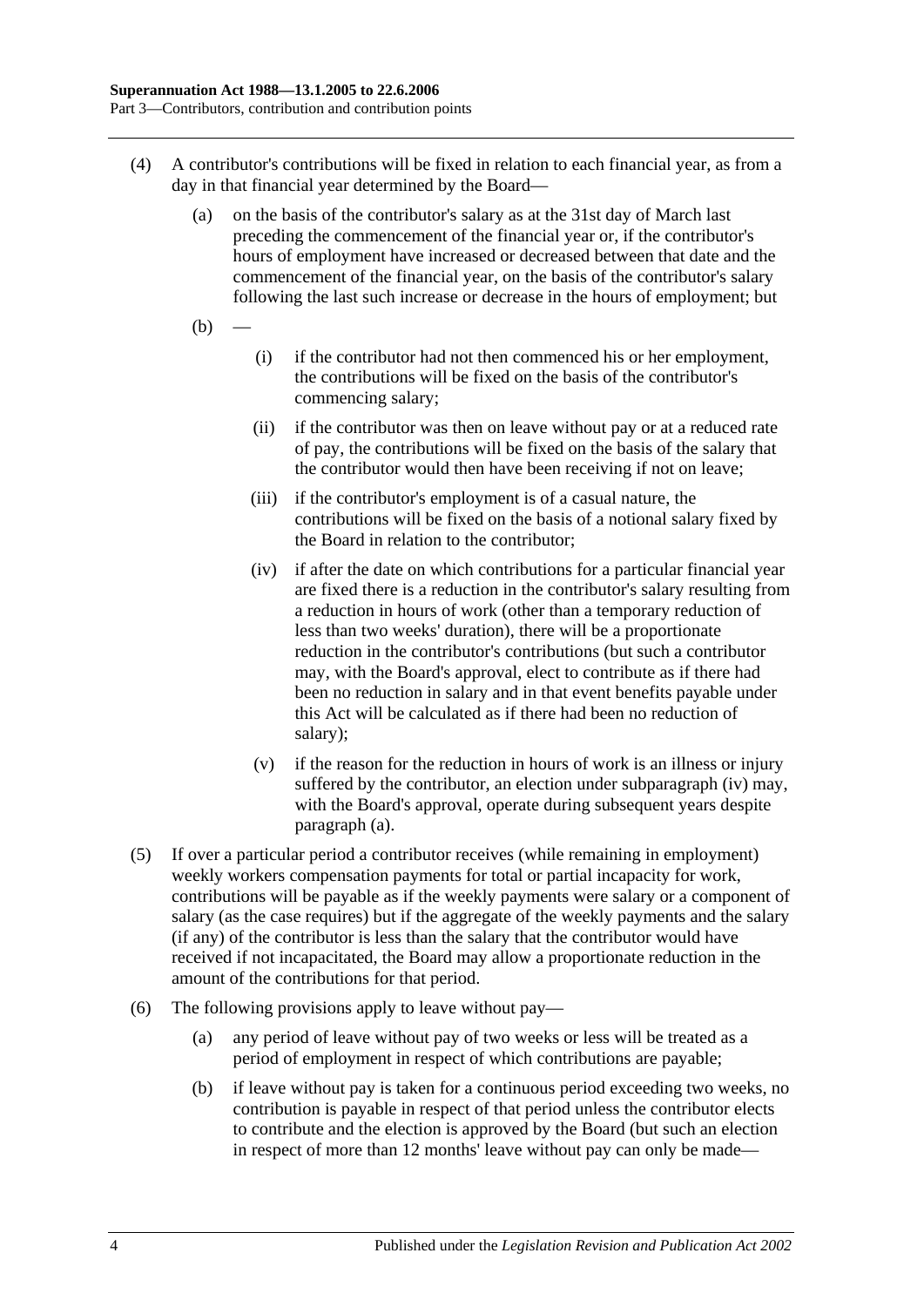- (i) if the Board is satisfied with arrangements that have been made for reimbursement of the cost of benefits attributable to that period; and
- (ii) in circumstances in which the approval is authorised by the regulations).
- (6a) Where a contributor has been, or will be, on leave for more than 12 months and the period of leave is, or will be, made up of two or more components of leave without pay connected by one or more components of paid leave, an election under [subsection](#page-25-2) (6)(b) in relation to a component of that period that will extend it beyond 12 months or that commences after the first 12 months of the period has passed must comply with the requirements of that subsection even though the component itself is less than 12 months in duration.
- (7) An old scheme contributor will cease to contribute if—
	- (a) before termination of the contributor's employment the following conditions are satisfied:
		- (i) in the case of a person who was accepted as a contributor under the repealed Act—the contributor is of or above the age of retirement and has—
			- (A) an aggregate of 360 contribution points; or
			- (B) an aggregate number of contribution points equal to the number of months between the date on which he or she became a contributor and the date on which he or she reached the age of retirement,

whichever is the greater number;

- (ii) in the case of a person who was accepted as a contributor before the commencement of the repealed Act—the contributor is of or above the age of retirement and has an aggregate of 360 contribution points; or
- (b) on retirement he or she would be entitled to the maximum pension prescribed by [section](#page-52-1) 34(5).

## <span id="page-26-0"></span>**24—Contribution points**

- (1) A contributor conforms to the theoretical standard if the contributor—
	- (a) is employed on a full-time basis; and
	- (b) contributes at the standard rate of contribution.
- (2) Contribution points accrue to a contributor who conforms to the theoretical standard at the rate of one point for each contribution month.
- (3) Subject to [subsection](#page-27-1) (5), where a contributor does not conform to the theoretical standard, a proportion of one contribution point (which may exceed unity) accrues to the contributor in respect of a contribution month equal to the proportion that the amount actually contributed in respect of that month bears to the amount that would have been contributed if the contributor had conformed to the theoretical standard.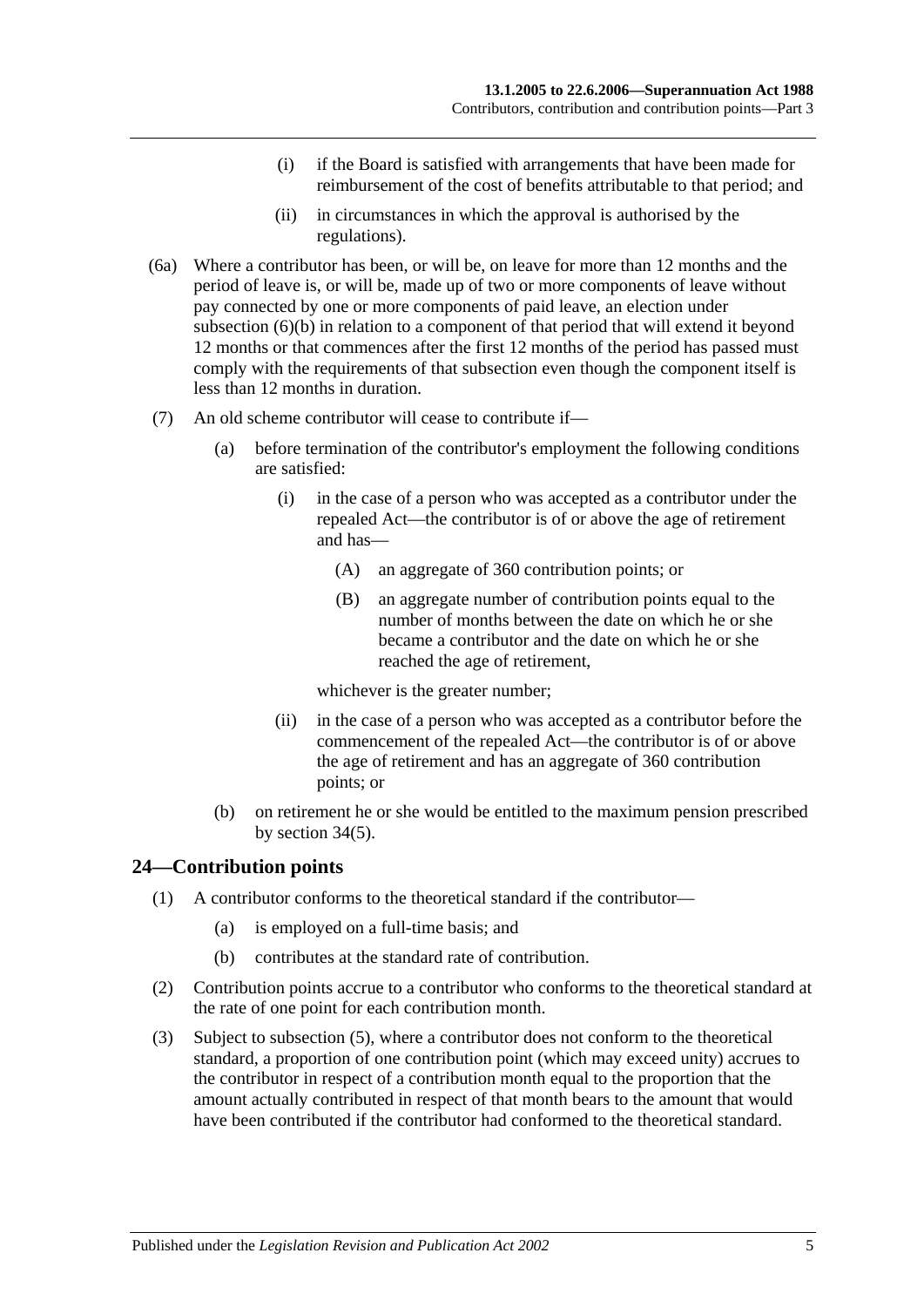- <span id="page-27-2"></span>(4) A contributor's extrapolated contribution points as at an entitlement day are calculated as follows:
	- (a) if the contributor has then reached the age of retirement—the number is, subject to [subsection](#page-27-1) (5), the aggregate of the accrued contribution points;
	- (b) in any other case—
		- (i) if the contributor has been in full-time employment throughout the contribution period—the number is, subject to [subsection](#page-27-1) (5), the aggregate of the accrued contribution points plus a number equal to the number of months' difference between the contributor's age as at the entitlement day and the age of retirement (an incomplete month being counted as a whole month);
		- (ii) if the contributor has not been in full-time employment throughout the contribution period—the number is, subject to [subsection](#page-27-1) (5), the aggregate of the accrued contribution points plus the relevant proportion of the number of months' difference between the contributor's age as at the entitlement day and the age of retirement (an incomplete month being counted as a whole month).
- <span id="page-27-1"></span>(5) When the aggregate of a contributor's accrued contribution points are to be calculated as at an entitlement day, the aggregate cannot exceed—
	- (a) in the case of a contributor who was in full-time employment throughout the contribution period—the number of months of the contribution period;
	- (b) in any other case—the relevant proportion of the number of months of the contribution period.
- (6) The reference in [subsections](#page-27-2) (4) and [\(5\)](#page-27-1) to *the relevant proportion* is a reference to a proportion arrived at by expressing the contributor's employment while an active contributor as a proportion of full-time employment.

## <span id="page-27-3"></span><span id="page-27-0"></span>**25—Attribution of additional contribution points and contribution months**

- (1) The Minister may, in appropriate cases—
	- (a) attribute additional contribution points to a contributor;
	- (b) attribute additional contribution months to a contributor.
- (2) The Minister must provide the Board with details of the attribution of contribution points or months under [subsection](#page-27-3) (1) and the Board must include those details in its report to the Minister under [Division 4](#page-21-2) of [Part 2.](#page-16-0)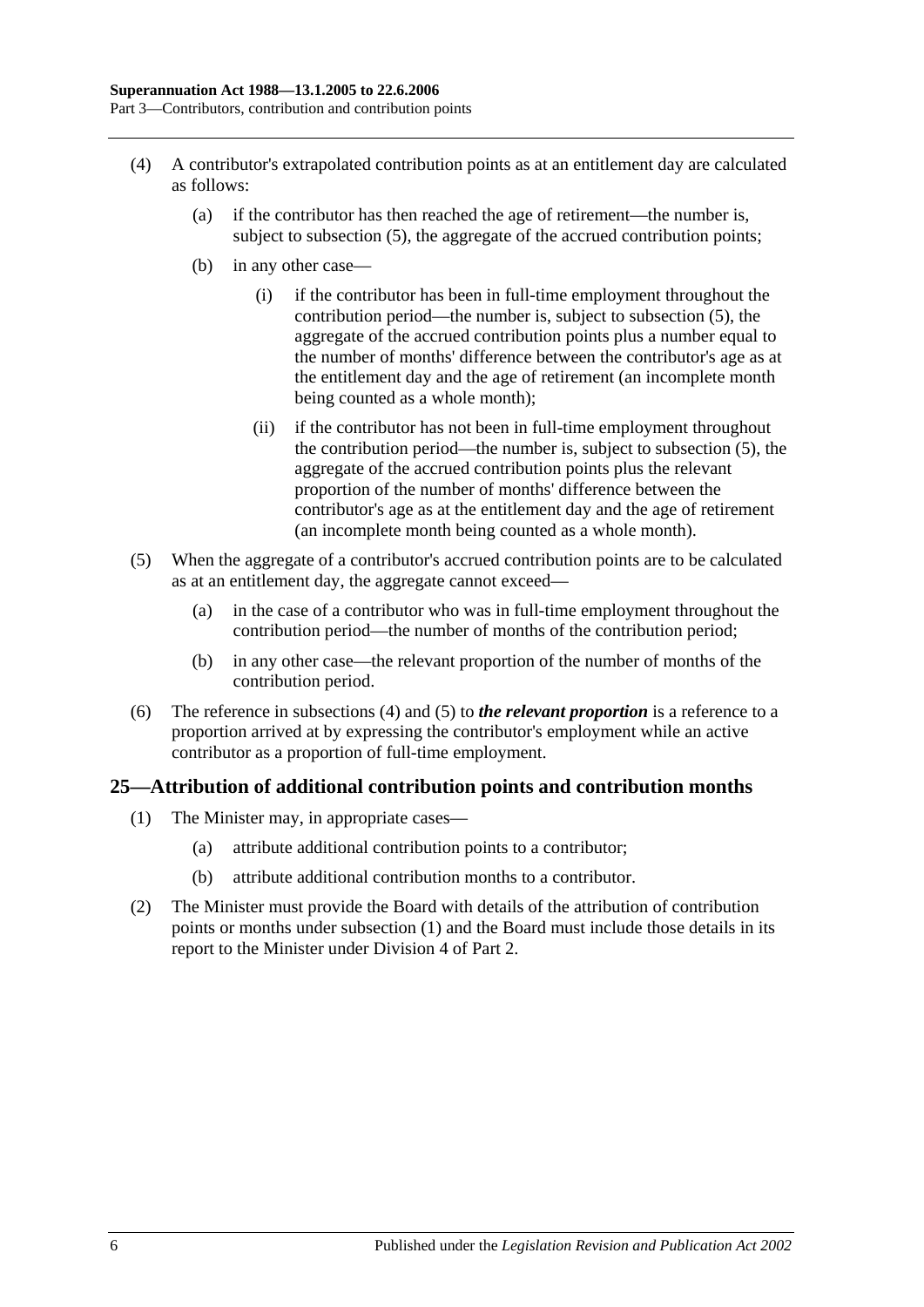## <span id="page-28-0"></span>**Part 4—Superannuation benefits—new scheme contributors**

## <span id="page-28-1"></span>**26—Application of this Part**

This Part applies only to new scheme contributors.

#### <span id="page-28-2"></span>**27—Retirement**

- (1) A contributor who retires from employment is entitled to a superannuation payment made up of two components—
	- (a) an employee component (to be charged against the contributor's contribution account) equivalent to the amount standing to the credit of the contributor's contribution account; and
	- (b) an employer component calculated in accordance with the following provisions of this section.
- (2) The employer component is the lesser of the following:

(a) 
$$
EC = (FS \times A \times 4.5) + Pn\left(\frac{FS \times 0.85 \times M}{300}\right)
$$

(b) 
$$
EC = \left[ FS \times 4.5 \times \left( 1 - \frac{X}{420} \right) \right] + Pn \left( \frac{FS \times 0.85 \times M}{300} \right)
$$

Where—

*EC* is the employer component

*FS* is the contributor's actual or attributed salary immediately before retirement (expressed as an annual amount)

*A* is the lesser of the following:

- (a) unity;
- (b) the numerical value obtained by dividing the number of the contributor's accrued contribution points by 420

*Pn* is—

- (a) in the case of a contributor who was in full-time employment during that part of the contribution period occurring after 30 June 1992—1;
- (b) in any other case—the numerical value arrived at by expressing the contributor's employment while an active contributor during that part of the contribution period as a proportion of full-time employment during that part of the contribution period

*M* is the number of months of the contributor's contribution period occurring after 30 June 1992

 $X$  is—

(a) in relation to a contributor who is at retirement under the age of 60 years—the number of months by which the contributor's age falls short of 60 years;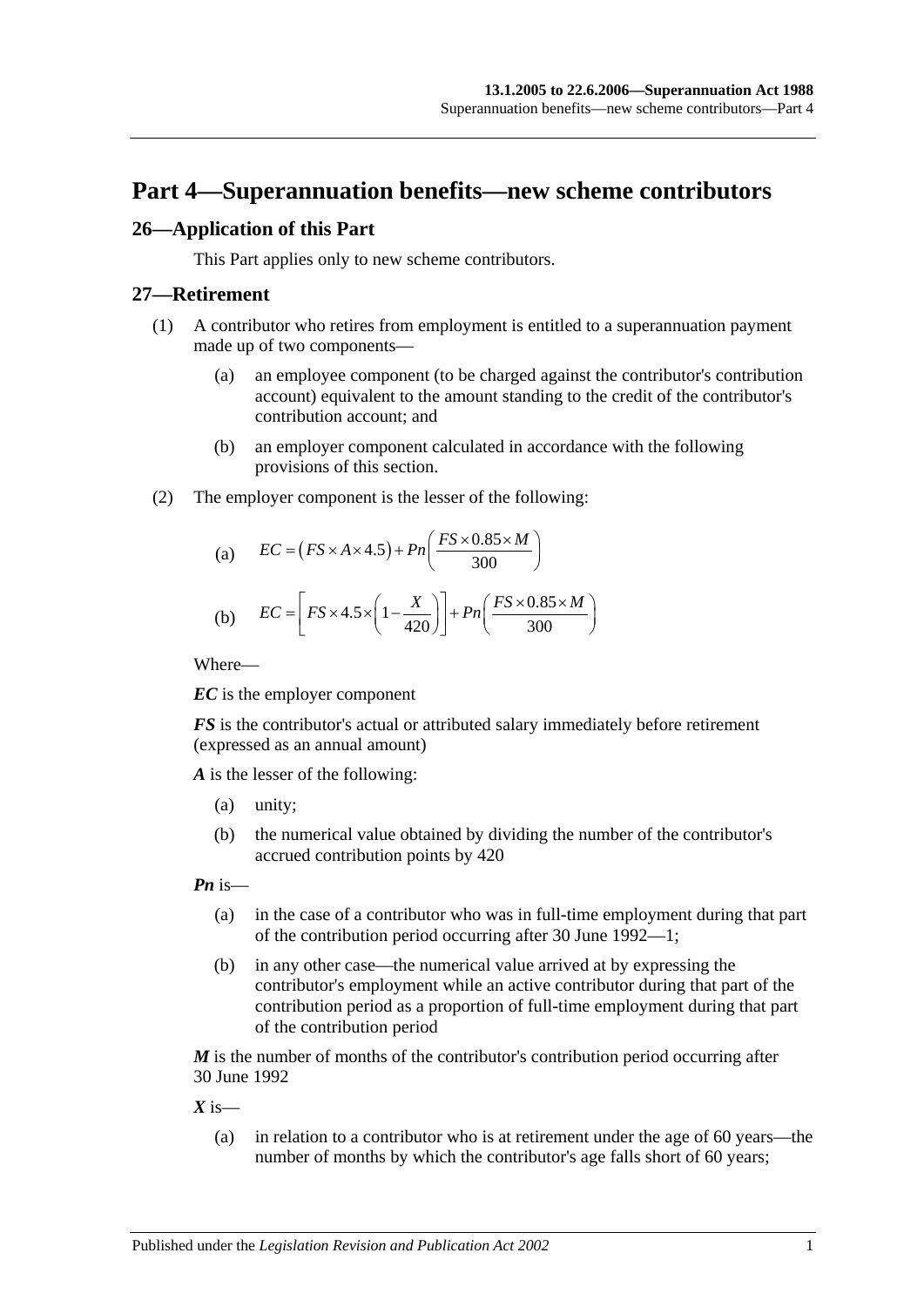- (b) in any other case—zero.
- (3) For the purposes of this section, a contributor retires from employment if—
	- (a) the contributor has attained the age of 55 years; and
	- (b) the contributor's employment terminates or is terminated for any reason (except the contributor's death).
- (4) This section does not apply to an outplaced employee who had reached the age of 55 years when he or she retired from employment unless he or she has made an election in accordance with [section](#page-33-0) 28B to take the retirement benefit provided by this section.

#### <span id="page-29-1"></span><span id="page-29-0"></span>**28—Resignation and preservation of benefits**

- <span id="page-29-3"></span>(1) A contributor who resigns from employment before reaching the age of 55 years may elect—
	- (a) to take immediately an amount (to be charged against the contributor's contribution account) equivalent to the amount standing to the credit of the contributor's contribution account; or
	- (b) to preserve his or her accrued superannuation benefits; or
	- (c) to carry over his or her accrued superannuation benefits to some other superannuation fund or scheme approved by the Board.
- <span id="page-29-2"></span>(1a) A contributor who fails to inform the Board in writing of his or her election under [subsection](#page-29-1) (1) within three months after resignation will be taken to have elected to preserve his or her accrued superannuation benefits.
- (1b) If the Board is of the opinion that the limitation period referred to in [subsection](#page-29-2) (1a) would unfairly prejudice a contributor, the Board may extend the period as it applies to the contributor.
- <span id="page-29-6"></span><span id="page-29-5"></span><span id="page-29-4"></span>(1c) Where a contributor resigns and elects to take the amount referred to in [subsection](#page-29-3) (1)(a) the contributor is also entitled to a superannuation payment in accordance with the following provisions:
	- (a) the contributor may at any time require the Board to make the payment to some other superannuation fund or scheme approved by the Board;
	- (ab) the Board must—
		- (i) not less than 6 months before the contributor's 60th birthday—notify the contributor in writing of the contributor's entitlement to require the Board to make the payment under [paragraph](#page-29-4) (b); and
		- (ii) not less than 6 months before the contributor's 55th birthday—notify the contributor in writing of the contributor's entitlement to require the Board to make the payment under [paragraph](#page-29-5) (c);
	- (b) the contributor may at any time after reaching the age of retirement require the Board to make the payment and, if no such requirement has been made on or before the date on which the contributor reaches 65 years of age, the Board will make the payment;
	- (c) if the contributor has reached the age of 55 years and is not employed by an employer within the meaning of the Commonwealth Act, the contributor may require the Board to make the payment to the contributor;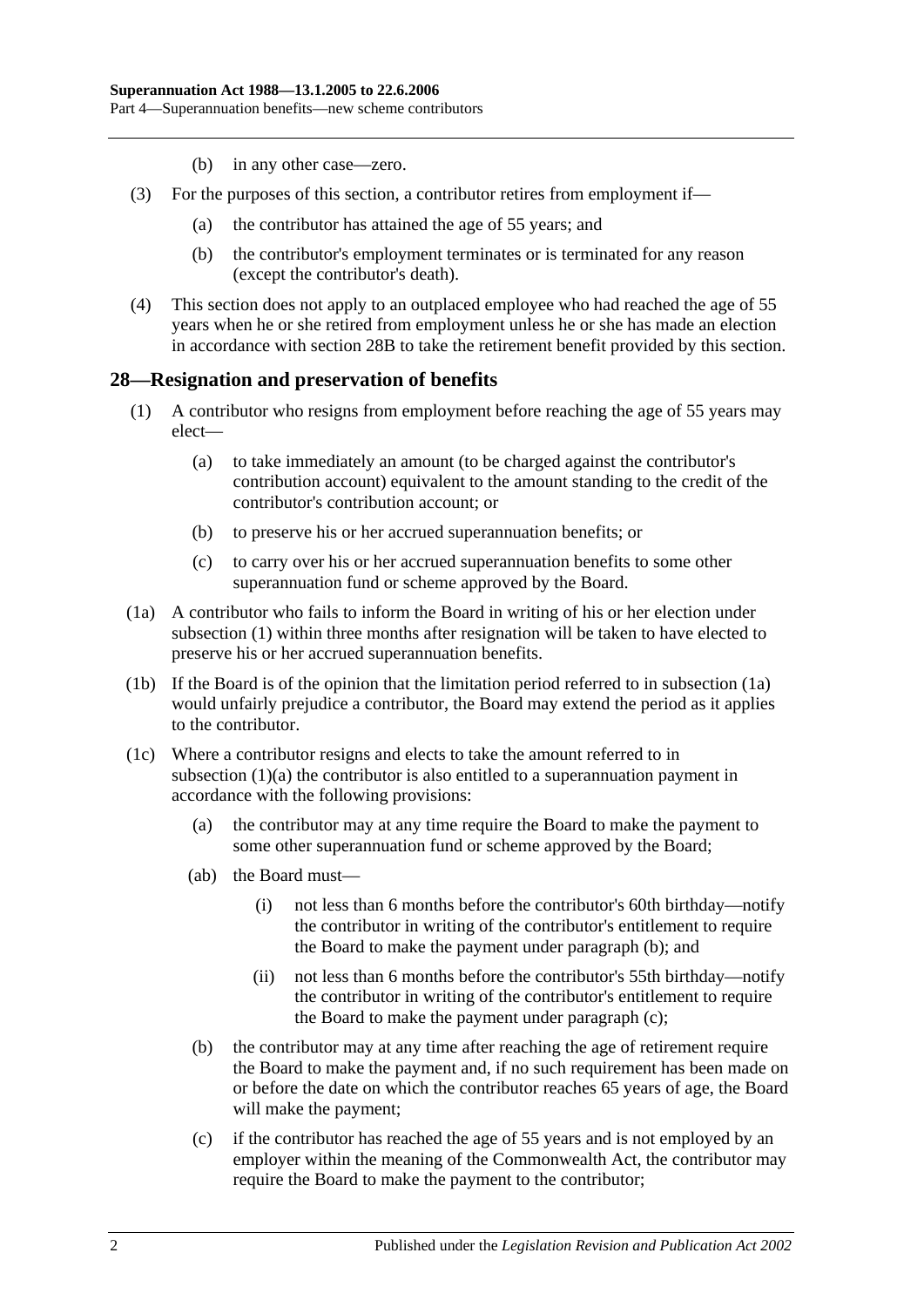- (d) if the contributor has become incapacitated and satisfies the Board that his or her incapacity for all kinds of work is 60 per cent or more of total incapacity and is likely to be permanent, the Board will make the payment to the contributor;
- (e) if the contributor dies, the payment will be made to the spouse of the deceased contributor or, if he or she left no surviving spouse, to the contributor's estate,

(and a payment under any of the above paragraphs excludes further rights so that a claim cannot be subsequently made under some other paragraph).

- <span id="page-30-0"></span>(1d) The amount of the superannuation payment referred to in [subsection](#page-29-6) (1c) is the amount of the minimum contribution required to avoid payment of the superannuation guarantee charge in respect of the contributor under the Commonwealth Act together with interest from the date of resignation.
- (1e) The amount of interest will be calculated and credited to the contributor at the end of each financial year and will be calculated on the amount referred to in [subsection](#page-30-0) (1d) at the end of the first financial year and on the aggregate of that amount and the interest previously credited at the end of each subsequent financial year.
- (1f) The rate of interest will be determined by the Board in respect of each financial year in accordance with [section](#page-19-2) 20A.
- <span id="page-30-2"></span><span id="page-30-1"></span>(2) Where the contributor elects to preserve his or her accrued superannuation benefits, the following provisions apply—
	- (aa) the Board must, not less than 6 months before the contributor's 55th birthday, notify the contributor in writing of the contributor's entitlement to require the Board to make a superannuation payment under [paragraph](#page-30-1) (a);
	- (a) the contributor may at any time after reaching 55 years of age require the Board to make a superannuation payment and, if no such requirement has been made on or before the date on which the contributor reaches 65 years of age, the Board will make such a payment;
	- (b) if the contributor has become incapacitated and satisfies the Board that his or her incapacity for all kinds of work is 60 per cent or more of total incapacity and is likely to be permanent, the Board will make the payment to the contributor;
	- (c) if the contributor dies, a payment will be made to the spouse of the deceased contributor or, if he or she left no surviving spouse, to the contributor's estate,

(and a payment under any of the above paragraphs excludes further rights so that a claim cannot be subsequently made under some other paragraph).

- (3) A payment under [subsection](#page-30-2) (2) will be made up of two components—
	- (a) an employee component (to be charged against the contributor's contribution account) equivalent to the amount standing to the credit of the contributor's contribution account; and
	- (b) an employer component calculated in accordance with [subsection](#page-31-0) (4).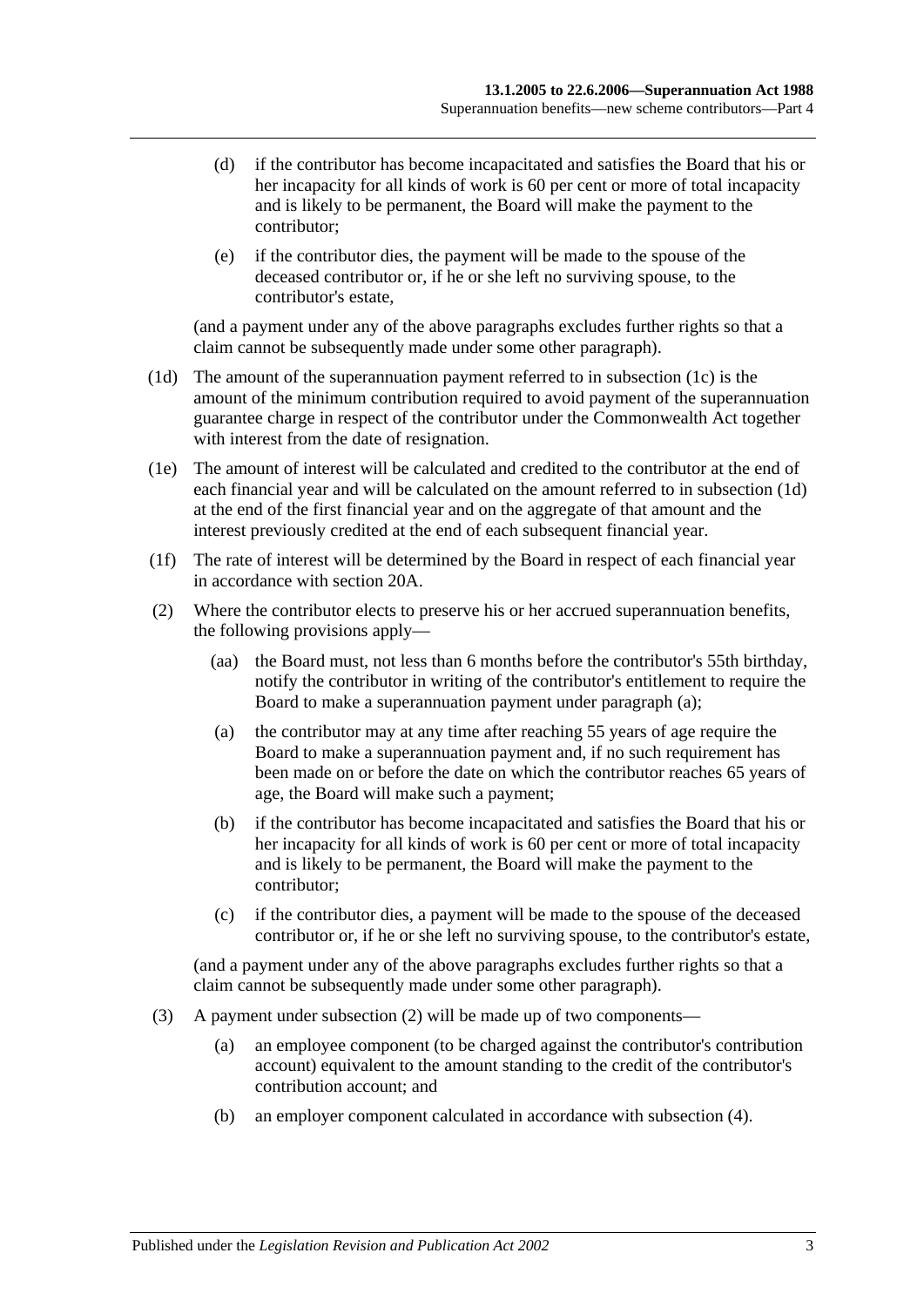<span id="page-31-0"></span>(4) The employer component will be the lesser of the following:

(a) 
$$
EC = (AFS \times A \times 4.5) + Pn\left(\frac{AFS \times 0.85 \times M}{300}\right)
$$
  
(b) 
$$
EC = \left[ AFS \times 4.5 \times \left(1 - \frac{X}{420}\right)\right] + Pn\left(\frac{AFS \times 0.85 \times M}{300}\right)
$$

Where—

*EC* is the employer component

*AFS* is the contributor's actual or attributed salary as at the date of resignation (expressed as an annual amount)adjusted to reflect changes in the Consumer Price Index since the date of resignation

*A* is the lesser of the following—

- (a) unity;
- (b) the numerical value obtained by dividing the number of the contributor's accrued contribution points by 420

*Pn* is—

- (a) in the case of a contributor who was in full-time employment during that part of the contribution period occurring after 30 June 1992—1;
- (b) in any other case—the numerical value arrived at by expressing the contributor's employment while an active contributor during that part of the contribution period as a proportion of full-time employment during that part of the contribution period

*M* is the number of months of the contributor's contribution period occurring after 30 June 1992

*X* is—

- (a) where the contributor is under the age of 60 years when the payment is made or where the contributor dies under the age of 60 years—the lesser of 60 and the number of months by which the contributor's age falls short of 60 years;
- (b) in any other case—zero.
- (5) Where the contributor elects to carry over his or her accrued superannuation benefits to an approved superannuation fund or scheme, the following provisions apply—
	- (a) the contributor must satisfy the Board by such evidence as it may require that he or she has been admitted to membership of the fund or scheme; and
	- (b) on being so satisfied the Board will make a payment on behalf of the contributor to the fund or scheme made up of two components—
		- (i) an employee component (to be charged against the contributor's contribution account) equivalent to the amount standing to the credit of the contributor's contribution account; and
		- (ii) an employer component which will be the aggregate of the following amounts: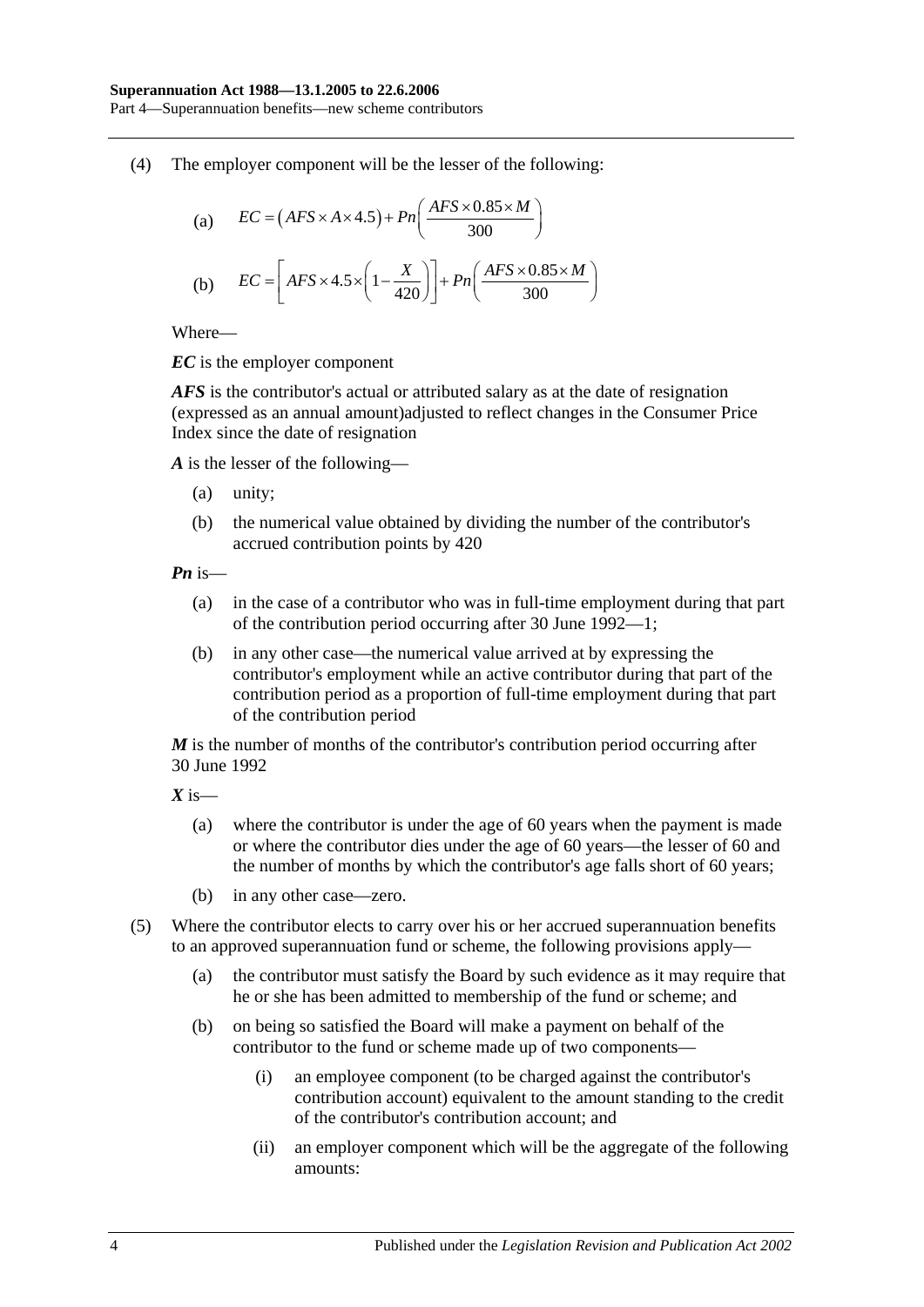- (A) an amount equal to the lesser of twice the amount of the employee component or twice the amount that would have constituted the employee component if the contributor had contributed to the Scheme at the standard contribution rate throughout the contributor's contribution period; and
- (B) an amount calculated as follows:

$$
A = P n \left( \frac{FS \times 0.85 \times M}{300} \right)
$$

Where—

*A* is the amount

*Pn* is—

- (a) in the case of a contributor who was in full-time employment during that part of the contribution period occurring after 30 June 1992—1;
- (b) in any other case—the numerical value arrived at by expressing the contributor's employment while an active contributor during that part of the contribution period as a proportion of full-time employment during that part of the contribution period

*FS* is the contributor's actual or attributed salary immediately before resignation (expressed as an annual amount)

*M* is the number of months of the contributor's contribution period occurring after 30 June 1992.

- (7) For the purposes of this section, a contributor will be taken to resign if the contributor's employment terminates or is terminated for any reason except invalidity (in circumstances entitling the contributor to benefits under this Act), retrenchment or death.
- (8) This section does not apply to, or in relation to, an outplaced employee who resigned from employment before reaching the age of 55 years unless he or she has made an election in accordance with [section](#page-34-0) 28C to preserve his or her accrued superannuation benefits under this section or is taken under [section](#page-34-0) 28C to have made such an election.

#### <span id="page-32-1"></span><span id="page-32-0"></span>**28A—Resignation pursuant to a voluntary separation package**

- (1) This section applies to a contributor who resigns from his or her employment before reaching the age of 55 years pursuant to a voluntary separation package—
	- (a) that includes a term that this section is to apply to the contributor; and
	- (b) that has been approved by the Treasurer.
- (2) [Section](#page-29-0) 28 does not apply to a contributor to whom this section applies.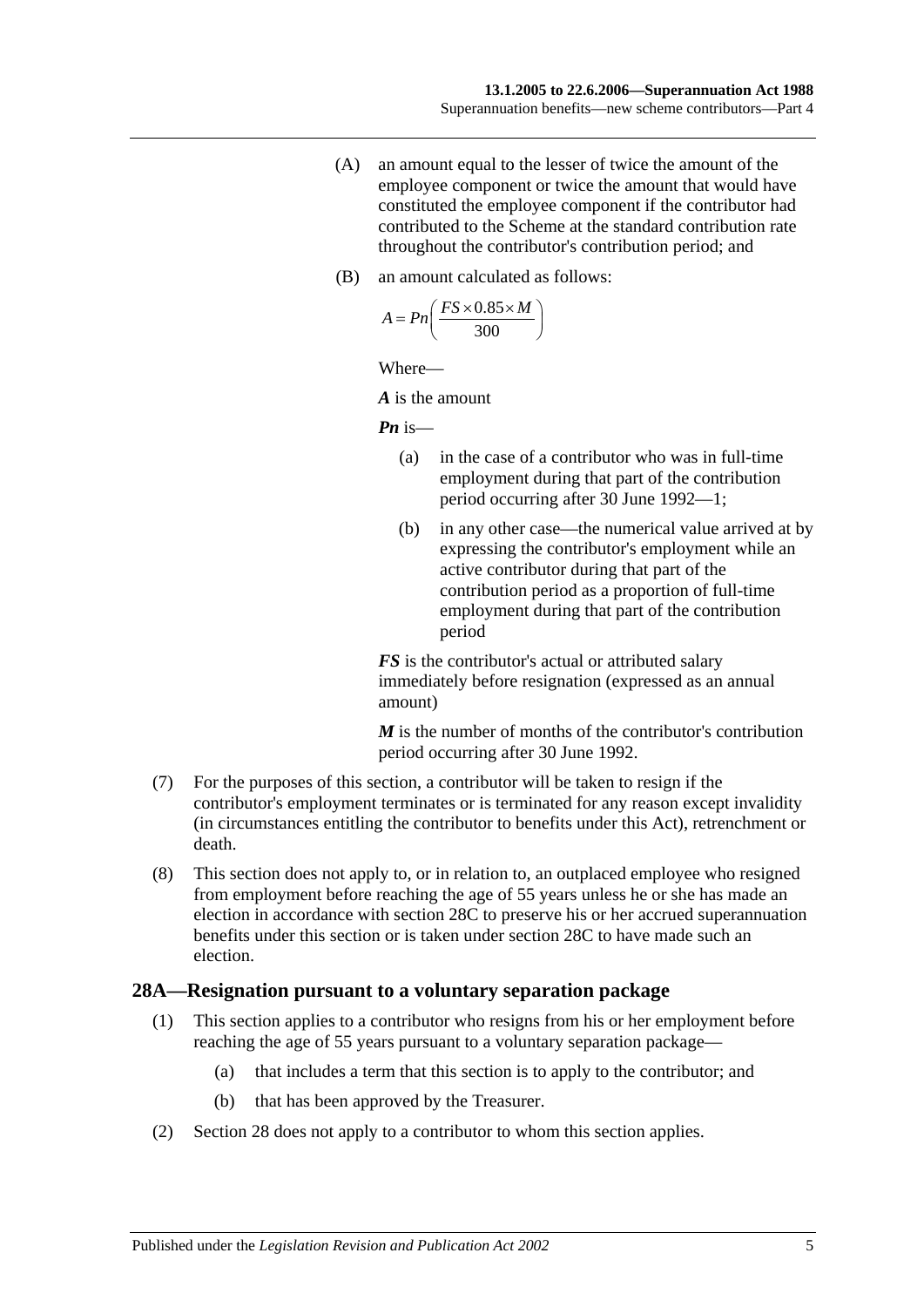- <span id="page-33-1"></span>(3) A contributor to whom this section applies is entitled to a lump sum made up of—
	- (a) an employee component (to be charged against the contributor's contribution account) equivalent to the amount standing to the credit of that account; and
	- (b) an employer component that is equal to the lesser of twice the amount of the employee component or twice the amount that would have constituted the employee component if the contributor had contributed to the Scheme at the standard contribution rate throughout the contributor's contribution period.
- <span id="page-33-2"></span>(3a) A part of the lump sum referred to in [subsection](#page-33-1) (3) being an amount equivalent to the minimum contribution required to avoid payment of the superannuation guarantee charge in respect of the contributor under the Commonwealth Act is preserved.
- (3b) The contributor is entitled to the balance of the lump sum at the time of resignation.
- <span id="page-33-3"></span>(3c) The amount preserved under [subsection](#page-33-2) (3a) together with interest is payable in accordance with the following provisions:
	- (aa) the Board must, not less than 6 months before the contributor's 55th birthday, notify the contributor in writing of the contributor's entitlement to require the Board to pay the amount under [paragraph](#page-33-3) (a);
	- (a) the contributor may at any time after reaching 55 years of age require the Board to pay the amount and, if no such requirement has been made on or before the date on which the contributor reaches 65 years of age, the Board will pay the amount to the contributor;
	- (b) if the contributor has become incapacitated and satisfies the Board that his or her incapacity for all kinds of work is 60 per cent or more of total incapacity and is likely to be permanent, the Board will pay the amount to the contributor;
	- (c) if the contributor dies, the amount will be paid to the spouse of the deceased contributor or, if he or she left no surviving spouse, to the contributor's estate,

(and a payment under any of the above paragraphs excludes further rights so that a claim cannot be subsequently made under some other paragraph).

- (3d) The amount of interest will be calculated and credited to the contributor at the end of each financial year and will be calculated on the amount referred to in [subsection](#page-33-2) (3a) at the end of the first financial year and on the aggregate of that amount and the interest previously credited at the end of each subsequent financial year.
- (3e) The rate of interest will be determined by the Board in respect of each financial year in accordance with [section](#page-19-2) 20A.
- (4) In this section—

*voluntary separation package* means an agreement between a contributor and his or her employer pursuant to which the contributor resigns from employment.

## <span id="page-33-4"></span><span id="page-33-0"></span>**28B—Outplaced employees—55 and over**

- (1) A contributor who had reached the age of 55 years when he or she retired from employment to take up employment in the private sector pursuant to an offer of employment in a contracting out agreement may elect—
	- (a) to take the retirement benefit provided by [section](#page-28-2) 27; or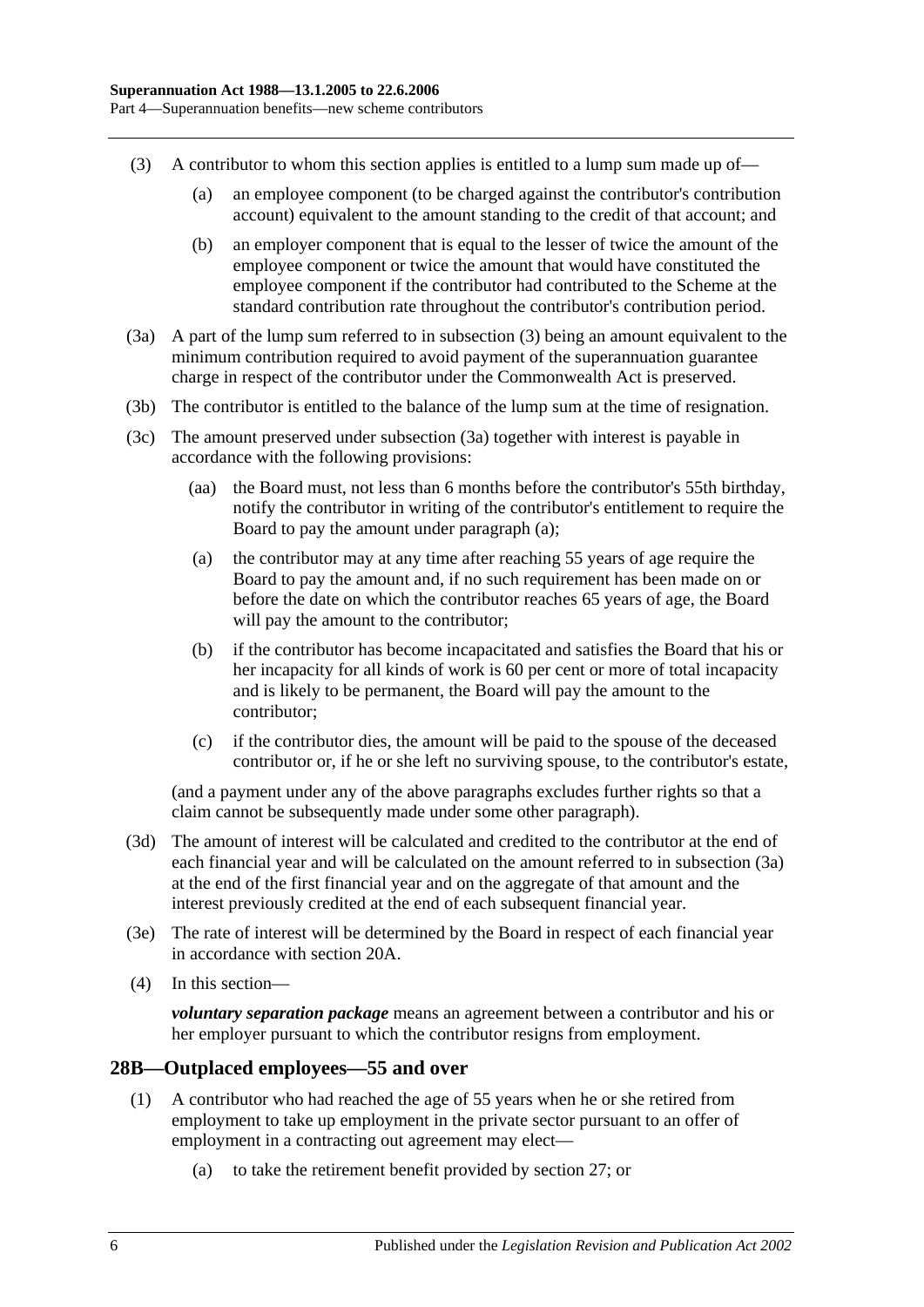- (b) to preserve his or her accrued superannuation benefits under [section](#page-29-0) 28 as though he or she had resigned from employment before reaching the age of 55 years.
- <span id="page-34-3"></span><span id="page-34-2"></span>(2) A contributor who fails to inform the Board in writing of his or her election under [subsection](#page-33-4) (1) within one month after retiring will be taken to have made an election under [subsection](#page-34-2)  $(1)(b)$ .
- (3) If the Board is of the opinion that the limitation period referred to in [subsection](#page-34-3) (2) would unfairly prejudice a contributor, the Board may extend the period as it applies to the contributor.
- (4) Where a contributor has made, or is taken to have made, an election under [subsection](#page-34-2) (1)(b), [section](#page-29-0) 28 applies to, and in relation to, the contributor except that he or she is not entitled to require the Board to make a superannuation payment under section  $28(2)(a)$ , and the Board must not make such a payment under that provision, until the contributor has ceased employment with the private sector employer.

## <span id="page-34-4"></span><span id="page-34-0"></span>**28C—Outplaced employees under 55**

- <span id="page-34-5"></span>(1) A contributor who had not reached the age of 55 years when he or she resigned from employment to take up employment in the private sector pursuant to an offer of employment in a contracting out agreement may elect—
	- (a) to preserve his or her accrued superannuation benefits under [section](#page-29-0) 28; or
	- (b) to take the benefits provided by [section](#page-32-0) 28A.
- <span id="page-34-7"></span><span id="page-34-6"></span>(2) A contributor who fails to inform the Board in writing of his or her election under [subsection](#page-34-4) (1) within one month after resigning will be taken to have made an election under [subsection](#page-34-5) (1)(a).
- (3) If the Board is of the opinion that the limitation period referred to in [subsection](#page-34-6) (2) would unfairly prejudice a contributor, the Board may extend the period as it applies to the contributor.
- (4) Where a contributor has made, or is taken to have made, an election under [subsection](#page-34-5) (1)(a), [section](#page-29-0) 28 applies to, and in relation to, the contributor except that he or she is not entitled to require the Board to make a superannuation payment under section  $28(2)(a)$ , and the Board must not make such a payment under that provision, until the contributor has reached the age of 55 years and has ceased employment with the private sector employer.
- (5) Where a contributor has made an election under [subsection](#page-34-7) (1)(b), [section](#page-32-0) 28A applies to the contributor as though the requirements of [section](#page-32-1) 28A(1) had been met.

#### <span id="page-34-8"></span><span id="page-34-1"></span>**29—Retrenchment**

- (1) Where the employment of a contributor who has not reached the age of 55 years is terminated by retrenchment, the contributor may elect—
	- (a) to take a lump sum payment; or
	- (b) to preserve his or her superannuation benefits.
- <span id="page-34-9"></span>(1a) A contributor who fails to inform the Board in writing of his or her election under [subsection](#page-34-8) (1) within three months after retrenchment will be taken to have elected to preserve his or her superannuation benefits.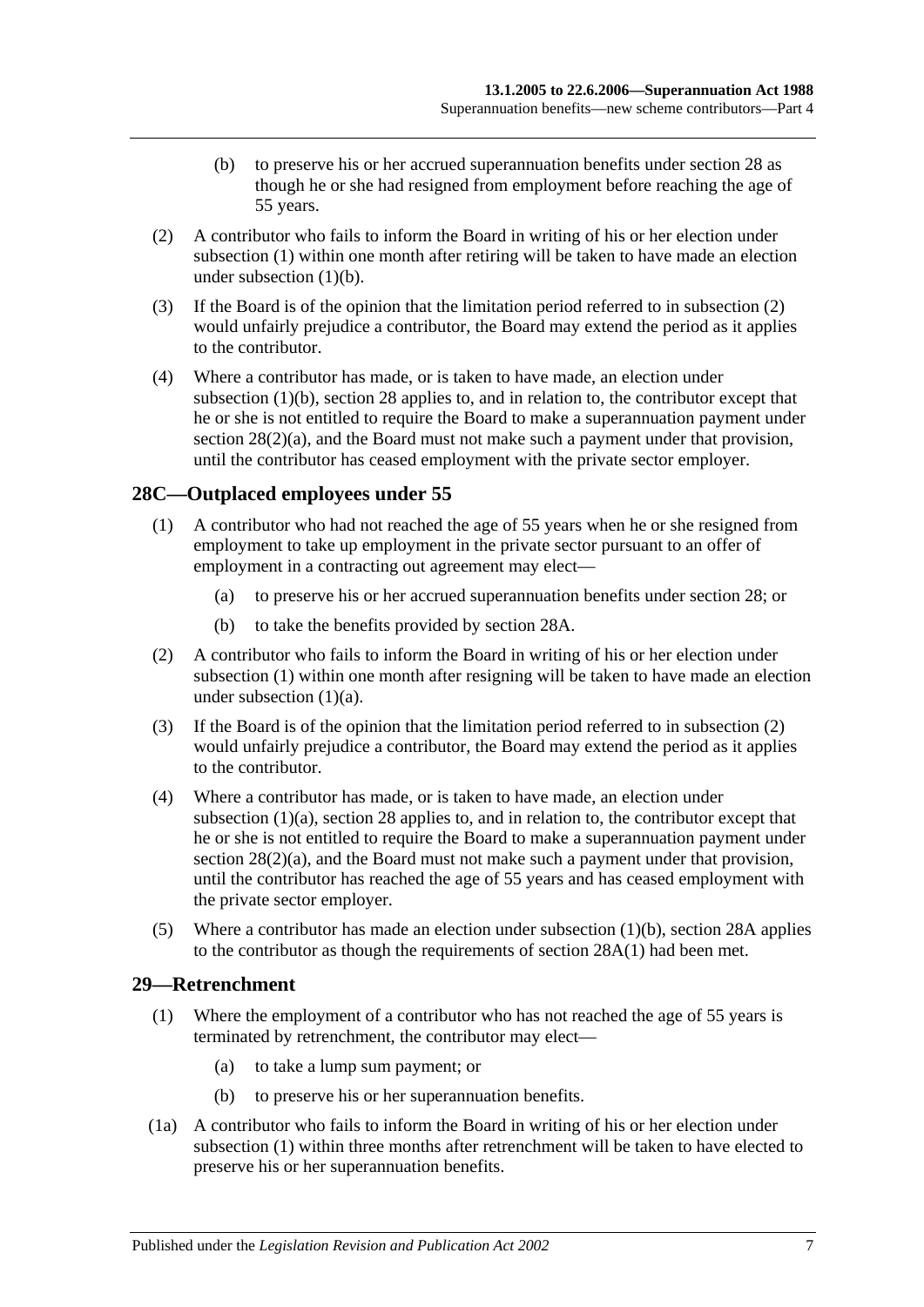- (1b) If the Board is of the opinion that the limitation period referred to in [subsection](#page-34-9) (1a) would unfairly prejudice a contributor, the Board may extend the period as it applies to the contributor.
- (2) A lump sum payment under this section will be made up of two components—
	- (a) an employee component (to be charged against the contributor's contribution account) equivalent to the amount standing to the credit of the contributor's contribution account; and
	- (b) an employer component which will be the aggregate of the following amounts:
		- (i) an amount equal to the lesser of twice the amount of the employee component or twice the amount that would have constituted the employee component if the contributor had contributed to the Scheme at the standard contribution rate throughout the contributor's contribution period; and
		- (ii) an amount calculated as follows:

$$
A = P n \left( \frac{FS \times 0.85 \times M}{300} \right)
$$

Where—

*A* is the amount

*Pn* is—

- (a) in the case of a contributor who was in full-time employment during that part of the contribution period occurring after 30 June 1992—1;
- (b) in any other case—the numerical value arrived at by expressing the contributor's employment while an active contributor during that part of the contribution period as a proportion of full-time employment during that part of the contribution period

*FS* is the contributor's actual or attributed salary immediately before retrenchment (expressed as an annual amount)

*M* is the number of months of the contributor's contribution period occurring after 30 June 1992.

- (4) Where a contributor elects to preserve his or her superannuation benefits, this Act applies in the same way as if the contributor had made that election on resignation.
- (5) Where a contributor's employment is to be terminated by retrenchment, the employing authority must give the Board notice of that fact in accordance with the regulations at least one month before the termination takes effect.

#### <span id="page-35-0"></span>**30—Disability pension**

(1) Subject to this section, a contributor who is temporarily or permanently incapacitated for work, and has not reached the age of 55 years, is entitled to a disability pension.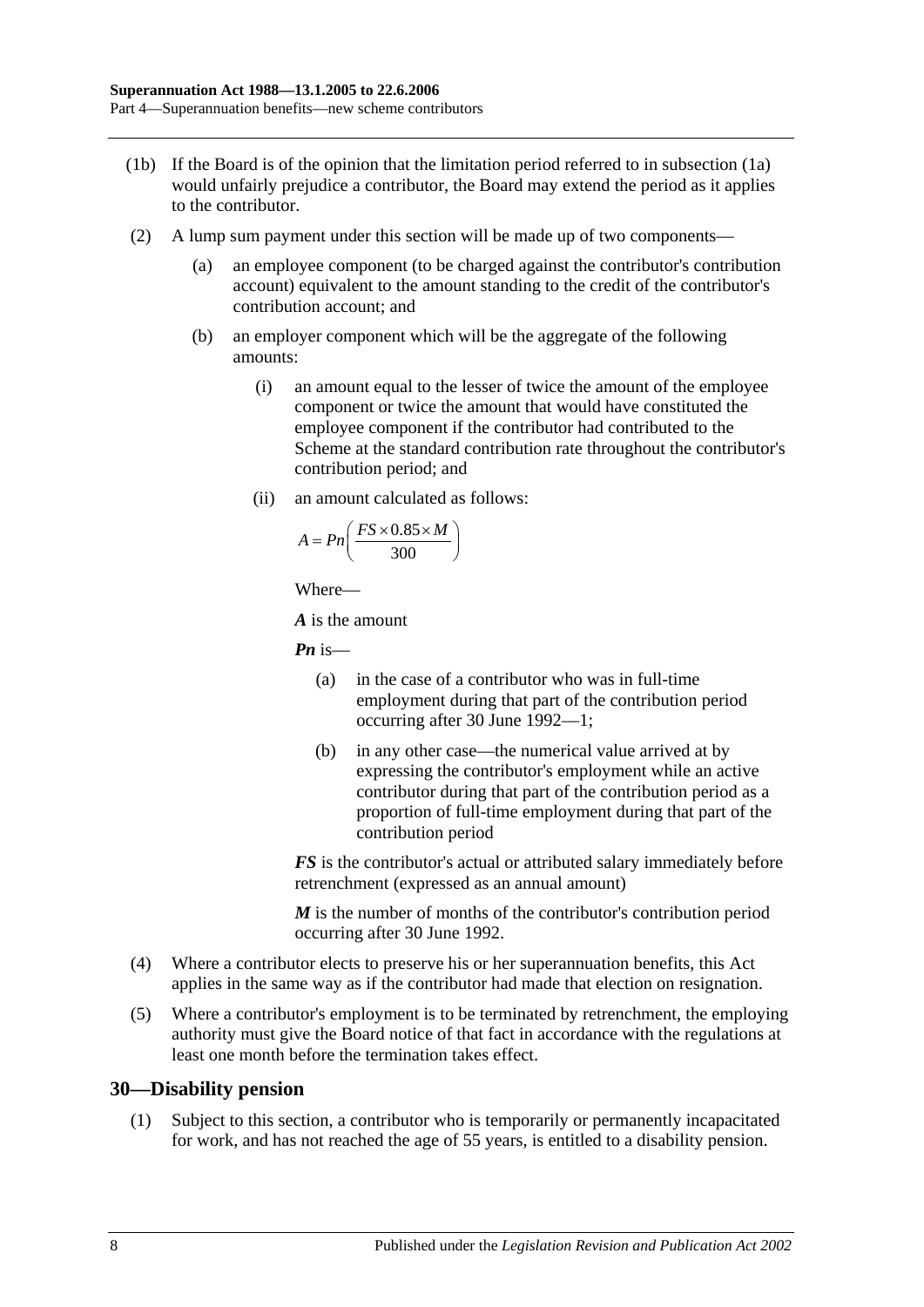- (2) A contributor who becomes incapacitated for work in a particular position will not be regarded as incapacitated for work for the purposes of this section if some other position, carrying a salary of at least 80 per cent of the salary applicable to the former position, is available to the contributor and the contributor could reasonably be expected to take that other position.
- (3) A disability pension is not payable in respect of—
	- (a) a period in respect of which the contributor is entitled to sick leave; or
	- (b) a period in respect of which the contributor is entitled to weekly payments of workers compensation; or
	- (c) a period for which the contributor is on recreation leave or long service leave.
- (4) The Board will not pay a disability pension in respect of a period of incapacity of less than one week and may decline to pay a disability pension if it appears that the duration of the incapacity is likely to be less than six months.
- (5) The amount of a disability pension will be two-thirds of the contributor's notional salary.
- (6) A disability pension cannot be paid for a continuous period of more than 12 months unless the Board thinks that there are special reasons for extending that limit, in which case it may extend the pension period by not more than a further 6 months.
- (7) A disability pension cannot be paid, in respect of the same incapacity, for an aggregate period of more than 18 months in any one period of 36 months.
- (8) A contributor is not required to make any contribution over a period for which the contributor receives a disability pension but if the contributor was an active contributor immediately before the commencement of the pension period, the employer component of any superannuation payment that is subsequently made to, or in relation to, the contributor will be calculated as if the contributor had continued as an active contributor over the pension period and had continued to contribute at the rate applicable immediately before the commencement of that period.

#### <span id="page-36-0"></span>**30A—Rehabilitation etc of disability pensioner**

- (1) Where, in the opinion of the Board, an attempt should be made to rehabilitate a disability pensioner or to find alternative employment for such a pensioner, the Board may serve notice on the pensioner's employer requiring the employer to do one or both of the following—
	- (a) take measures specified in the notice to rehabilitate the pensioner;
	- (b) take measures specified in the notice to find alternative employment for the pensioner.
- (2) A notice under [subsection](#page-36-0) (1) may require the employer to periodically report in writing to the Board on the progress it is making in complying with the requirements of the notice.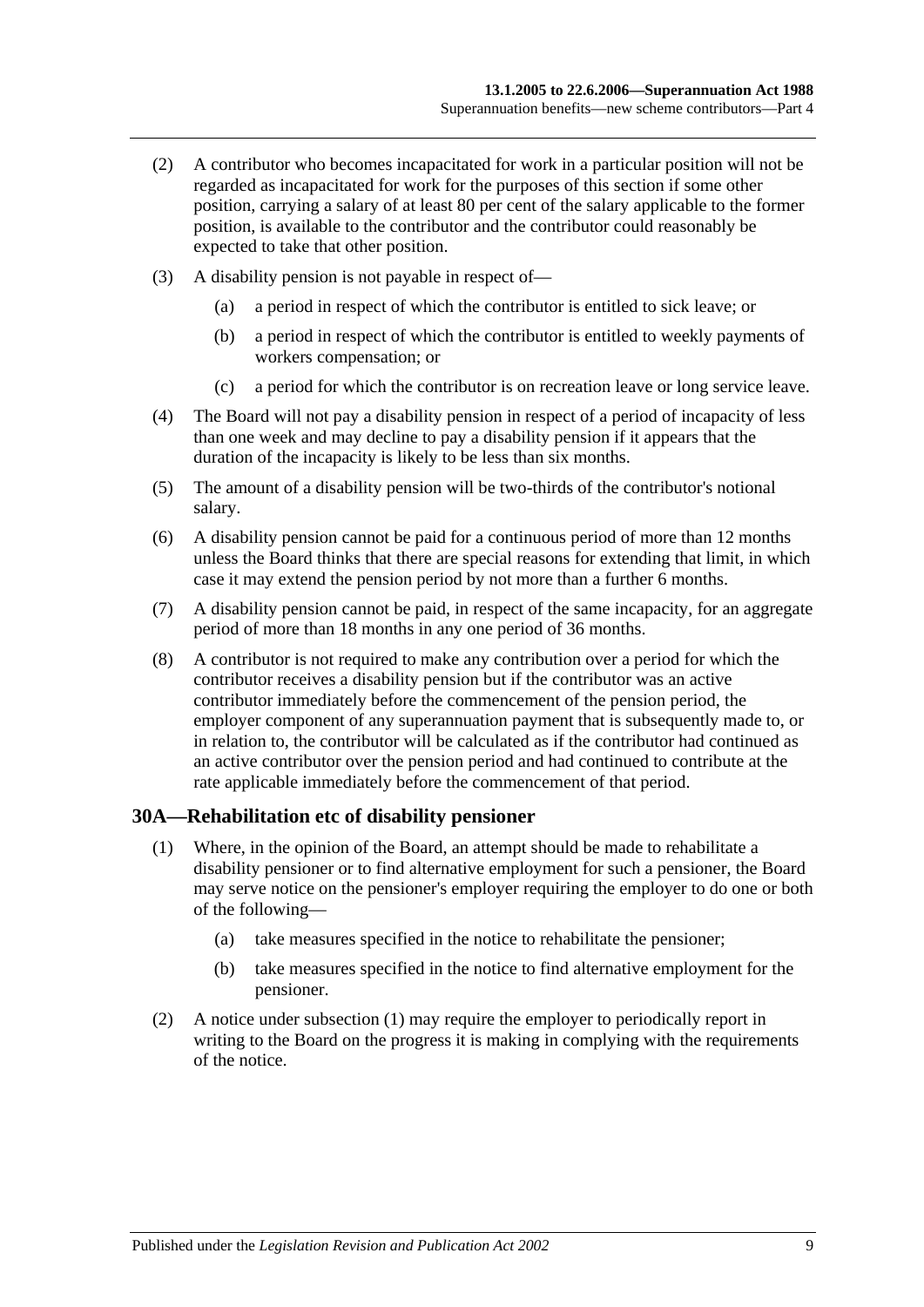- <span id="page-37-0"></span>(3) If an employer does not comply with a notice under [subsection](#page-36-0) (1) to the satisfaction of the Board, the Board may, by further notice served on the employer, require the employer to reimburse the Treasurer for the amount of the disability pension paid to the pensioner from the date of service of that notice until the Board informs the employer in writing that it is satisfied with the employer's compliance with the original notice.
- (4) The amount of the pension referred to in [subsection](#page-37-0) (3) is a debt due by the employer to the Treasurer.

## **31—Termination of employment on invalidity**

- <span id="page-37-2"></span> $(1)$  If—
	- (a) a contributor's employment terminates on account of invalidity before the contributor reaches the age of 55 years; and
	- (b) the Board is satisfied that the contributor's incapacity for all kinds of work is 60 per cent or more of total incapacity and is likely to be permanent,

the contributor is entitled to a superannuation payment made up of two components—

- (c) an employee component (to be charged against the contributor's contribution account) equivalent to the amount standing to the credit of the contributor's contribution account; and
- (d) an employer component calculated in accordance with [subsection](#page-37-1) (2).
- <span id="page-37-1"></span>(2) The employer component is calculated as follows:

$$
EC = (A \times 3.86 \times FS) + X + Pn\left(\frac{FS \times 0.85 \times M}{300}\right)
$$

Where—

*EC* is the employer component

*A* is the lesser of the following—

- (a) unity;
- (b) whichever of the following is applicable in the circumstances of the case:
	- (i) if the contributor is not receiving, and is not entitled to receive, weekly workers compensation payments in relation to the invalidity and was an active contributor immediately before termination of the employment—the numerical value obtained by dividing the number of the contributor's extrapolated contribution points by 360;
	- (ii) if the contributor is receiving, or is entitled to receive, weekly workers compensation payments in relation to the invalidity based on partial incapacity for work and was an active contributor immediately before termination of employment, the numerical value obtained from the following formula:

$$
n = \frac{acp + (1 - x)(ecp - acp)}{360}
$$

Where—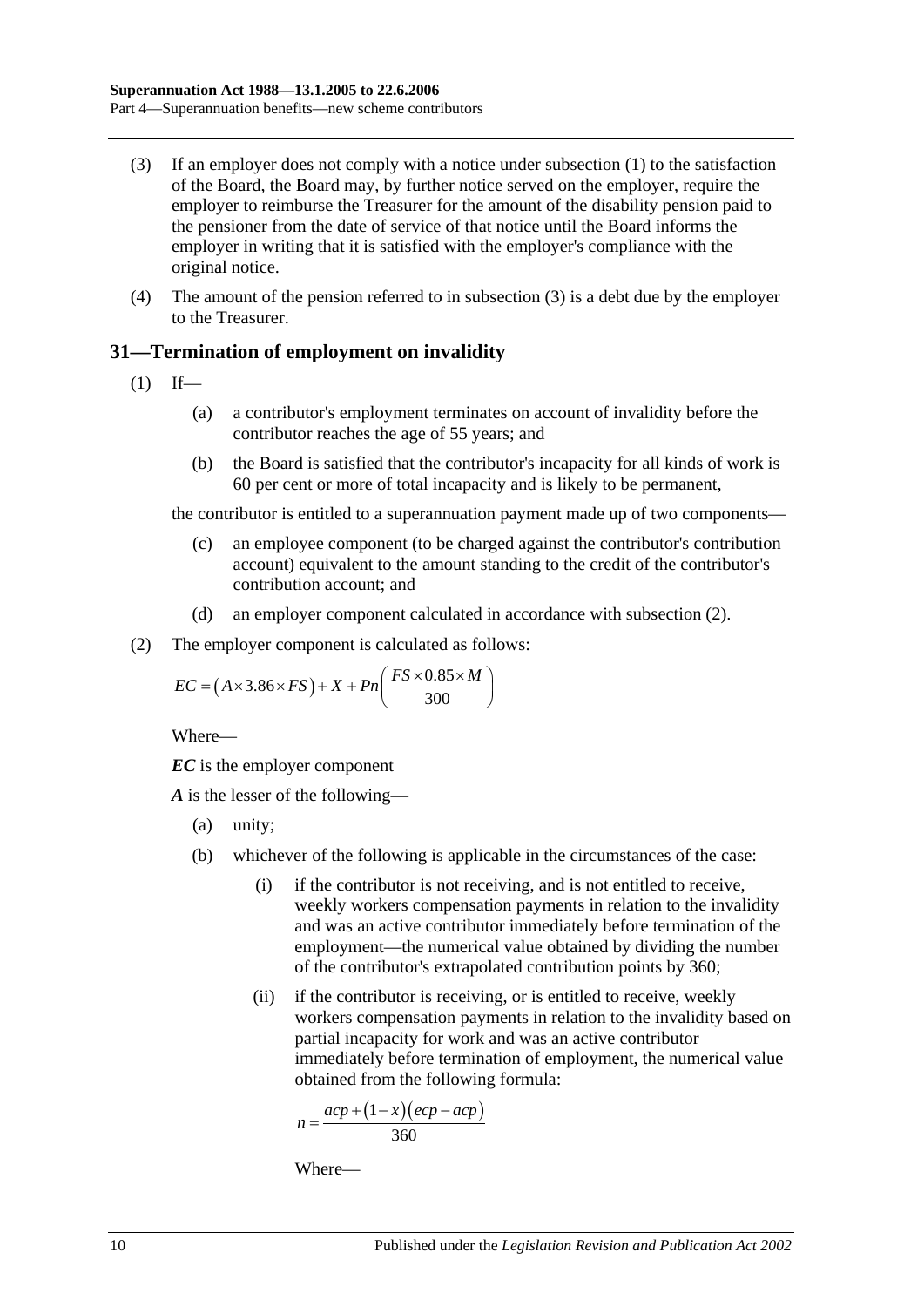*n* is the numerical value

*acp* is the number of the contributor's accrued contribution points

*ecp* is the number of the contributor's extrapolated contribution points

*x* is the extent of the contributor's incapacity for work expressed as a proportion of total incapacity;

(iii) in any other case—the numerical value obtained by dividing the number of the contributor's accrued contribution points by 360

*FS* is the contributor's actual or attributed salary immediately before termination of employment (expressed as an annual amount)

*Pn* is—

- (a) in the case of a contributor who was in full-time employment during that part of the contribution period occurring after 30 June 1992—1;
- (b) in any other case—the numerical value arrived at by expressing the contributor's employment while an active contributor during that part of the contribution period as a proportion of full-time employment during that part of the contribution period

 $X$  is—

- (a) where the contributor was an active contributor immediately before the commencement of the invalidity—the amount (if any) by which the employee component falls short of twice the contributor's adjusted final salary;
- (b) where the contributor was not then an active contributor—zero

 $M$  is—

- (a) where the contributor was an active contributor immediately before termination of employment—the aggregate of the number of months of the contributor's contribution period occurring after 30 June 1992 and the number of months difference between the contributor's age as at the entitlement day and the age of retirement;
- (b) in any other case—the number of months of the contributor's contribution period occurring after 30 June 1992.
- (2a) When determining the number of a contributor's extrapolated superannuation points for the purposes of calculating the employer component under [subsection](#page-37-1) (2), the number of months' difference between the contributor's age as at the entitlement day and the age of 55 years will be used (and for that purpose an incomplete month will be counted as a whole month).
- <span id="page-38-0"></span>(2b) If the Board is not satisfied as to one or both of the matters referred to in [subsection](#page-37-2) (1)(b) the contributor is entitled to a superannuation payment that is the greater of the following:
	- (a) twice the contributor's adjusted salary immediately before termination of employment (expressed as an annual amount); or
	- (b) an amount made up of two components—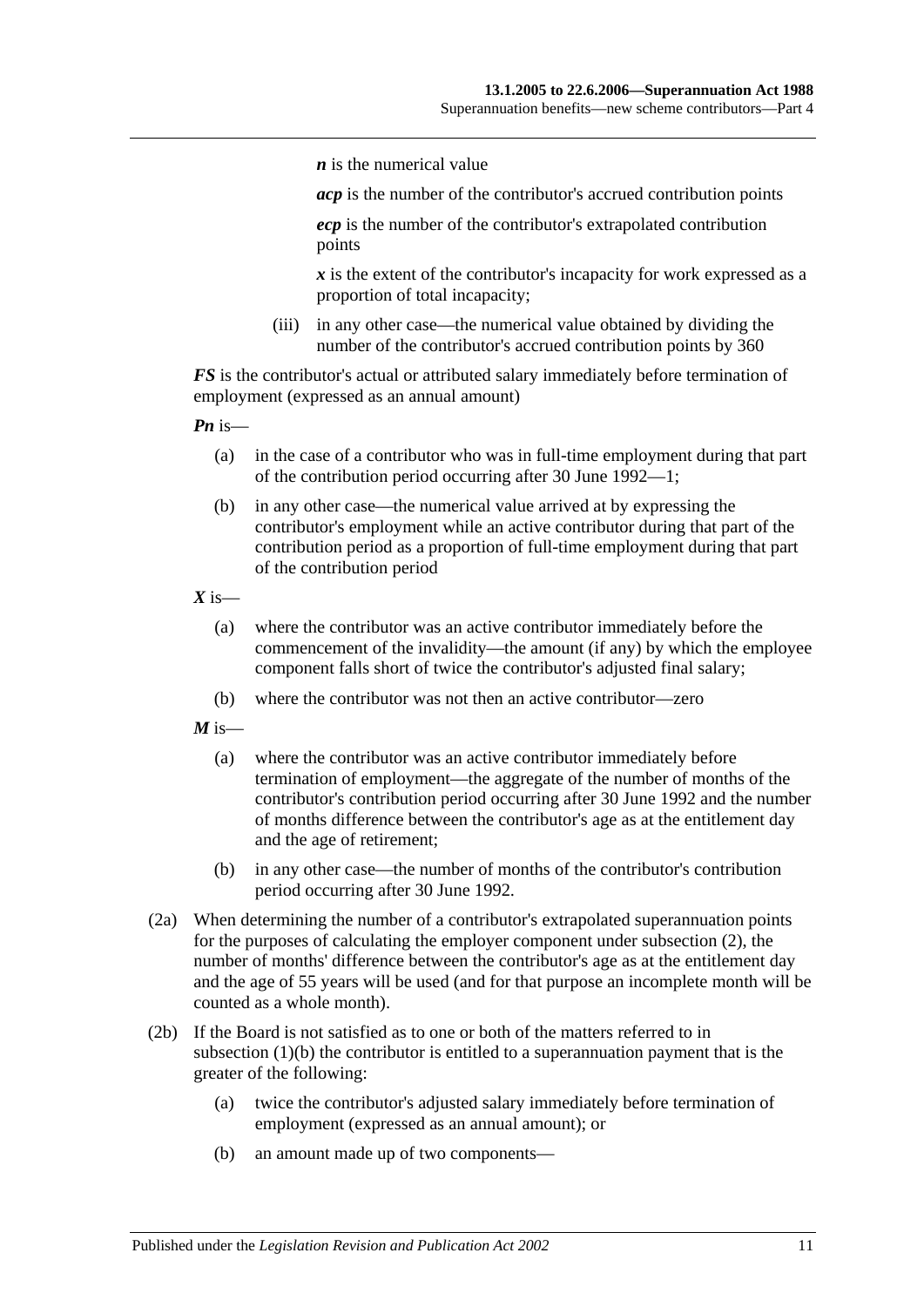- (i) an employee component (to be charged against the contributor's contribution account) equivalent to the amount standing to the credit of the contributor's contribution account; and
- (ii) an employer component calculated as follows:

$$
EC = (A \times 3.86 \times FS) + Pn\left(\frac{FS \times 0.85 \times M}{300}\right)
$$

*EC* is the employer component

*A* is the lesser of the following:

- (a) unity;
- (b) the numerical value obtained by dividing the number of the contributor's accrued contribution points by 360

*FS* is the contributor's actual or attributed salary immediately before termination of employment (expressed as an annual amount)

*Pn* is—

- (a) in the case of a contributor who was in full-time employment during that part of the contribution period occurring after 30 June 1992—1;
- (b) in any other case—the numerical value arrived at by expressing the contributor's employment while an active contributor during that part of the contribution period as a proportion of full-time employment during that part of the contribution period

*M* is the number of months of the contributor's contribution period occurring after 30 June 1992.

- (2c) A superannuation payment under [subsection](#page-38-0)  $(2b)(a)$  will be made up of two components—
	- (a) an employee component (to be charged against the contributor's contribution account) equivalent to the amount standing to the credit of the contributor's contribution account; and
	- (b) an employer component being the difference between the employee component and twice the contributor's actual or attributed salary immediately before termination of employment (expressed as an annual amount).
- <span id="page-39-1"></span><span id="page-39-0"></span>(3) A contributor's employment will be taken to have terminated on account of invalidity if and only if—
	- (a) the employer (acting with the written approval of the Board) terminates the employment on the ground of the contributor's invalidity; or
	- $(b)$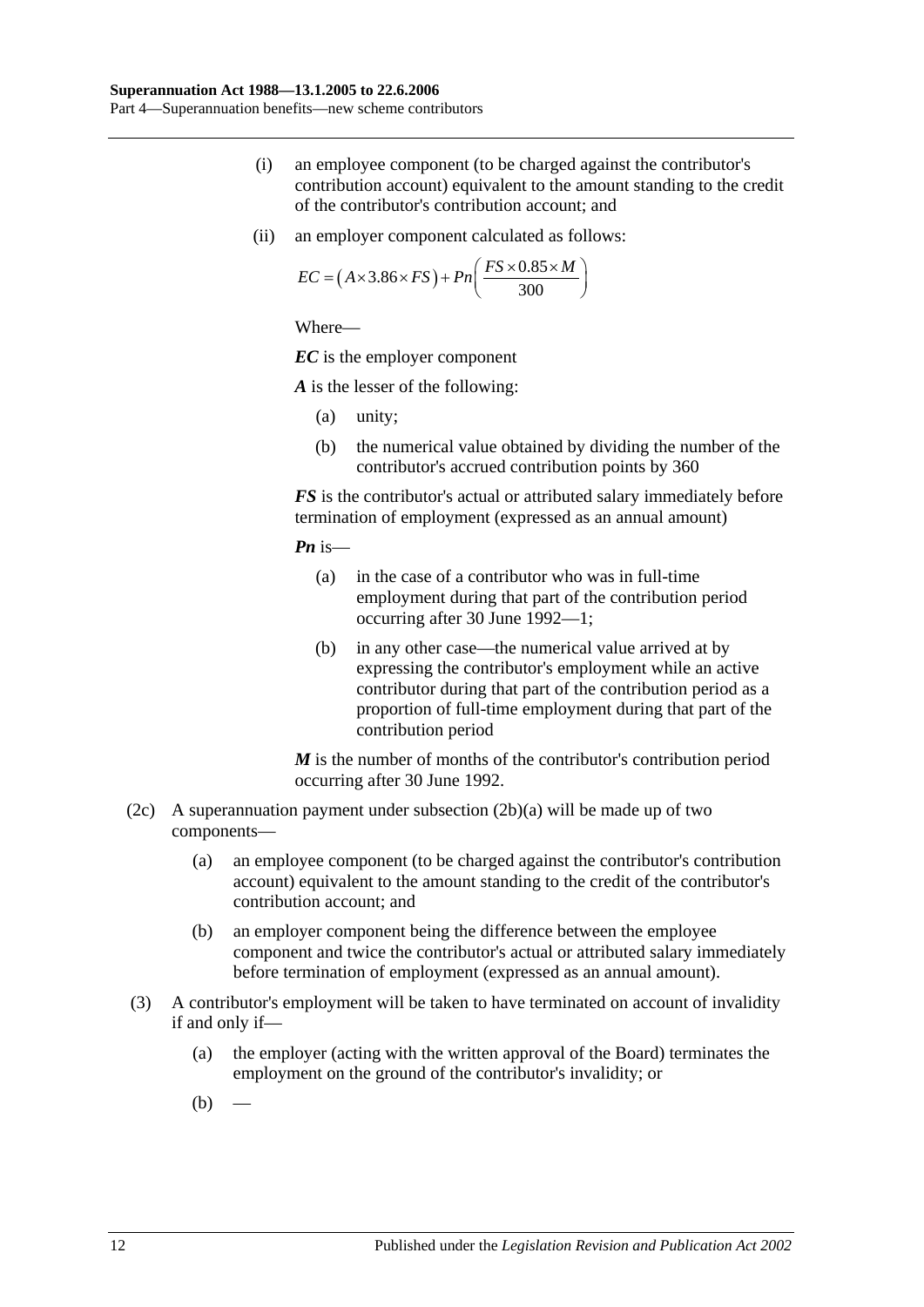- (i) the employer or the contributor satisfies the Board (before termination of employment) that the contributor is incapacitated for work in the contributor's present position and that there is no other position, carrying a salary of at least 80 per cent of the salary applicable to the contributor's present position, which the contributor could reasonably be expected to take, available to the contributor; and
- (ii) the contributor has been on sick leave, weekly payments of workers compensation, or disability pension for at least 12 months or periods aggregating at least 12 months on account of the invalidity; and
- (iii) after notice has been given to the Board as required by the regulations, the employer terminates the employment or the contributor resigns from employment.
- (4) Notwithstanding any other Act or law to the contrary an employer cannot terminate the employment of a contributor on the ground of invalidity unless the requirements of [subsection](#page-39-0) (3)(a) or [\(b\)](#page-39-1) have been satisfied.

## **32—Death of contributor**

- (1) Where a contributor's employment is terminated by the contributor's death—
	- (a) if the contributor is survived by a spouse—a lump sum payment will be made to the spouse;
	- (b) if the contributor is survived by a spouse and an eligible child or eligible children—a pension will be paid to each eligible child throughout any period of dependency;
	- (ba) if the contributor is not survived by a spouse but is survived by an eligible child or eligible children—a lump sum will be paid to the contributor's estate and a pension will be paid to each eligible child throughout any period of dependency;
	- (c) if the contributor is not survived by a spouse or an eligible child—a lump sum payment will be made to the contributor's estate.
- (2) The lump sum to be paid to a surviving spouse, will be made up of two components—
	- (a) an employee component (to be charged against the contributor's contribution account) equivalent to the amount standing to the credit of the contributor's contribution account; and
	- (b) an employer component calculated as follows:
		- (i) if the contributor reached the age of 55 years on or before the date of death and is not survived by an eligible child—the employer component is calculated in the same way as the employer component of the lump sum that would have been payable to the contributor if he or she had retired on the date of death;
		- (ii) in any other case the employer component is calculated in accordance with the following formula:

$$
EC = (A \times 3 \times FS) + X + Pn\left(\frac{FS \times 0.85 \times M}{300}\right)
$$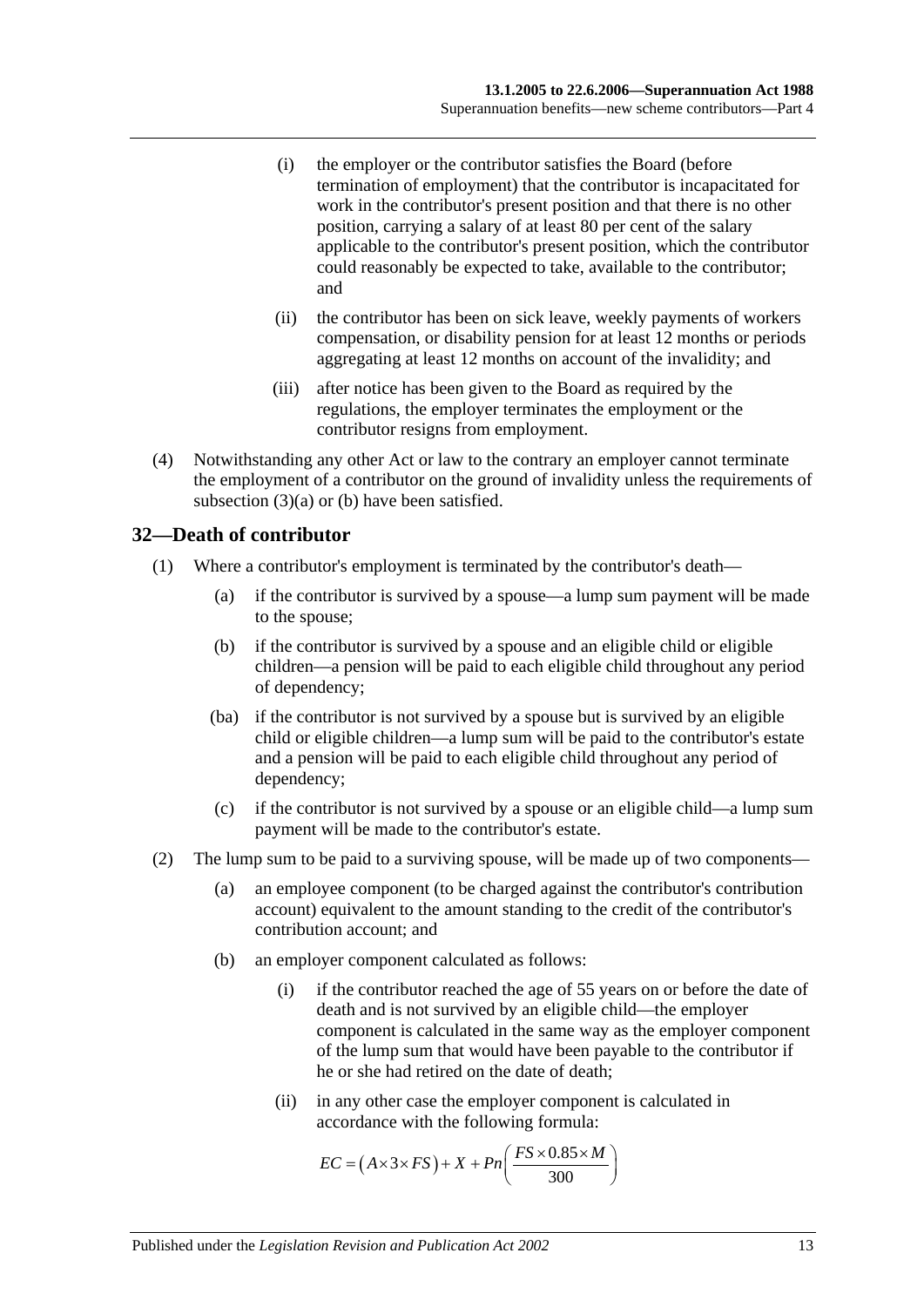*EC* is the employer component

*A* is the lesser of the following:

- (a) unity;
- (b) whichever of the following is applicable in the circumstances of the case:
	- (i) if the spouse is not receiving, and is not entitled to receive, weekly workers compensation payments in relation to the contributor's death and the contributor was an active contributor immediately before the contributor's death—the numerical value obtained by dividing the number of the contributor's extrapolated contribution points by 420;
	- (ii) if the spouse is receiving, or is entitled to receive, weekly workers compensation payments in relation to the contributor's death based on partial dependency and the contributor was an active contributor immediately before his or her death—the numerical value obtained from the following formula:

$$
n = \frac{acp + (1 - x)(ecp - acp)}{420}
$$

Where—

*n* is the numerical value

*acp* is the number of the contributor's accrued contribution points

*ecp* is the number of the contributor's extrapolated contribution points

*x* is the extent of the spouse's dependency expressed as a proportion of full dependency;

(iii) in any other case—the numerical value obtained by dividing the number of the contributor's accrued contribution points by 420

*FS* is the contributor's actual or attributed salary immediately before the contributor's death (expressed as an annual amount);

 $X$  is—

(a) where the contributor was an active contributor immediately before the date of death—the amount (if any) by which the employee component falls short of twice the contributor's adjusted final salary immediately before the contributor's death (expressed as an annual amount);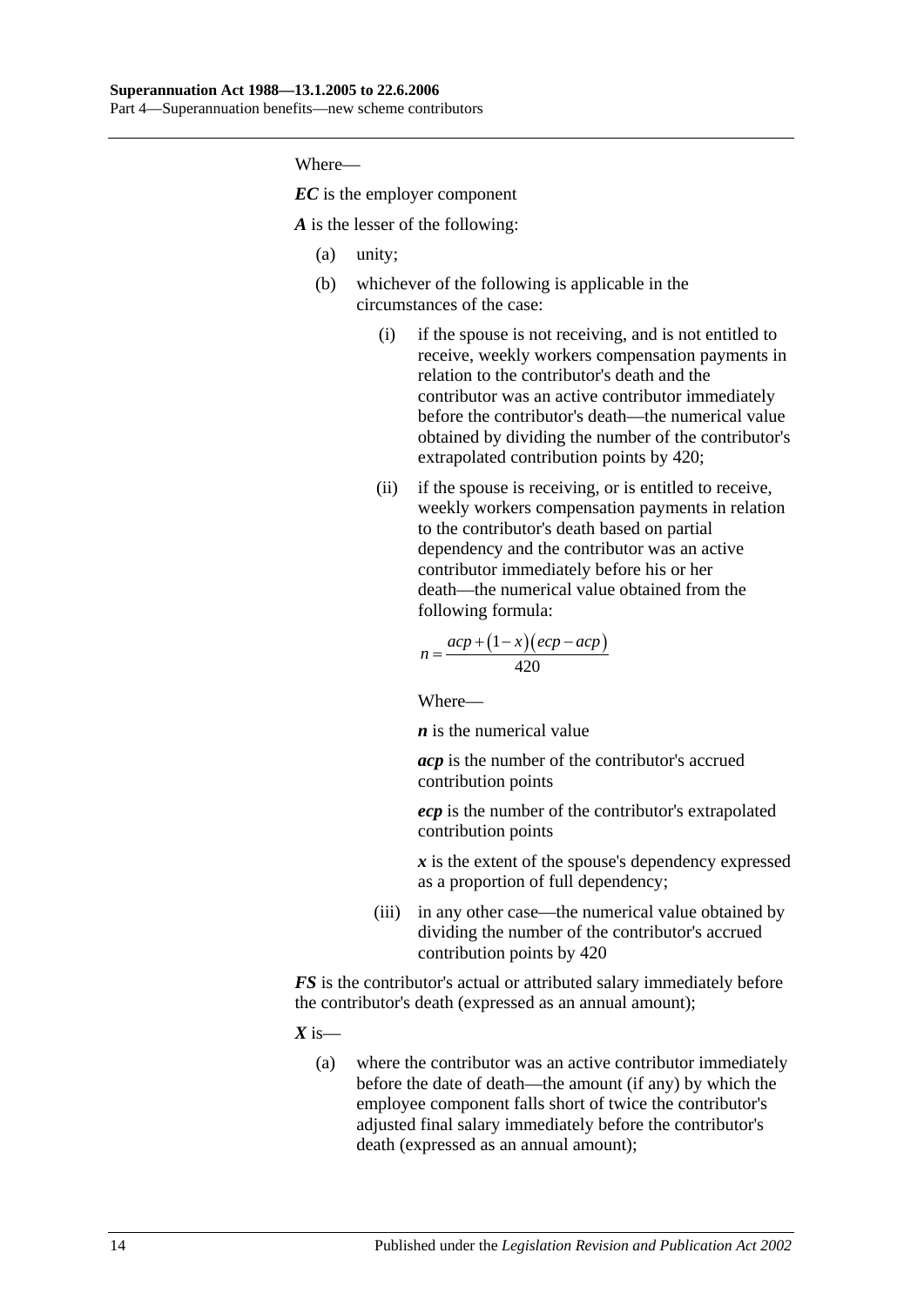(b) where the contributor was not then an active contributor—zero.

*Pn* is—

- (a) in the case of a contributor who was in full-time employment during that part of the contribution period occurring after 30 June 1992—1;
- (b) in any other case—the numerical value arrived at by expressing the contributor's employment while an active contributor during that part of the contribution period as a proportion of full-time employment during that part of the contribution period

 $M$  is—

- (a) where the contributor was an active contributor immediately before termination of employment—the aggregate of the number of months of the contributor's contribution period occurring after 30 June 1992 and the number of months difference between the contributor's age as at the entitlement day and the age of retirement;
- (b) in any other case—the number of months of the contributor's contribution period occurring after 30 June 1992.
- (2a) However, a surviving spouse will not be entitled to a benefit under this section if section 43AG applies to the spouse.
- (3) The pension for an eligible child is calculated as follows:
	- (a) where the contributor is survived by a spouse, then—
		- (i) if there are no more than three eligible children:  $P = A \times .05 \times FS$
		- (ii) if there are more than three eligible children:

 $P = 1/n(A \times .15 \times FS)$ 

- (b) where the contributor is not survived by a spouse, then—
	- (i) if there are no more than three eligible children:  $P = A \times 0.15 \times FS$
	- (ii) if there are more than three eligible children:

 $P = 1/n(A \times .45 \times FS)$ 

Where—

*P* is the amount of the pension (expressed as an amount per fortnight) *A* is the lesser of the following:

- (a) unity
- $(b)$  —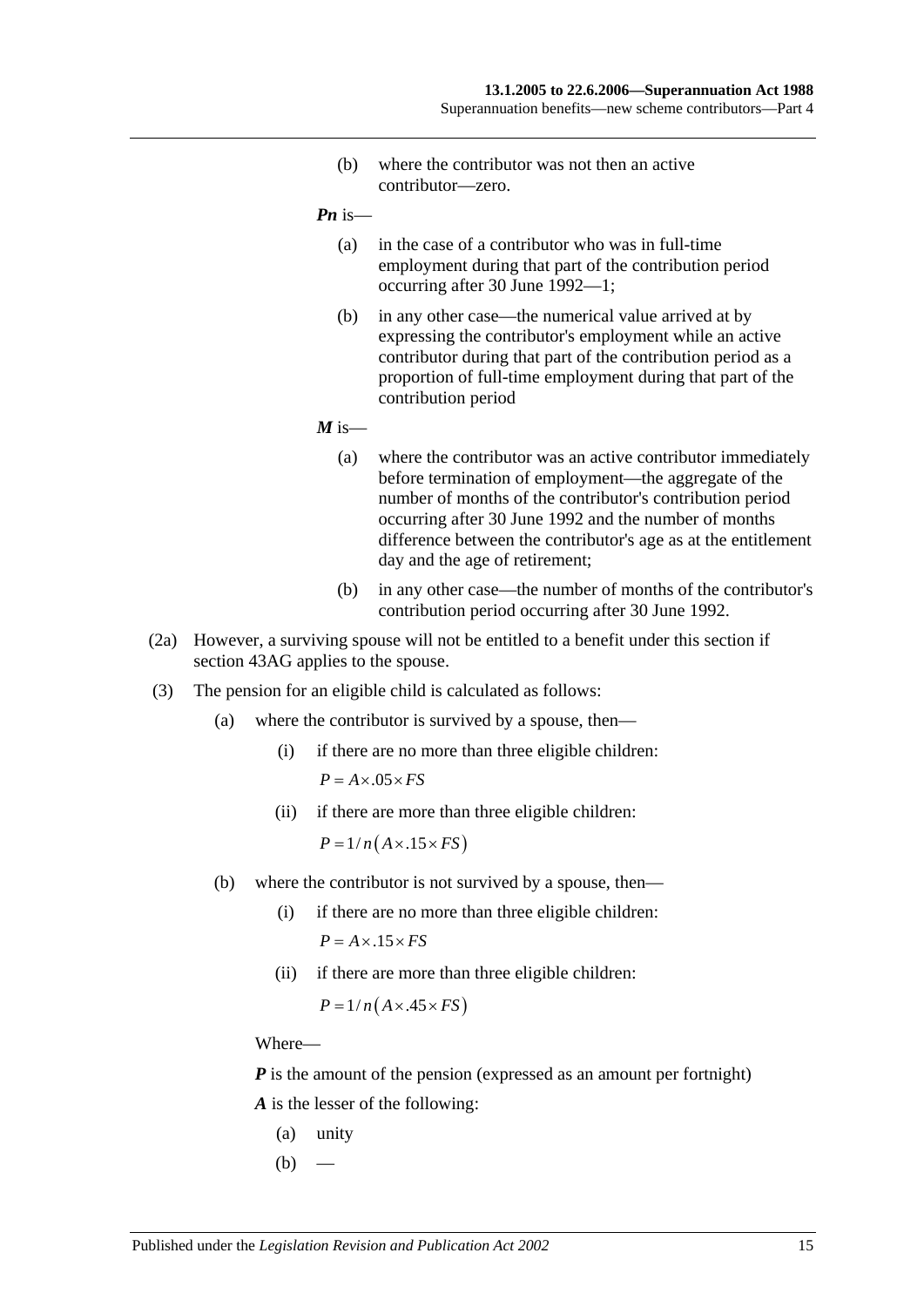- (i) where the contributor was an active contributor immediately before the contributor's death—the numerical value obtained by dividing the number of the contributor's extrapolated contribution points by 420;
- (ii) where the contributor was not an active contributor immediately before the contributor's death—the numerical value obtained by dividing the number of the contributor's accrued contribution points by 420

*FS* is the contributor's actual or attributed salary immediately before the contributor's death (expressed as an amount per fortnight)

*n* is the number of eligible children.

- (3a) The lump sum to be paid to the estate of a contributor who is not survived by a spouse but is survived by an eligible child or eligible children will be charged against the contributor's contribution account to the extent of the amount standing to the credit of the account and will be the aggregate of the following amounts:
	- $(a)$ 
		- (i) where the contributor was an active contributor immediately before his or her death—the greater of the following amounts:
			- (A) an amount equivalent to the amount standing to the credit of the contributor's contribution account;
			- (B) an amount equivalent to twice the amount of the contributor's adjusted salary immediately before the contributor's death (expressed as an annual amount);
		- (ii) where the contributor was not an active contributor immediately before his or her death—an amount equivalent to the amount standing to the credit of the contributor's contribution account; and
	- (b) an amount calculated as follows:

$$
A = P n \left( \frac{FS \times 0.85 \times M}{300} \right)
$$

Where—

*A* is the amount

*Pn* is—

- (a) in the case of a contributor who was in full-time employment during that part of the contribution period occurring after 30 June 1992—1;
- (b) in any other case—the numerical value arrived at by expressing the contributor's employment while an active contributor during that part of the contribution period as a proportion of full-time employment during that part of the contribution period

*FS* is the contributor's actual or attributed salary immediately before the contributor's death (expressed as an annual amount)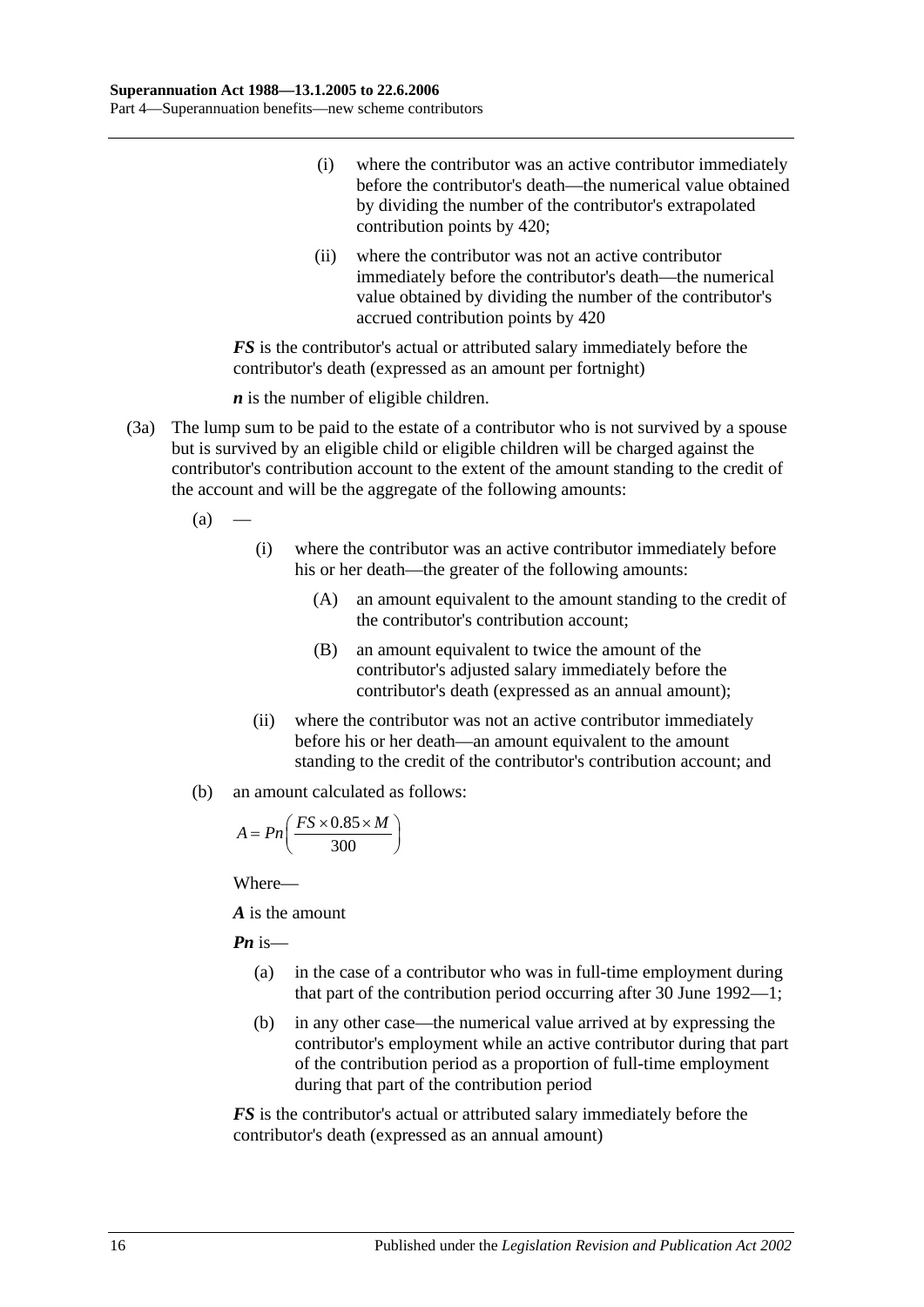#### $M$  is—

- (a) where the contributor was an active contributor immediately before termination of employment—the aggregate of the number of months of the contributor's contribution period occurring after 30 June 1992 and the number of months difference between the contributor's age as at the entitlement day and the age of retirement;
- (b) in any other case—the number of months of the contributor's contribution period occurring after 30 June 1992.
- (4) The pension for an eligible child will be indexed.
- (5) The lump sum to be paid to the estate of a contributor who is not survived by a spouse or an eligible child will be made up of two components—
	- (a) an employee component (to be charged against the contributor's contribution account) equivalent to the amount standing to the credit of the contributor's contribution account; and
	- (b) an employer component that is the lesser of the following:

(i) 
$$
EC = (FS \times A \times 4.5) + Pn\left(\frac{FS \times 0.85 \times M}{300}\right)
$$
  
(ii) 
$$
EC = \left[FS \times 4.5 \times \left(1 - \frac{X}{420}\right)\right] + Pn\left(\frac{FS \times 0.85 \times M}{300}\right)
$$

Where—

*EC* is the employer component

*FS* is the contributor's actual or attributed salary immediately before death (expressed as an annual amount)

*A* is the lesser of the following:

- (a) unity;
- (b) the numerical value obtained by dividing the number of the contributor's accrued contribution points by 420

#### *Pn* is—

- (a) in the case of a contributor who was in full-time employment during that part of the contribution period occurring after 30 June 1992—1;
- (b) in any other case—the numerical value arrived at by expressing the contributor's employment while an active contributor during that part of the contribution period as a proportion of full-time employment during that part of the contribution period
- $X$  is—
	- (a) in relation to a contributor who was at the date of death under the age of 60 years—the lesser of 60 and the number of months by which the contributor's age fell short of 60 years;
	- (b) in any other case—zero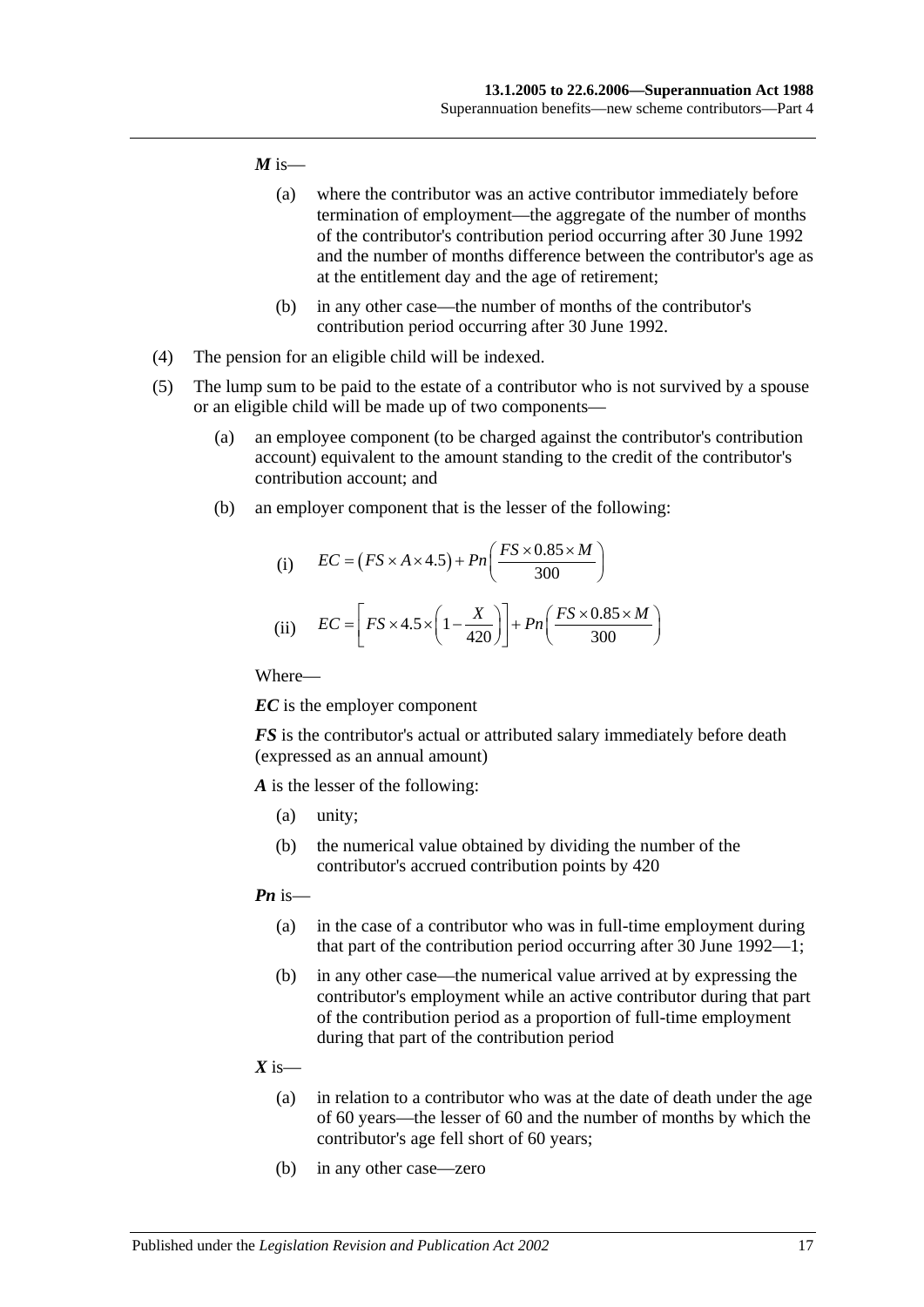*M* is the number of months of the contributor's contribution period occurring after 30 June 1992.

# <span id="page-45-1"></span>**32A—PSESS benefit**

- (1) Subject to this section, a person who is entitled to a benefit under this Part is entitled also to payment of the amount standing to the credit of the contributor's account under [subsection](#page-45-0) (6) being an amount equivalent to the amount accrued under the Public Sector Employees Superannuation Scheme in respect of the contributor.
- (2) Where a contributor who has resigned from employment elects to take the amount standing to the credit of his or her contribution account, the amount referred to in [subsection](#page-45-1) (1) will—
	- (a) be paid to or in relation to the contributor at the time at which, and in the circumstances under which, payment of benefits would be made to or in relation to the contributor if he or she had preserved his or her accrued superannuation benefits; or
	- (b) be carried over to some other superannuation fund or scheme approved by the Board.
- (3) Where a contributor who has resigned from employment elects to carry over his or her accrued superannuation benefits to an approved superannuation fund or scheme and the Board is satisfied that the contributor has been admitted to membership of the fund or scheme, the amount referred to in [subsection](#page-45-1) (1) will be paid on behalf of the contributor to the fund or scheme.
- (4) If at the time payment is to be made under [subsection](#page-45-1) (1) the contributor has died, the payment will be made to the contributor's spouse or if the contributor is not survived by a spouse, to the contributor's estate.
- (5) If the amount referred to in [subsection](#page-45-1) (1) has not been determined when it would otherwise be payable under this section, the amount is not payable until the expiration of seven days after it has been determined.
- <span id="page-45-2"></span><span id="page-45-0"></span>(6) The Board will maintain an account in the name of each contributor and the Board must—
	- (a) credit to each account (when the amount has been determined) an amount equivalent to the amount accrued under the Public Sector Employees Superannuation Scheme as at 30 June 1992 in respect of the contributor; and
	- (b) credit to each account at the end of the 1992/1993 financial year and at the end of each succeeding financial year—an amount that reflects the rate of return determined by the Board in relation to the contribution accounts of new scheme contributors for the relevant financial year.
- <span id="page-45-3"></span>(7) Where there is a delay in crediting the amount referred to in [subsection](#page-45-2) (6)(a), the amount referred to in [subsection](#page-45-3) (6)(b) will be determined on the assumption that the amount referred to in [subsection](#page-45-2) (6)(a) had been credited on 1 July 1992.
- (8) Where it is necessary to determine the balance of an account referred to in [subsection](#page-45-0) (6) at some time other than the end of a financial year, the balance will be extrapolated by applying a percentage rate of return estimated by the Board.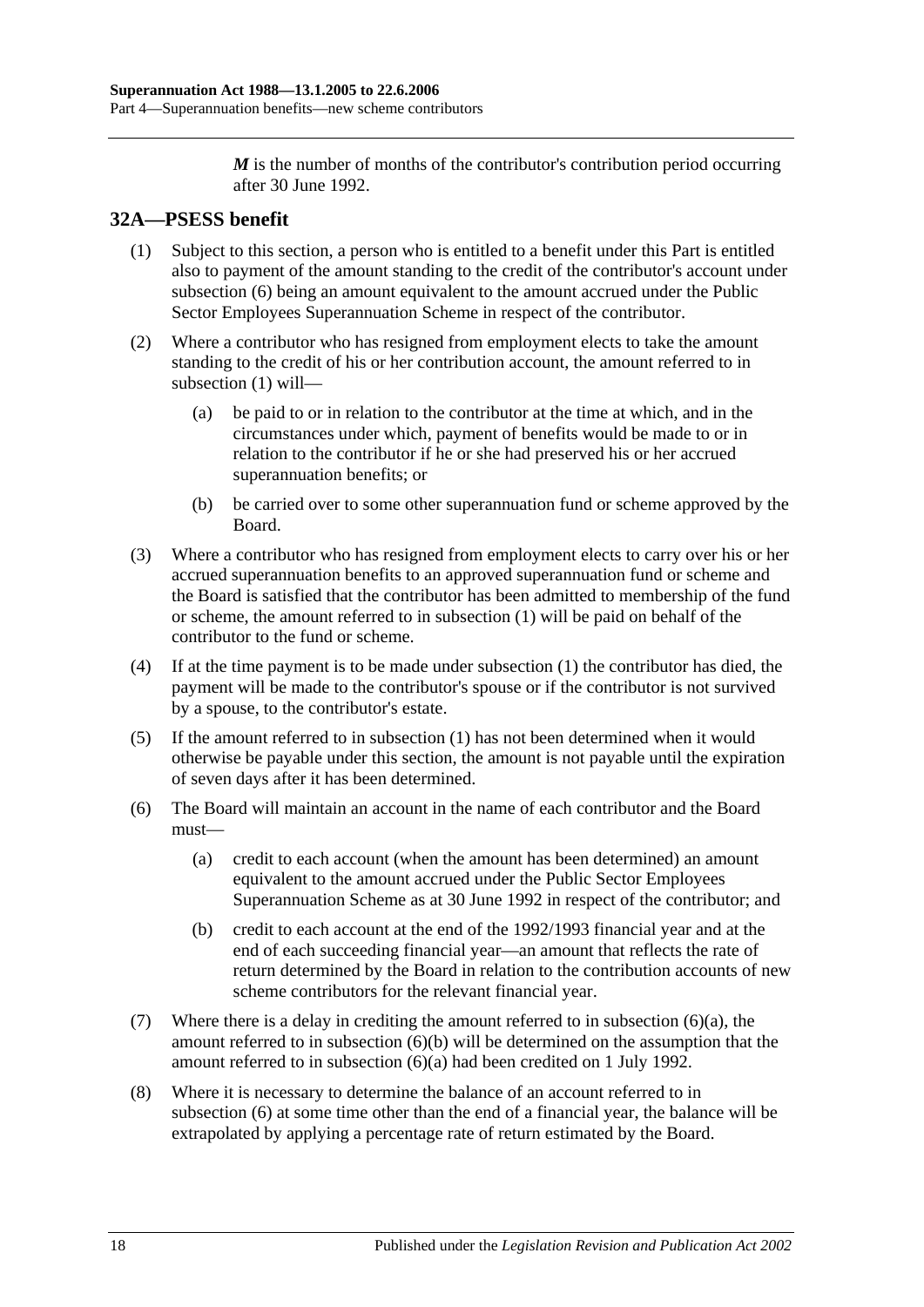## <span id="page-46-3"></span>**32B—Commutation to pay deferred superannuation contributions surcharge—contributor**

- <span id="page-46-2"></span>(1) A contributor who is liable for a deferred superannuation contributions surcharge as a result of a benefit becoming payable to the contributor may apply to the Board, in accordance with this section—
	- (a) to receive part of the benefit in the form of a commutable pension; and
	- (b) to fully commute the pension.
- <span id="page-46-1"></span>(2) A contributor who has become entitled to a benefit, or will shortly become entitled to a benefit, may—
	- (a) estimate the amount of the surcharge the contributor will become liable to pay (the *estimated surcharge amount*); and
	- (b) request the Board, in the approved form, to—
		- (i) withhold from the contributor's benefit an amount equal to the estimated surcharge amount (the *withheld amount*); and
		- (ii) pay the balance of the benefit to the contributor (being, in the case of a benefit to which the contributor is yet to become entitled, a payment after the entitlement arises),

and the Board must, subject to [subsection](#page-46-0) (4), comply with the contributor's request.

- (3) If a contributor has made a request under [subsection](#page-46-1) (2)(b), the contributor must, before the expiration of 2 months following the issue of a surcharge notice in respect of the contributor, advise the Board in the approved form that the notice has been issued and the Board must, within 7 days of receiving that advice—
	- (a) convert into a pension—
		- (i) if the amount of the surcharge payable by the contributor is less than the withheld amount—a portion of the withheld amount equal to the amount payable; or
		- (ii) in any other case—the whole of the withheld amount; and
	- (b) immediately after converting the withheld amount, or a portion of the withheld amount, into a pension under paragraph (a)—commute the pension; and
	- (c) pay to the contributor—
		- (i) the lump sum resulting from the commutation of the pension; and
		- (ii) the balance (if any) of the withheld amount.
- <span id="page-46-0"></span>(4) The Board may reject an application under [subsection](#page-46-2) (1) if—
	- (a) it is not satisfied that, if the application were accepted, the resulting lump sum will be applied in payment of the surcharge; or
	- (b) the contributor fails to satisfy the Board that the contributor has, or will have, a surcharge liability to the Commissioner of Taxation.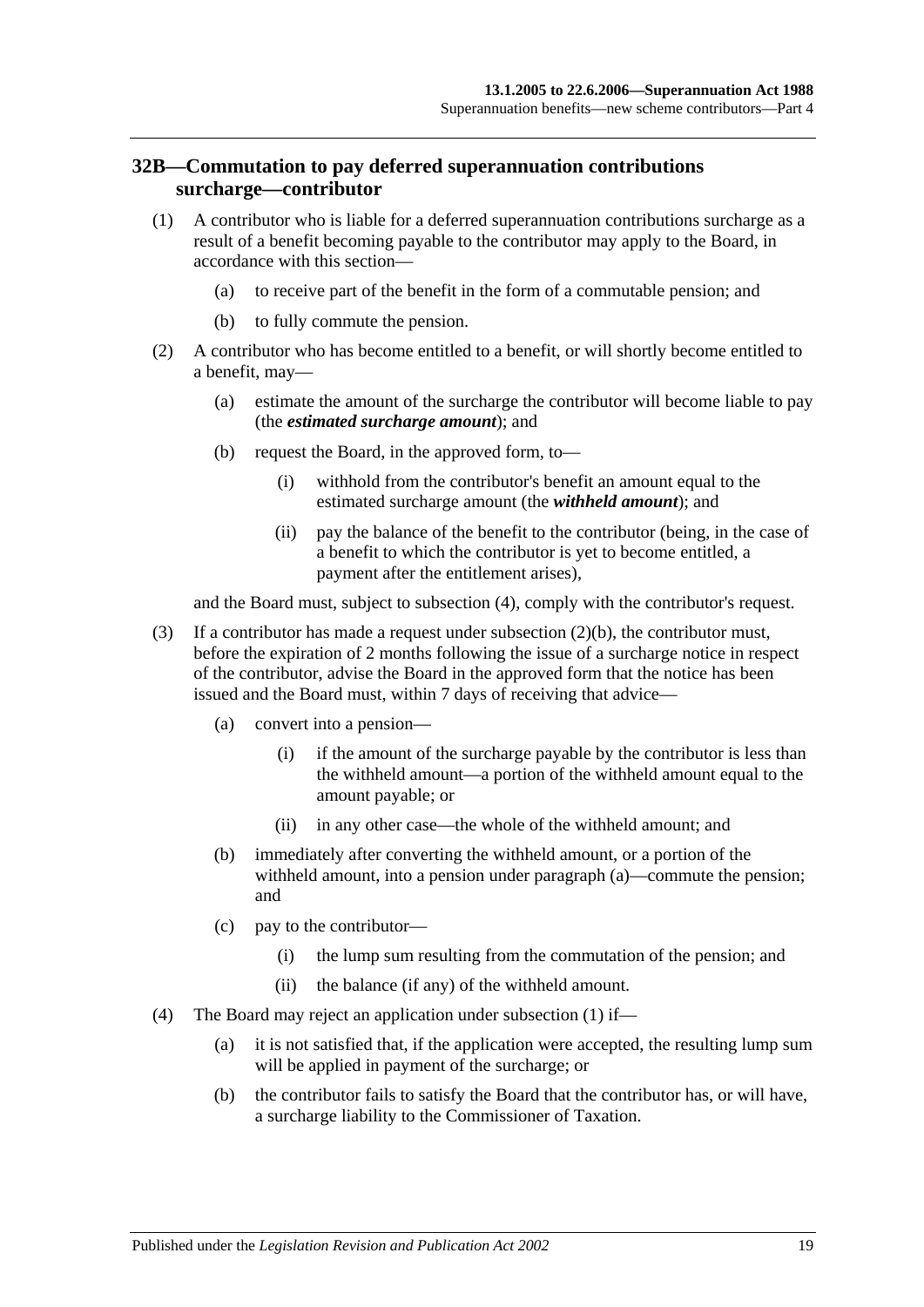- (5) The factors to be applied in—
	- (a) the conversion of a withheld amount (or part of a withheld amount) into a pension; and
	- (b) the commutation of a pension,

will be determined by the Treasurer on the recommendation of an actuary.

#### <span id="page-47-2"></span>**32C—Commutation to pay deferred superannuation contributions surcharge following death of contributor**

- <span id="page-47-0"></span>(1) If a contributor who is liable for a deferred superannuation contributions surcharge dies—
	- (a) having made a request of the Board under [section](#page-46-3) 32B for part of his or her benefit to be withheld but before receiving a surcharge notice; or
	- (b) having received a surcharge notice but before requesting commutation of his or her pension under [section](#page-46-3) 32B,

the contributor's spouse or, if the contributor is not survived by a spouse, the contributor's legal representative, may, before the expiration of the period of 2 months immediately following the contributor's death or the issue of the surcharge notice (whichever is the later), apply to the Board—

- (c) to receive the amount withheld by the Board on behalf of the deceased contributor under [section](#page-46-3) 32B in the form of a commutable pension; and
- (d) to fully commute the pension.
- (2) The Board must, on receipt of an application under [subsection](#page-47-0) (1)—
	- (a) convert into a pension—
		- (i) if the amount of the surcharge payable by the spouse or estate is less than the withheld amount—a portion of the withheld amount equal to the amount payable; or
		- (ii) in any other case—the whole of the withheld amount; and
	- (b) immediately after converting the withheld amount, or a portion of the withheld amount, into a pension under paragraph (a)—commute the pension; and
	- (c) pay to the spouse or estate—
		- (i) the lump sum resulting from the commutation of the pension; and
		- (ii) the balance (if any) of the withheld amount.
- <span id="page-47-1"></span>(3) If a contributor dies without having made a request under [section](#page-46-3) 32B, the contributor's spouse or, if the contributor is not survived by a spouse, the contributor's legal representative, may—
	- (a) estimate the amount of the surcharge the spouse or estate will become liable to pay (the *estimated surcharge amount*); and
	- (b) request the Board, in the approved form, to—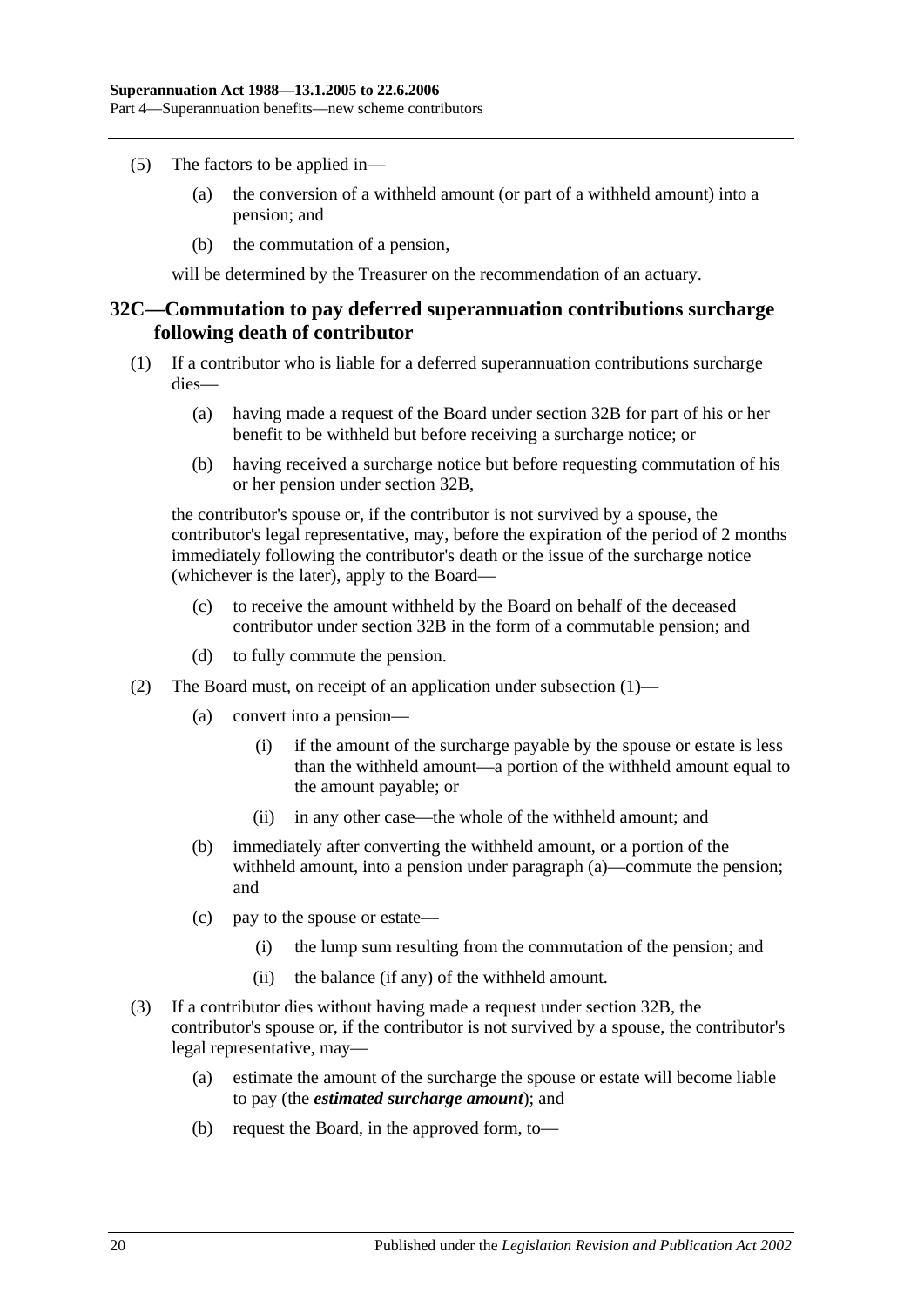- (i) withhold from the spouse's benefit or the benefit payable to the estate an amount equal to the estimated surcharge amount (the *withheld amount*); and
- (ii) pay the balance of the benefit to the spouse or estate,

and the Board must, subject to [subsection](#page-48-0) (6), comply with the request.

- (4) An application under [subsection](#page-47-1) (3) must be made in writing to the Board before payment of the benefit to the spouse or legal representative.
- (5) The spouse or legal representative must, before the expiration of 2 months following the issue of a surcharge notice in respect of the contributor, advise the Board in the approved form that the notice has been issued and the Board must, within 7 days of receiving that advice—
	- (a) convert into a pension—
		- (i) if the amount of the surcharge payable by the spouse or estate is less than the withheld amount—a portion of the withheld amount equal to the amount payable; or
		- (ii) in any other case—the whole of the withheld amount; and
	- (b) immediately after converting the withheld amount, or a portion of the withheld amount, into a pension under paragraph (a)—commute the pension; and
	- (c) pay to the spouse or estate—
		- (i) the lump sum resulting from the commutation of the pension; and
		- (ii) the balance (if any) of the withheld amount.
- <span id="page-48-0"></span>(6) The Board may reject an application under [subsection](#page-47-0) (1) or [\(3\)](#page-47-1) if it is not satisfied that, if the application were accepted, the resulting lump sum will be applied in payment of the surcharge or be used to reimburse the deceased contributor's estate, or the spouse or other person who has paid the surcharge on behalf of the estate.
- (7) The factors to be applied in—
	- (a) the conversion of a withheld amount (or part of a withheld amount) into a pension; and
	- (b) the commutation of a pension,

will be determined by the Treasurer on the recommendation of an actuary.

(8) In this section—

*legal representative*, in relation to a deceased contributor, means a person—

- (a) holding office as executor of the will of the deceased contributor where probate of the will has been granted or resealed in South Australia or any other State or a Territory; or
- (b) holding office in South Australia or any other State or a Territory as administrator of the estate of the deceased contributor.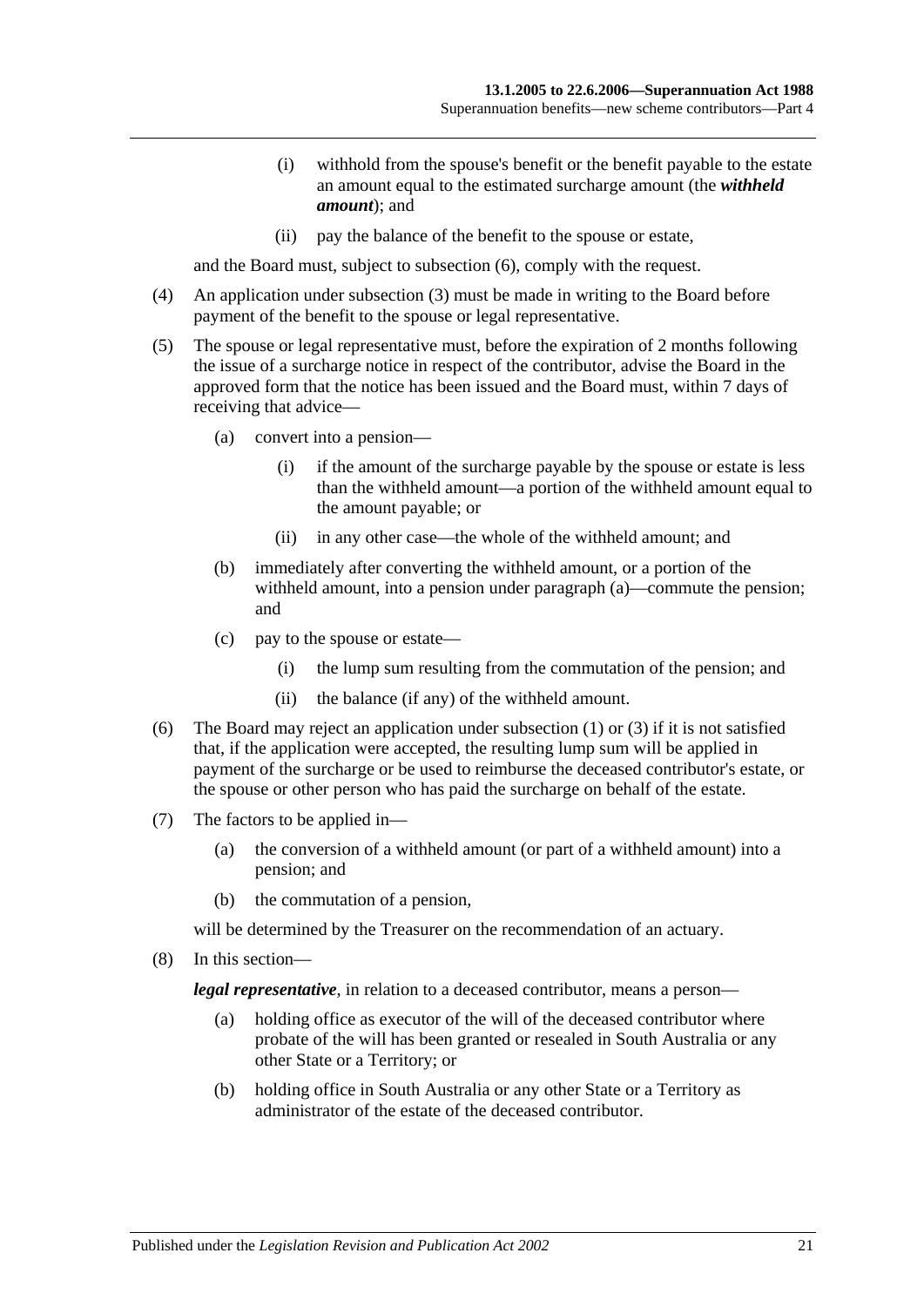## **32D—Withheld amount**

An amount withheld under [section](#page-46-3) 32B or [32C—](#page-47-2)

- (a) must be paid by the Treasurer into the Consolidated Account or a special deposit account established by the Treasurer for that purpose; and
- (b) will be charged against the relevant contributor's contribution account (to the extent possible) as if the amount had been paid to the contributor; and
- (c) will be credited with interest at a rate determined by the Treasurer; and
- (d) may be paid to the contributor (or the contributor's spouse or legal representative)—
	- (i) in accordance with [section](#page-46-3) 32B or [32C;](#page-47-2) or
	- (ii) at the direction of the Board if the Board—
		- (A) has not, within 2 years of withholding the amount, received advice that a surcharge notice has been issued in respect of the contributor; or
		- (B) considers, at any time, there is other good reason for doing so.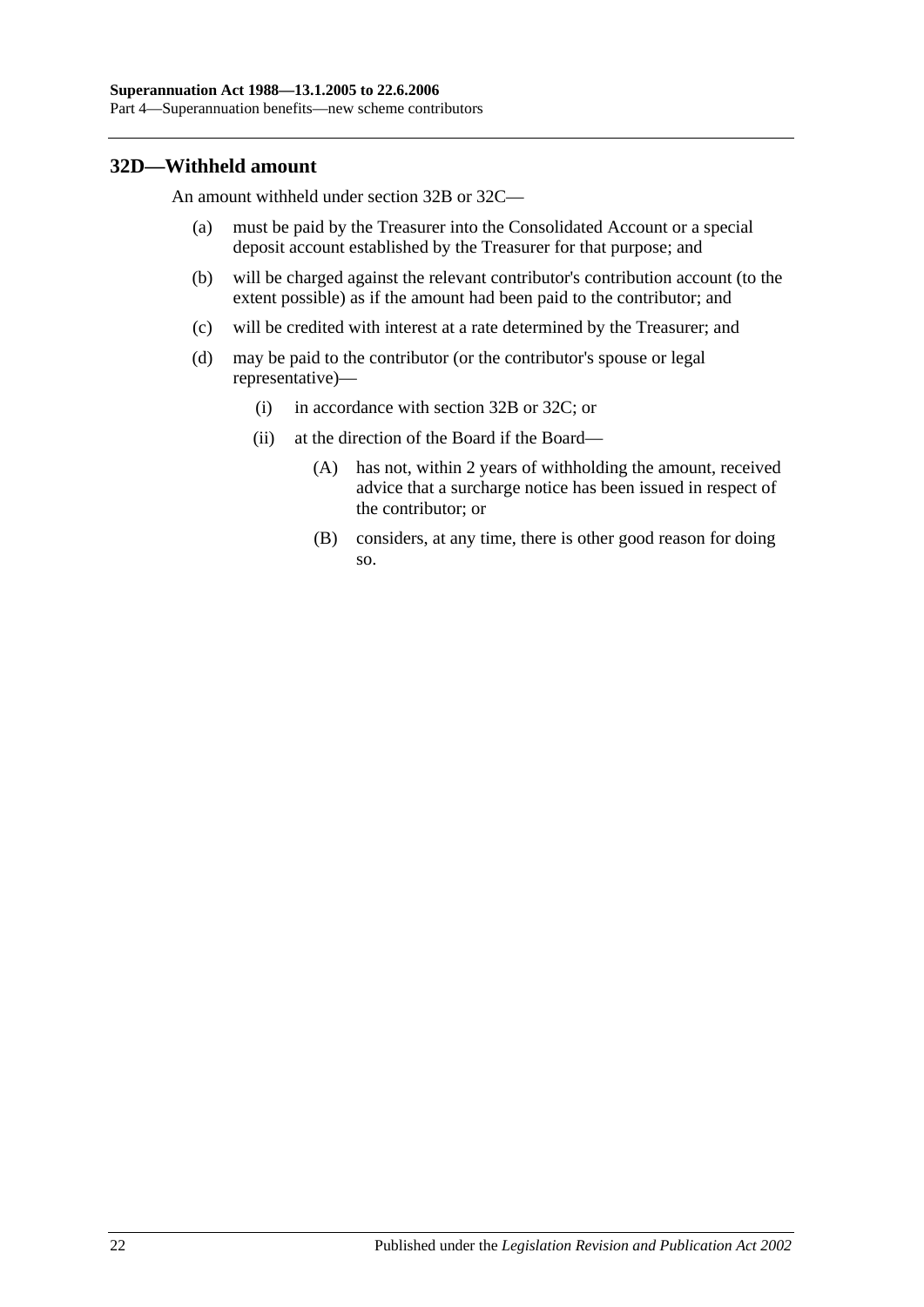# **Part 5—Superannuation benefits—old scheme contributors**

# **Division 1—Pension benefits**

#### **33—Application of this Part**

This Part applies only to old scheme contributors.

#### <span id="page-50-0"></span>**34—Retirement**

(1) A contributor who retires on or after reaching the age of retirement and who is not entitled to a pension under [subsection](#page-51-0) (2), is entitled to a pension calculated as follows:

$$
P = FS \left[ \left( A \times \frac{2}{3} \right) \left( 1 + \frac{X}{E} \right) \right] + \frac{FS}{100} + FS \left( \frac{7.4}{100} \times \frac{n}{420} \right)
$$

Where—

*P* is the amount of the pension (expressed as an amount per fortnight)

*FS* is the contributor's actual or attributed salary (expressed as an amount per fortnight) immediately before retirement

*A* is the lesser of the following:

- (a) unity;
- (b) the numerical value obtained by dividing the number of the contributor's accrued contribution points by—
	- (i) in the case of a contributor who was accepted as a contributor under the repealed Act before reaching the age of 30 years—the number of months between the date of acceptance and the age of retirement;
	- (ii) in any other case—360

 $\vec{E}$  is—

- (a) in relation to a contributor whose contribution period at the age of retirement was 360 months or more—600;
- (b) in relation to a contributor whose contribution period at the age of retirement was 300 months or more but less than 360 months—1 200

*X* is the number of months by which the contributor's age at retirement exceeds the age of retirement

*n* is 420 or the aggregate number of contribution points that accrued to the contributor between 1 July 1992 and the date of retirement whichever is the lesser (for the purposes of this definition contribution points will be taken to accrue to a contributor who is no longer making contributions because of [section](#page-26-0) 23(7) at the rate of one point per month).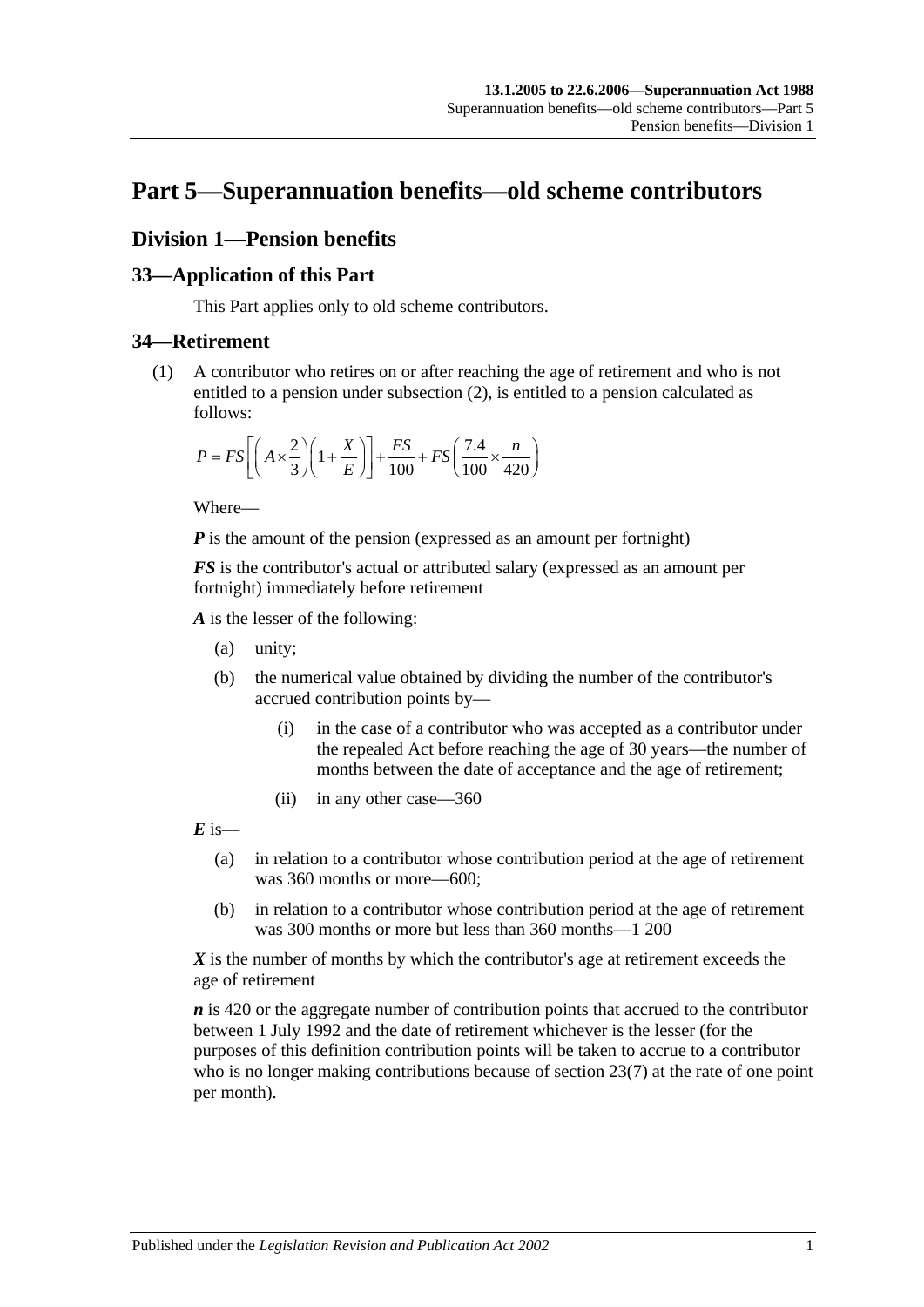<span id="page-51-0"></span>(2) A contributor (other than a contributor whose membership of the Scheme antedates the commencement of the repealed Act) who retires on or after reaching the age of retirement is entitled to a pension calculated in accordance with the following formula if the number of months between the date of the contributor's acceptance as a contributor and the date on which the contributor reached the age of retirement was less than 300:

$$
P = FS \times Z \left[ \left( \frac{A}{540} \times \frac{60 - B}{60} \right) + \left( \frac{C \times B}{60} \right) \right] + \frac{FS}{100} + FS \left( \frac{7.4}{100} \times \frac{n}{420} \right)
$$

Where—

*P* is the amount of the pension (expressed as an amount per fortnight)

*FS* is the contributor's actual or attributed salary (expressed as an amount per fortnight) immediately before retirement

**Z** is the numerical value obtained by dividing the number of the contributor's accrued contribution points by the number of months in the contribution period

*A* is the number of months in the contribution period on the date on which the contributor reached the age of retirement

*B* is the number of months between the day on which the contributor reached the age of retirement and the day on which he or she retired reduced by the number of months (if any) in that period during which the contributor was not an active contributor

*C* is the number obtained from [Schedule 2](#page-116-0) by reference to the value of A applicable to the contributor

*n* is 420 or the aggregate number of contribution points that accrued to the contributor between 1 July 1992 and the date of retirement whichever is the lesser (for the purposes of this definition contribution points will be taken to accrue to a contributor who is no longer making contributions because of [section](#page-26-0) 23(7) at the rate of one point per month).

(3) A contributor who retires after reaching the age of 55 years but before the age of retirement is entitled to a pension calculated as follows:

$$
P = \left[ FS \times A \left( \frac{50}{100} + \frac{17.6 \times n_2}{100 \times 60} \right) \right] + \left[ FS \times \frac{n_1}{420} \left( \frac{6}{100} + \frac{1.4 \times n_2}{100 \times 60} \right) \right]
$$

Where—

*P* is the amount of the pension (expressed as an amount per fortnight)

*FS* is the contributor's actual or attributed salary (expressed as an amount per fortnight) immediately before retirement

*A* is the lesser of the following:

- (a) unity;
- (b) the numerical value obtained by dividing the number of the contributor's accrued contribution points by—
	- (i) in the case of a contributor who was accepted as a contributor under the repealed Act before reaching the age of 30 years—the number of months between the date of acceptance and the date of retirement;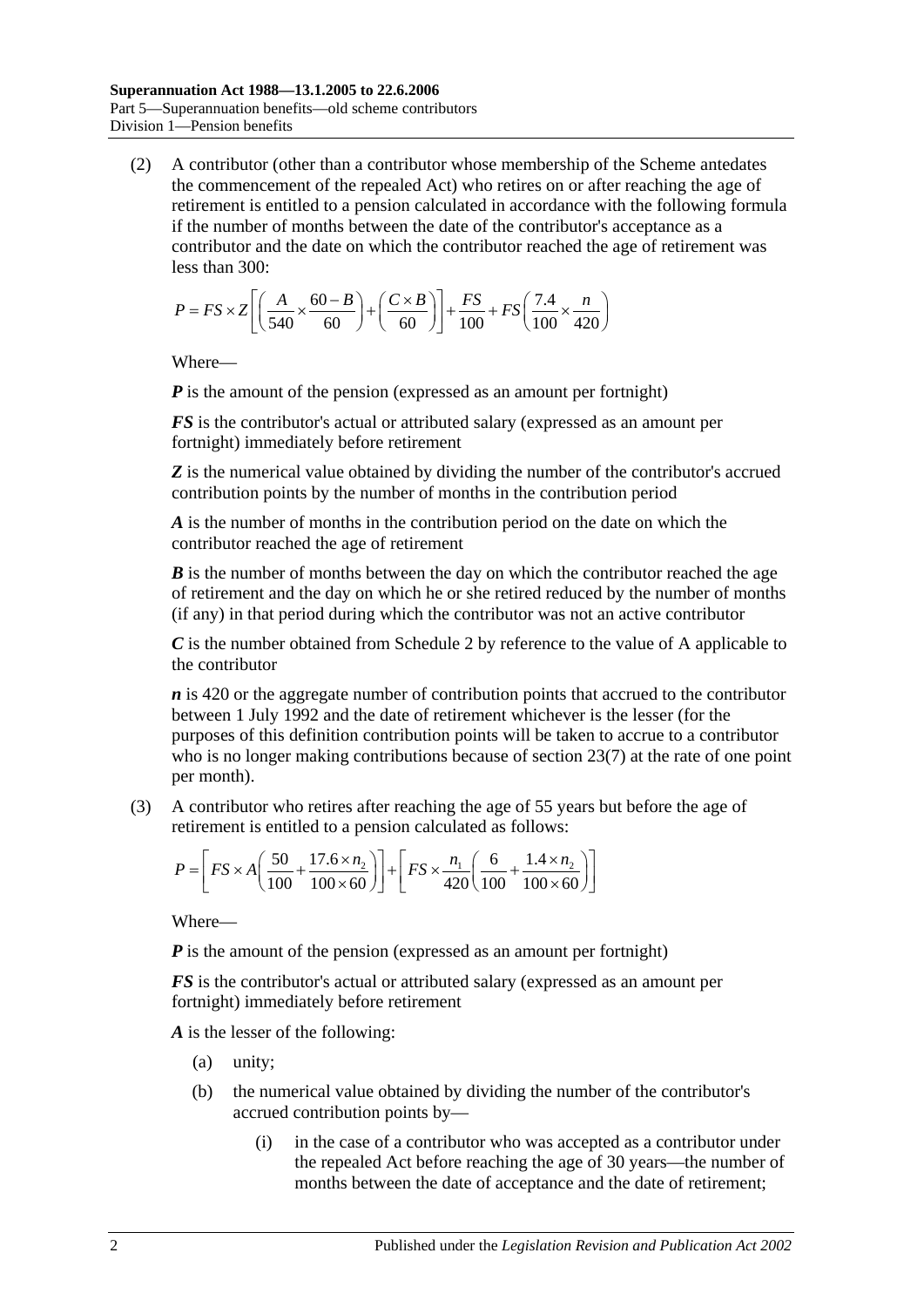(ii) in any other case— $300 + n_2$ 

 $n_1$  is 420 or the aggregate number of contribution points that accrued to the contributor between 1 July 1992 and the date of retirement whichever is the lesser

 $n_2$  is the number of months between the day on which the contributor reached the age of 55 years and the day on which he or she retired.

- (4) A retirement pension will be indexed.
- (5) The amount of a retirement pension will be the amount calculated under this section or 75 per cent of the contributor's actual or attributed salary immediately before retirement (expressed as an amount per fortnight), whichever is the lesser.
- (6) For the purposes of this section, a contributor retires from employment if—
	- (a) the contributor has attained the age of 55 years and the contributor's employment terminates or is terminated before the contributor reaches the age of retirement for any reason except invalidity (in circumstances entitling the contributor to benefits under this Act), retrenchment or death; or
	- (b) the contributor's employment terminates or is terminated on or after the contributor reaches the age of retirement for any reason (except the contributor's death).
- (7) This section does not apply to an outplaced employee.

#### <span id="page-52-1"></span>**35—Retrenchment**

- (1) Where—
	- (a) a contributor's employment is terminated by retrenchment;
	- (b) the contributor has reached the age of 45 years but not the age of retirement;
	- (c) the contributor has been a contributor for not less than 5 years;
	- (d) the Board is satisfied that there is no suitable employment (being employment attracting a salary of at least 80% of the salary applicable to the former employment) available to the contributor,

the contributor is entitled to a pension and a lump sum under this section.

<span id="page-52-0"></span>(2) The amount of the pension is calculated as follows:

$$
P = A \times \frac{2}{3} \times FS
$$

Where—

*P* is the amount of the pension (expressed as an amount per fortnight)

*A* is the lesser of the following:

- (a) unity;
- (b) the numerical value obtained by dividing the number of the contributor's contribution points by—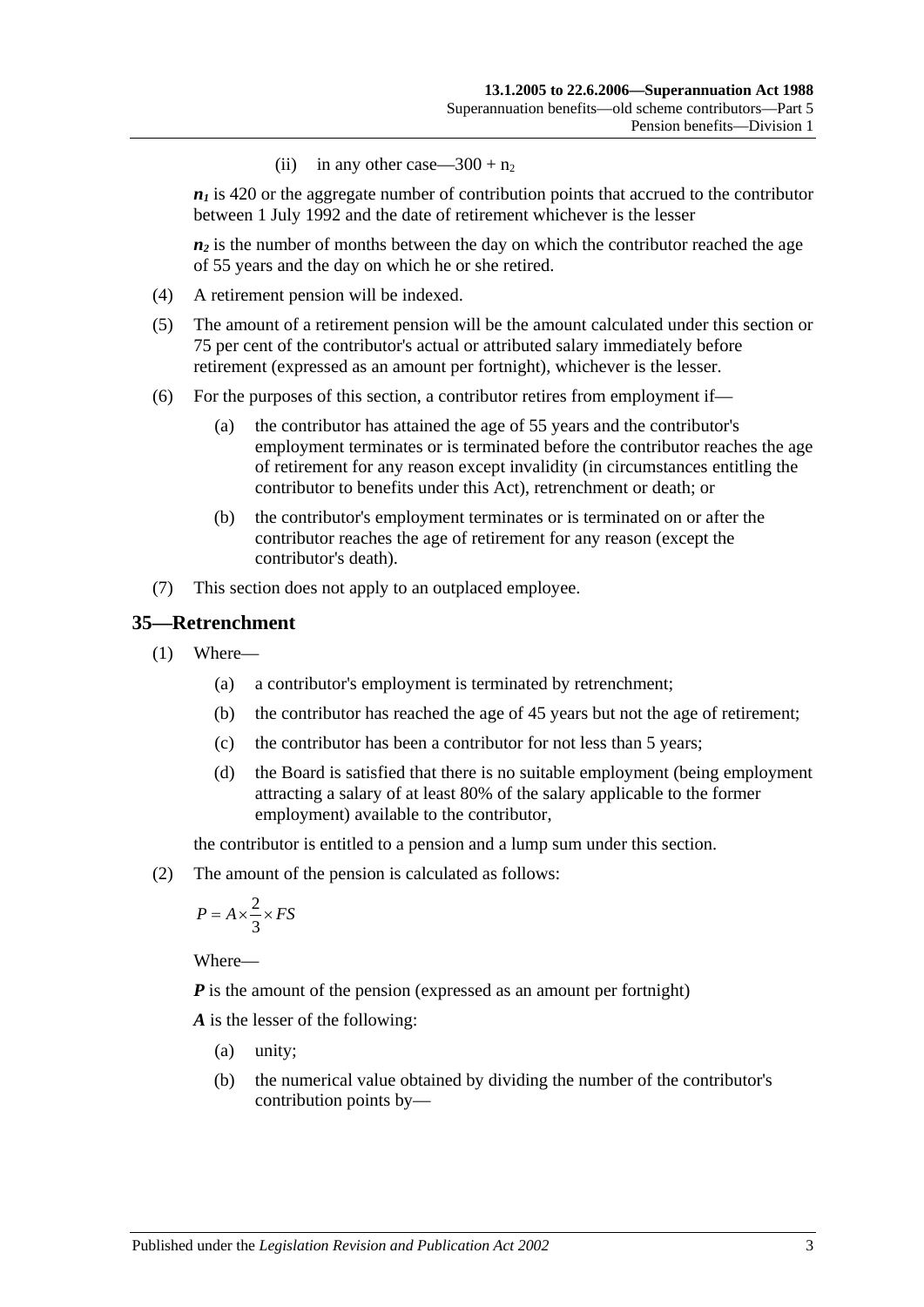- (i) in the case of a contributor who was accepted as a contributor under the repealed Act before reaching the age of 30 years—the number of months between the contributor's age as at the date of acceptance and the age of retirement;
- (ii) in any other case—360.

*FS* is the contributor's actual or attributed salary (expressed as an amount per fortnight) immediately before retrenchment.

(2a) In [subsection](#page-52-0) (2)—

*contribution points* means—

- (a) in the case of a contributor who was an active contributor immediately before retrenchment—extrapolated contribution points;
- (b) in the case of a contributor who was not an active contributor immediately before retrenchment—accrued contribution points.
- (2b) The amount of the lump sum under [subsection](#page-52-1) (1) is calculated as follows:

$$
LS = P n \left( FS \times \frac{0.85}{450} \times M \right)
$$

Where—

*LS* is the lump sum

*Pn* is—

- (a) in the case of a contributor who was in full-time employment during that part of the contribution period occurring after 31 December 1987—1;
- (b) in any other case—the numerical value arrived at by expressing the contributor's employment while an active contributor during that part of the contribution period as a proportion of full-time employment during that part of the contribution period

*FS* is the contributor's actual or attributed salary (expressed as an annual amount) immediately before retrenchment

*M* is the number of months of the contributor's contribution period occurring after 31 December 1987.

- (3) A retrenchment pension will be indexed.
- (4) Where—
	- (a) a contributor's employment is terminated by retrenchment; and
	- (b) the contributor is not entitled to a pension and a lump sum under [subsection](#page-52-1) (1); and
	- (c) the contributor has not made an election under [subsection](#page-54-0) (6),

the contributor is entitled to a lump sum payment.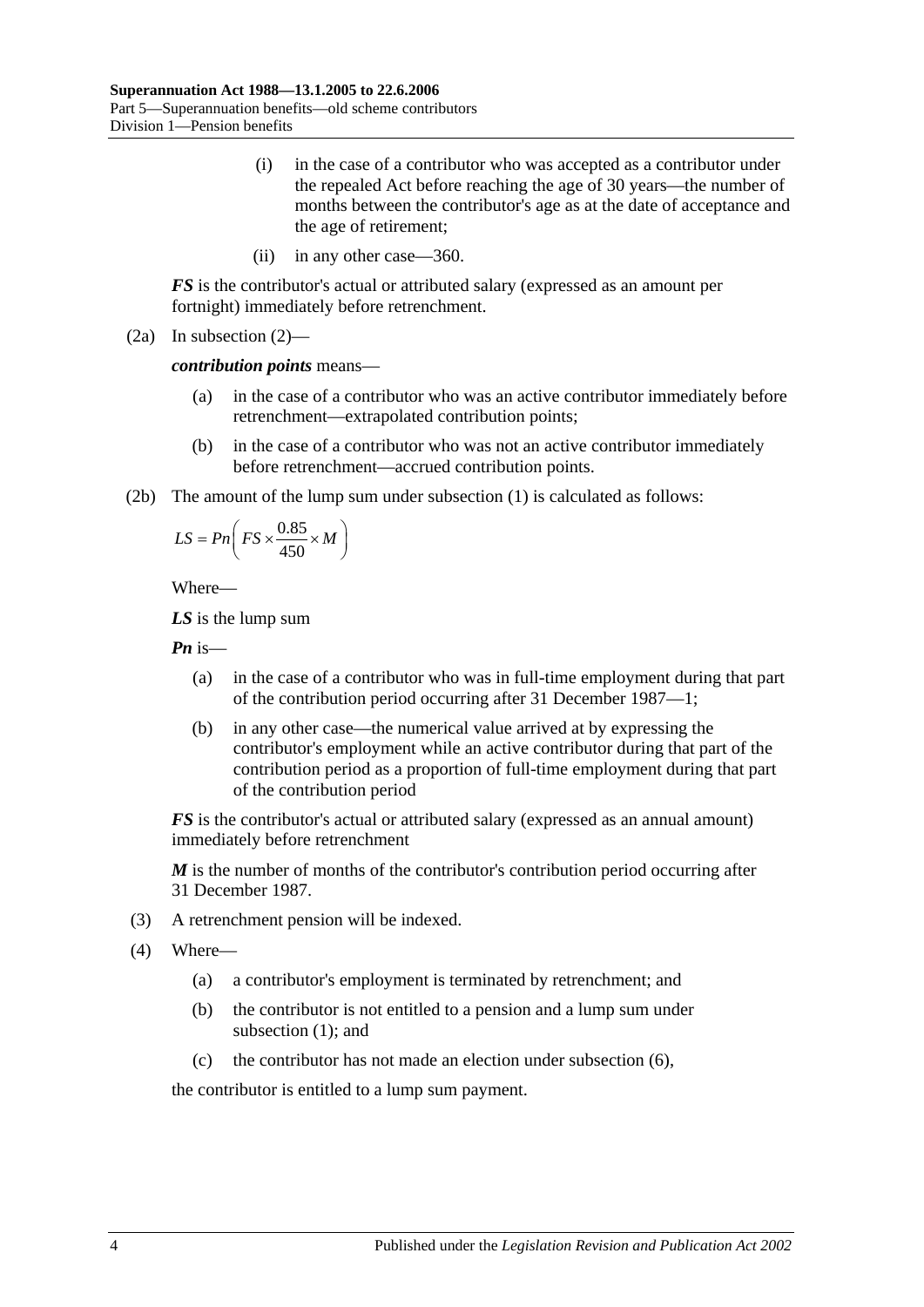- (5) The lump sum is made up of two components—
	- (a) an employee component (to be charged against the contributor's contribution account) equivalent to the amount standing to the credit of the contributor's contribution account; and
	- (b) an employer component calculated as follows:

$$
EC = \left(2\frac{1}{3}A - P\right) + Pn\left(FS \times \frac{0.85}{450} \times M\right)
$$

*EC* is the employer component

*A* is the aggregate of the contributor's contributions unless that aggregate amount exceeds what it would have been if the contributor had contributed throughout the contribution period at the standard contribution rate, in which case A is the latter amount

*P* is the amount (if any) of pension paid under this Act or the repealed Act to the contributor

*Pn* is—

- (a) in the case of a contributor who was in full-time employment during that part of the contribution period occurring after 31 December 1987—1;
- (b) in any other case—the numerical value arrived at by expressing the contributor's employment while an active contributor during that part of the contribution period as a proportion of full-time employment during that part of the contribution period

*FS* is the contributor's actual or attributed salary (expressed as an annual amount) immediately before retrenchment

*M* is the number of months of the contributor's contribution period occurring after 31 December 1987.

- <span id="page-54-0"></span>(6) If a contributor whose employment is terminated by retrenchment but who is not entitled to a pension and a lump sum under [subsection](#page-52-1) (1) makes an election under this subsection by written notice to the Board within three months after termination of the employment, the contributor will be taken—
	- (a) if the contributor had not reached the age of 55 years at the termination of his or her employment—to have resigned and elected to preserve his or her accrued superannuation benefits; or
	- (b) if the contributor had reached that age at the termination of his or her employment—to have retired.

## **36—Temporary disability pension**

- (1) Subject to this section, a contributor—
	- (a) who is temporarily or permanently incapacitated for work but whose employment has not been terminated on that ground; and
	- (b) who has not reached the age of retirement,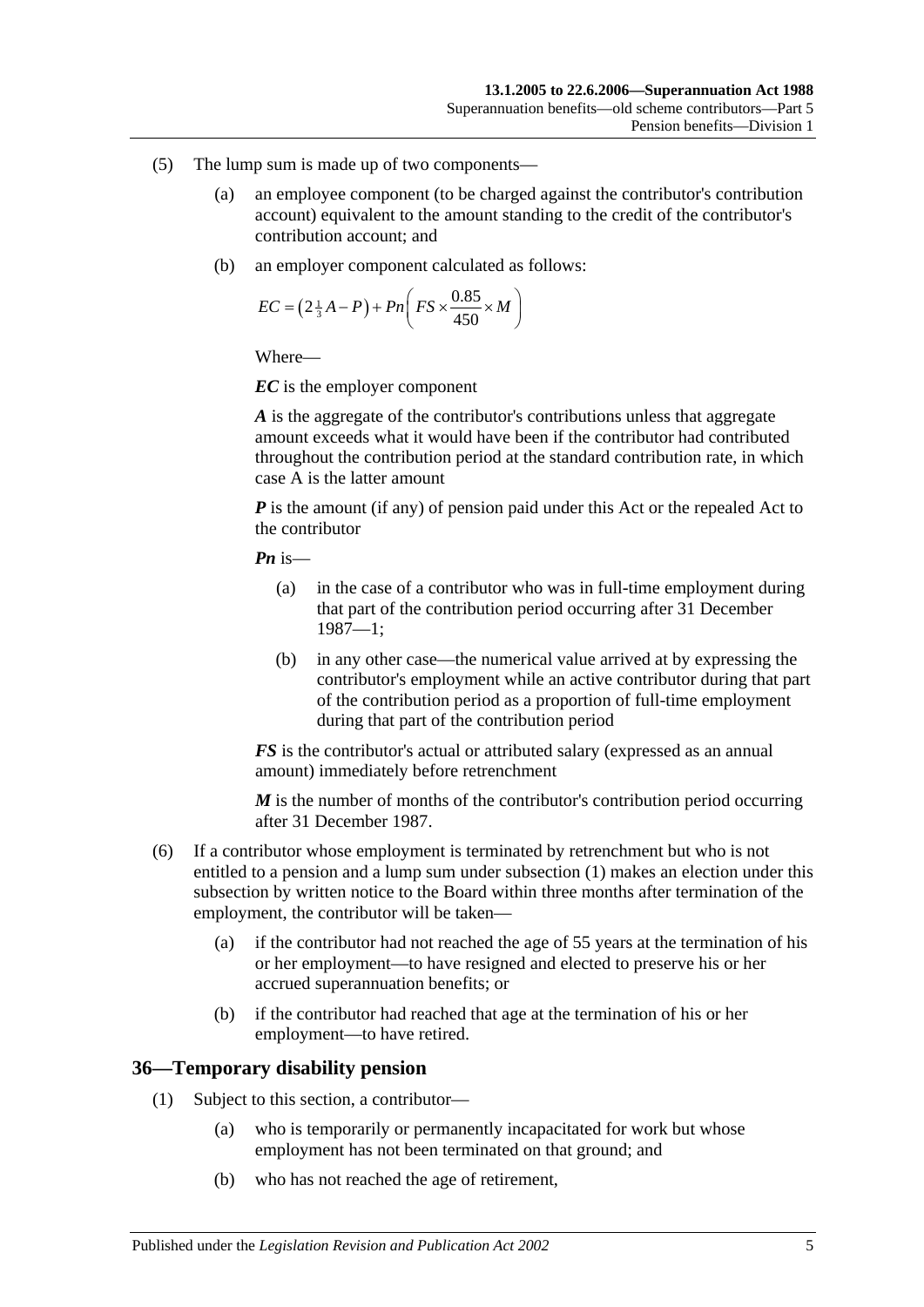is entitled to a disability pension.

- (2) A contributor who becomes incapacitated for work in a particular position will not be regarded as incapacitated for work for the purposes of this section if some other position, carrying a salary of at least 80 per cent of the salary applicable to the former position, is available to the contributor and the contributor could reasonably be expected to take that other position.
- (3) A disability pension is not payable in respect of—
	- (a) a period in respect of which the contributor is entitled to sick leave; or
	- (b) a period in respect of which the contributor is entitled to weekly payments of workers compensation; or
	- (c) a period for which the contributor is on recreation leave or long service leave.
- (4) The Board will not pay a disability pension in respect of a period of incapacity of less than one week and may decline to pay a disability pension if it appears that the duration of the incapacity is likely to be less than six months.
- (5) The amount of the pension is calculated as follows:

$$
P = A \times \frac{2}{3} \times FS
$$

Where—

*P* is the amount of the pension (expressed as an amount per fortnight)

*A* is the lesser of the following:

- (a) unity;
- (b) the numerical value obtained by dividing the number of the contributor's extrapolated superannuation points by—
	- (i) in the case of a contributor who was accepted as a contributor under the repealed Act before reaching the age of 30 years—the number of months between the contributor's age as at the date of acceptance and the age of retirement;
	- (ii) in any other case—360.

*FS* is the contributor's actual or attributed salary (expressed as an amount per fortnight) immediately before the pension becomes payable.

- (6) A disability pension cannot be paid for a continuous period of more than 12 months unless the Board thinks that there are special reasons for extending that limit, in which case it may extend the pension period by not more than a further 6 months.
- (7) A disability pension cannot be paid, in respect of the same incapacity, for an aggregate period of more than 18 months in any one period of 36 months.
- (8) A contributor is not required to make any contribution over a period for which the contributor receives a disability pension but will be credited with contribution points and contribution months in respect of any such period as if the contributor were contributing at the standard contribution rate in respect of that period.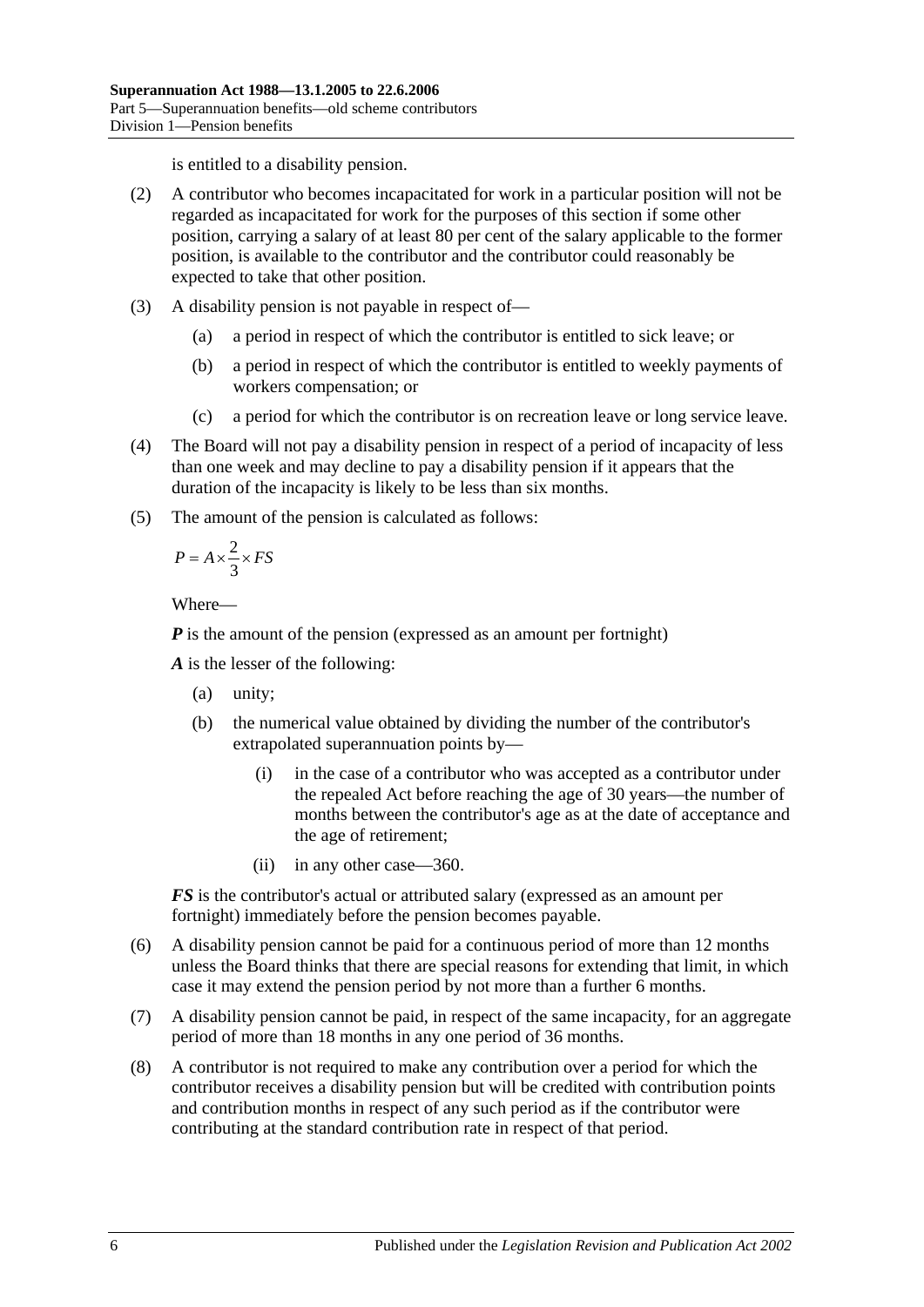#### <span id="page-56-0"></span>**36A—Rehabilitation etc of disability pensioner**

- (1) Where, in the opinion of the Board, an attempt should be made to rehabilitate a disability pensioner or to find alternative employment for such a pensioner, the Board may serve notice on the pensioner's employer requiring the employer to do one or both of the following—
	- (a) take measures specified in the notice to rehabilitate the pensioner;
	- (b) take measures specified in the notice to find alternative employment for the pensioner.
- (2) A notice under [subsection](#page-56-0) (1) may require the employer to periodically report in writing to the Board on the progress it is making in complying with the requirements of the notice.
- <span id="page-56-1"></span>(3) If an employer does not comply with a notice under [subsection](#page-56-0) (1) to the satisfaction of the Board, the Board may, by further notice served on the employer, require the employer to reimburse the Treasurer for the amount of the disability pension paid to the pensioner from the date of service of that notice until the Board informs the employer in writing that it is satisfied with the employer's compliance with the original notice.
- (4) The amount of the pension referred to in [subsection](#page-56-1) (3) is a debt due by the employer to the Treasurer and the prescribed proportion of that amount must not be charged against the contributor's contribution account under [section](#page-76-0) 43A.

#### <span id="page-56-3"></span>**37—Invalidity**

- (1) If a contributor's employment terminates on account of invalidity and the Board is satisfied that the contributor's incapacity for all kinds of work is 60 per cent or more of total incapacity and is likely to be permanent, the contributor is entitled to a pension under this section.
- <span id="page-56-2"></span>(2) The amount of the pension is calculated as follows:

$$
P = FS\left(A \times \frac{2}{3}\right) + \frac{FS}{100} + FS\left(\frac{7.4}{100} \times \frac{n}{420}\right)
$$

Where—

*P* is the amount of the pension (expressed as an amount per fortnight)

*FS* is the contributor's actual or attributed salary (expressed as an amount per fortnight) immediately before termination of employment

*A* is the lesser of the following:

- (a) unity;
- (b) the numerical value obtained by dividing the number of the contributor's contribution points by—
	- (i) in the case of a contributor who was accepted as a contributor under the repealed Act before reaching the age of 30 years—the number of months between the date of acceptance and the age of retirement;
	- (ii) in any other case—360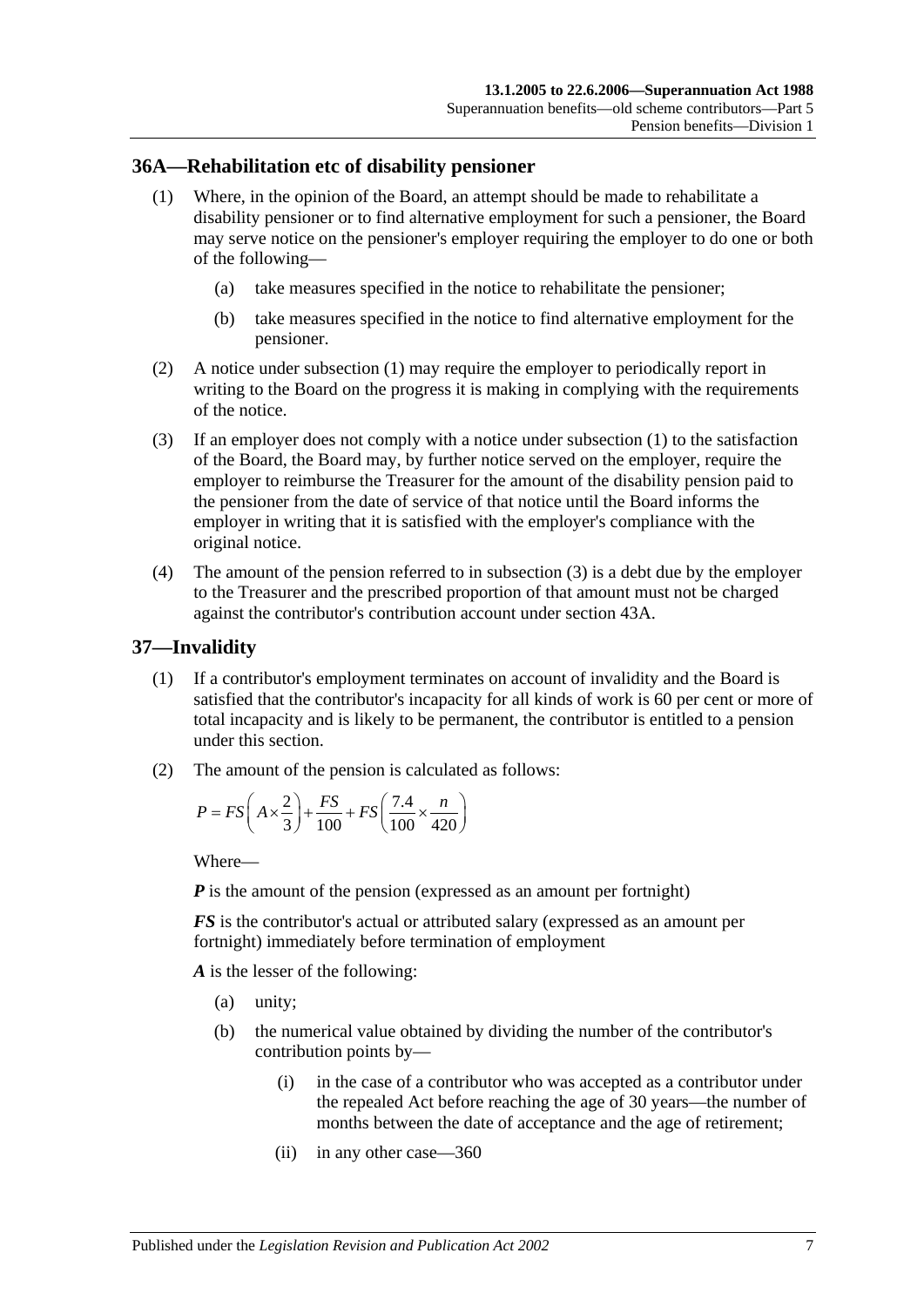$\boldsymbol{n}$  is—

- (a) 420; or
- (b) the sum of the aggregate of the contributor's contribution points that accrue after 30 June 1992 and the number of months difference between the contributor's age as at the entitlement day and the age of retirement,

whichever is the lesser.

(2a) In [subsection](#page-56-2) (2)—

*contribution points* means—

- (a) in the case of a contributor who was an active contributor immediately before termination of employment—extrapolated contribution points;
- (b) in the case of a contributor who was not an active contributor immediately before termination of employment—accrued contribution points.
- (3) The pension will be indexed.
- <span id="page-57-0"></span>(3a) If the Board is not satisfied as to one or both of the matters referred to in [subsection](#page-56-3) (1) the contributor is entitled to a superannuation payment that is the greater of the following:
	- (a) twice the contributor's adjusted salary immediately before termination of employment (expressed as an annual amount); or
	- (b) an amount made up of two components—
		- (i) an employee component (to be charged against the contributor's contribution account) equivalent to the amount standing to the credit of the contributor's contribution account; and
		- (ii) an employer component calculated as follows:

$$
EC = (A \times 5.83 \times FS) + Pn\left(\frac{FS \times 0.85 \times M}{450}\right)
$$

Where—

*EC* is the employer component

*A* is the lesser of the following:

- (a) unity;
- (b) the numerical value obtained by dividing the number of the contributor's accrued contribution points by—
	- (i) in the case of a contributor who was accepted under the repealed Act before reaching the age of 30 years—the number of months between the age of acceptance and the age of 55 years;
	- (ii) in any other case—300

*FS* is the contributor's actual or attributed salary immediately before termination of employment (expressed as an annual amount)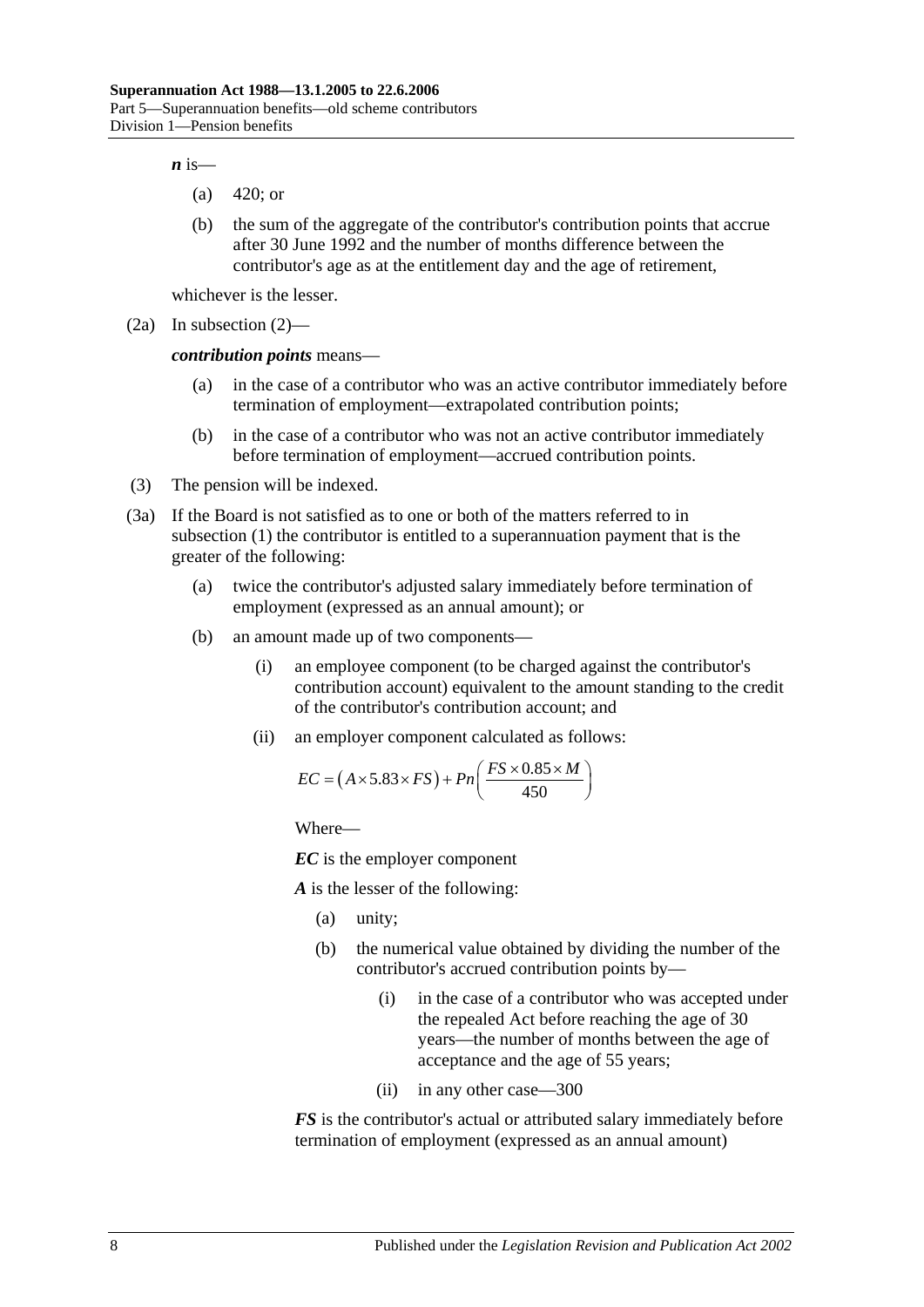#### *Pn* is—

- (a) in the case of a contributor who was in full-time employment during that part of the contribution period occurring after 31 December 1987—1;
- (b) in any other case—the numerical value arrived at by expressing the contributor's employment while an active contributor during that part of the contribution period as a proportion of full-time employment during that part of the contribution period

*M* is the number of months of the contributor's contribution period occurring after 31 December 1987.

- (3b) A superannuation payment under [subsection](#page-57-0)  $(3a)(a)$  will be made up of two components—
	- (a) an employee component (to be charged against the contributor's contribution account) equivalent to the amount standing to the credit of the contributor's contribution account; and
	- (b) an employer component being the difference between the employee component and twice the contributor's actual or attributed salary immediately before termination of employment (expressed as an annual amount).
- <span id="page-58-0"></span>(3c) If—
	- (a) a contributor's employment terminates on account of invalidity; and
	- (b) the Board is not satisfied as to one or both of the matters referred to in [subsection](#page-56-3) (1); and
	- (c) the contributor makes an election under this subsection by written notice to the Board within three months after receiving written notice from the Board of its decision under [paragraph](#page-58-0) (b),

the contributor will be taken—

- (d) if the contributor had not reached the age of 55 years at the termination of his or her employment—to have resigned and elected to preserve his or her accrued superannuation benefits; or
- (e) if the contributor had reached that age at the termination of his or her employment—to have retired.
- <span id="page-58-2"></span><span id="page-58-1"></span>(4) A contributor's employment will be taken to have terminated on account of invalidity if and only if—
	- (a) the employer (acting with the written approval of the Board) terminates the employment on the ground of the contributor's invalidity; or
	- $(b)$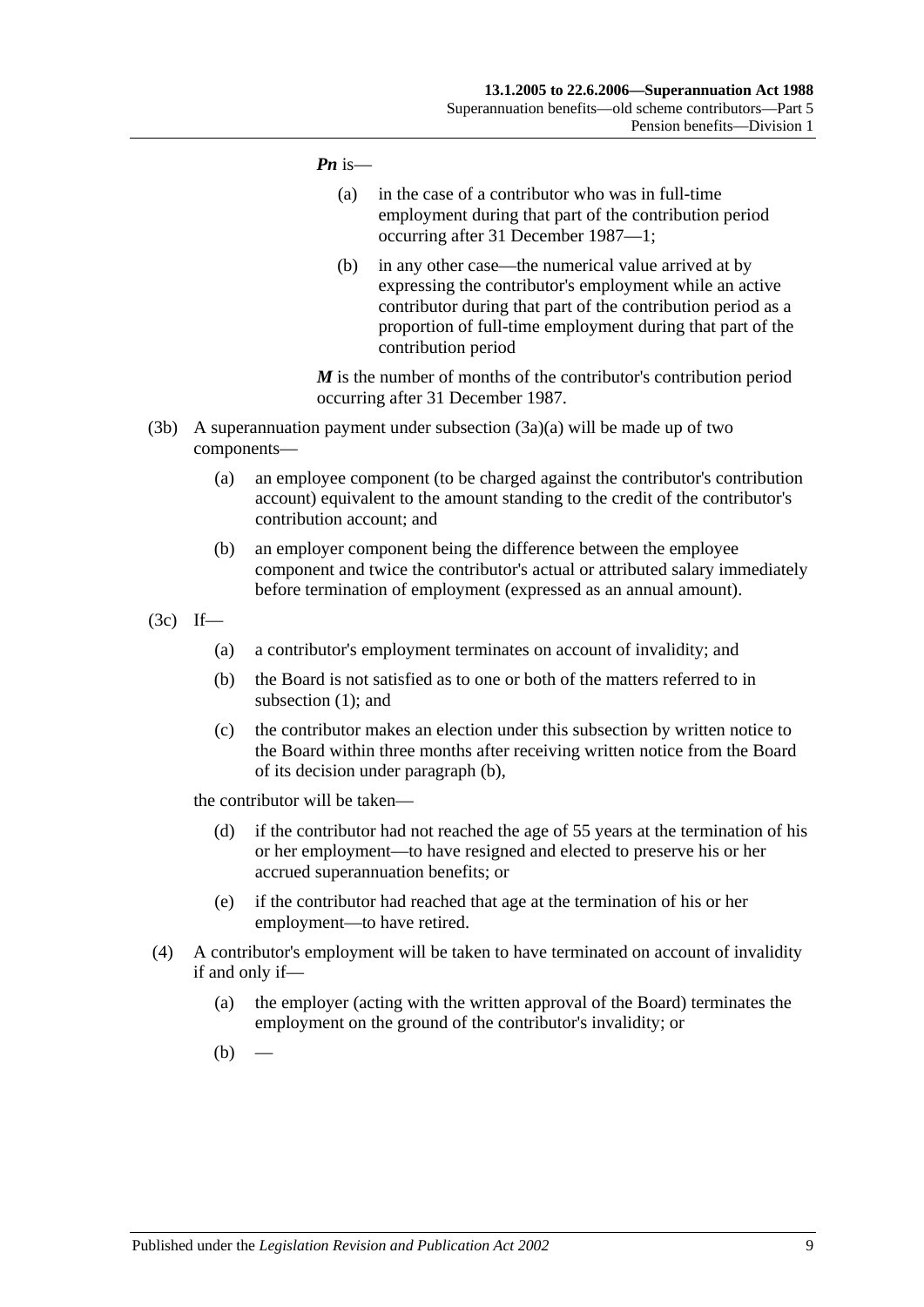- (i) the employer or the contributor satisfies the Board (before termination of employment) that the contributor is incapacitated for work in the contributor's present position and that there is no other position, carrying a salary of at least 80 per cent of the salary applicable to the contributor's present position, which the contributor could reasonably be expected to take, available to the contributor; and
- (ii) the contributor has been on sick leave, weekly payments of workers compensation, or disability pension for at least 12 months or periods aggregating at least 12 months on account of the invalidity; and
- (iii) after notice has been given to the Board as required by the regulations, the employer terminates the employment or the contributor resigns from employment.
- (5) Notwithstanding any other Act or law to the contrary an employer cannot terminate the employment of a contributor on the ground of invalidity unless the requirements of [subsection](#page-58-1)  $(4)(a)$  or  $(b)$  have been satisfied.

## **38—Death of contributor**

- <span id="page-59-1"></span>(1) Where a contributor dies—
	- (a) a person referred to in [subsection](#page-59-0) (1a) is entitled to a pension equal to two-thirds of the deceased contributor's notional pension; and
	- (b) if the contributor is survived by a spouse and an eligible child or eligible children—each eligible child is entitled to a pension in accordance with [subsection](#page-60-0) (2); and
	- (c) if the contributor is not survived by a spouse but is survived by an eligible child or eligible children—the contributor's estate is entitled to a lump sum in accordance with [subsection](#page-61-0) (6) and each eligible child is entitled to a pension in accordance with [subsection](#page-60-0) (2); and
	- (d) if the contributor's employment is terminated by the contributor's death and the contributor is not survived by a spouse or an eligible child—the contributor's estate is entitled to a lump sum in accordance with [subsection](#page-62-0) (7).
- <span id="page-59-2"></span><span id="page-59-0"></span>(1a) The following persons are entitled to a benefit under [subsection](#page-59-1)  $(1)(a)$ :
	- (a) the deceased contributor's lawful spouse if—
		- (i) he or she became the contributor's lawful spouse before termination of the contributor's employment; or
		- (ii) he or she was the contributor's lawful spouse for a period of five years immediately preceding the contributor's death; or
		- (iii) he or she is entitled to a benefit under [paragraph](#page-59-2) (b);
	- (b) a person who was cohabiting with the contributor at the time of his or her death as the lawful spouse or the husband or wife *de facto* of the contributor—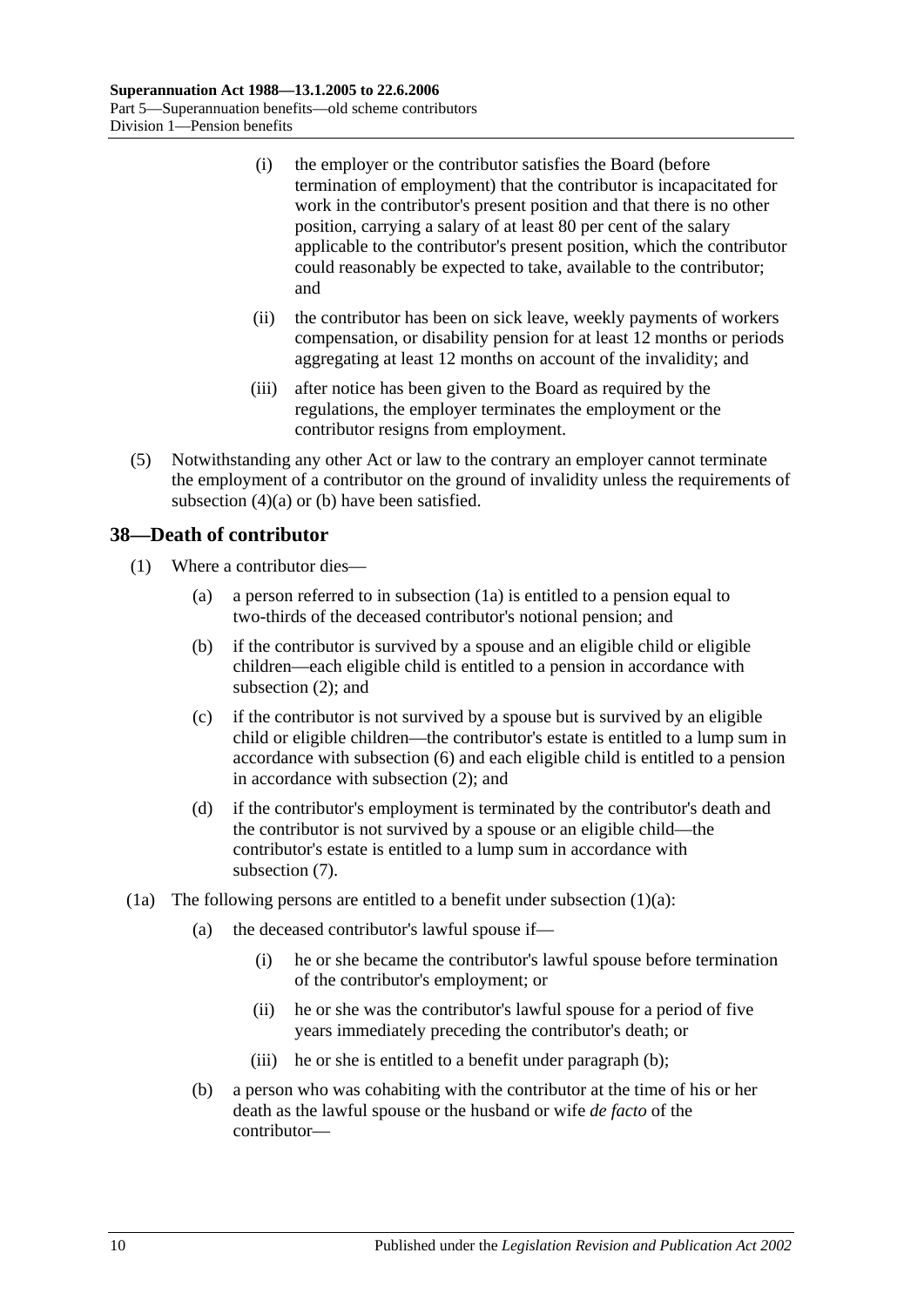- (i) if he or she had cohabited with the contributor either as the lawful spouse or the husband or wife *de facto* of the contributor (or in both of those capacities at different times)—
	- (A) continuously for the period of five years immediately preceding the contributor's death; or
	- (B) during the period of six years immediately preceding the contributor's death for periods aggregating not less than five years; or
- (ii) if he or she is the natural parent of a child of whom the contributor was the other natural parent;
- (c) a person who was cohabiting with the contributor at the time of his or her death as the putative spouse of the contributor.
- (1b) However, a surviving spouse will not be entitled to a benefit under this section if section 43AG applies to the spouse and the amount of any benefit payable to a person must take into account any reduction that has been made under [section](#page-79-0) 43AF.
- <span id="page-60-0"></span>(2) Subject to [subsection](#page-60-1) (3) the amount of the pension for each eligible child is as follows:
	- (a) if a pension is being paid to a surviving spouse—
		- (i) where there are no more than two eligible children—a pension equal to one-ninth of the deceased contributor's notional pension;
		- (ii) where there are three or more eligible children—a pension calculated by dividing one-third of the deceased contributor's notional pension by the number of eligible children;
	- (b) if no pension is being paid to a surviving spouse—
		- (i) where there is one eligible child—a pension equal to 45% of the deceased contributor's notional pension;
		- (ii) where there are two eligible children—a pension equal to 40% of the deceased contributor's notional pension;
		- (iii) where there are three eligible children—a pension equal to 30% of the deceased contributor's notional pension;
		- (iv) where there are four or more eligible children—a pension calculated by dividing the deceased contributor's notional pension by the number of eligible children.
- <span id="page-60-1"></span>(3) If the amount of a pension for an eligible child would, but for this subsection, be less than the prescribed amount, the pension will be equal to the prescribed amount.
- (4) A reference in this section to a deceased contributor's notional pension is—
	- (a) where the contributor's employment had terminated before the date of death—a reference to the amount of the contributor's pension immediately before his or her death or, if portion of that pension was commuted to a lump sum before the commencement of this Act and no further commutation has occurred after the commencement of this Act, a reference to the amount of the pension to which the contributor would have been entitled immediately before his or her death if no portion of the pension had been commuted;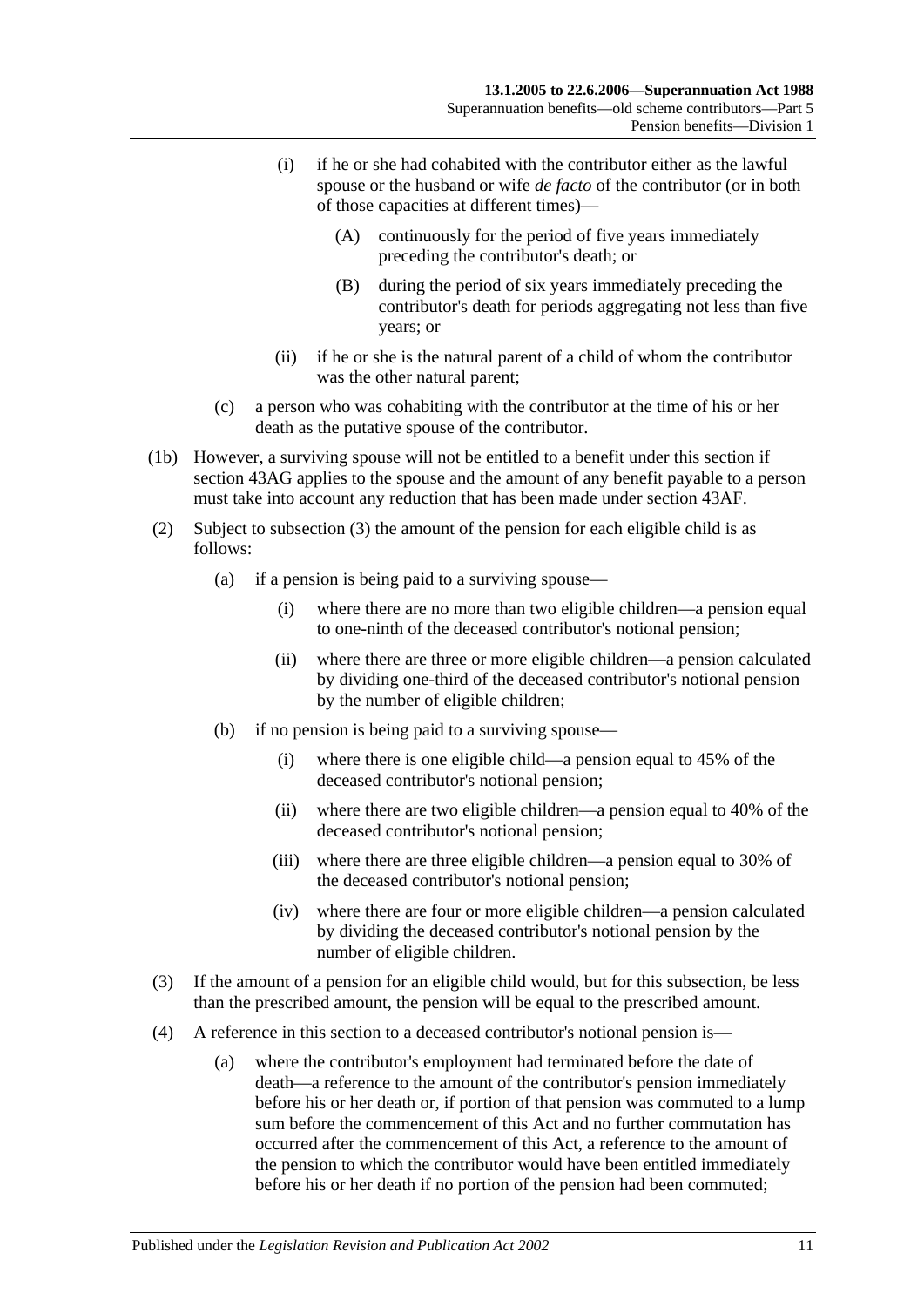- (b) where the contributor's employment terminated on his or her death and the contributor reached the age of retirement on or before the date of death—a reference to the amount of the retirement pension to which the contributor would have been entitled if he or she had retired on the date of death;
- <span id="page-61-1"></span>(c) where the contributor's employment terminated on his or her death, the contributor had not reached the age of retirement on the date of death and the contributor was an active contributor immediately before the date of death—a reference to the amount of the retirement pension to which the contributor would have been entitled if he or she had not died and—
	- (i) had continued in employment until reaching the age of retirement (but without change to the contributor's actual or attributed salary as at the date of death); and
	- (ii) had been credited with a number of contribution points in respect of the period from the date of death to the age of retirement equivalent to—
		- (A) in the case of a contributor who had been in full-time employment throughout the contribution period—the number of months between the end of the last complete month of the contribution period and the age of retirement (an incomplete month being counted as a whole month);
		- (B) in the case of a contributor who had not been in full-time employment throughout the contribution period—the number that bears the same proportion to the number of months referred to in [subsubparagraph](#page-61-1) (A) as the contributor's employment while an active contributor bears to full-time employment; and
	- (iii) had retired on reaching the age of retirement;
- (d) where the contributor's employment terminated on his or her death, the contributor had not reached the age of retirement on the date of death and the contributor was not an active contributor immediately before the date of death—a reference to the amount of the retirement pension to which the contributor would have been entitled if he or she had reached the age of retirement on the date of death and had retired on that date.
- (5) A deceased contributor's notional pension will be indexed as if it were (or remained) an actual pension and consequential adjustments will be made to pensions calculated by reference to the notional pension.
- <span id="page-61-0"></span>(6) The lump sum to be paid to the estate of a contributor who is not survived by a spouse but is survived by an eligible child or eligible children will be charged against the contributor's contribution account to the extent of the amount standing to the credit of the account and will be—
	- (a) where the contributor's employment was terminated by the contributor's death and the contributor was an active contributor immediately before his or her death—the greater of the following amounts:
		- (i) an amount equivalent to the amount standing to the credit of the contributor's contribution account;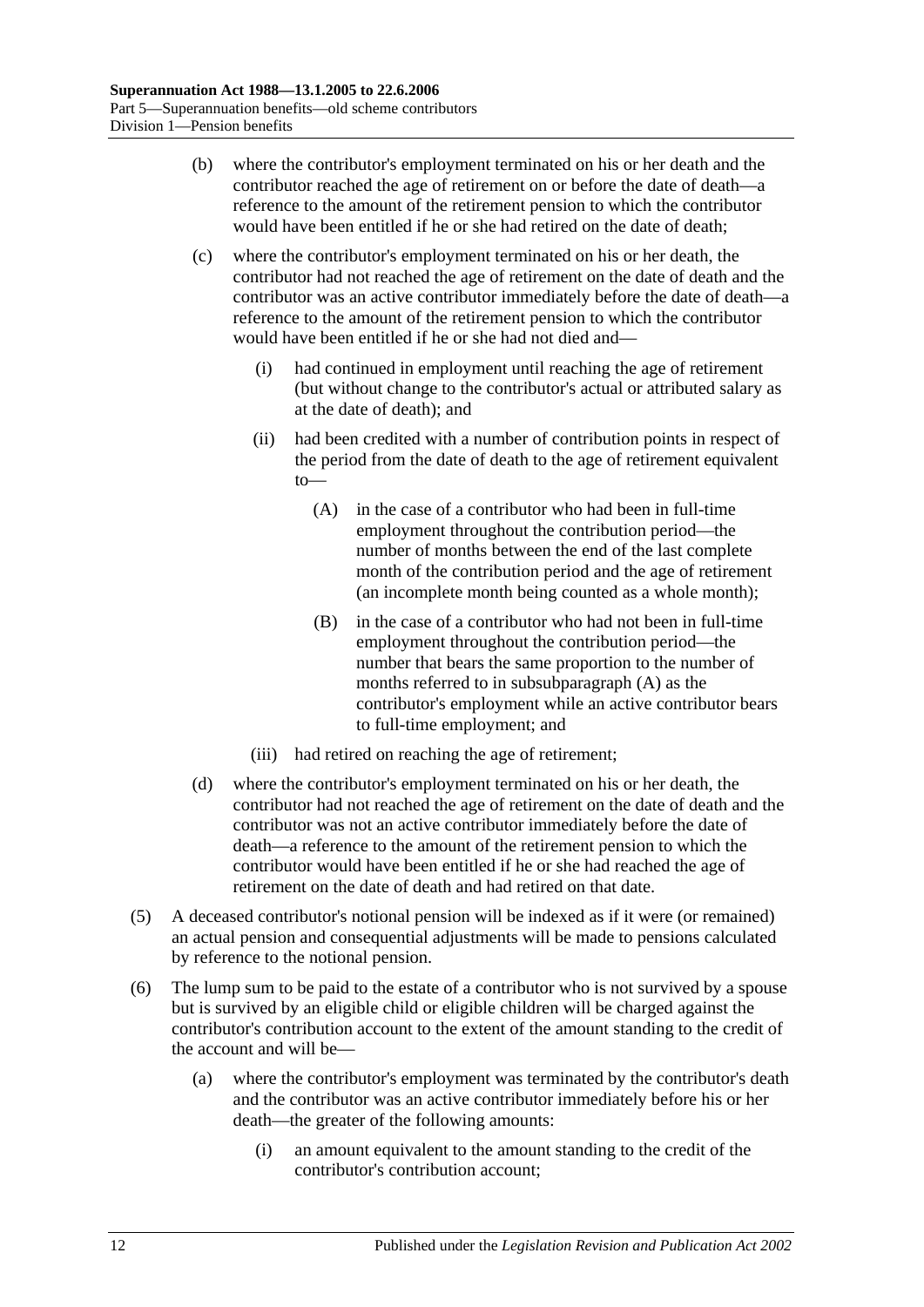- (ii) an amount equivalent to twice the amount of the contributor's adjusted salary immediately before the contributor's death (expressed as an annual amount);
- (b) in any other case—an amount equivalent to the amount standing to the credit of the contributor's contribution account.
- <span id="page-62-0"></span>(7) Where a contributor's employment is terminated by the contributor's death and the contributor is not survived by a spouse or an eligible child a lump sum will be paid to the estate of the contributor made up of two components—
	- (a) an employee component (to be charged against the contributor's contribution account) equivalent to the amount standing to the credit of the contributor's contribution account; and
	- (b) an employer component that is the lesser of the following:

(i) 
$$
EC = (A \times 4.5 \times FS) + Pn\left(FS \times \frac{0.85}{450} \times M\right)
$$
  
(ii) 
$$
EC = \left[FS \times 4.5 \times \left(1 - \frac{X}{360}\right)\right] + Pn\left[FS \times \frac{0.85}{450} \times M\right]
$$

*EC* is the employer component

*A* is the lesser of the following—

- (a) unity;
- (b) the numerical value obtained by dividing the number of the contributor's accrued contribution points by 360

*FS* is the contributor's actual or attributed salary immediately before the contributor's death (expressed as an annual amount)

 $X$  is—

- (a) in relation to a contributor who was at the date of death under the age of 60 years—the lesser of 60 and the number of months by which the contributor's age fell short of 60 years;
- (b) in any other case—zero

*Pn* is—

- (a) in the case of a contributor who was in full-time employment during that part of the contribution period occurring after 31 December 1987—1;
- (b) in any other case—the numerical value arrived at by expressing the contributor's employment while an active contributor during that part of the contribution period as a proportion of full-time employment during that part of the contribution period

*M* is the number of months of the contributor's contribution period occurring after 31 December 1987.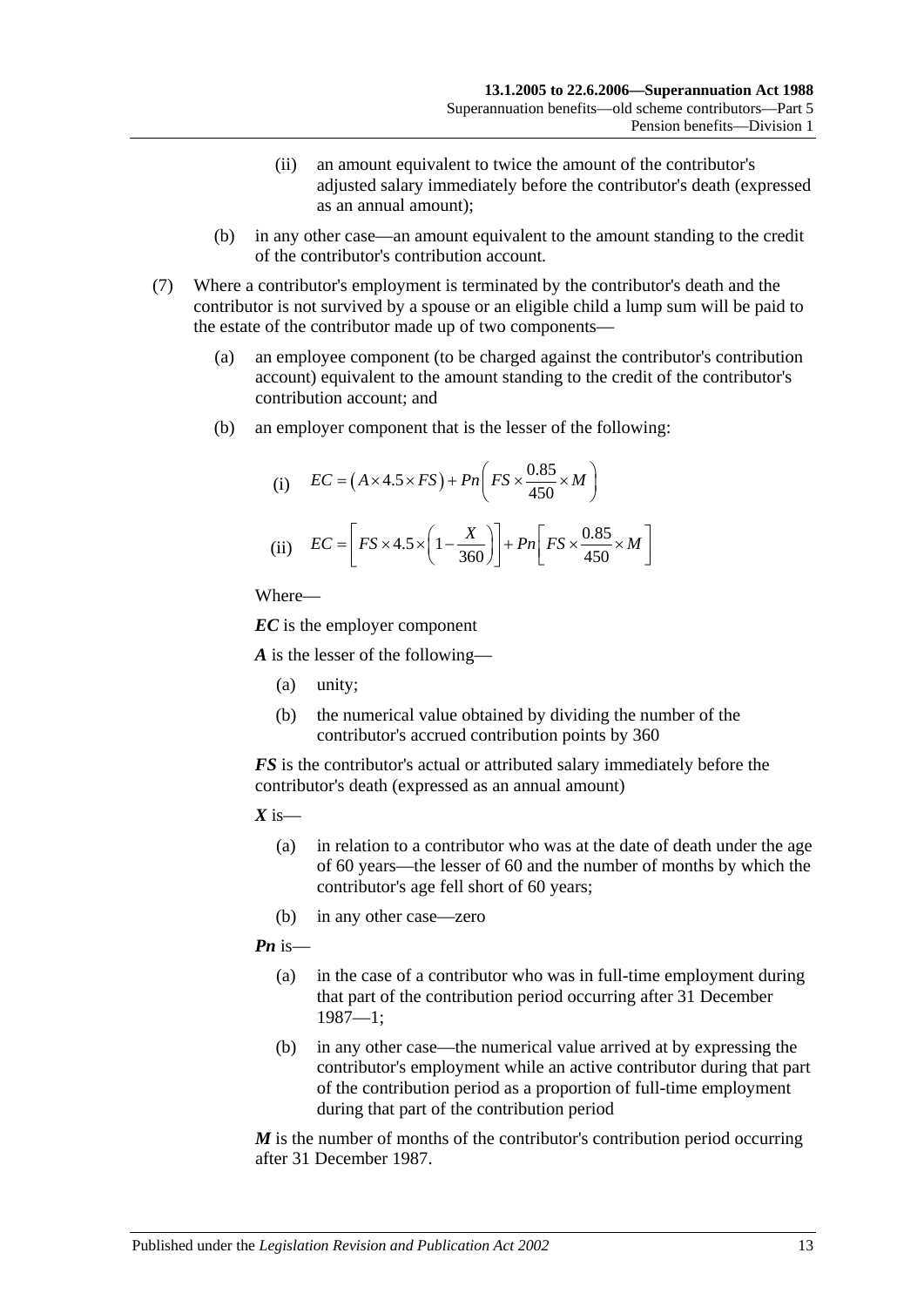#### <span id="page-63-6"></span><span id="page-63-0"></span>**39—Resignation and preservation of benefits**

- <span id="page-63-2"></span>(1) A contributor who resigns from employment before reaching the age of 55 years may elect—
	- (a) to take immediately an amount (to be charged against the contributor's contribution account) equivalent to the total balance of the account; or
	- (b) to preserve his or her accrued superannuation benefits.
- <span id="page-63-1"></span>(1a) A contributor who fails to inform the Board in writing of his or her election under [subsection](#page-63-0) (1) within three months after resignation will be taken to have elected to preserve his or her accrued superannuation benefits.
- (1b) If the Board is of the opinion that the limitation period referred to in [subsection](#page-63-1) (1a) would unfairly prejudice a contributor, the Board may extend the period as it applies to the contributor.
- <span id="page-63-5"></span><span id="page-63-3"></span>(1c) Where a contributor resigns and elects to take the amount referred to in [subsection](#page-63-2) (1)(a) the contributor is also entitled to a superannuation payment in accordance with the following provisions:
	- (a) the contributor may at any time require the Board to make the payment to some other superannuation fund or scheme approved by the Board;
	- (ab) the Board must—
		- (i) not less than 6 months before the contributor's 60th birthday—notify the contributor in writing of the contributor's entitlement to require the Board to make the payment under [paragraph](#page-63-3) (b); and
		- (ii) not less than 6 months before the contributor's 55th birthday—notify the contributor in writing of the contributor's entitlement to require the Board to make the payment under [paragraph](#page-63-4) (c);
	- (b) the contributor may at any time after reaching the age of retirement require the Board to make the superannuation payment and, if no such requirement has been made on or before the date on which the contributor reaches 65 years of age, the Board will make the payment;
	- (c) if the contributor has reached the age of 55 years and is not employed by an employer within the meaning of the Commonwealth Act the contributor may require the Board to make the payment to the contributor;
	- (d) if the contributor has become incapacitated and satisfies the Board that his or her incapacity for all kinds of work is 60 per cent or more of total incapacity and is likely to be permanent, the Board will make the payment to the contributor;
	- (e) if the contributor dies, the payment will be made to the spouse of the deceased contributor or, if he or she left no surviving spouse, to the contributor's estate,

<span id="page-63-4"></span>(and a payment under any of the above paragraphs excludes further rights so that a claim cannot be subsequently made under some other paragraph).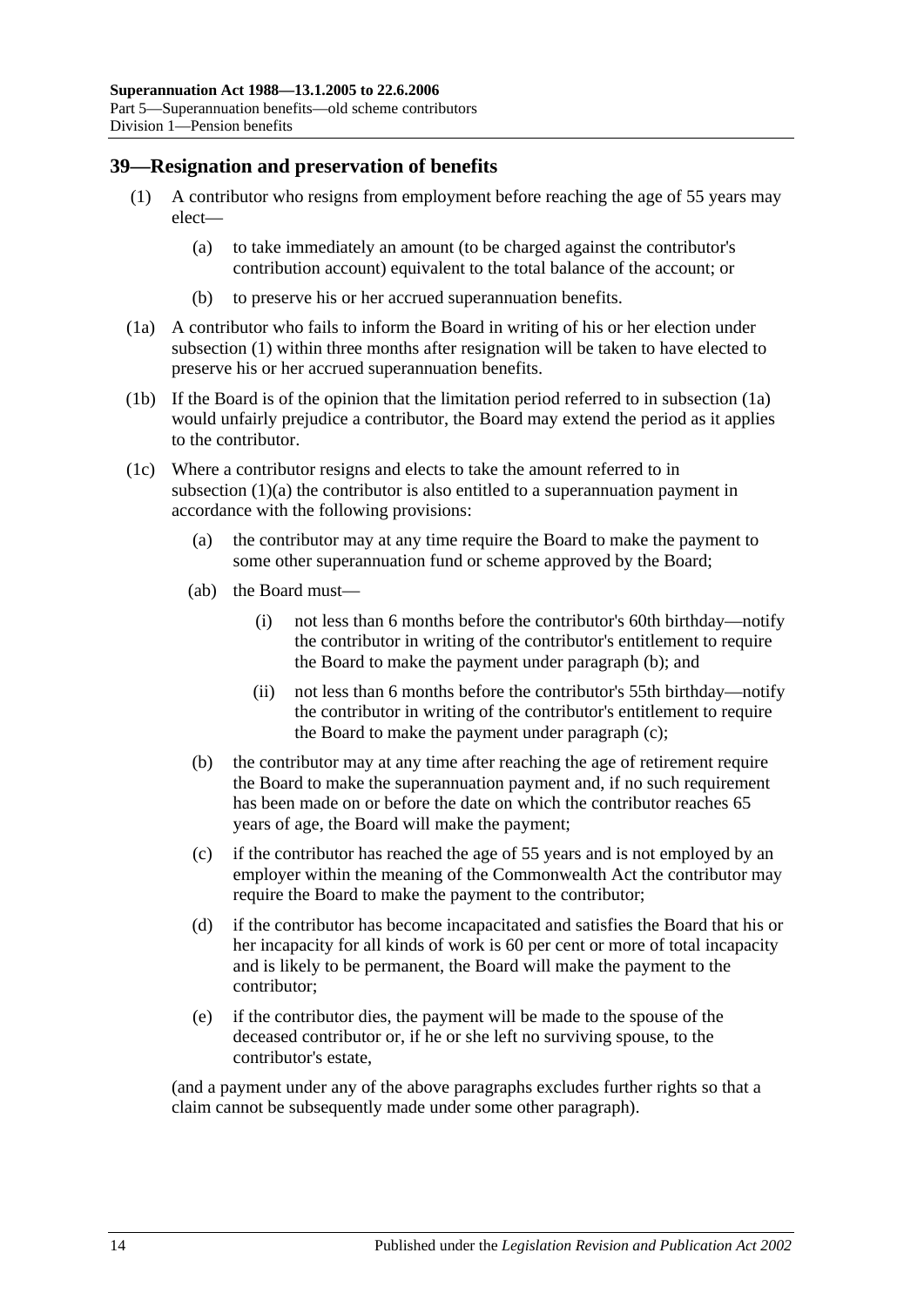- <span id="page-64-0"></span>(1d) The amount of the superannuation payment referred to in [subsection](#page-63-5) (1c) is the aggregate of—
	- (a) an amount calculated as follows:

$$
A = P n \bigg( AFS \times \frac{0.85}{450} \times M \bigg)
$$

*A* is the amount

*Pn* is—

- (a) in the case of a contributor who was in full-time employment during that part of the contribution period occurring after 31 December 1987—1;
- (b) in any other case—the numerical value arrived at by expressing the contributor's employment while an active contributor during that part of the contribution period as a proportion of full-time employment during that part of the contribution period

*AFS* is the contributor's actual or attributed salary as at the date of resignation (expressed as an annual amount) adjusted to reflect changes in the Consumer Price Index since the date of resignation

*M* is the number of months of the contributor's contribution period occurring after 31 December 1987 and before 1 July 1992; and

- (b) the amount (if any) of the minimum contribution required to avoid payment of the superannuation guarantee charge in respect of the contributor under the Commonwealth Act together with interest from the date of resignation.
- (1da) The amount of interest will be calculated and credited to the contributor at the end of each financial year and will be calculated on the amount referred to in [subsection](#page-64-0) (1d) at the end of the first financial year and on the aggregate of that amount and the interest previously credited at the end of each subsequent financial year.
- (1db) The rate of interest will be determined by the Board in respect of each financial year in accordance with [section](#page-19-0) 20A.
- <span id="page-64-2"></span><span id="page-64-1"></span>(2) Where a contributor resigns after a contribution period of less than 120 months and elects to preserve his or her accrued superannuation benefits, the following provisions apply—
	- (aa) the Board must, not less than 6 months before the contributor's 55th birthday, notify the contributor in writing of the contributor's entitlement to require the Board to make a superannuation payment under [paragraph](#page-64-1) (a);
	- (a) the contributor may at any time after reaching 55 years of age require the Board to make a superannuation payment and, if no such requirement has been made on or before the date on which the contributor reaches 65 years of age, the Board will make such a payment;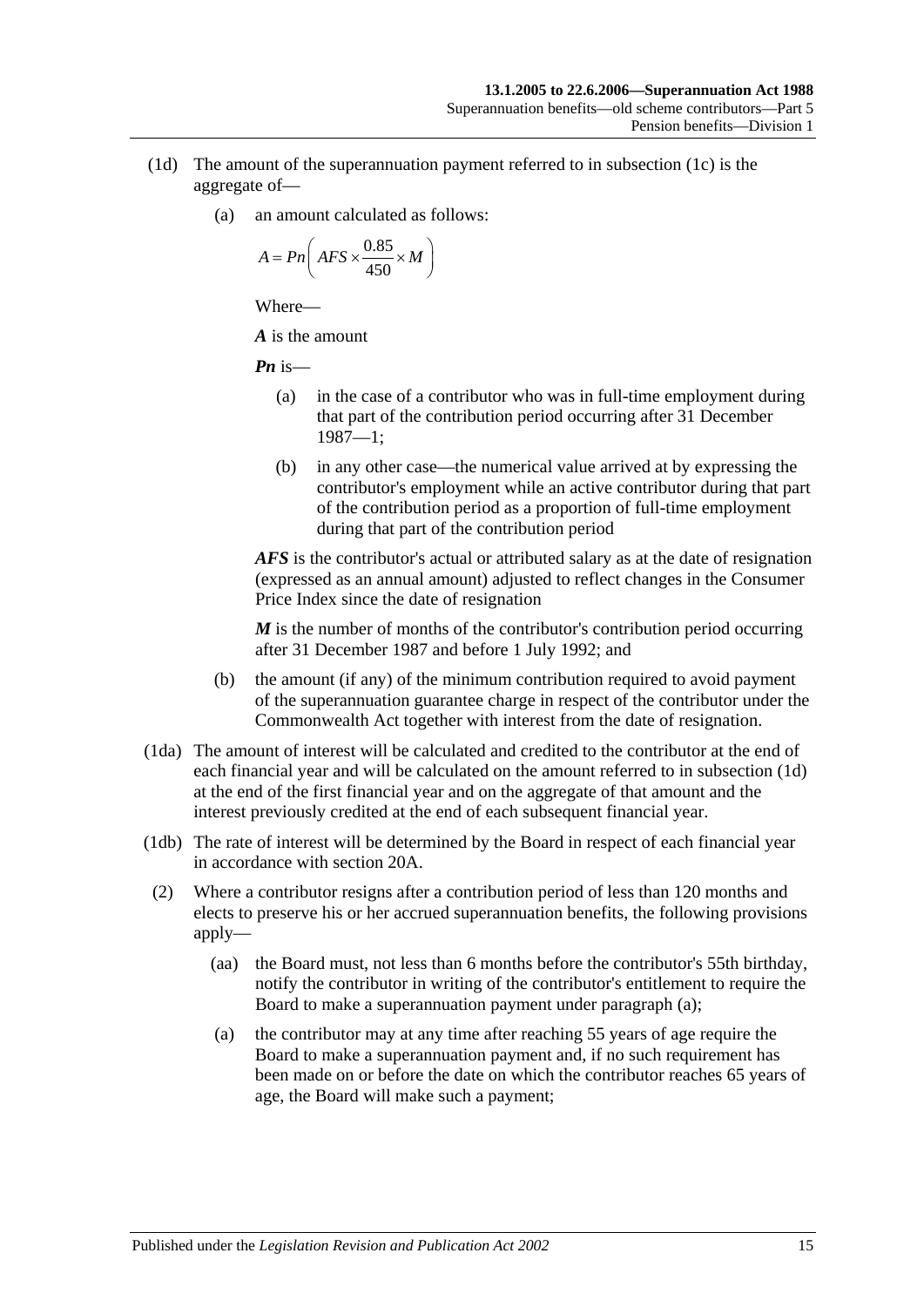- (b) if the contributor has become incapacitated and satisfies the Board that his or her incapacity for all kinds of work is 60 per cent or more of total incapacity and is likely to be permanent, the Board will make the payment to the contributor;
- (c) if the contributor dies, a payment will be made to the spouse of the deceased contributor or, if he or she left no surviving spouse, to the contributor's estate,

(and a payment under any of the above paragraphs excludes further rights so that a claim cannot be subsequently made under some other paragraph).

- <span id="page-65-1"></span>(3) A payment under [subsection](#page-64-2) (2) will be made up of two components—
	- (a) an employee component (to be charged against the contributor's contribution account) equivalent to the total balance of the account; and
	- (b) an employer component that is the aggregate of—
		- (i) an amount that is, subject to [subsection](#page-65-0) (4), equal to 2⅓ times the amount of the employee component; and
		- (ii) an amount calculated as follows:

$$
A = P n \left( AFS \times \frac{0.85}{450} \times M \right)
$$

Where—

*A* is the amount

*Pn* is—

- (a) in the case of a contributor who was in full-time employment during that part of the contribution period occurring after 31 December 1987—1;
- (b) in any other case—the numerical value arrived at by expressing the contributor's employment while an active contributor during that part of the contribution period as a proportion of full-time employment during that part of the contribution period

*AFS* is the contributor's actual or attributed salary as at the date of resignation (expressed as an annual amount) adjusted to reflect changes in the Consumer Price Index since the date of resignation

*M* is the number of months of the contributor's contribution period occurring after 31 December 1987.

- <span id="page-65-0"></span>(4) The amount referred to in [subsection](#page-65-1) (3)(b)(i) cannot exceed 2⅓ times the amount that would have constituted the employee component if the contributor had contributed at the standard rate of contribution throughout the contributor's contribution period.
- <span id="page-65-2"></span>(5) Where a contributor resigns after a contribution period of 120 months or more and elects to preserve his or her accrued superannuation benefits, the following provisions apply—
	- (aa) the Board must, not less than 6 months before the contributor's 55th birthday, notify the contributor in writing of the contributor's entitlement to require the payment of a retirement pension under [paragraph](#page-66-0) (a);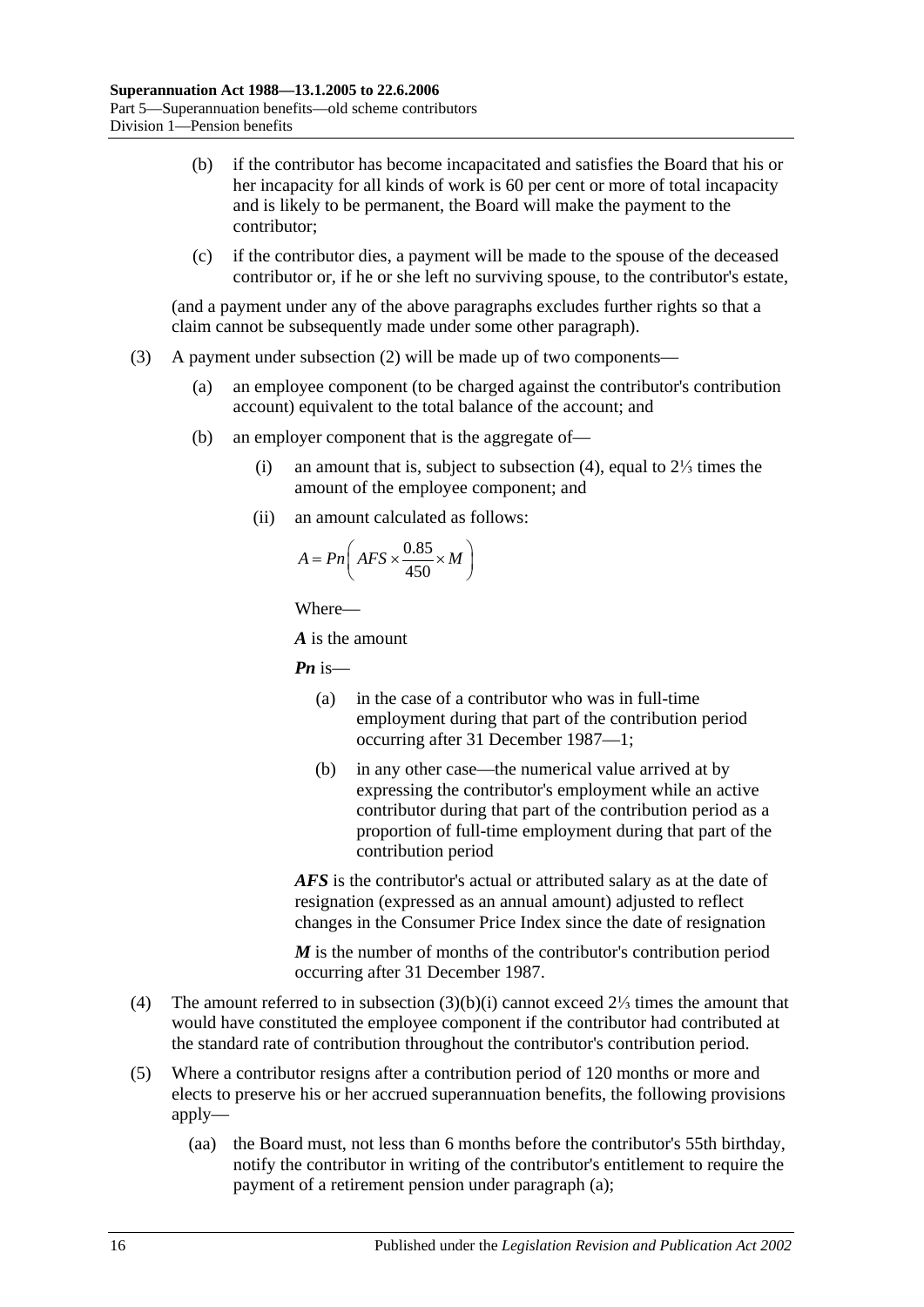- <span id="page-66-0"></span>(a) the contributor may, at any time after reaching 55 years of age require the Board to commence paying a retirement pension and, if no such requirement has been made on or before the date on which the contributor reaches 60 years of age, the Board will commence paying a retirement pension as from that date;
- <span id="page-66-2"></span>(b) if the contributor has become incapacitated and satisfies the Board that his or her incapacity for all kinds of work is 60 per cent or more of total incapacity and is likely to be permanent, the Board will pay an invalid pension to the contributor;
- (c) if the contributor dies and is survived by a spouse (not being a person who became the contributor's spouse after the contributor's resignation and less than five years before the date of his or her death), a pension will be paid to the spouse of the deceased contributor;
- (d) if the contributor dies and is survived by a spouse and an eligible child or eligible children, a pension will be paid to each eligible child;
- (e) if the contributor dies and is not survived by a spouse but is survived by an eligible child or eligible children, a lump sum will be paid to the contributor's estate and a pension will be paid to each eligible child;
- (f) if the contributor dies and is not survived by a spouse or an eligible child a lump sum will be paid to the contributor's estate.
- <span id="page-66-3"></span>(6) Subject to [subsection](#page-66-1) (7), a pension payable under [subsection](#page-65-2) (5) will be calculated in the same way as if—
	- (a) the contributor had continued in his or her former employment between the date of resignation and the date on which a pension first became payable under that subsection but had elected to make no contribution in respect of that period;
	- (b) the contributor's actual or attributed salary for the purpose of calculating the pension were that salary as at the date of resignation adjusted to reflect changes in the Consumer Price Index between the date of resignation and the date on which the pension first became payable;
	- (c) in the case of a retirement pension—the contributor had retired on the date on which the retirement pension first became payable under this section;
	- (d) in the case of an invalid pension—the contributor's employment had been terminated on the ground of invalidity on the date on which he or she satisfied the Board of the matters referred to in [subsection](#page-66-2) (5)(b).
- <span id="page-66-1"></span>(7) When calculating a pension under [subsection](#page-66-3) (6) in respect of a contributor who was accepted as a contributor before the prescribed age and before the commencement of the repealed Act, a factor in the relevant formula designated "A" will be replaced by a factor calculated as follows:

$$
A_1 = A \times \frac{M}{NM} \times \frac{CP}{S}
$$

*A1* is the substituted factor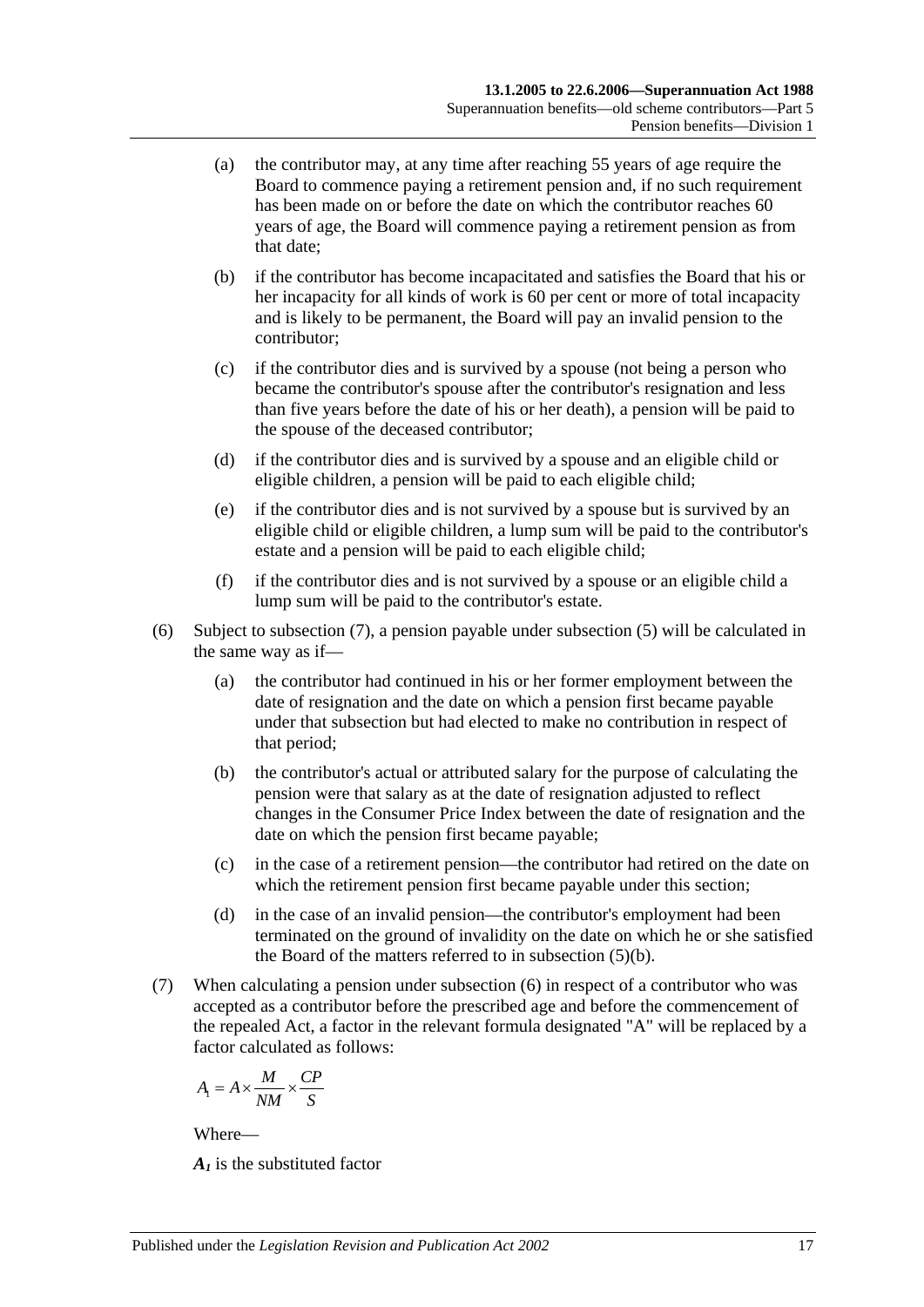*A* is the factor designated "A" in the relevant formula

 $M$  is—

- (a) in the case of a contributor for whom the age of retirement is 55 years—360;
- (b) in the case of a contributor for whom the age of retirement is 60 years—
	- (i) in the case of a retirement pension where the contributor is 55 years or more but less than 60 years when the pension first becomes payable— $300 + n$ ;
	- (ii) in all other cases—360

*NM* is the number of months between the date on which the contributor was accepted as a contributor and—

- (a) in the case of a retirement pension—the date on which the pension first became payable or the date on which the contributor reached or will reach the age of retirement whichever occurs first;
- (b) in all other cases—the date on which the contributor will reach, or would have reached, the age of retirement

*CP* is the number of months in the contribution period to the date of resignation

*S* is the number of months in the contribution period after the date on which the contributor reached the prescribed age

*n* is the number of months between the day on which the contributor reached the age of 55 years and the day on which the pension first became payable.

(7a) In [subsection](#page-66-1) (7)—

*the prescribed age* means—

- (a) in relation to a contributor for whom the age of retirement is 55 years—the age of 25 years;
- (b) in relation to all other contributors—the age of 30 years.
- (8) Where a retirement pension calculated in accordance with [subsection](#page-66-1) (7) exceeds the pension to which the contributor would have been entitled if he or she had continued in employment from the date of resignation to the date on which the retirement pension first became payable under this section and had contributed at the standard contribution rate over that period, the pension will be reduced to that latter amount.
- (8a) The lump sum to be paid to the estate of a contributor who is not survived by a spouse but is survived by an eligible child or eligible children will be the amount standing to the credit of the contributor's contribution account and will be charged against that account.
- (8b) The lump sum to be paid to the estate of a contributor who is not survived by a spouse or an eligible child will be made up of two components—
	- (a) an employee component (to be charged against the contributor's contribution account) equivalent to the amount standing to the credit of the contributor's contribution account; and
	- (b) an employer component that is the lesser of the following: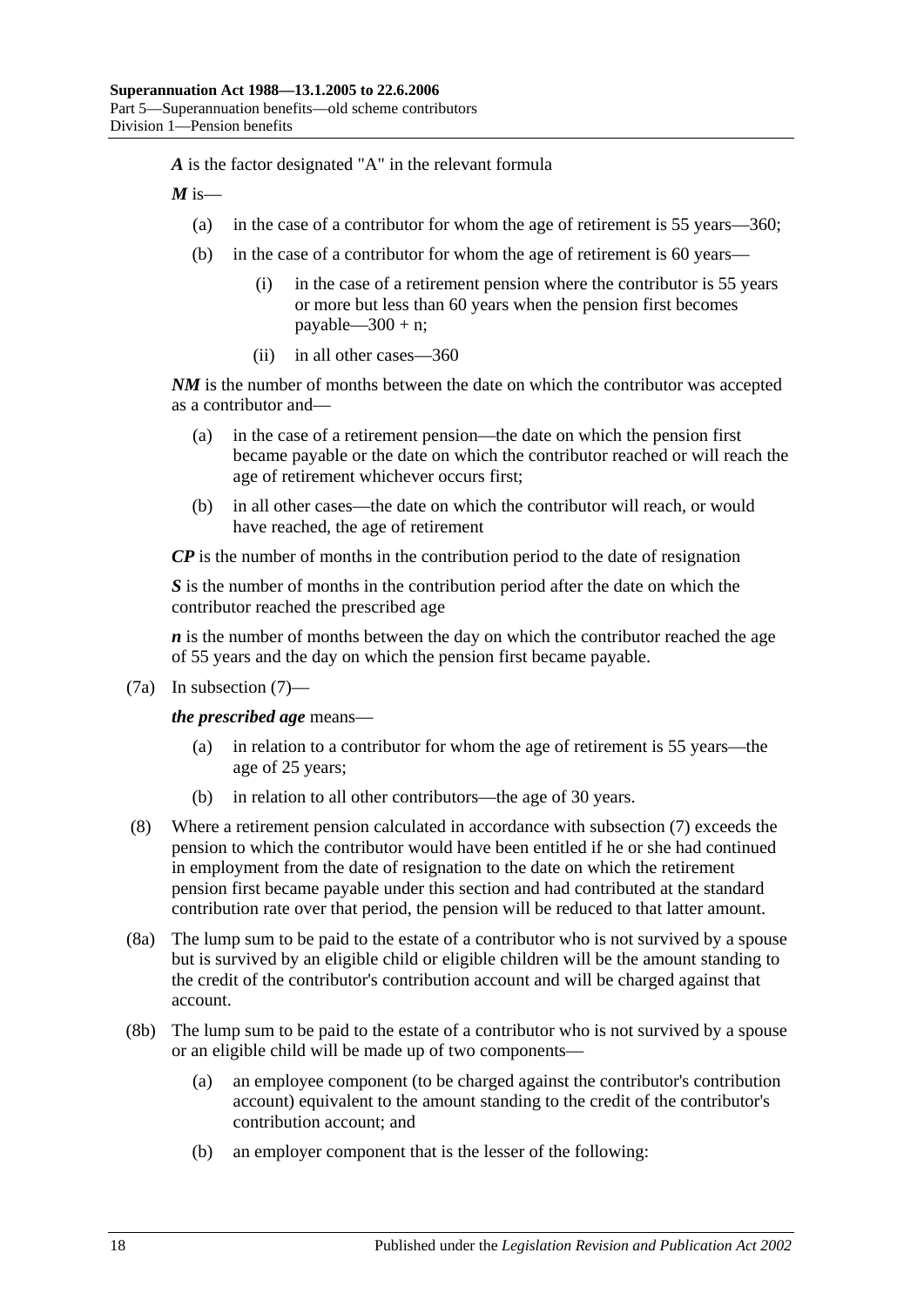(i) 
$$
EC = (A \times 4.5 \times AFS) + Pn\left(AFS \times \frac{0.85}{450} \times M\right)
$$

(ii) 
$$
EC = \left[ AFS \times 4.5 \times \left(1 - \frac{X}{360}\right) \right] + Pn\left( AFS \times \frac{0.85}{450} \times M\right)
$$

*EC* is the employer component

*A* is the lesser of the following—

- (a) unity;
- (b) the numerical value obtained by dividing the number of the contributor's accrued contribution points by 360

*AFS* is the contributor's actual or attributed salary as at the date of resignation (expressed as an annual amount) adjusted to reflect changes in the Consumer Price Index from the date of resignation until the contributor's death

 $X$  is—

- (a) in relation to a contributor who was at the date of death under the age of 60 years—the lesser of 60 and the number of months by which the contributor's age fell short of 60 years;
- (b) in any other case—zero

*Pn* is—

- (a) in the case of a contributor who was in full-time employment during that part of the contribution period occurring after 31 December 1987—1;
- (b) in any other case—the numerical value arrived at by expressing the contributor's employment while an active contributor during that part of the contribution period as a proportion of full-time employment during that part of the contribution period

*M* is the number of months of the contributor's contribution period occurring after 31 December 1987.

- (8c) Subject to this Act, benefits under this section will be calculated by using the appropriate formula in force under this Part on the day on which the contributor resigned or is taken to have resigned by virtue of some other provision of this Act.
- <span id="page-68-0"></span>(9) The right to preserve accrued superannuation benefits under this section does not apply for the benefit of a contributor who was, when he or she resigned, an employee—
	- (a) of the Australian National Railways Commission; or
	- (b) of a prescribed employer.
- (10) [Subsection](#page-68-0) (9)(a) does not apply to former employees of the Australian National Railways Commission who resigned to take up employment with the National Rail Corporation.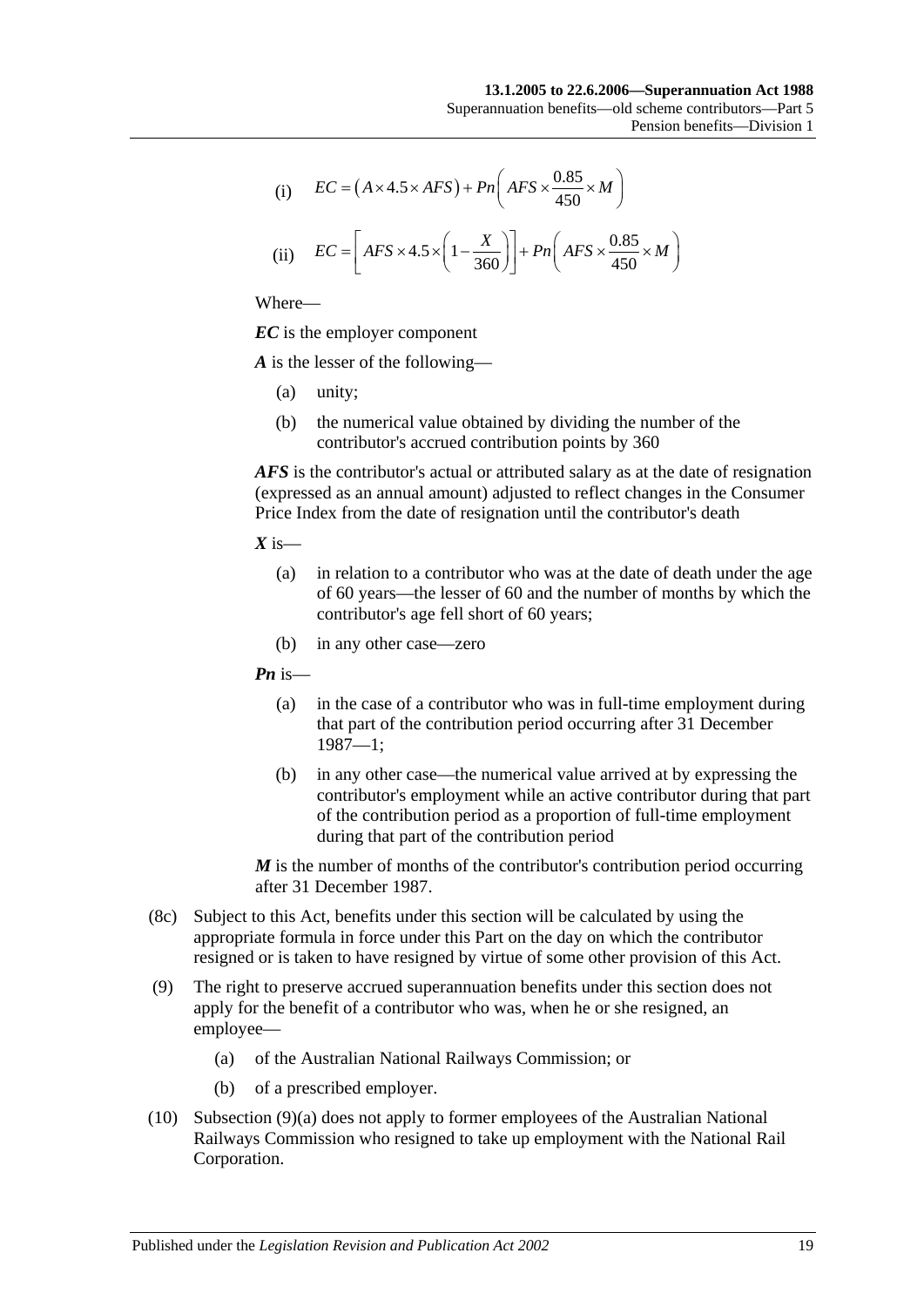- (10a) For the purposes of this section, a contributor will be taken to resign if the contributor's employment terminates or is terminated for any reason except invalidity (in circumstances entitling the contributor to benefits under this Act), retrenchment or death.
- (10b) A contributor who is taken by clause 7(6)(a) of Schedule 2 of the *[State Bank](http://www.legislation.sa.gov.au/index.aspx?action=legref&type=act&legtitle=State%20Bank%20(Corporatisation)%20Act%201994)  [\(Corporatisation\) Act](http://www.legislation.sa.gov.au/index.aspx?action=legref&type=act&legtitle=State%20Bank%20(Corporatisation)%20Act%201994) 1994* to have resigned from his or her employment and to have elected to preserve his or her accrued benefits under this section will, for the purposes of the application of [subsection](#page-65-2) (5), be taken to have resigned after a contribution period of 120 months or more.
- (11) This section does not apply to, or in relation to, an outplaced employee who resigned from employment before reaching the age of 55 years unless he or she has made an election in accordance with [section](#page-72-0) 39C to preserve his or her accrued superannuation benefits under this section or is taken under [section](#page-72-0) 39C to have made such an election.

#### <span id="page-69-3"></span><span id="page-69-2"></span>**39A—Resignation or retirement pursuant to a voluntary separation package**

- (1) This section applies to a contributor who resigns or retires from his or her employment before reaching the age of retirement pursuant to a voluntary separation package—
	- (a) that includes a term that this section is to apply to the contributor; and
	- (b) that has been approved by the Treasurer.
- (2) [Section](#page-50-0) 34 or [39](#page-63-6) does not apply to a contributor to whom this section applies.
- (3) A contributor to whom this section applies who resigns before reaching the age of 55 years is entitled—
	- (a) if he or she had not reached the age of 45 years at resignation—to benefits under [subsection](#page-69-0) (3a); or
	- (b) if he or she had reached that age at resignation—to benefits under [subsection](#page-69-0) (3a) unless he or she elects (as a term of the voluntary separation package) to take benefits under [subsection](#page-70-0) (3g).
- <span id="page-69-0"></span>(3a) A contributor who is entitled to benefits under this subsection is entitled to a lump sum made up of—
	- (a) an employee component (to be charged against the contributor's contribution account) equivalent to the total balance of the account; and
	- (b) an employer component that is equal to the lesser of 2.5 times the amount of the employee component or 2.5 times the amount that would have constituted the employee component if the contributor had contributed at the standard contribution rate throughout the contributor's contribution period.
- <span id="page-69-1"></span>(3b) A part of the lump sum referred to in [subsection](#page-69-0) (3a) being an amount equivalent to the minimum contribution required to avoid payment of the superannuation guarantee charge in respect of the contributor under the Commonwealth Act is preserved.
- (3c) The contributor is entitled to the balance of the lump sum at the time of resignation.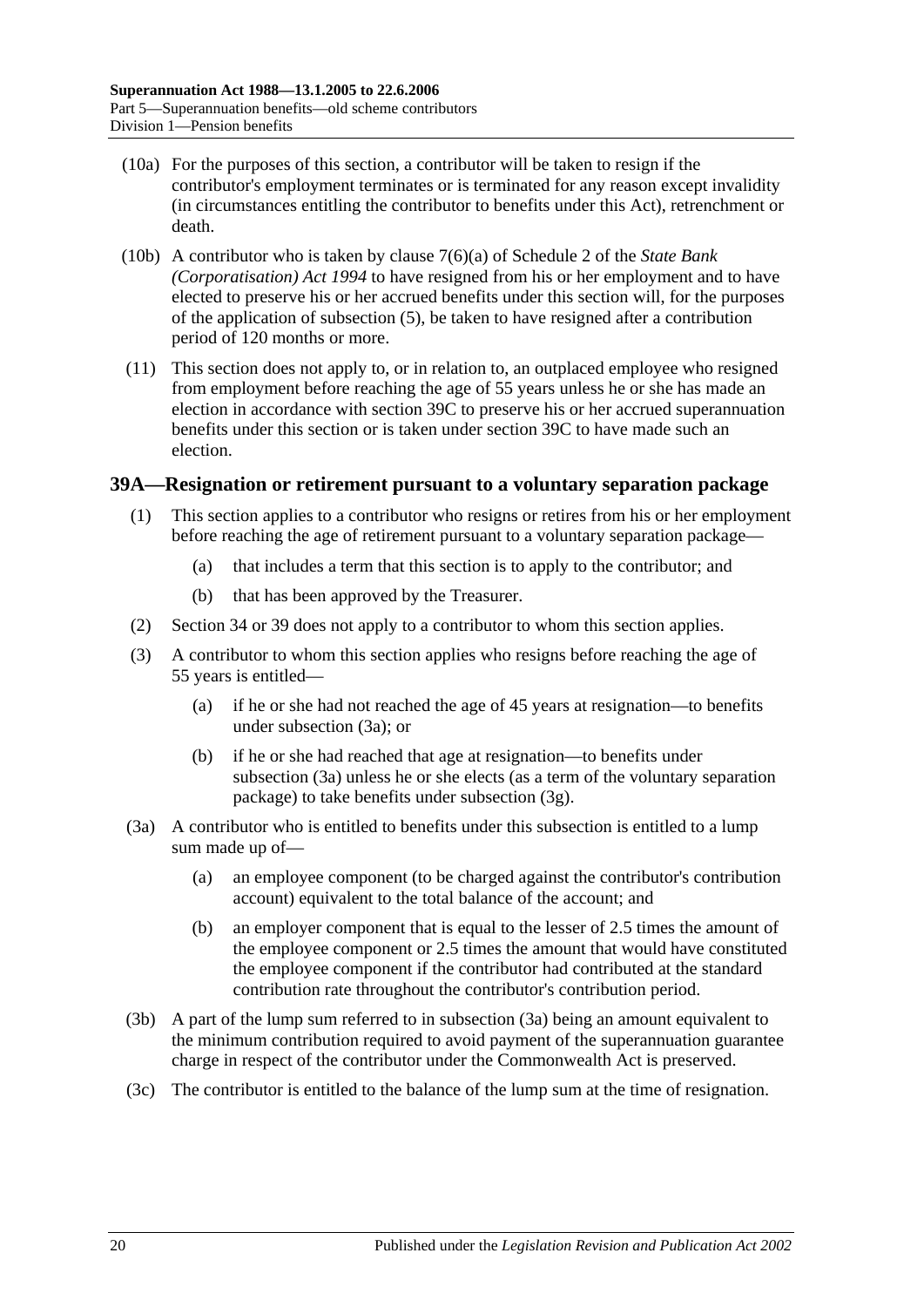- <span id="page-70-1"></span>(3d) The amount preserved under [subsection](#page-69-1) (3b) together with interest is payable in accordance with the following provisions:
	- (aa) the Board must, not less than 6 months before the contributor's 55th birthday, notify the contributor in writing of the contributor's entitlement to require payment of the amount under [paragraph](#page-70-1) (a);
	- (a) the contributor may at any time after reaching 55 years of age require the Board to pay the amount and, if no such requirement has been made on or before the date on which the contributor reaches 65 years of age, the Board will pay the amount to the contributor;
	- (b) if the contributor has become incapacitated and satisfies the Board that his or her incapacity for all kinds of work is 60 per cent or more of total incapacity and is likely to be permanent, the Board will pay the amount to the contributor;
	- (c) if the contributor dies, the amount will be paid to the spouse of the deceased contributor or, if he or she left no surviving spouse, to the contributor's estate,

(and a payment under any of the above paragraphs excludes further rights so that a claim cannot be subsequently made under some other paragraph).

- (3e) The amount of interest will be calculated and credited to the contributor at the end of each financial year and will be calculated on the amount referred to in [subsection](#page-69-1) (3b) at the end of the first financial year and on the aggregate of that amount and the interest previously credited at the end of each subsequent financial year.
- (3f) The rate of interest will be determined by the Board in respect of each financial year in accordance with [section](#page-19-0) 20A.
- <span id="page-70-0"></span>(3g) A contributor who is entitled to benefits under this subsection is entitled to a pension calculated as follows:

$$
P = FS \times \left[ \frac{A \times \{22 + \left[ (2.1 + 0.07(X - 45)) \times (X - 45) \right] \} }{100} \right] \times \left[ 1 + \left( \frac{n}{420} \times \frac{6}{A} \times \frac{1}{50} \right) \right]
$$

Where—

*P* is the amount of the pension (expressed as an amount per fortnight)

*FS* is the contributor's actual or attributed salary (expressed as an amount per fortnight)

*A* is the lesser of the following

- (a) unity;
- (b) the numerical value obtained by dividing the number of the contributor's accrued contribution points by—
	- (i) in the case of a contributor who was accepted as a contributor under the repealed Act before reaching the age of 30 years—the number of months between the date of acceptance and the date of resignation;
	- (ii) in any other case—the number of months between the contributor's 30th birthday and the date of resignation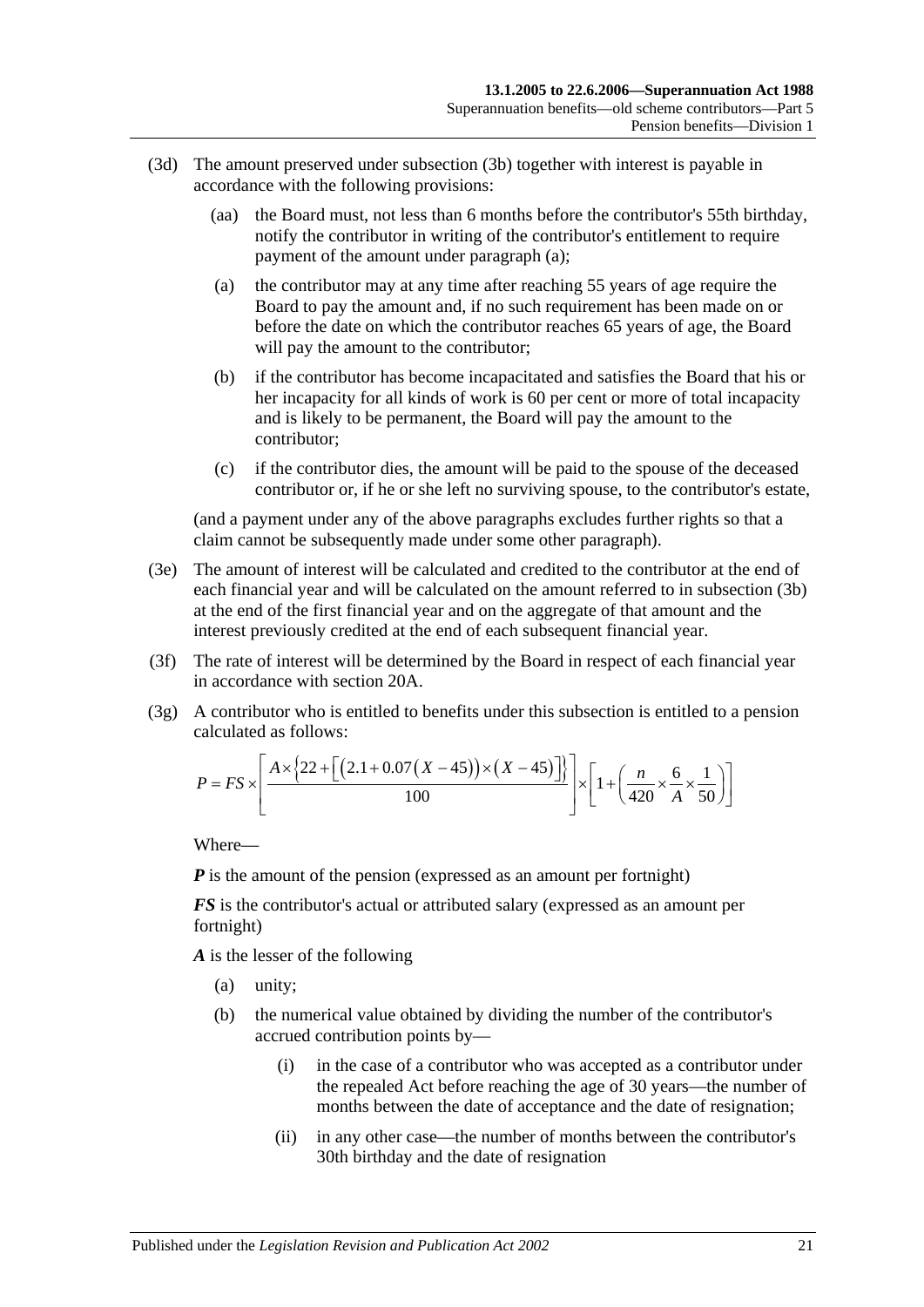X is the contributor's age at resignation in years and completed months expressed to two decimal places

*n* is 420 or the aggregate number of contribution points that accrued to the contributor between 1 July 1992 and the date of resignation whichever is the lesser.

- (4) A contributor to whom this section applies who retires on or after reaching the age of 55 years is entitled to a lump sum that is equivalent to the amount that the contributor would have received if [section](#page-50-0) 34 had applied to the contributor and he or she—
	- (a) had been entitled to commute the whole of his or her retirement pension; and
	- (b) had commuted the whole of the pension pursuant to the regulations.
- (5) In this section—

*voluntary separation package* means an agreement between a contributor and his or her employer pursuant to which the contributor resigns or retires from employment.

#### <span id="page-71-0"></span>**39B—Outplaced employees—55 and over**

- <span id="page-71-1"></span>(1) A contributor who had reached the age of 55 years when he or she retired from employment to take up employment in the private sector pursuant to an offer of employment in a contracting out agreement may elect—
	- (a) to preserve his or her accrued superannuation benefits under [section](#page-63-6) 39 as though he or she had resigned from employment before reaching the age of 55 years; or
	- (b) to take the benefit provided by [section](#page-69-2) 39A.
- <span id="page-71-3"></span><span id="page-71-2"></span>(2) A contributor who fails to inform the Board in writing of his or her election under [subsection](#page-71-0) (1) within one month after retiring will be taken to have made an election under [subsection](#page-71-1)  $(1)(a)$ .
- (3) If the Board is of the opinion that the limitation period referred to in [subsection](#page-71-2) (2) would unfairly prejudice a contributor, the Board may extend the period as it applies to the contributor.
- (4) Where a contributor has made, or is taken to have made, an election under [subsection](#page-71-1) (1)(a), [section](#page-63-6) 39 applies to, and in relation to, the contributor except that
	- (a) [section](#page-65-2) 39(5) (instead of [section](#page-64-2) 39(2)) will apply to, and in relation to, a contributor whose contribution period is less than 120 months; and
	- (b) the contributor is not entitled to require the Board to commence paying a retirement pension under section [39\(5\)\(a\),](#page-66-0) and the Board must not commence paying such a pension under that provision, until the contributor has ceased employment with the private sector employer.
- (5) Where the contributor has made an election under [subsection](#page-71-3) (1)(b), [section](#page-69-2) 39A applies to the contributor as though the requirements of [section](#page-69-3) 39A(1) had been met.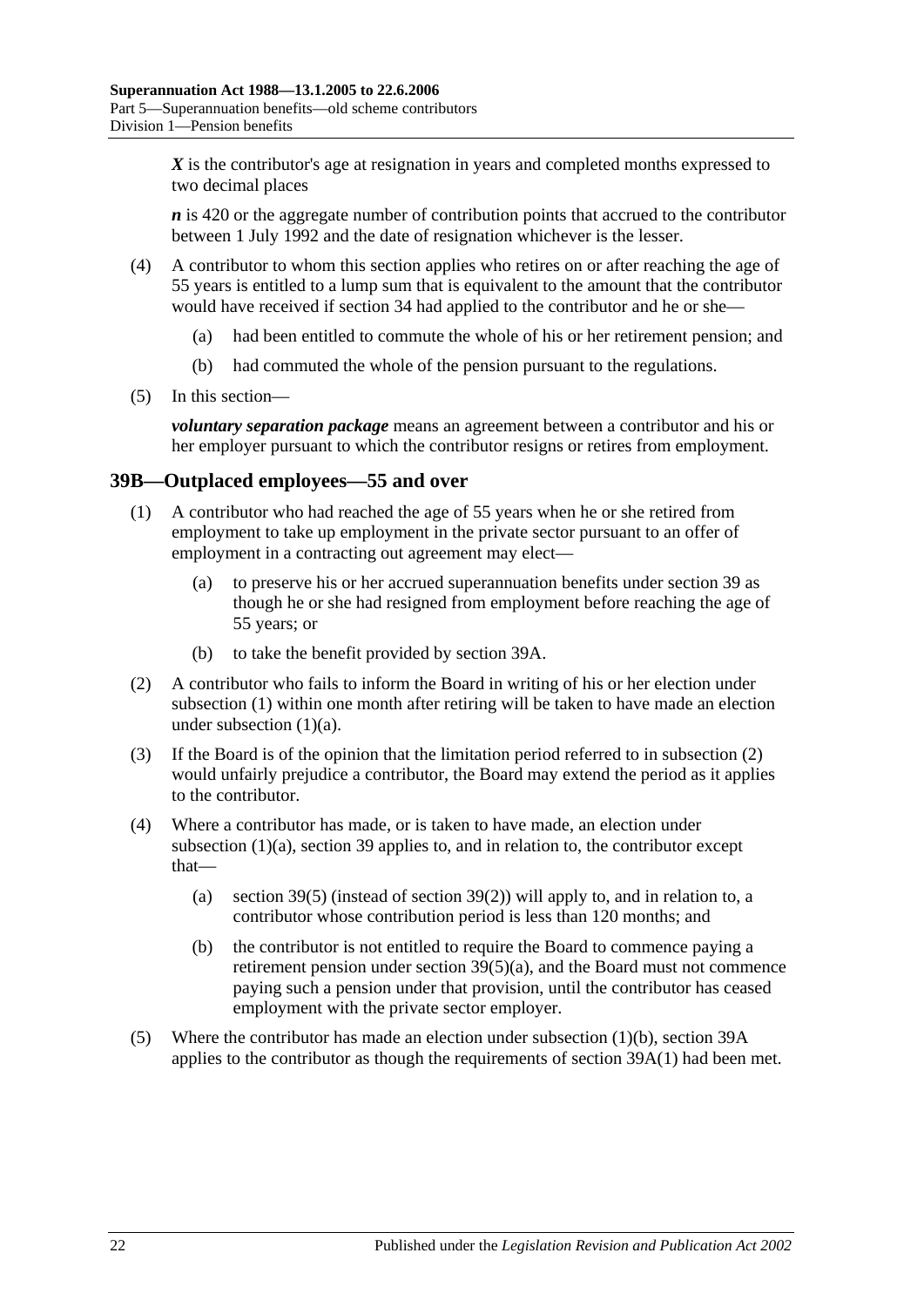## <span id="page-72-0"></span>**39C—Outplaced employees under 55**

- <span id="page-72-1"></span>(1) A contributor who had not reached the age of 55 years when he or she resigned from employment to take up employment in the private sector pursuant to an offer of employment in a contracting out agreement may elect—
	- (a) to preserve his or her accrued superannuation benefits under [section](#page-63-0) 39; or
	- (b) to take the benefits provided by [section](#page-69-0) 39A.
- <span id="page-72-4"></span><span id="page-72-2"></span>(2) A contributor who fails to inform the Board in writing of his or her election under [subsection](#page-72-0) (1) within one month after resigning will be taken to have made an election under [subsection](#page-72-1) (1)(a).
- (3) If the Board is of the opinion that the limitation period referred to in [subsection](#page-72-2) (2) would unfairly prejudice a contributor, the Board may extend the period as it applies to the contributor.
- (4) Where a contributor has made, or is taken to have made, an election under [subsection](#page-72-1) (1)(a), [section](#page-63-0) 39 applies to, and in relation to, the contributor except that (subject to [subsection](#page-72-3) (5))—
	- (a) [section](#page-65-0) 39(5) (instead of [section](#page-64-0) 39(2)) applies to, and in relation to, a contributor whose contribution period is less than 120 months; and
	- (b) the contributor is not entitled to require the Board to commence paying a retirement pension under section [39\(5\)\(a\),](#page-66-0) and the Board must not commence paying such a pension under that provision, until the contributor has reached the age of 55 years and has ceased employment with the private sector employer.
- <span id="page-72-3"></span>(5) A contributor who has made, or is taken to have made, an election under [subsection](#page-72-1) (1)(a) and whose contribution period is less than 120 months may inform the Board in writing within one month after resigning that [section](#page-64-0) 39(2) and not [section](#page-65-0) 39(5) is to apply to, and in relation to, the contributor and in that case—
	- (a) [section](#page-64-0) 39(2) applies to, and in relation to, the contributor; but
	- (b) the contributor is not entitled to require the Board to make a superannuation payment under section [39\(2\)\(a\),](#page-64-1) and the Board must not make a superannuation payment under that provision until the contributor has reached the age of 55 years and has ceased employment with the private sector employer.
- (6) If the Board is of the opinion that the limitation period referred to in [subsection](#page-72-3) (5) would unfairly prejudice a contributor, the Board may extend the period as it applies to the contributor.
- (7) Where the contributor has made an election under [subsection](#page-72-4) (1)(b), [section](#page-69-0) 39A applies to the contributor as though the requirements of [section](#page-69-1) 39A(1) had been met.

# **Division 2—General**

## <span id="page-72-5"></span>**40—Commutation of pension**

(1) The Board will, on the application of a person who is entitled to a pension (other than a temporary disability pension or an eligible child's pension), commute a pension, or a proportion of a pension, to a lump sum payment.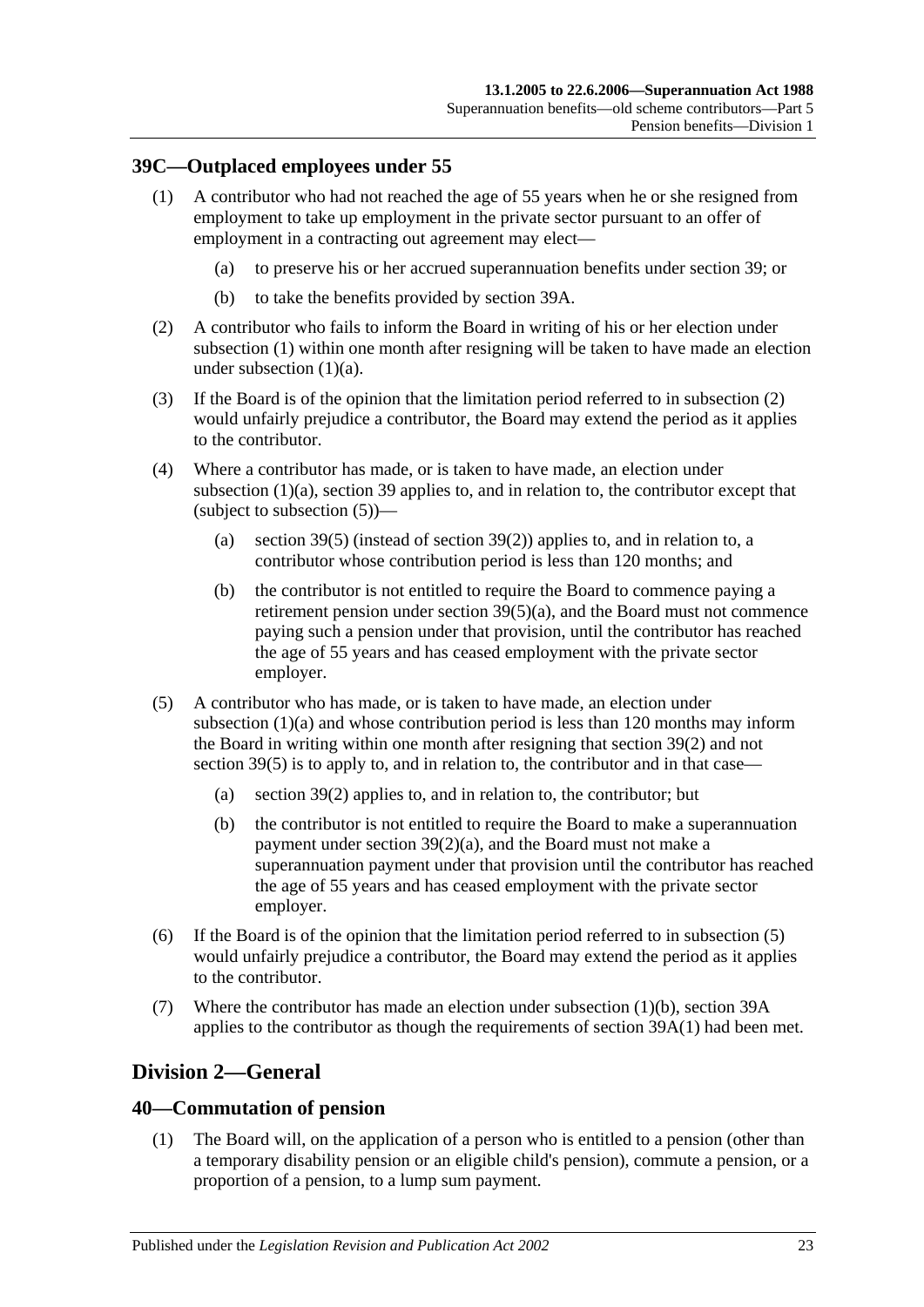- (2) The right of commutation is subject to the qualifications prescribed by regulation.
- <span id="page-73-0"></span>(3) In the commutation of a pension, commutation factors promulgated by regulation will be applied.
- (4) The amount of a commutation factor fixed under [subsection](#page-73-0) (3) may reflect the loss of the benefit provided by [section](#page-89-0)  $38(4)(a)$  or section  $47(3)$  as a result of the commutation of the pension or a proportion of the pension.

### <span id="page-73-1"></span>**40A—Commutation to pay deferred superannuation contributions surcharge**

- (1) The Board will, on the application of a contributor who is entitled to a pension (other than a temporary disability pension) and who is liable for a deferred superannuation contributions surcharge, commute so much of the pension as is required to provide a lump sum equivalent to the amount of the surcharge.
- (2) An application under [subsection](#page-73-1) (1) must be made in writing to the Board before the expiration of the period of three months immediately following the date on which the notice given to the contributor by the Commissioner of Taxation under section 15(7) of the Superannuation Contributions Tax Act was issued.
- <span id="page-73-3"></span>(3) Where—
	- $(a)$ 
		- (i) a contributor who is liable for a deferred superannuation contributions surcharge dies before notice by the Commissioner of Taxation under section 15(7) of the Superannuation Contributions Tax Act is issued; or
		- (ii) a contributor who is liable for a deferred superannuation contributions surcharge dies within three months after the issue of such a notice without having commuted his or her pension under [subsection](#page-73-1) (1); and
	- (b) the contributor is survived by a spouse who is entitled to a pension as the contributor's spouse under this Act,

the Board will, subject to [subsection](#page-73-2) (5) on the application of the spouse, commute so much of the spouse's pension as is required to provide a lump sum equivalent to the amount of the surcharge.

- (4) An application under [subsection](#page-73-3) (3) must be made in writing to the Board before the expiration of the period of six months immediately following the contributor's death or the issue of the notice under section 15(7) of the Superannuation Contributions Tax Act, whichever is the later.
- <span id="page-73-2"></span>(5) The Board must not commute a pension under [subsection](#page-73-3) (3) unless it is satisfied that the resulting lump sum will be applied in payment of the surcharge or be used to reimburse the deceased contributor's estate, or the spouse or other person who has paid the surcharge on behalf of the estate.
- (6) The commutation factors to be applied in the commutation of a pension under this section will be determined by the Treasurer on the recommendation of an actuary.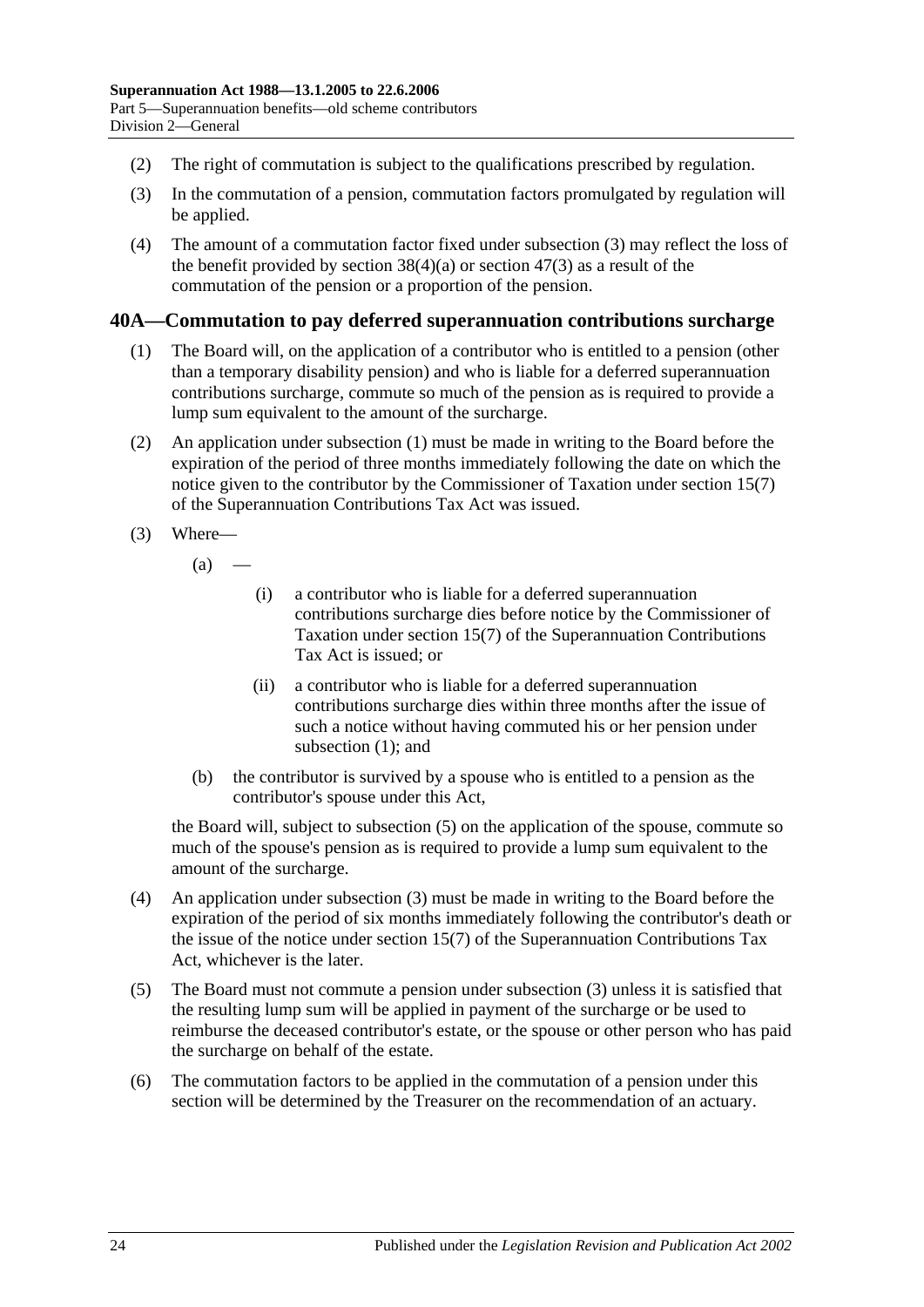- (7) If the Board is satisfied that—
	- (a) a contributor, or the spouse of contributor, is entitled to commute the whole of his or her pension under [section](#page-72-5) 40 and has done so except for a part that the contributor or spouse wishes to retain for the purpose of commutation under this section in order to pay the contributor's deferred superannuation contributions surcharge; and
	- (b) after commutation under this section for that purpose there will still be a part of the pension remaining uncommuted; and
	- (c) the part of the pension originally retained for commutation under this section was a reasonable estimate of the amount of the pension that would be required for that purpose,

the Board will, on the application of the contributor or spouse made at the same time as his or her application under [subsection](#page-73-1) (1) or [\(3\),](#page-73-3) commute the remaining uncommuted part of the pension using the factors applicable under [section](#page-72-5) 40.

### **41—Medical examination etc of invalid pensioner**

- (1) The Board may from time to time require an invalid pensioner who has not reached the age of retirement—
	- (a) to submit to a medical examination by a specified medical practitioner; or
	- (b) to undergo specified medical treatment; or
	- (c) to avail himself or herself of specified assistance.
- (2) The cost of a medical examination under this section will be met by the Board.
- (3) A pensioner will not be required to submit to a particular form of medical treatment if there is a conflict of opinion between recognised medical experts as to the desirability of the treatment.
- (4) If a pensioner fails to comply with a requirement under this section, the Board may suspend the pension until the requirement is complied with.

#### <span id="page-74-0"></span>**42—Suspension of pension if pensioner declines appropriate employment**

- (1) If appropriate employment is offered, at the request of the Minister, to an invalid or retrenchment pensioner who has not reached the age of retirement, the following provisions apply:
	- (a) if the pensioner accepts the offer and returns to employment—the pension will terminate but the former pensioner will be credited with contribution points and contribution months as if he or she had continued in employment and contributed at the standard contribution rate over the period of absence from employment;
	- (b) if the pensioner does not accept the offer—the Board may suspend the pension until the pensioner reaches the age of retirement.
- (2) In determining whether a particular form of employment is appropriate to a particular pensioner, the following factors will be taken into account—
	- (a) the pensioner's qualifications;
	- (b) the pensioner's previous employment;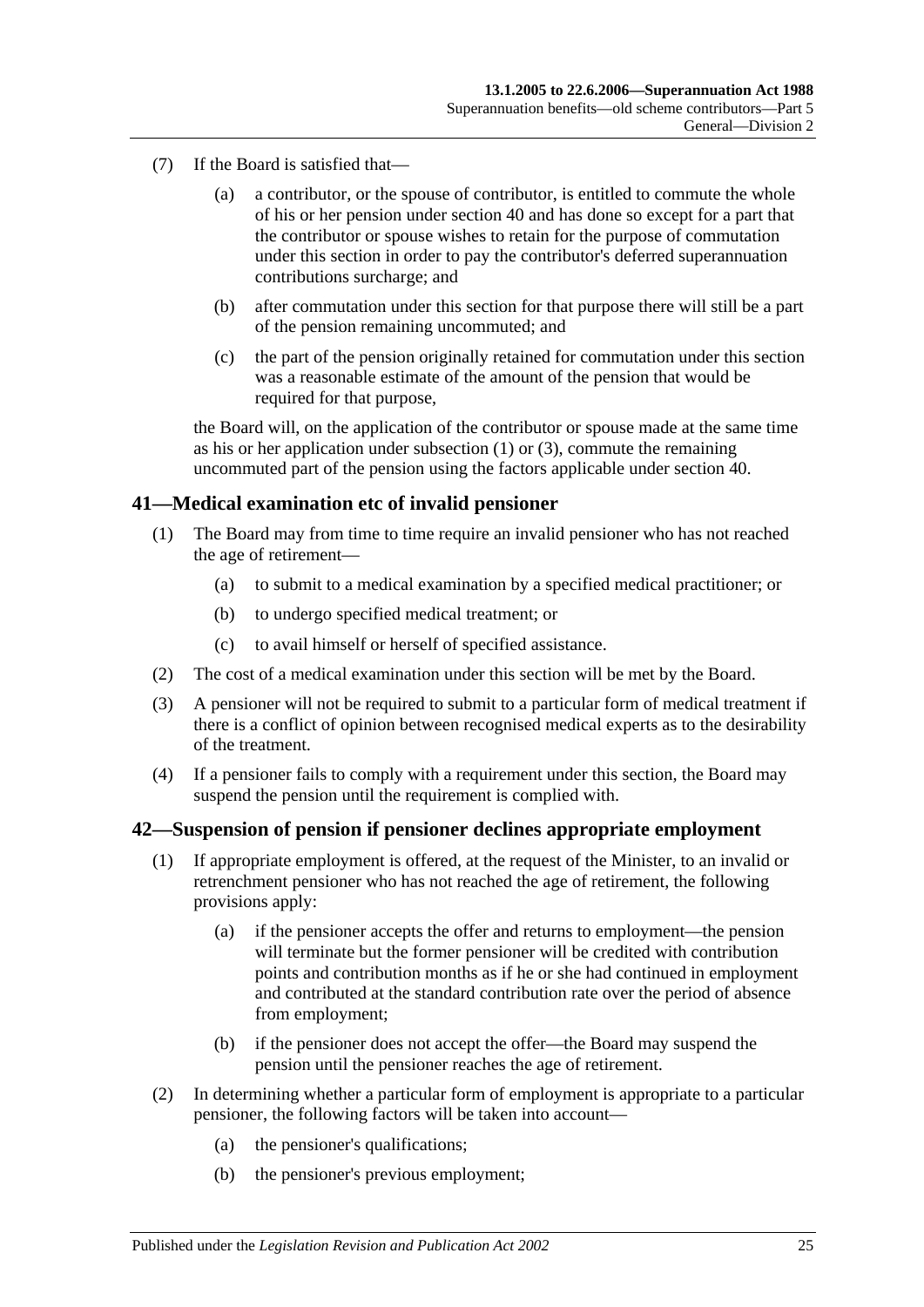- (c) the pensioner's state of health;
- (d) the place at which the employment is available.
- (3) Employment will not be regarded as appropriate to a particular pensioner if the rate of salary applicable to the employment (expressed as an hourly rate) is less than 80 per cent of the rate of the pensioner's notional salary (expressed as an hourly rate).

# <span id="page-75-1"></span>**42A—Offer of lump sum to certain invalid pensioners**

- $(1)$  If—
	- (a) the Board is satisfied on the advice of two medical practitioners that an invalid pensioner who has not reached the age of retirement is fit to be employed in full time or part time employment; but
	- (b) appropriate employment has not been offered to the pensioner under [section](#page-74-0) 42,

the Board may offer to pay a lump sum to the pensioner instead of his or her pension.

- <span id="page-75-0"></span>(2) The amount of the lump sum will be the greater of the following:
	- (a) an amount equivalent to the amount that would be produced by commutation of the whole of a pension calculated as follows:

$$
P = \frac{P_1 \times (360 - M)}{360}
$$

Where—

*P* is the pension

 $P_1$  is the pension to which the pensioner was entitled immediately before the payment of the lump sum (expressed as an annual amount)

*M* is the number of complete months between the time when the lump sum is paid and when the pensioner would reach the age of retirement;

- (b) an amount equivalent to three times the amount of the pensioner's annual pension immediately before the lump sum is paid.
- (3) For the purposes of the commutation referred to in [subsection](#page-75-0) (2)—
	- (a) the commutation factors applicable on the commutation of a retirement pension will be used; and
	- (b) the contributor's age will be taken to be his or her age when the lump sum is paid or 55 years whichever is the greater.
- (4) If the pensioner accepts the Board's offer under [subsection](#page-75-1) (1), the pensioner's right to future payments of the pension and all derivative rights cease on payment of the lump sum.

## **43—Notional extension of period of employment**

Where—

(a) a contributor becomes entitled, on termination of his or her employment, to a pension; and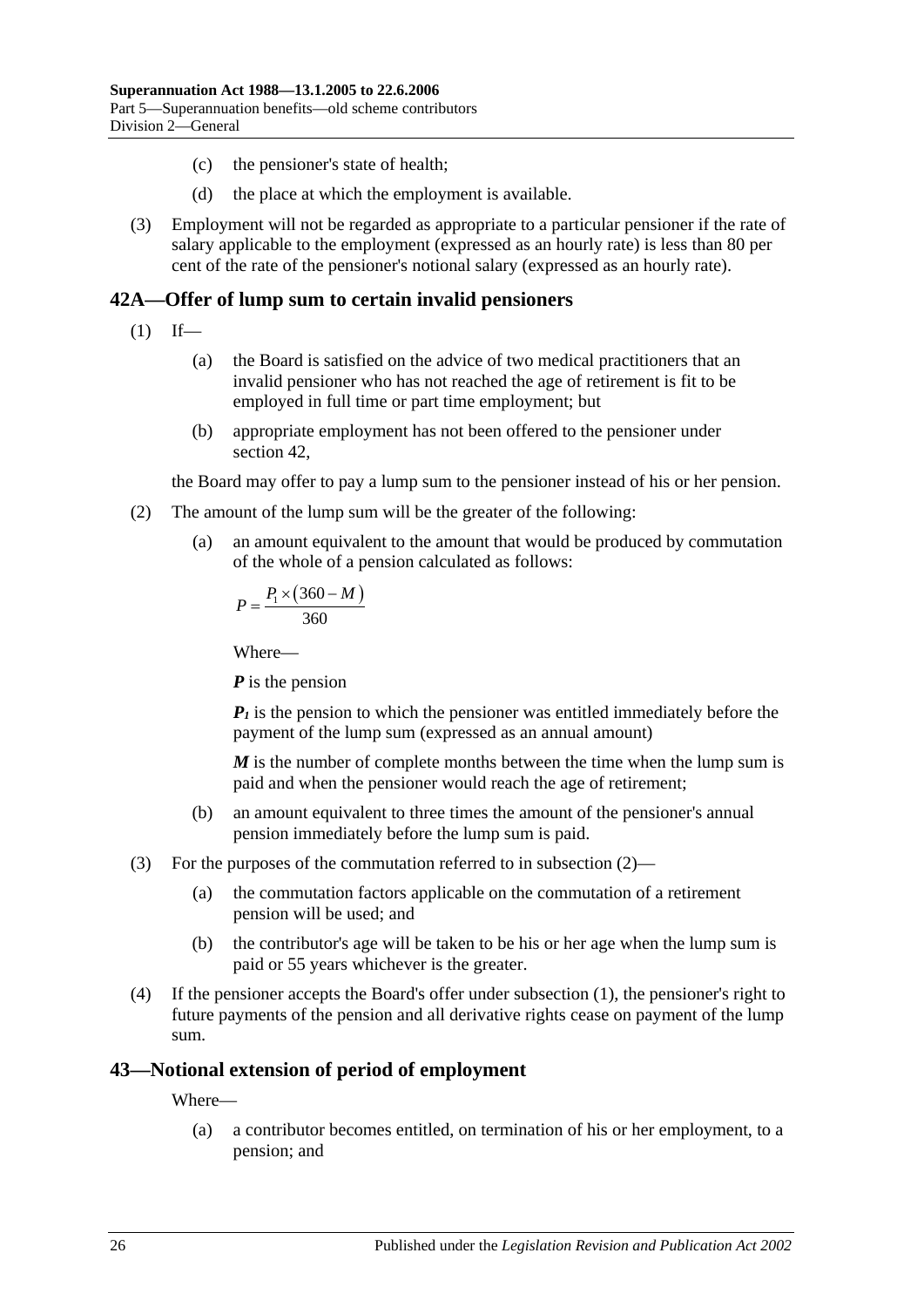(b) the contributor was, immediately before termination of employment, entitled to a period of recreation leave and is paid, or entitled to, a lump sum in lieu of that leave,

the contributor's employment will be taken to have been extended for a period equivalent to the period of recreation leave and the contributor is liable for contributions in respect of that period and is entitled to benefits at the end of that period as though he or she had remained in employment and had received the lump sum as salary during that period.

# <span id="page-76-0"></span>**43A—Proportion of pension etc to be charged against contribution account etc**

- (1) A proportion of a pension or lump sum paid to, or in relation to, a contributor will be charged against the contributor's contribution account or, if the account has been closed, will be charged against the relevant division of the Fund.
- (2) The proportion for the purposes of [subsection](#page-76-0) (1) will be equivalent to the proportion of the future benefits payable under this Part that can, in the opinion of the Board, be met from the Fund.
- (3) The opinion of the Board must be based on the most recent triennial report under [section](#page-21-0) 21(4).

## <span id="page-76-1"></span>**43AA—Closure of contribution accounts**

- (1) The Board may close the account of a contributor if—
	- (a) the contributor has retired or resigned from employment and is in receipt of a pension under this Part; or
	- (b) the contributor's employment has been terminated by retrenchment or on account of invalidity and the contributor—
		- (i) has reached the age of retirement; and
		- (ii) is in receipt of a pension under this Part; or
	- (c) the contributor has died.
- (2) If, after a contribution account has been closed under [subsection](#page-76-1) (1), a benefit becomes payable under this Part that depends wholly or partly on the balance standing to the credit of the account, the benefit will be determined on the basis of the balance that would have stood to the credit of the account if it had not been closed.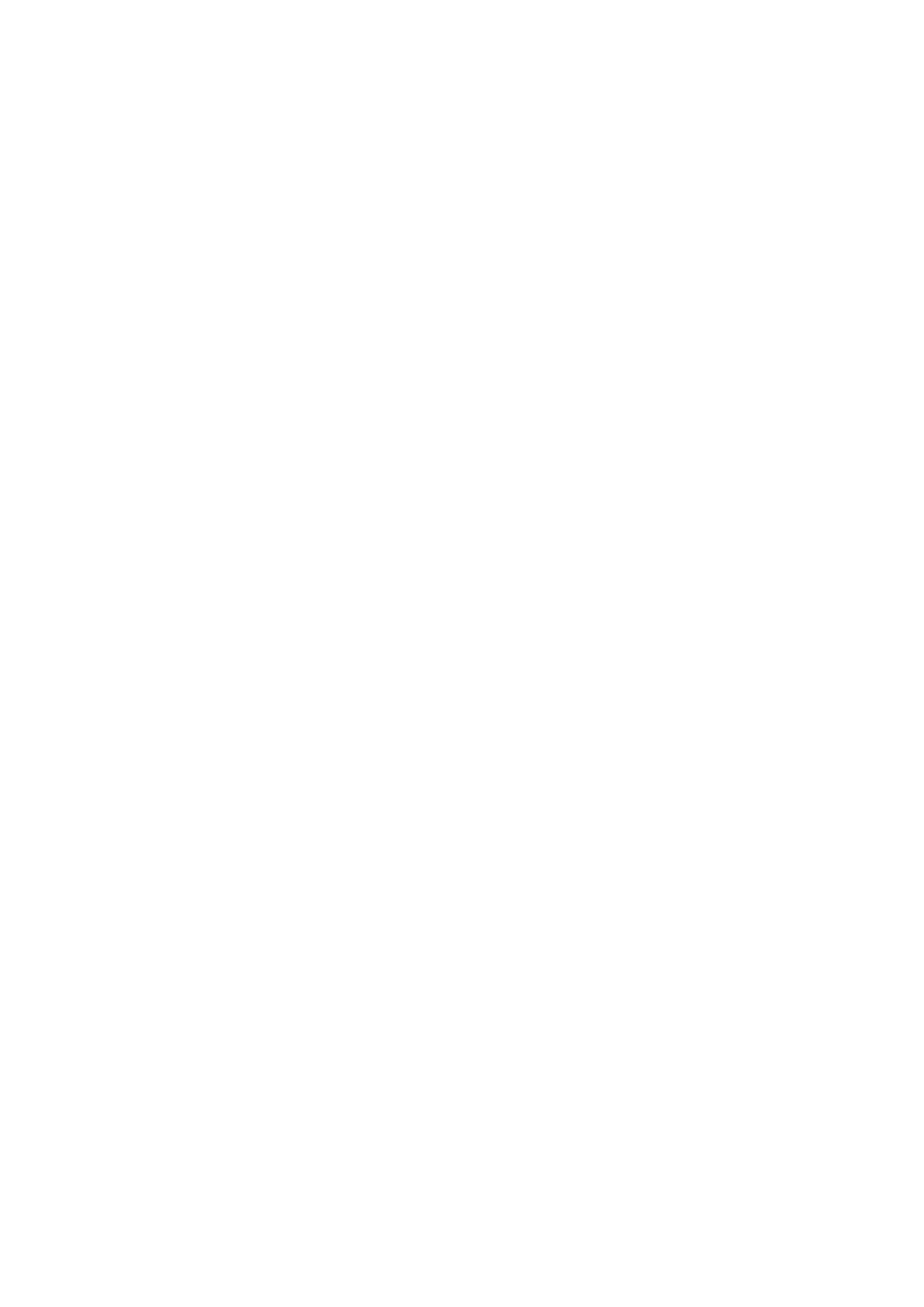# **Part 5A—Family Law Act provisions**

# **Division 1—Preliminary**

## **43AB—Purpose of this Part**

The purpose of this Part is to facilitate the division under the *Family Law Act 1975* of the Commonwealth of superannuation interests between spouses who have separated.

## **43AC—Interpretation**

In this Part, unless the contrary intention appears—

*Commonwealth regulations* means the *Family Law (Superannuation) Regulations 2001* (No. 303 as amended) of the Commonwealth;

*defined benefit interest* means a benefit or superannuation interest that is a function of salary and membership or service;

*eligible person*, in relation to a superannuation interest of a contributor, has the same meaning as in section 90MZB of the *Family Law Act 1975* of the Commonwealth;

*flag lifting agreement* has the same meaning as in Part VIIIB of the *Family Law Act 1975* of the Commonwealth;

*growth phase* has the same meaning as in the Commonwealth regulations;

*member spouse* has the same meaning as in Part VIIIB of the *Family Law Act 1975* of the Commonwealth;

*non-member spouse* has the same meaning as in Part VIIIB of the *Family Law Act 1975* of the Commonwealth;

*operative time* has the same meaning as in Part VIIIB of the *Family Law Act 1975* of the Commonwealth;

*payment phase* has the same meaning as in the Commonwealth regulations;

*payment split* has the same meaning as in Part VIIIB of the *Family Law Act 1975* of the Commonwealth;

*relevant date* has the same meaning as in the Commonwealth regulations;

*SIS Act* means the *Superannuation Industry (Supervision) Act 1993* of the Commonwealth;

*splitting instrument* means—

- (a) a superannuation agreement; or
- (b) a flag lifting agreement that provides for a payment split; or
- (c) a splitting order;

*splitting order* has the same meaning as in Part VIIIB of the *Family Law Act 1975* of the Commonwealth;

*superannuation agreement* has the same meaning as in Part VIIIB of the *Family Law Act 1975* of the Commonwealth.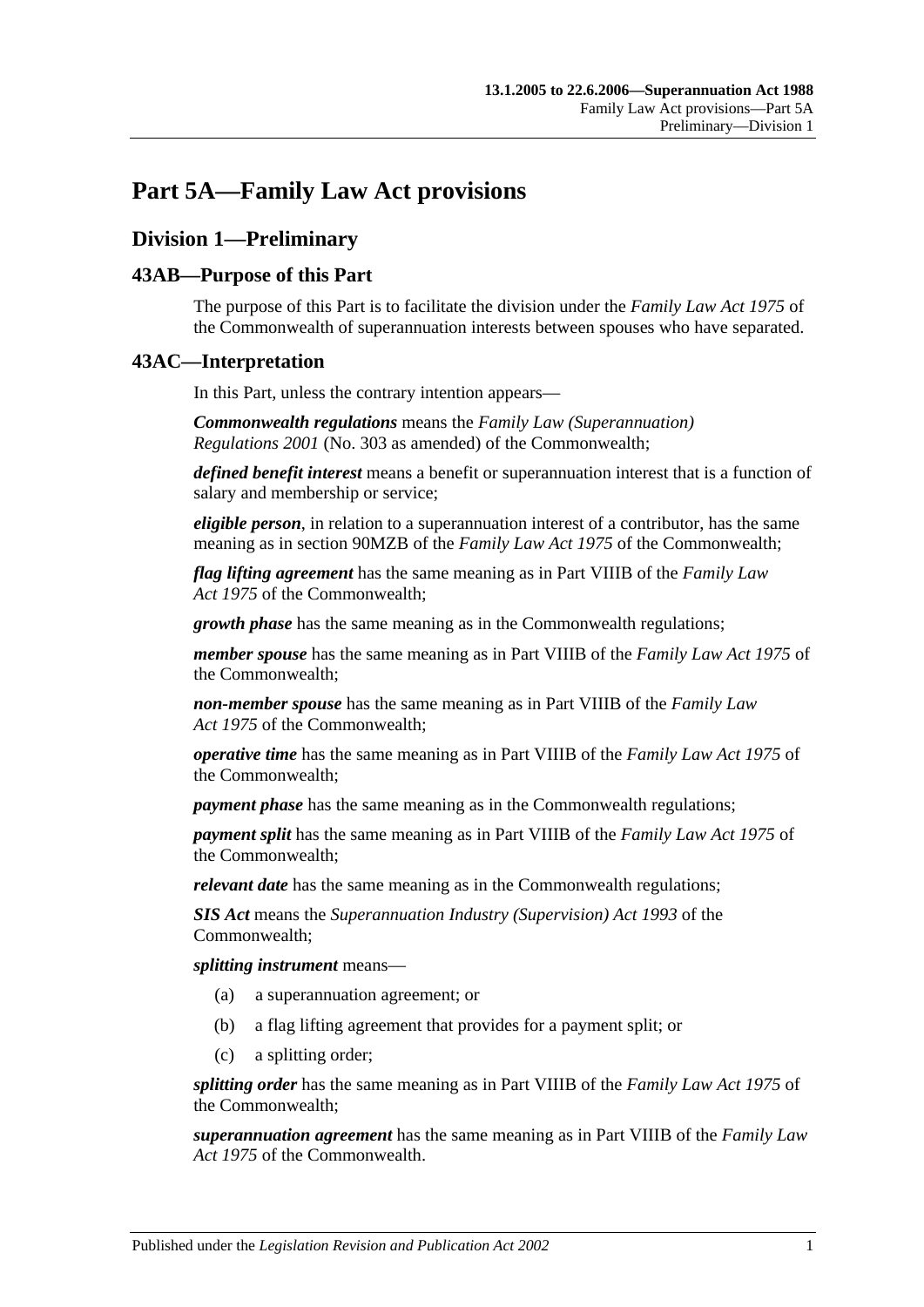### <span id="page-79-1"></span>**43AD—Value of superannuation interest**

- (1) For the purposes of this Part (but subject to [subsection](#page-79-0) (2)), the value of any superannuation interest will be determined in accordance with Part 5 of the Commonwealth regulations (insofar as those regulations provide a method for determining that value), subject to any modification prescribed by regulation under this Act.
- <span id="page-79-0"></span>(2) An approval of the Commonwealth Minister under regulation 38 or 43A of the Commonwealth regulations that relates to a superannuation interest under this Act will have effect for the purposes of this Part.

#### **43AE—Board to comply with Commonwealth requirements**

The Board must comply with the requirements imposed on the Board under Part VIIIB of the *Family Law Act 1975* of the Commonwealth.

#### **43AF—Reduction in member's entitlement**

- (1) Despite the other provisions of this Act, if a payment split is payable with respect to the superannuation interest of a contributor, there is a corresponding reduction in the entitlement of the contributor under this Act.
- <span id="page-79-2"></span>(2) A reduction in the entitlement of a contributor will be given effect as follows:
	- (a) the contributor's contribution account will be subject to a charge that takes effect by reducing the balance of that account at the operative time (insofar as a balance exists) by a percentage equal to the percentage that the non-member spouse's share in the relevant superannuation interest bears to the total value of the contributor's accrued superannuation benefit at the operative time (and any relevant method or factor that applies under [section](#page-79-1) 43AD will be applied); and
	- (b) except with respect to a pension in the payment phase, any entitlement in respect of a pension in the growth phase and any employer-funded component of a superannuation benefit payable to the contributor after the creation of the relevant interest for the benefit of the non-member spouse will, as from the operative time, be subject to a reduction that takes effect by reducing—
		- (i) the number of contribution points; and
		- (ii) factors "M" and "n" in a formula under this Act (insofar as they are relevant to a determination of an employer-funded component in the particular case),

to the extent necessary to take into account, to its full extent, the employer-funded component of the value of the non-member spouse's interest (and any relevant method or factor that applies under [section](#page-79-1) 43AD will be applied); and

- (c) any pension in the payment phase will, depending on the terms of the splitting instrument, be reduced by—
	- (i) the value of the non-member spouse's share in the relevant superannuation interest; or
	- (ii) the percentage of the relevant superannuation interest to be shared with the non-member spouse.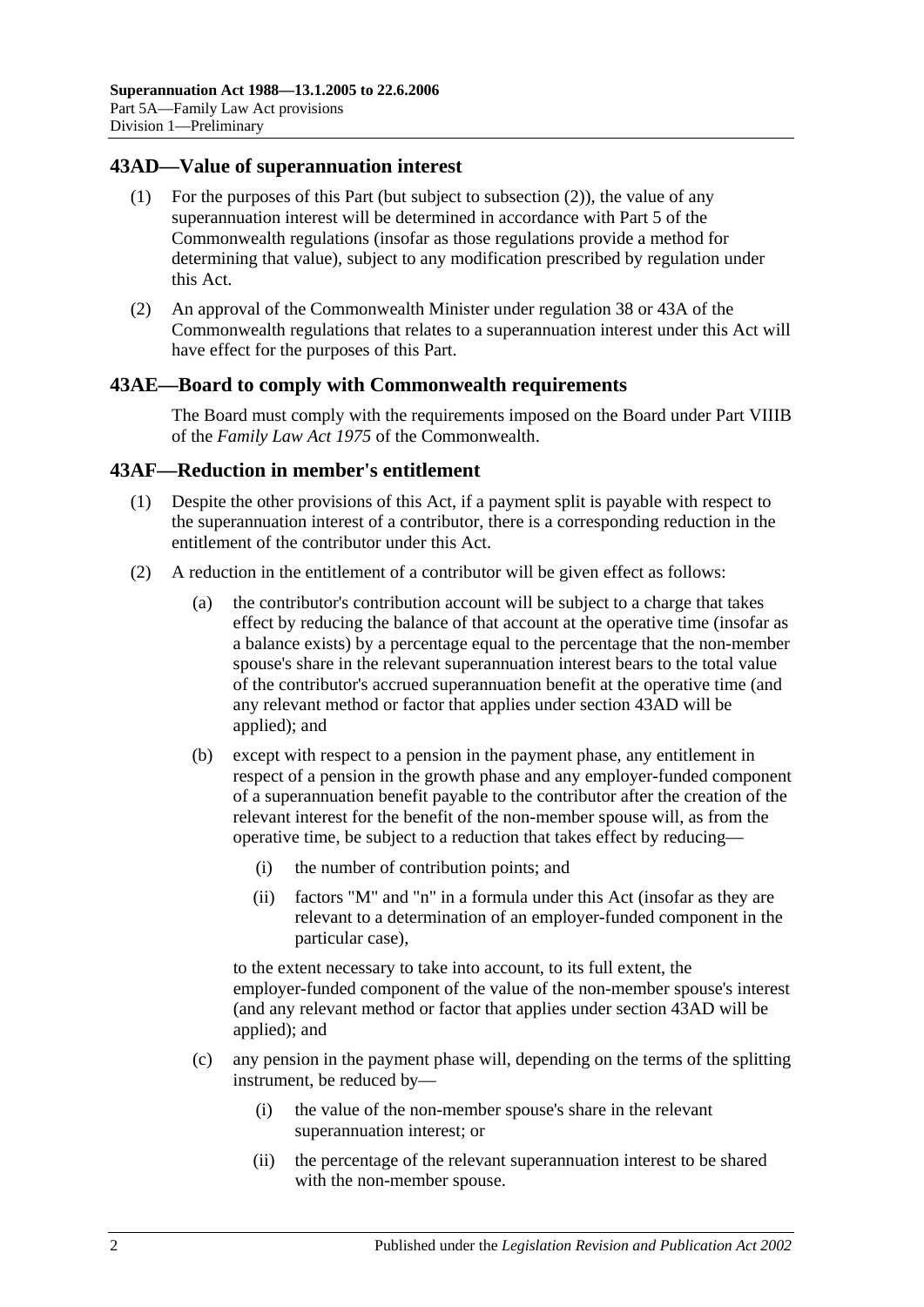- (3) A reduction in the entitlement of a contributor will not extend to any superannuation benefit that is not a splittable payment under Part VIIIB of the *Family Law Act 1975* of the Commonwealth.
- (4) A reduction in contribution points in connection with the operation of this Part does not affect the aggregate of contribution points that would apply under [section](#page-26-0) 24 but for the operation of [subsection](#page-79-2) (2).
- (5) If 2 or more reductions must be made with respect to an entitlement of a contributor because 2 or more splitting instruments have been served on the Board, the Board may determine to apply the reductions separately, or in aggregate.

## **43AG—Benefit not payable to spouse on death of contributor if split has occurred**

If a contributor dies and is survived by a spouse who—

- (a) has received, is receiving or is entitled to receive a benefit under a splitting instrument; or
- (b) is, under the terms of a splitting instrument, not entitled to any amount arising out of the contributor's superannuation interest under this Act (or any proportion of such an interest),

the spouse is not entitled to a benefit under this Act in respect of the deceased contributor (except in accordance with the instrument) and will not be considered to be a spouse of the deceased contributor for the purposes of [section](#page-88-0) 46 (if relevant).

# **Division 2—New scheme contributors**

## **43AH—Application of Division**

This Division applies only to the division of superannuation interests in respect of member spouses who are new scheme contributors.

## **43AI—Accrued benefit multiple**

- (1) For the purposes of the Commonwealth regulations, the *accrued benefit multiple* in respect of a superannuation interest payable as a lump sum is the multiple of annual salary that the member spouse would be entitled to receive at the prescribed date assuming that the member spouse retired on that day at or over the age of retirement (as the case requires) with the member spouse's accrued contribution points and contribution period as at that day.
- (2) In addition to any other information that may be provided by the Board in connection with this Part, the Board may, on application, provide to an eligible person a statement of the value of a superannuation interest of a member spouse who is a new scheme contributor, as at a particular date specified in the application.
- (3) In this section—

*prescribed date* is the date that is relevant to the determination of an accrued benefit multiple in the particular circumstances.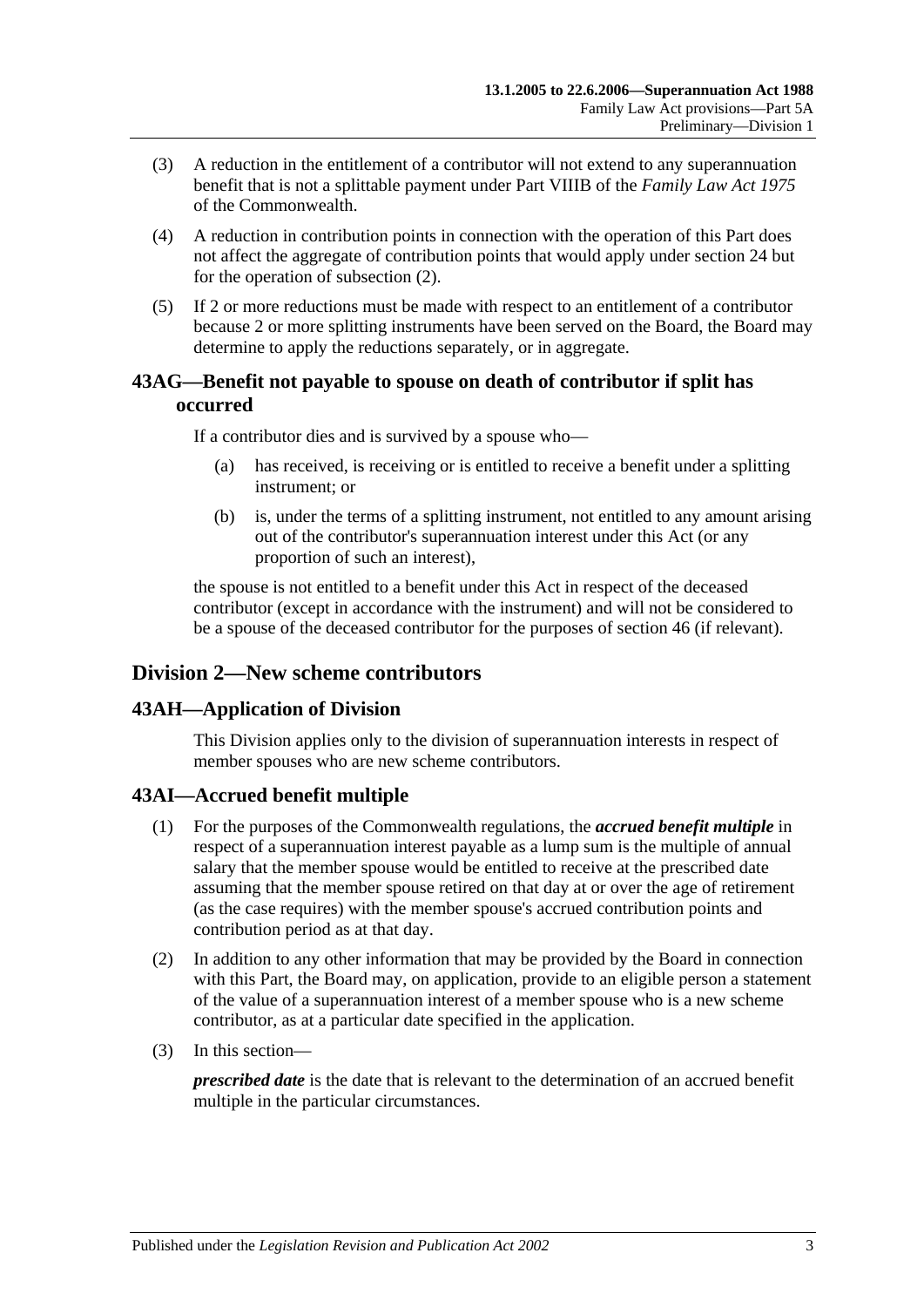## <span id="page-81-0"></span>**43AJ—Non-member spouse's entitlement**

- (1) The Board must, on service of a splitting instrument in respect of a lump sum benefit, create an interest for the non-member spouse named in the instrument in accordance with the provisions of the instrument, with effect from the operative time.
- (2) The value of the non-member spouse's interest will be determined by reference to the provisions of the instrument but in any event may not exceed the value of the member spouse's interest.
- <span id="page-81-2"></span><span id="page-81-1"></span>(3) The interest of a non-member spouse under [subsection](#page-81-0) (1) will, according to the election of the non-member spouse—
	- (a) be paid out to the extent (if any) that payment can be made in accordance with the SIS Act; or
	- (b) be rolled over to the credit of the non-member spouse in an account (which may need to be established) in the name of the non-member spouse in the Southern State Superannuation Fund; or
	- (c) be rolled over or transferred to some other superannuation fund or scheme approved by the Board.
- (4) The Board must take the action required under [subsection](#page-81-1) (3) within 28 days after receiving the relevant election.
- (5) However, if an election is not made by the non-member spouse before the end of 28 days after the Board gives notice to the non-member spouse in the manner contemplated by the regulations, the Board must, subject to the regulations, roll over the interest to the credit of the non-member spouse under [subsection](#page-81-2) (3)(b).

## **Division 3—Old scheme contributors**

## **43AK—Application of Division**

This Division applies only to the division of superannuation interests in respect of member spouses who are old scheme contributors.

#### **43AL—Accrued benefit multiple**

- (1) For the purposes of the Commonwealth regulations, the *accrued benefit multiple* in respect of a superannuation interest payable as a pension is the percentage of annual salary that the member spouse would be entitled to receive as a pension at the prescribed date assuming that the member spouse retired on that day at or over the age of retirement (as the case requires) with the member spouse's accrued contribution points and contribution period as at that day.
- (2) For the purposes of the Commonwealth regulations, the *accrued benefit multiple* in respect of a superannuation interest payable as a lump sum that is a defined benefit interest is the multiple of annual salary that the member spouse would be entitled to receive at the prescribed date assuming that the member spouse retired on that day at or over the age of retirement (as the case requires) and was taking his or her entitlement under the Act on that day.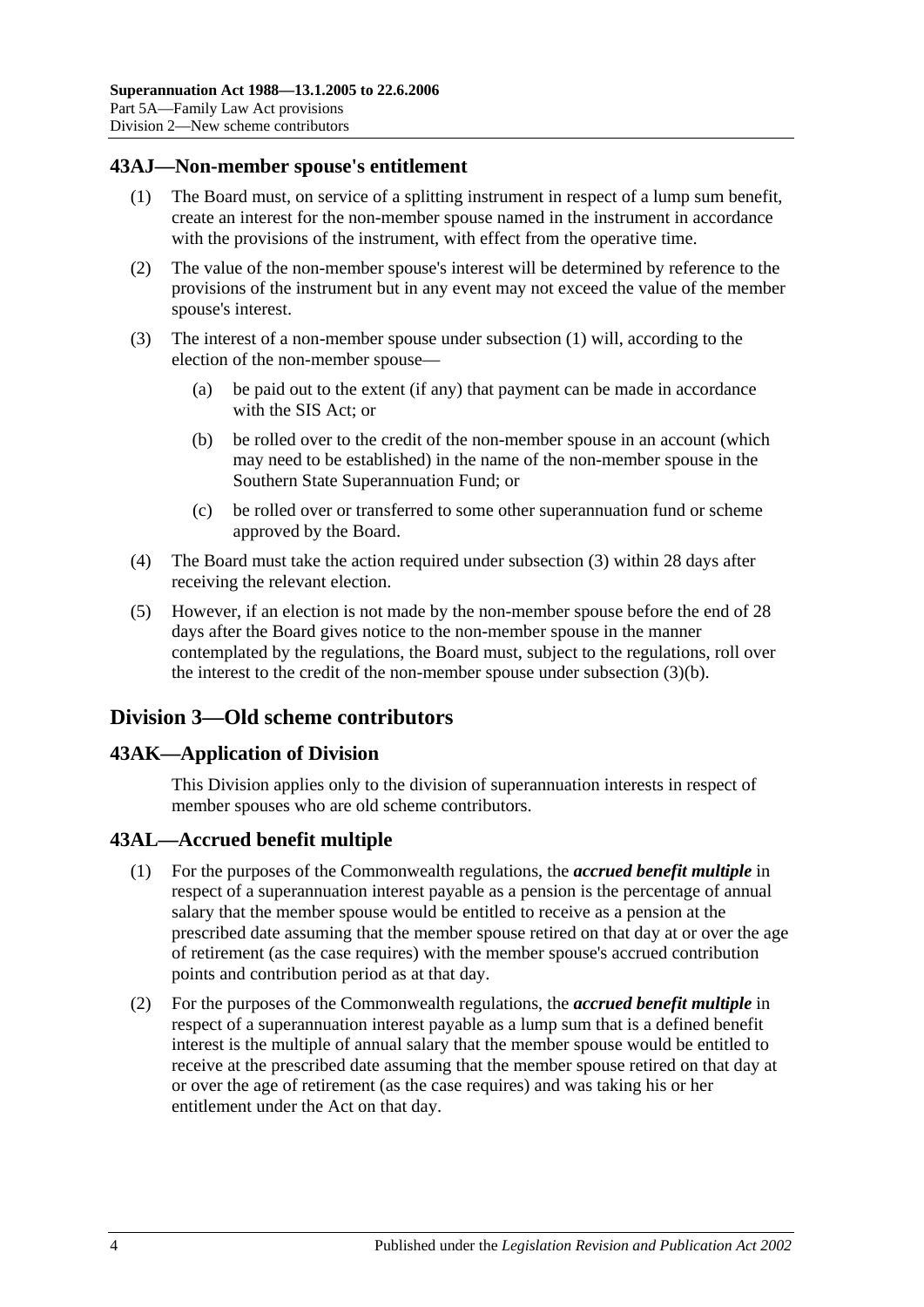- (3) In addition to any other information that may be provided by the Board in connection with this Part, the Board may, on application, provide to an eligible person a statement of the value of a superannuation interest of a member spouse who is an old scheme contributor, as at a particular date specified in the application.
- (4) In this section—

*prescribed date* is the date that is relevant to the determination of an accrued benefit multiple in the particular circumstances.

# **43AM—Non-member spouse's entitlement**

- (1) The Board must, on service of a splitting instrument, create an interest for the non-member spouse named in the instrument, with effect from the operative time.
- (2) The form of the non-member spouse's interest will be determined on the basis of whether the superannuation interest is in the growth phase or the payment phase, by the nature of the member spouse's superannuation interest, and by reference to the provisions of the instrument.

## **43AN—Non-member spouse's entitlement where pension is in growth phase**

- (1) If the Board is served with a splitting instrument in respect of a pension that is in the growth phase, the non-member spouse is not entitled to receive his or her entitlement in the form of a pension commencing at the same time as the member spouse's pension under this Act but is, instead, entitled to have a lump sum determined under this section paid on his or her behalf in accordance with this Part.
- (2) The lump sum to which a non-member spouse is entitled, as at the operative time, will be determined—
	- (a) where the splitting instrument specifies a percentage of the member spouse's superannuation interest for the purposes of the split—by applying that percentage split to the member spouse's superannuation entitlement based on the relevant accrued benefit multiple and by applying any relevant method or factor that applies under [section](#page-79-1) 43AD;
	- (b) subject to [subsection](#page-82-0) (3), where the splitting instrument specifies a lump sum amount for the purposes of the split—by adopting that lump sum.
- <span id="page-82-0"></span>(3) The value of a lump sum payable to a non-member spouse under this section must not exceed the value of the member spouse's interest.

# <span id="page-82-1"></span>**43AO—Non-member spouse's entitlement where pension is in payment phase**

- (1) If the Board is served with a splitting instrument in respect of a pension that is in the payment phase, the Board must split the pension between the member spouse and non-member spouse in accordance with the instrument, with effect from the operative time.
- (2) The non-member spouse may—

 $(a)$ 

- (i) in accordance with the terms of the splitting instrument; or
- (ii) by notice in writing given to the Board within the prescribed period,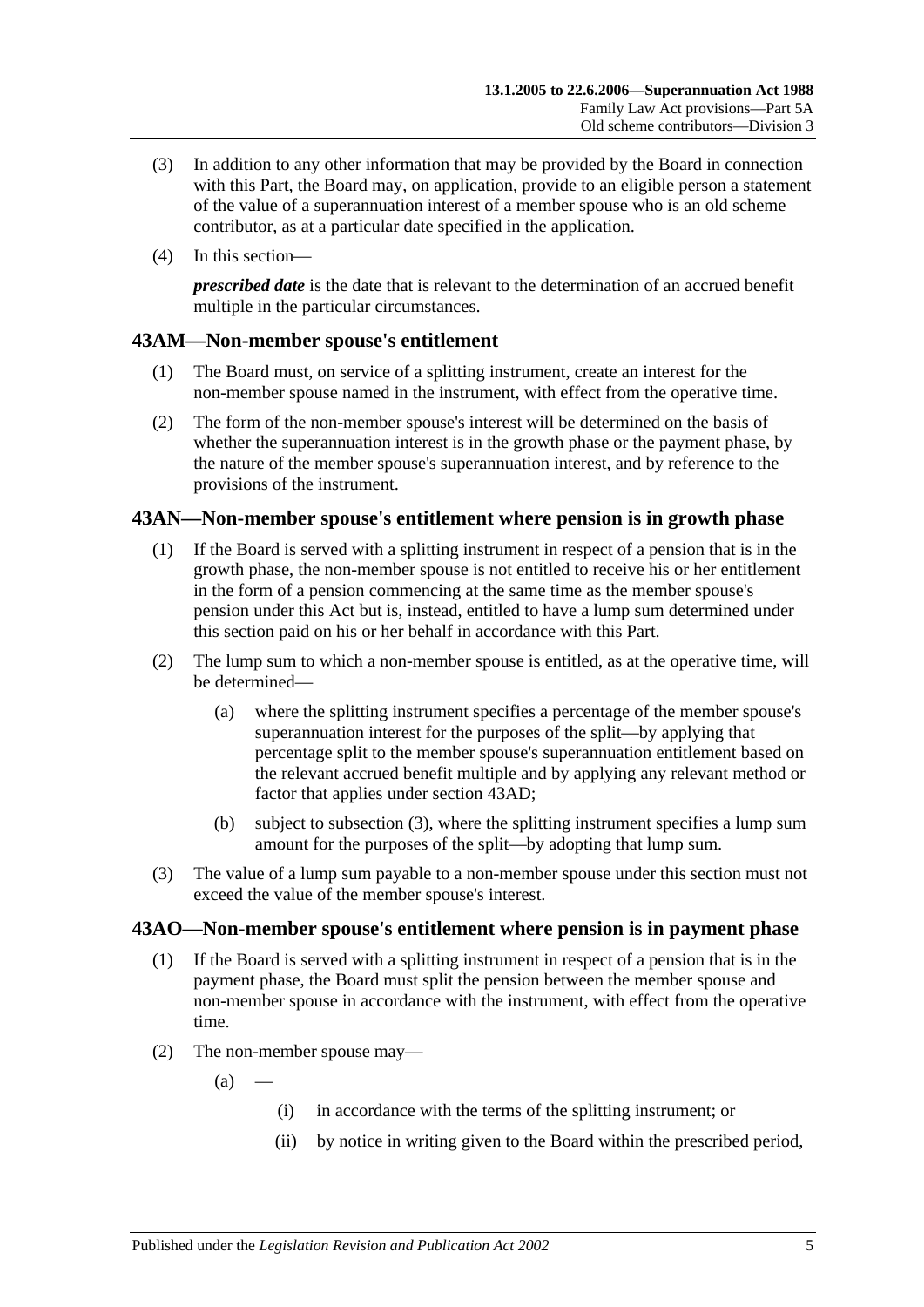elect to have the whole of his or her share of the superannuation interest determined under [subsection](#page-82-1) (1) converted to (and taken as) a separate pension entitlement (to be referred to as an *associate pension* for the purposes of this Act) for the lifetime of the non-member spouse; or

- <span id="page-83-0"></span>(b) by notice in writing given to the Board within the prescribed period, elect to have the whole of his or her share of the superannuation interest determined under [subsection](#page-82-1) (1) commuted to a lump sum.
- (3) The following provisions will apply with respect to an associate pension:
	- (a) the amount of the pension will be determined by applying the methods and factors prescribed by the regulations;
	- (b) the non-member spouse will not be taken to be a contributor on account of the entitlement to the pension;
	- (c) the pension will be indexed;
	- (d) no derivative, reversionary or other rights will arise or continue on account of the entitlement to the pension after the death of the non-member spouse.
- (4) A lump sum under [subsection](#page-83-0) (2)(b) will be determined by applying the methods and factors prescribed by the regulations.
- (5) If the non-member spouse is taking his or her entitlement as a pension (other than an associate pension) and there is a reduction in the member spouse's pension under this Act, there will be a corresponding reduction in the non-member spouse's pension.
- (6) If the non-member spouse is taking his or her entitlement as a pension (other than an associate pension) and the payment of the member spouse's pension ceases, there will be a corresponding cessation in the payment of the non-member spouse's pension.
- <span id="page-83-1"></span>(7) If the non-member spouse dies while entitled to, or in receipt of, a pension under this section (other than an associate pension), the non-member spouse's legal representative may, by notice in writing given to the Board within the prescribed period, elect to have the pension commuted to a lump sum.
- (8) A lump sum under [subsection](#page-83-1) (7) will be determined by applying the methods and factors prescribed by the regulations to the non-member spouse's entitlement.
- (9) In this section—

*legal representative*, in relation to a deceased non-member spouse, means a person—

- (a) holding office as executor of the will of the deceased non-member spouse where probate of the will has been granted or resealed in South Australia or any other State or a Territory; or
- (b) holding office in South Australia or any other State or a Territory as administrator of the estate of the deceased non-member spouse.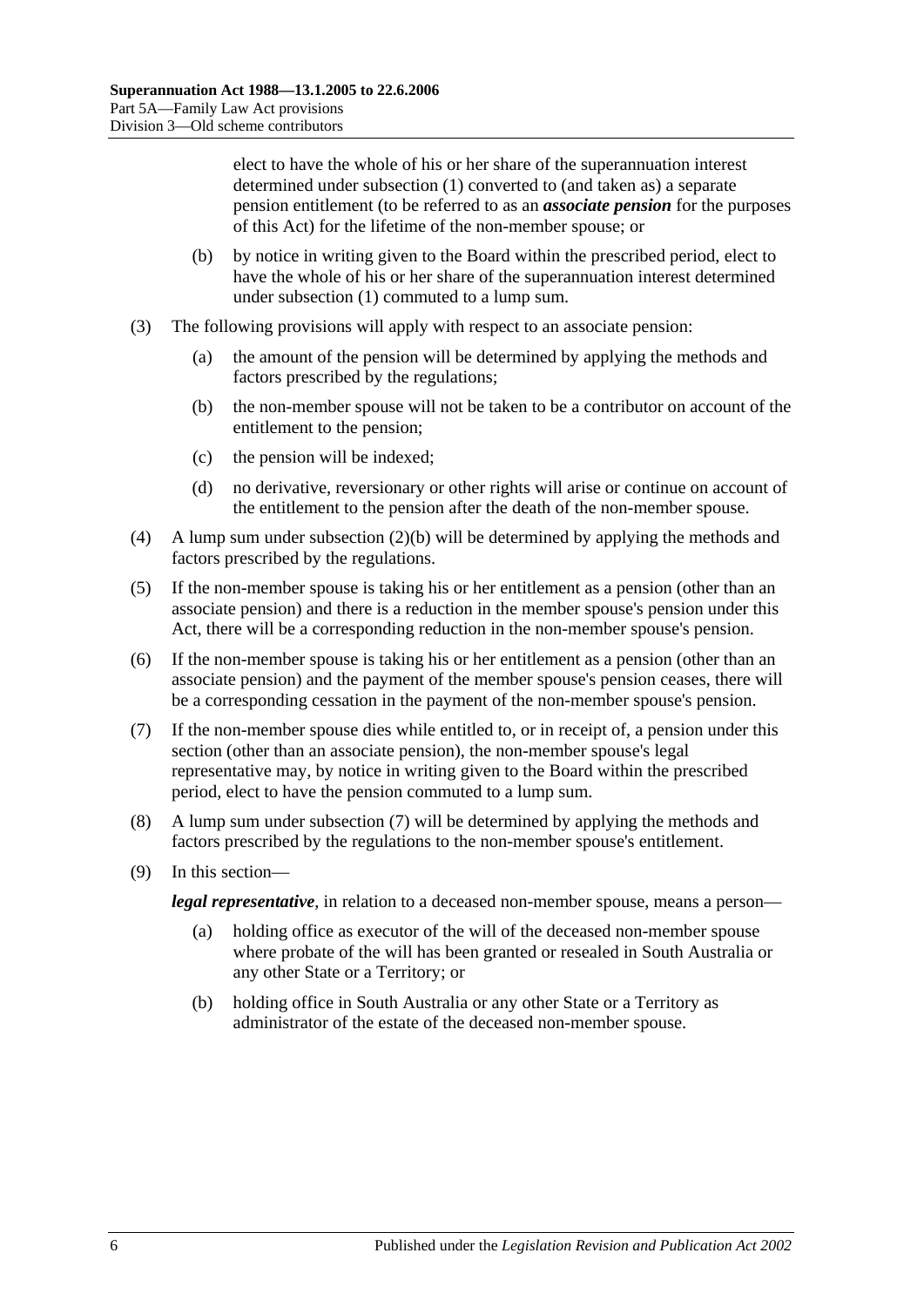## <span id="page-84-0"></span>**43AP—Payment of non-member spouse's entitlement**

- (1) If the interest of a non-member spouse created under this Division after service of a splitting instrument or after the commutation of a pension payable to the non-member spouse is a lump sum, the interest will, according to the election of the non-member spouse—
	- (a) be paid out to the extent (if any) that payment can be made in accordance with the SIS Act; or
	- (b) be rolled over to the credit of the non-member spouse in an account (which may need to be established) in the name of the non-member spouse in the Southern State Superannuation Fund; or
	- (c) be rolled over or transferred to some other superannuation fund or scheme approved by the Board.
- <span id="page-84-1"></span>(2) The Board must take the action required under [subsection](#page-84-0) (1) within 28 days after receiving the relevant election.
- (3) However, if an election is not made by the non-member spouse before the end of 28 days after the Board gives notice to the non-member spouse in the manner contemplated by the regulations, the Board must, subject to the regulations, roll over the interest to the credit of the non-member spouse under [subsection](#page-84-1)  $(1)(b)$ .
- (4) If the interest of a non-member spouse created under this Division after service of a splitting instrument is a pension (and the non-member spouse has not directed that the pension be commuted to a lump sum), the Board must split the relevant pension within the prescribed period after receipt of the splitting instrument (with effect from the relevant date), and begin to make the payments in accordance with the regulations (subject to any cessation of the payment of the member spouse's pension).

# **Division 4—Fees**

# <span id="page-84-2"></span>**43AQ—Fees**

- (1) The Board may fix fees in respect of matters in relation to which fees may be charged under regulation 59 of the Commonwealth regulations.
- (2) Any fee fixed under [subsection](#page-84-2) (1) that is payable by a member spouse or a non-member spouse and has not been paid within 1 month of the amount becoming payable may be deducted by the Board—
	- (a) if the outstanding fee is payable by a member spouse—
		- (i) from the member spouse's contribution account; or
		- (ii) from any benefit payable to the member spouse under this Act;
	- (b) if the outstanding fee is payable by a non-member spouse—
		- (i) from any interest that is to be rolled over or transferred to a fund for the benefit of the non-member spouse; or
		- (ii) from any other benefit payable to the non-member spouse under this Act.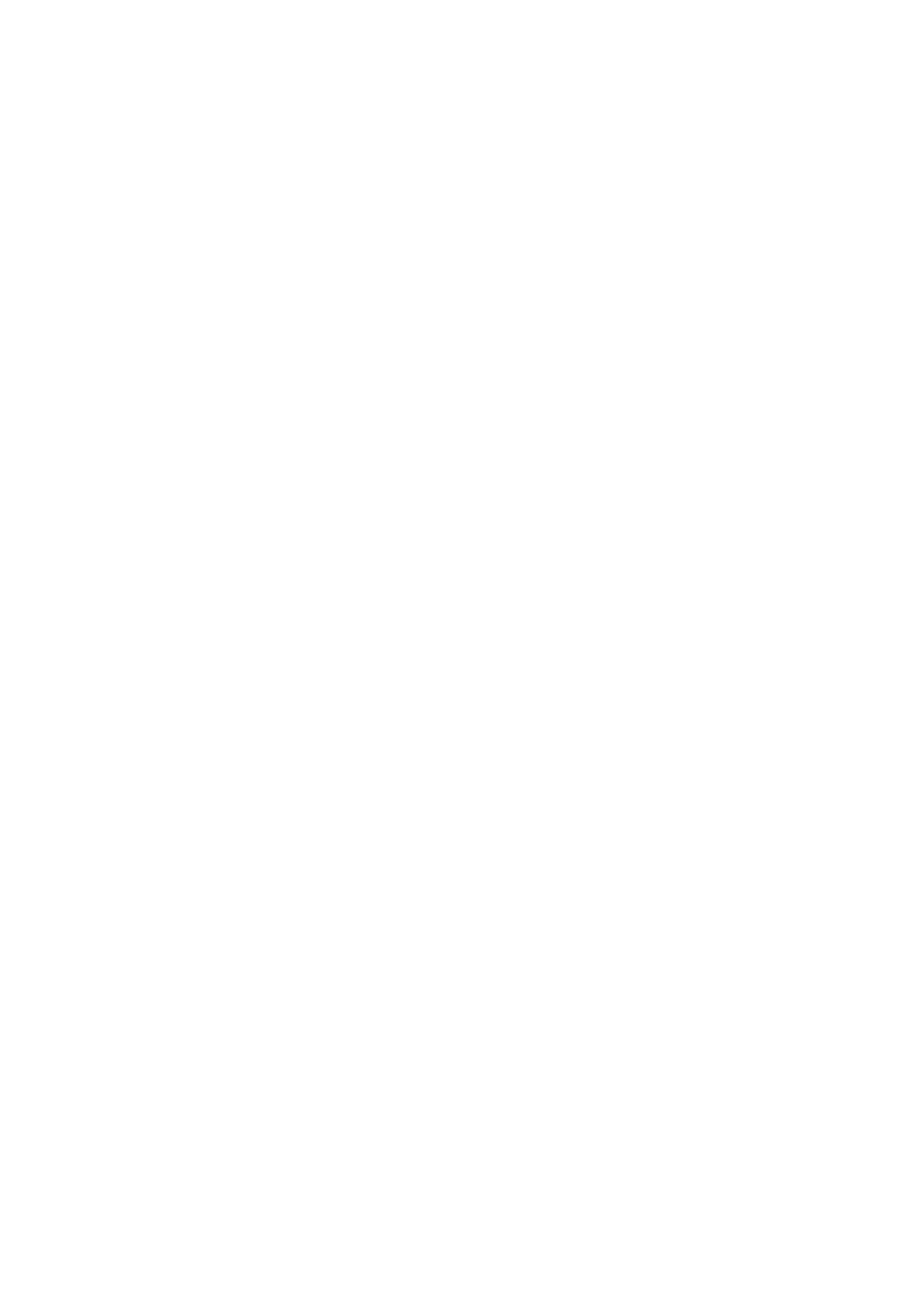# **Part 6—Miscellaneous**

## **43B—Exclusion of benefits under awards etc**

- (1) A person who employs a contributor in employment to which this Act applies cannot be required by or under the *[Industrial Relations Act \(S.A.\)](http://www.legislation.sa.gov.au/index.aspx?action=legref&type=act&legtitle=Industrial%20Relations%20Act%20(S.A.)%201972) 1972* or by an award, industrial agreement or contract of employment to make a payment or payments
	- in the nature of superannuation; or
	- (b) to a superannuation fund,

for the benefit of the contributor or for the benefit of some other person in respect of the contributor.

- (2) An award cannot be made or varied under the *[Industrial Relations Act \(S.A.\)](http://www.legislation.sa.gov.au/index.aspx?action=legref&type=act&legtitle=Industrial%20Relations%20Act%20(S.A.)%201972) 1972* on or after 1 July 1992 under which a person who employs, or has employed, a contributor is required to make a payment or payments in respect of a period of employment to which this Act applies occurring before that date—
	- (a) in the nature of superannuation; or
	- (b) to a superannuation fund,

for the benefit of the contributor or for the benefit of some other person in respect of the contributor.

#### **44—Review of the Board's decisions**

- (1) Any person who is dissatisfied with a decision of the Board under this Act may appeal to the Administrative and Disciplinary Division of the District Court or to the Board against the decision.
- (4) On an appeal to the Board, the Board may substitute another decision for its original decision or confirm its original decision.

#### <span id="page-86-1"></span>**45—Effect of workers compensation etc on pension**

- <span id="page-86-0"></span>(1) Where at any time during a financial year a contributor who is receiving, or would, but for this subsection, be entitled to receive, a pension under another provision of this Act is also receiving or entitled to receive—
	- (a) weekly payments of workers compensation; or
	- (b) in the case of a relevant contributor—income from remunerative activities engaged in by the contributor,

the following provisions apply:

- (c) the pension will be reduced by the amount of the workers compensation payments and if those payments equal or exceed the amount of the pension, the pension will be suspended;
- (d) if the contributor is a relevant contributor—
	- (i) the Board must estimate the income (if any) that the contributor is likely to receive during the financial year from remunerative activities engaged in by the contributor; and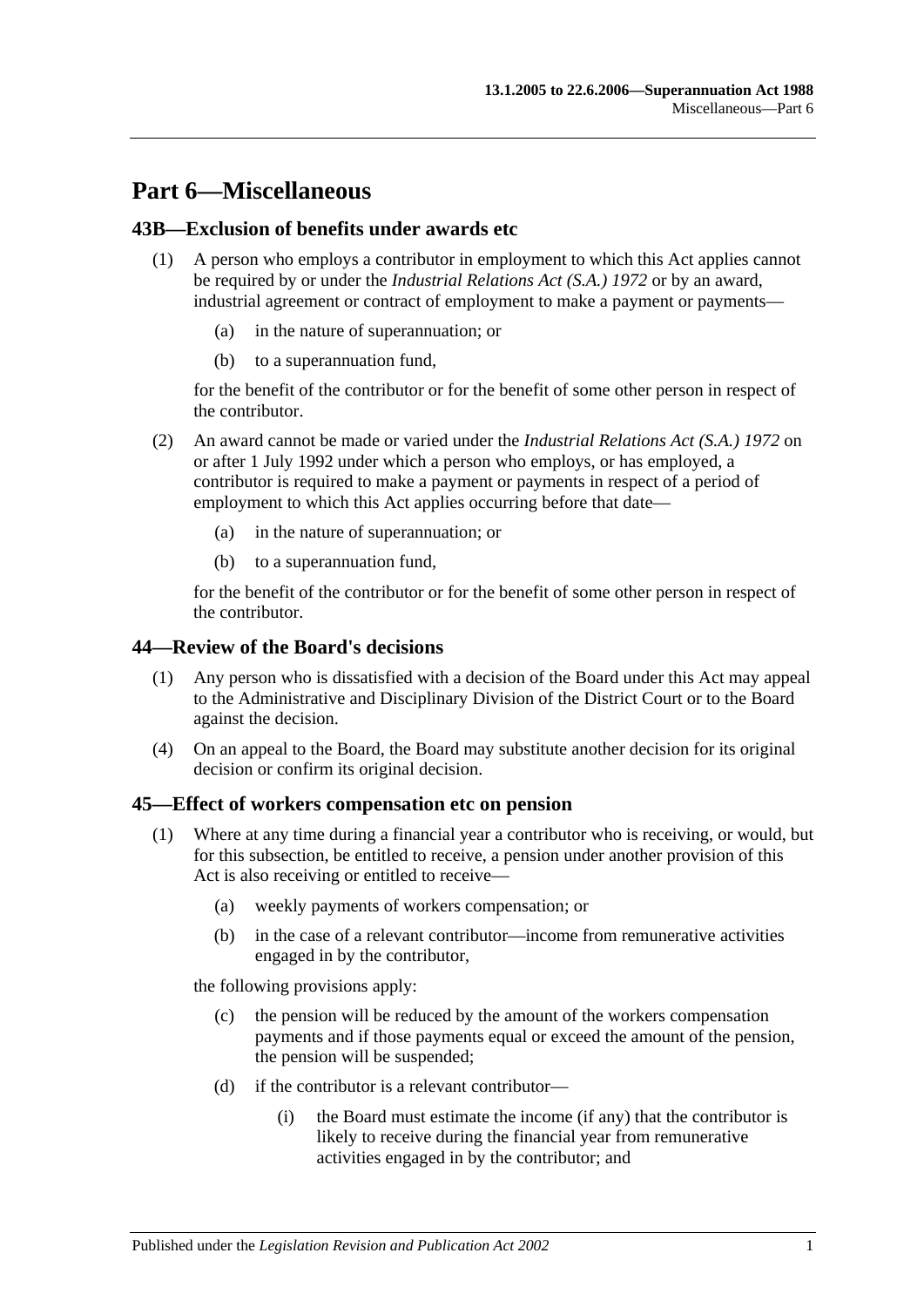- (ii) it must be assumed that the income estimated by the Board will be paid at a uniform rate throughout the financial year;
- <span id="page-87-2"></span><span id="page-87-0"></span>(f) if the aggregate of the pension and the workers compensation payments (if any) and, if the contributor is a relevant contributor, the income from remunerative activities (if any) (paid at the rate assumed, by [paragraph](#page-87-0)  $(d)(ii)$ ) exceeds the contributor's notional salary, the pension will be reduced by the amount of the excess and, if that amount equals or exceeds the amount of the pension, the pension will be suspended;
- (g) at the end of the financial year the Board must, if the contributor is a relevant contributor, determine the income from remunerative activities actually received by the contributor during that year and if, on the basis of the income actually received—
	- (i) the pension has been underpaid, an amount equivalent to the underpayment must be paid to the contributor or if the contributor has died, to his or her estate;
	- (ii) the pension has been overpaid, the amount overpaid may be deducted from future payments of pension or from any other amount to be paid to the contributor under this Act or, if the contributor has died, the amount overpaid is a debt due by the contributor's estate to the Treasurer.
- <span id="page-87-1"></span>(1a) Income of a kind referred to in [subsection](#page-86-0) (1)(a) and [\(b\)](#page-87-1) will—
	- (a) in the case of workers compensation payments—be taken to include payments lawfully made to some person other than the contributor;
	- (b) in the case of income from remunerative activities—be taken to include—
		- (i) the monetary value of income that is in a non-monetary form; and
		- (ii) income lawfully paid to some person other than the contributor.
- (2) Where—
	- (a) the spouse of a deceased contributor is receiving or would, but for this subsection, be entitled to receive, a pension under this Act; and
	- (b) the spouse is also receiving, or entitled to receive weekly workers compensation payments in consequence of the contributor's death,

the following provisions apply—

- (c) if the weekly workers compensation payments equal or exceed the amount of the pension, the pension will be suspended;
- (d) in any other case, the pension will be reduced so that the aggregate equals the pension that the spouse would have received if there had been no entitlement to workers compensation.
- (3) Where an eligible child of a deceased contributor is receiving or entitled to receive weekly workers compensation payments in consequence of the contributor's death, the following provisions apply—
	- (a) if the weekly workers compensation payments equal or exceed the amount of the pension, the pension will be suspended;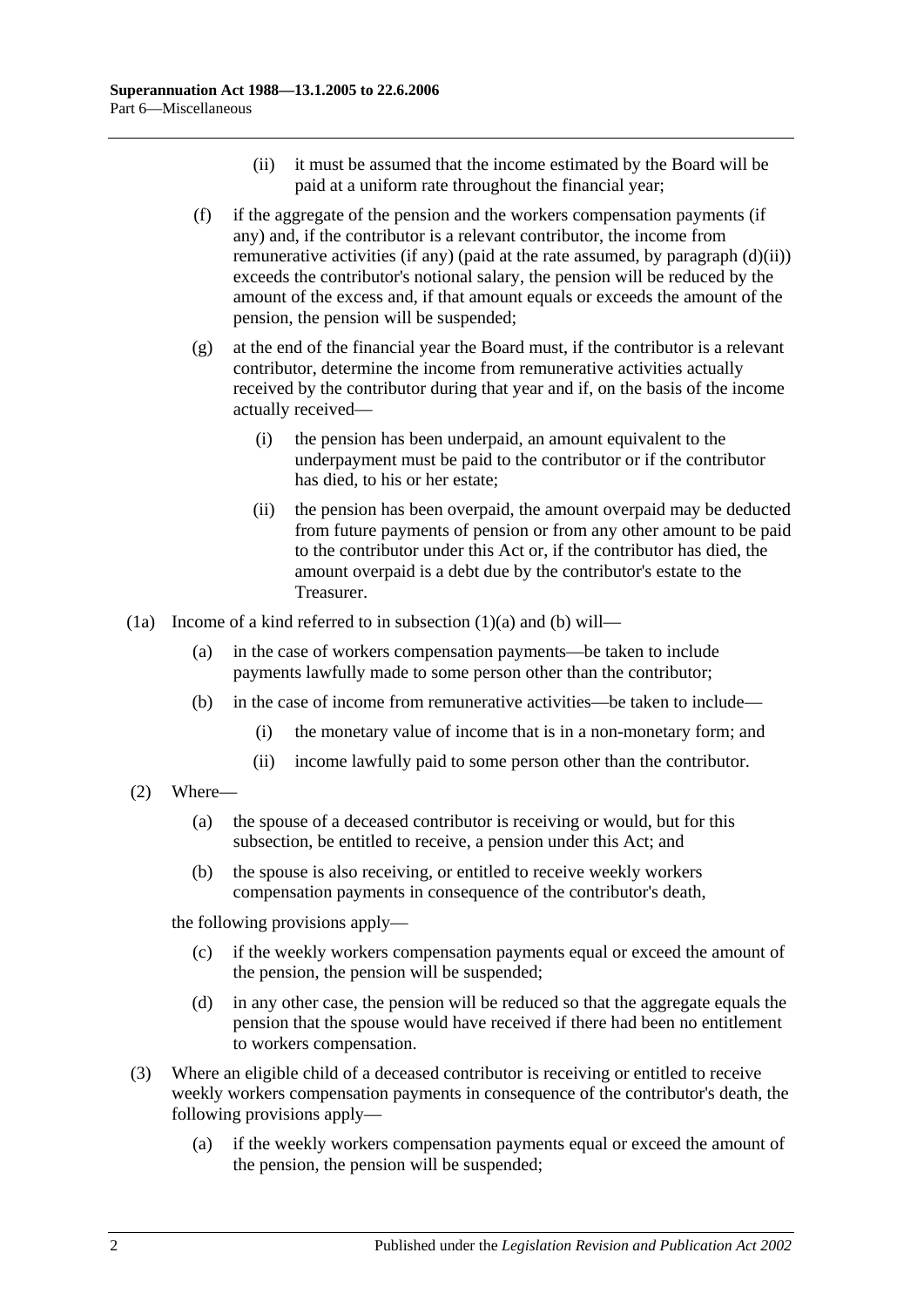- (b) in any other case, the pension will be reduced so that the aggregate equals the pension that the child would have received if there had been no entitlement to workers compensation.
- (4) Where a right to weekly workers compensation payments has been surrendered in whole or in part by commutation or by agreement, the person who would have been entitled to those payments if the right to them had not been surrendered will be taken, for the purposes of this section, to be receiving them unless—
	- (a) if the person is a contributor—the contributor has reached the age of retirement; or
	- (b) if the person is the spouse of a deceased contributor—the contributor would have reached the age of retirement if he or she were still alive.
- (5) Where a contributor whose pension is subject to suspension or reduction under this section dies, the suspension or reduction will be ignored in calculating any pension that becomes payable on the contributor's death to a spouse or eligible child of the contributor.
- (6) Where part of a retrenchment pension has been commuted
	- (a) the amount of the pension for the purposes of [subsection](#page-87-2)  $(1)(f)$  will be the amount of the pension that the contributor would have been receiving if part of it had not been commuted; and
	- (b) the amount (if any) by which the pension is to be reduced under [subsection](#page-87-2) (1)(f) must be deducted from the part of the pension that has not been commuted.
- (7) In this section—

*relevant contributor* means a contributor—

- (a) who has not reached the age of retirement; and
- (b) whose entitlement to receive a pension under another provision of this Act does not relate to a pension granted on the basis of his or her age.

## <span id="page-88-0"></span>**46—Division of benefit where deceased contributor is survived by lawful and putative spouses**

- <span id="page-88-1"></span>(1) If a deceased contributor is survived by a lawful spouse and a putative spouse, any benefit to which a surviving spouse is entitled under this Act will be divided between them in a ratio determined by reference to the relative length of the periods for which each of them cohabited with the deceased as his or her spouse.
- (2) Where a number of periods of cohabitation are to be aggregated for the purpose of determining an aggregate period of cohabitation for the purpose of [subsection](#page-88-1) (1), any separate period of cohabitation of less than three months will be disregarded.
- (3) A surviving spouse must, at the request of the Board, furnish it with any information that it requires for the purposes of making a division under [subsection](#page-88-1) (1).
- (4) A putative spouse is not entitled to any benefit under this section, unless the deceased contributor and that spouse were putative spouses as at the date of the contributor's death.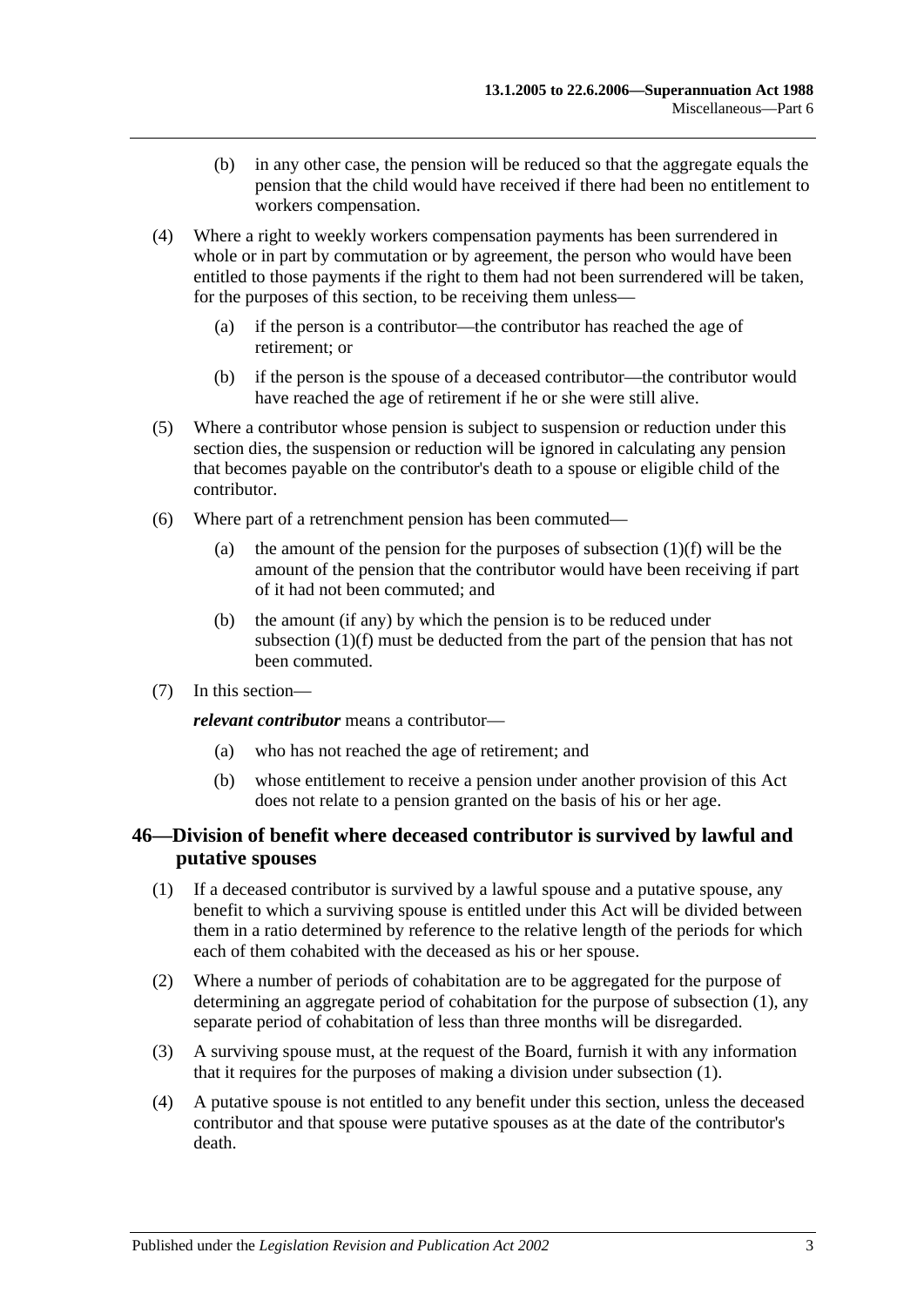#### (5) Where—

- (a) a deceased contributor is survived by a lawful and a putative spouse;
- (b) a benefit is paid to one of them on the assumption that he or she is the sole surviving spouse of the deceased,

the other spouse has no claim on the benefit insofar as it has been already paid unless that spouse gave the Board notice of his or her claim before the date of the payment.

#### <span id="page-89-1"></span>**47—Adjustment of pensions**

- (1) Where a pension is expressed to be indexed, the Board must adjust the amount of the pension from the first payment of pension in each adjustment period to reflect—
	- (a) in the case of an April adjustment period—the percentage variation (rounded to two decimal places) between the Consumer Price Index for the immediately preceding December quarter and the Consumer Price Index for the immediately preceding June quarter; and
	- (b) in the case of an October adjustment period—the percentage variation (rounded to two decimal places) between the Consumer Price Index for the immediately preceding June quarter and the Consumer Price Index for the immediately preceding December quarter.
- (2) If on the first day of the relevant adjustment period, the pension has been payable for a period of less than six months, the extent of the adjustment will be reduced to reflect the proportion which the period of payment of the pension bears to six months.
- <span id="page-89-0"></span>(3) If the pension was partially commuted to a lump sum under the repealed Act and no further commutation has occurred under this Act, the variation will be based on the amount of the pension that would have been payable if the commutation had not occurred rather than on the actual pension.
- (4) To avoid a reduction in pensions the Treasurer may direct that [subsection](#page-89-1) (1) does not apply in relation to a particular adjustment period.
- (5) In that event an adjustment in the next adjustment period in relation to which [subsection](#page-89-1) (1) applies will be based on the variation between the Consumer Price Index for the June or December quarter (whichever is applicable) immediately preceding that period and the Consumer Price Index for the June or December quarter (whichever is applicable) immediately preceding the adjustment period in relation to which [subsection](#page-89-1) (1) last applied.
- (6) In this section—

*adjustment period* means the period of six months commencing at the commencement of 1 April and 1 October in each year;

*April adjustment period* means an adjustment period commencing at the commencement of 1 April in any year;

*October adjustment period* means an adjustment period commencing at the commencement of 1 October in any year.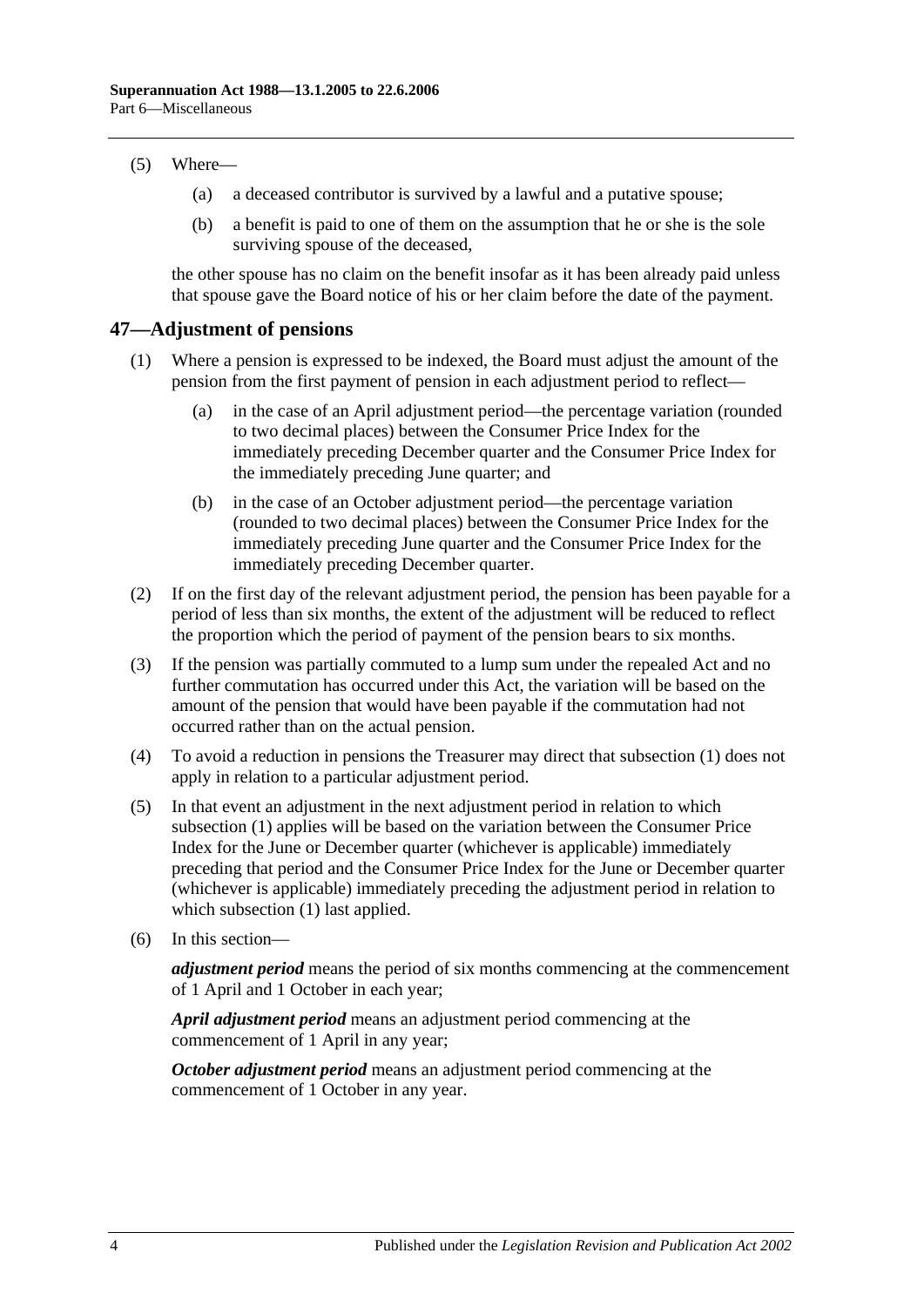#### **47A—Subsequent roll over of benefits to another fund or scheme**

A contributor who is entitled to benefits in the form of a lump sum that is preserved under this Act may, at any time before reaching the age of 55 years, require the Board to pay those benefits to some other superannuation fund or scheme approved by the Board.

#### **47B—Roll over of benefits from another fund or scheme**

The Board may, on such terms and conditions as it thinks fit, accept the payment of benefits on behalf of a contributor from another superannuation fund or scheme.

### **48—Repayment of contribution account balance and minimum benefits**

- (1) Where—
	- (a) a contributor's employment has terminated or has been terminated; and
	- (b) no pension has been paid under this Act to or in relation to the contributor following termination of the employment; and
	- (c) no benefit is payable (either immediately or prospectively) under any other provision of this Act,

an amount equivalent to the balance standing to the contributor's contribution account will be paid to the contributor or the contributor's estate (and charged against that account).

- <span id="page-90-0"></span>(2) Where—
	- (a) a contributor's employment terminates or is terminated; and
	- (b) either immediately or after a period of preservation of the contributor's benefits—
		- (i) a pension is paid under this Act to the contributor; or
		- (ii) a pension is paid under this Act to the contributor and then, on the contributor's death, a pension is paid under this Act to the spouse of the contributor; or
		- (iii) the contributor's employment is terminated by death and a pension is paid under this Act to the spouse of the contributor; or
		- (iv) the contributor dies after a period of preservation before receiving a pension and a pension is paid under this Act to his or her spouse; and
	- (c) the pension, or the last of the pensions to be payable, ceases before the expiration of the period of 4.5 years after the pension, or the first of the pensions, commenced and no actual or prospective right to a pension exists and no other benefit is payable under this Act,

<span id="page-90-1"></span>an amount determined in accordance with [subsection](#page-91-0) (2a) is payable to the contributor's estate.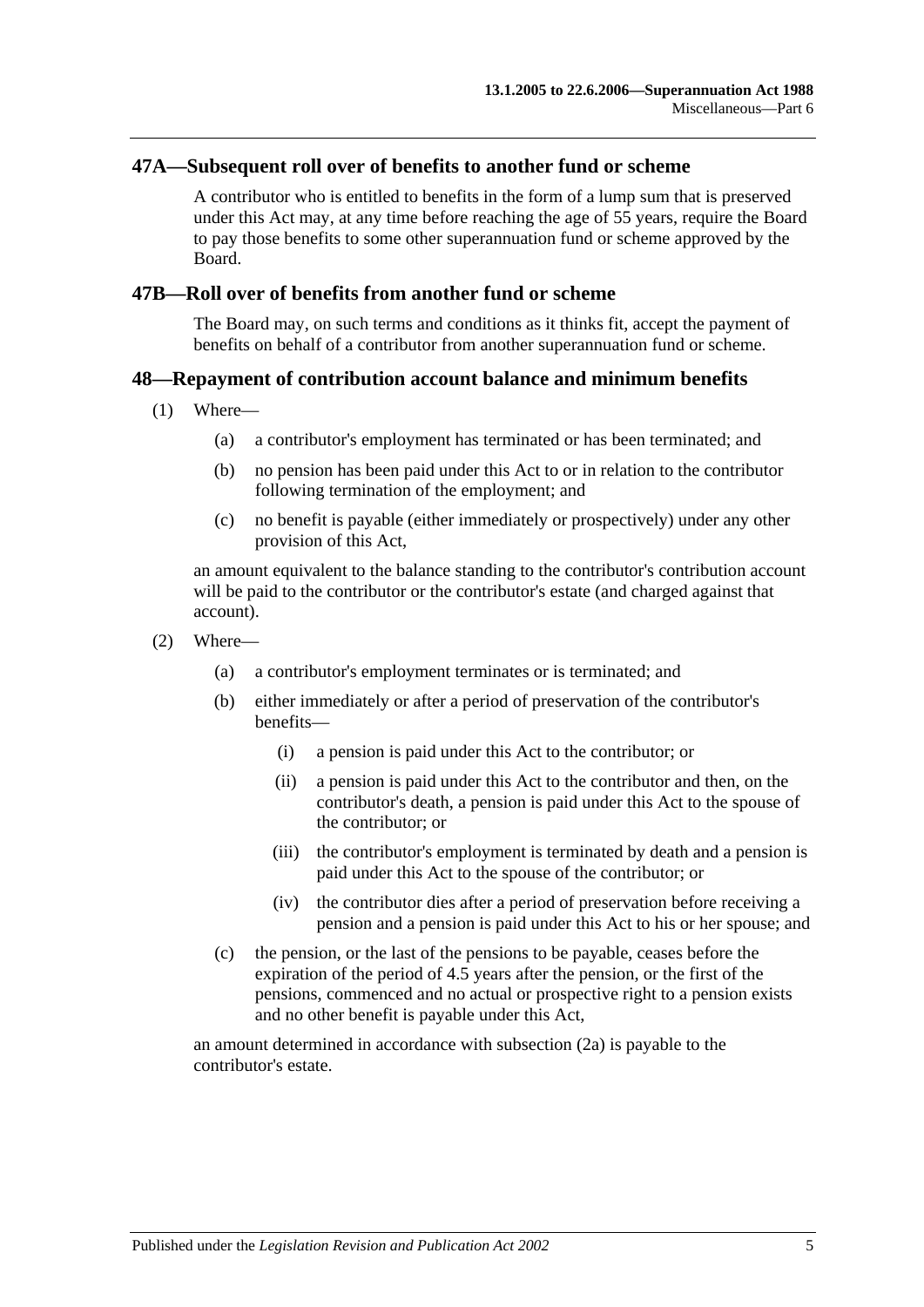- <span id="page-91-0"></span>(2a) The amount referred to in [subsection](#page-90-0) (2) is the amount of the pension or pensions that would have been payable to, or in relation to, the contributor during the period referred to in [subsection](#page-90-1) (2)(c) if the pension or pensions had not ceased, reduced  $bv$ —
	- (a) the amount of the lump sum, or the aggregate of the lump sums, (if any) paid on commutation of the pension or pensions; and
	- (b) the amount of the pension or pensions actually paid to, or in relation to, the contributor.
- (2b) When computing the amount of the pension or pensions that would have been payable during the period referred to in [subsection](#page-90-1)  $(2)(c)$ —
	- (a) it will be assumed that the pension or pensions were not reduced by commutation or reduced or suspended under [section](#page-86-1) 45; and
	- (b) the provisions of this Act for indexation of pensions will be ignored.
- (3) Where—
	- (a) a contributor's employment terminates or is terminated; and
	- (b) a pension becomes payable under this Act to or in relation to the contributor; and
	- (c) the amount standing to the credit of the contributor's contribution account exceeds what would have been the balance of the account if the contributor had contributed throughout his or her contribution period at the standard contribution rate,

the amount of the excess will be paid to the contributor or the contributor's estate (as the case requires).

#### **49—Special provision for payment in case of infancy or death**

- (1) Where a pension or monetary sum is payable under this Act to a child, the Board may, in its discretion, pay it—
	- (a) to the child; or
	- (b) to a parent, guardian or trustee on behalf of the child.
- (2) Where a person to whom money is payable under this Act dies, the Board may, in its discretion, pay the money to—
	- (a) the personal representative of the deceased; or
	- (b) the spouse of the deceased; or
	- (c) the children of the deceased.

#### **50—Pension not to be assignable**

- (1) A right to a pension under this Act cannot be assigned.
- (2) This section does not prevent the making of a garnishee order in relation to a pension.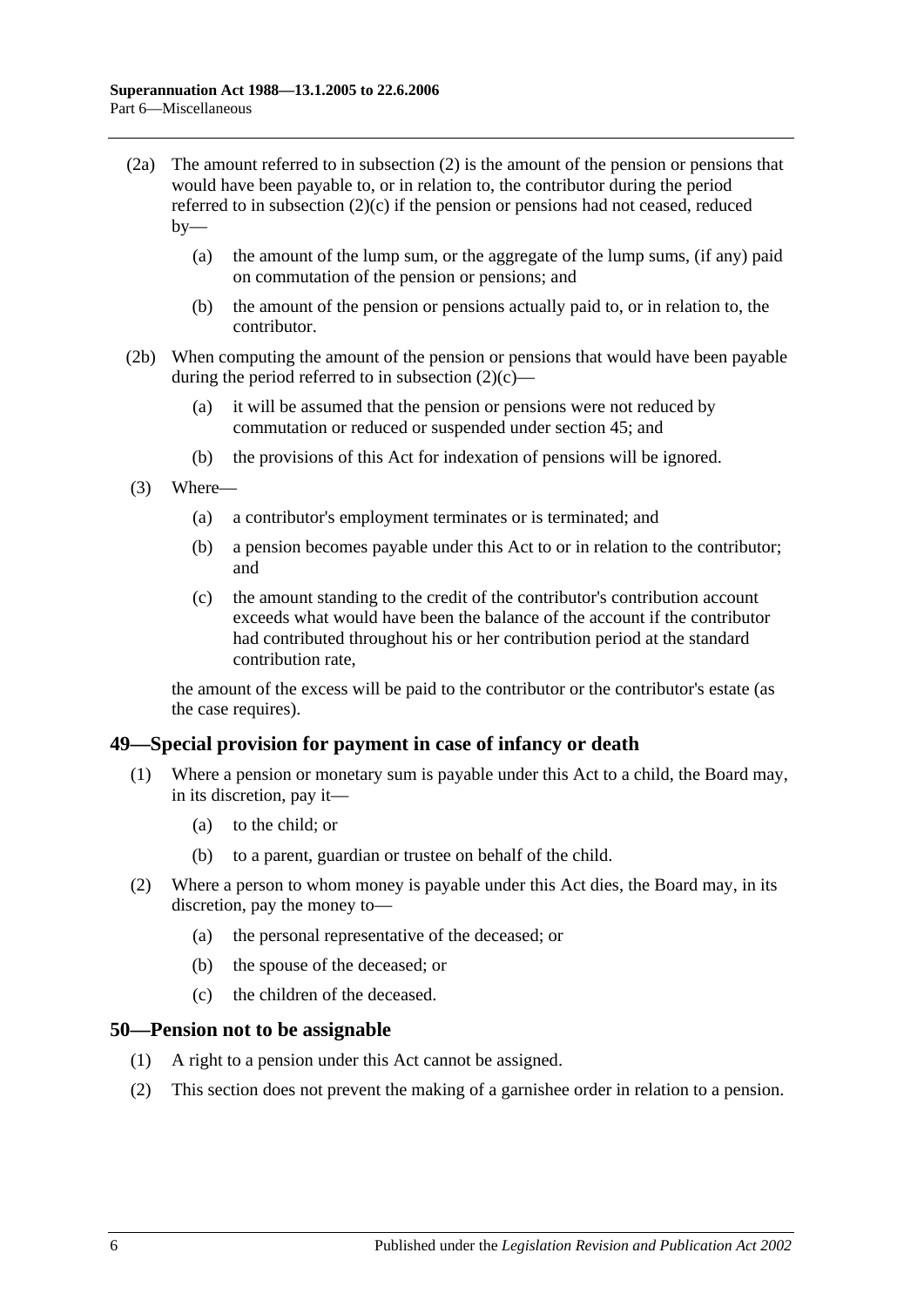### **51—Liabilities may be set off against benefits**

Any liability of a contributor arising under this Act or the repealed Act may be set off against any payment that is to be made to or in relation to the contributor under this Act.

### **51A—Method of making contributions**

- (1) Contributions to be made to the Treasurer by a contributor under [section](#page-24-0) 23 are to be deducted from the contributor's salary and paid to the Treasurer.
- (2) A contributor cannot make any contribution to the Scheme in addition to the contributions he or she makes under [section](#page-24-0) 23.

#### **52—Annuities**

- (1) The Board may, with the Minister's approval, provide annuities on terms and conditions fixed by the Board.
- (2) The Board can only undertake to provide an annuity—
	- (a) to, or in relation to, a contributor; or
	- (b) to, or in relation to, a person who is, or has been, a member of some other public sector superannuation scheme.

### **53—Continuation of the Voluntary Savings Account**

- (1) The Board may continue to maintain the Voluntary Savings Account for the benefit of contributors and such other persons as the Board determines.
- (2) The terms on which money is accepted on deposit in the Voluntary Savings Account will be as determined by the Board from time to time.
- (3) The cost of administering the Voluntary Savings Account will be paid from the income of that account.

#### <span id="page-92-0"></span>**54—Power to obtain information**

- (1) The Board may, from time to time, require an employing authority, workers compensation authority, employee, contributor or pensioner to supply the Board with any information that it reasonably requires for the purposes of this Act.
- (2) The Board may require an employee, contributor or pensioner to verify information supplied under this section by statutory declaration.
- (3) If a pensioner fails to comply with a requirement under this section, the Board may suspend payment of the pension until the requirement is complied with.
- <span id="page-92-1"></span>(4) A person who—
	- (a) fails to comply with a requirement under [subsection](#page-92-0) (1); or
	- (b) supplies information in response to such a requirement that is false or misleading in a material particular,

is guilty of an offence.

Penalty: \$10 000.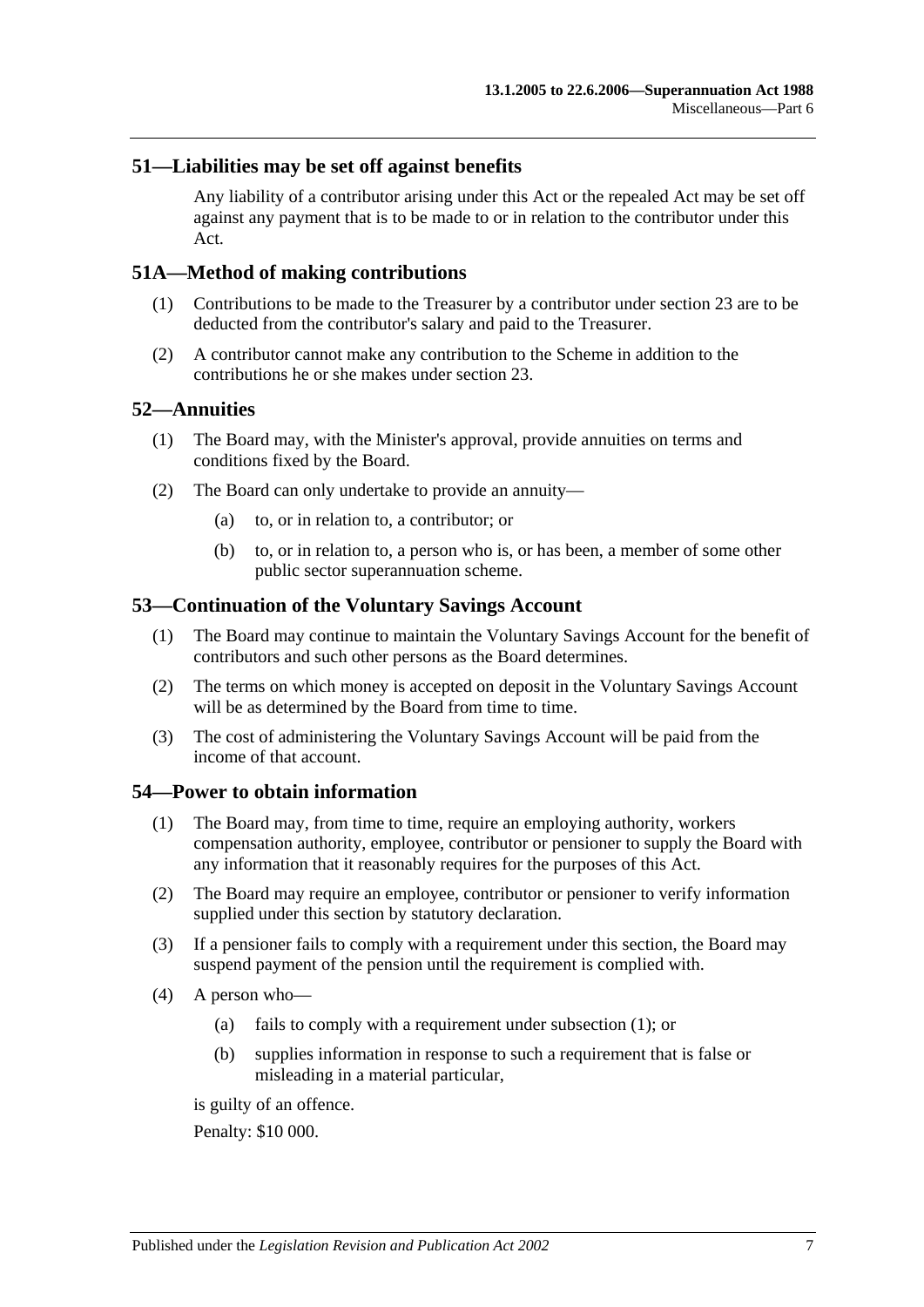- (5) Where a contributor commits an offence against [subsection](#page-92-1) (4), the Board may expel the contributor from membership of the Scheme and, in that event—
	- (a) the amount standing to the credit of the former contributor's contribution account will be repaid to the contributor; and
	- (b) no further benefit will be payable under this Act to or in relation to the former contributor.
- (6) For the purposes of any other Act or law, a workers compensation authority will be taken, when acting under this section, to be disclosing information in the course of official duties.
- (7) In this section—

*workers compensation authority* includes any person or authority with power to determine or manage claims for workers compensation.

## **55—Confidentiality**

- (1) A member or former member of the Board or the board of directors of the Superannuation Funds Management Corporation of South Australia, or a person employed or formerly employed in the administration of this Act, must not divulge information as to the entitlements or benefits of any person under this Act except—
	- (a) as required by or under any Act of the State or the Commonwealth; or
	- (b) to, or with the consent of, that person; or
	- (c) to that person's employing authority; or
	- (d) to any other person for purposes related to the administration of this Act; or
	- (e) as may be required by a court.

Penalty: \$10 000.

(1a) A member or former member of the Board or the board of directors of the Superannuation Funds Management Corporation of South Australia, or a person employed or formerly employed in the administration of this Act, must not divulge information if to do so is inconsistent with a requirement imposed on the trustee of an eligible superannuation plan under Part VIIIB of the *Family Law Act 1975* of the Commonwealth.

Maximum penalty: \$10 000.

(2) This section does not prevent the disclosure of statistical or other information related to contributors generally or to a class of contributors rather than to an individual contributor.

#### **56—Resolution of doubts and difficulties**

If, in the opinion of the Board, any doubt or difficulty arises in the application of this Act to particular circumstances, the Board may give such directions as are reasonably necessary to resolve the doubt or difficulty and this Act will apply subject to a direction given by the Board under this section.

#### **57—Summary offences**

An offence against this Act is a summary offence.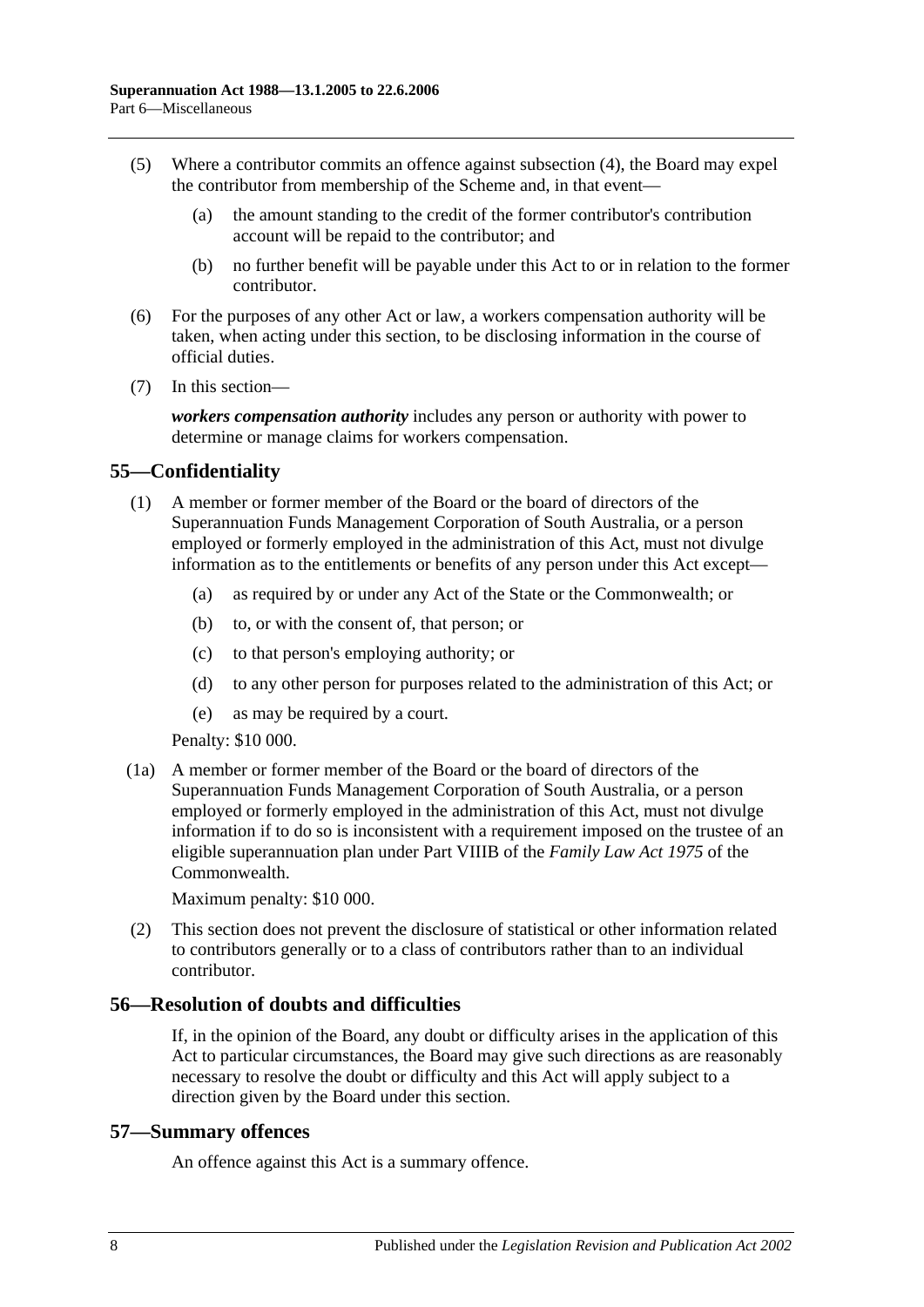### **58—Pensions payable in foreign currency**

- (1) Where—
	- (a) a lump sum or pension becomes payable to or in relation to a contributor;
	- (b) the contributor was immediately before the lump sum or pension became payable, employed outside Australia and paid a salary in a currency other than Australian currency,

the lump sum or pension will be paid in that other currency.

(2) An indexed pension that is paid in some currency other than Australian currency may be indexed on some basis that the Board considers reasonable instead of by reference to the Consumer Price Index.

### **58A—Rounding off of contributions and benefits**

The Board may round off the amount of contributions and benefits under this Act to the nearest multiple of five cents.

### **59—Regulations**

- (1) The Governor may make such regulations as are contemplated by this Act, or as are necessary or expedient for the purposes of this Act.
- (1a) In particular a regulation may—
	- (a) prescribe the salary, or an amount to be taken to be the salary, of a contributor for the purpose of determining contributions or benefits in relation to the contributor notwithstanding any provision to the contrary in this Act;
	- (b) where a contributor was previously a contributor to another superannuation scheme and money is paid in respect of the contributor from that other scheme to the scheme established by this Act—modify the provisions of this Act in their application to the contributor in order to comply with conditions under which the payment is made;
	- (c) make any provision that is necessary in view of the provisions of Part VIIIB of the *Family Law Act 1975* of the Commonwealth, including by modifying the operation of any provision of this Act in prescribed circumstances in order to ensure that this Act operates in a manner that is consistent with, and complementary to, the requirements of that Commonwealth Act.
- (2) Any such regulation may impose a penalty, not exceeding \$2 000, for breach of or non-compliance with a provision of the regulations.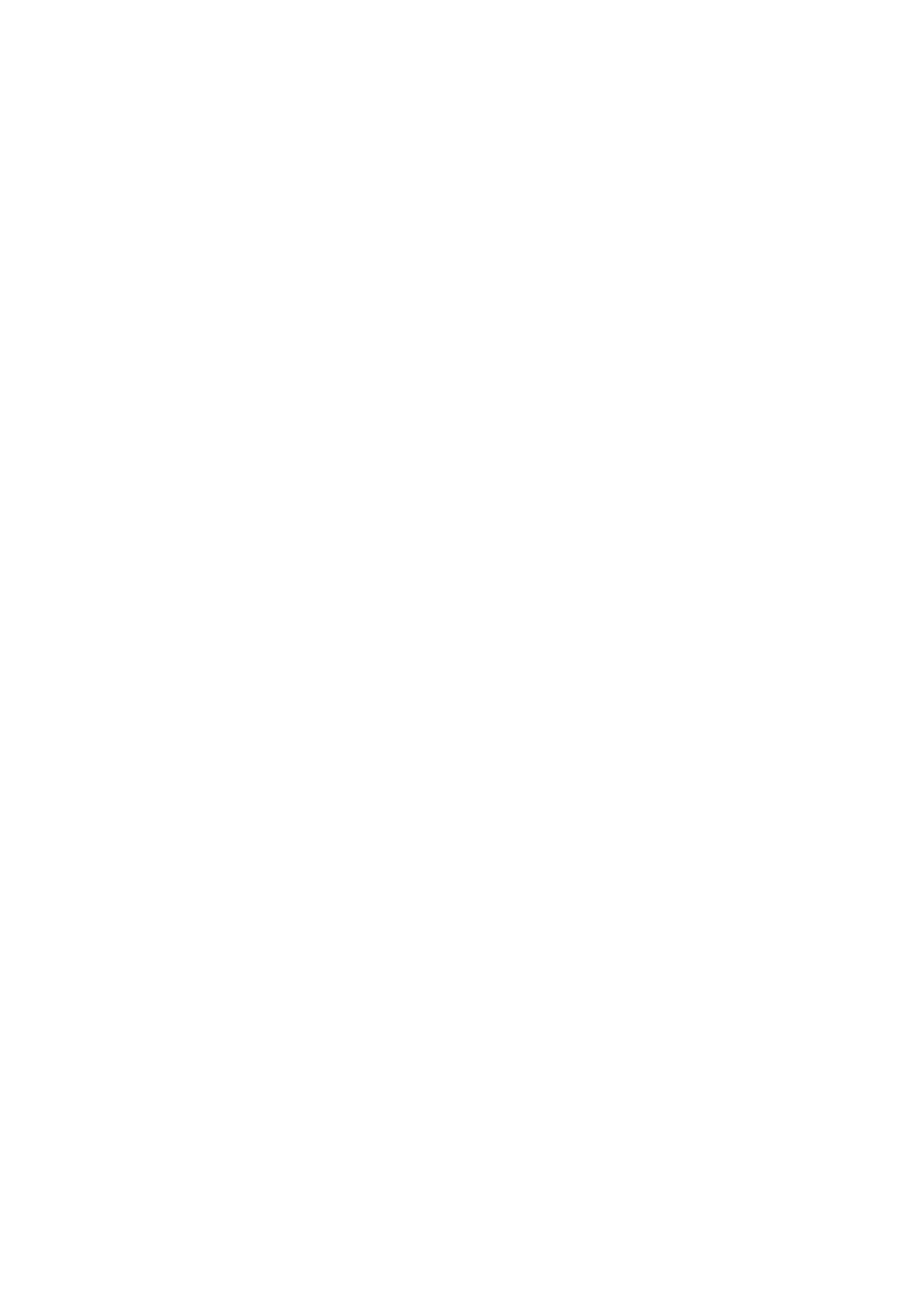# **Schedule 1—Transitional provisions**

## **1—Continuity of contributor status**

- (1) All employees who were, immediately before the commencement of this Act, contributors to the Scheme under the repealed Act continue as contributors under this Act.
- (2) All employees who were, immediately before the commencement of this Act, contributors to the Provident Account under the repealed Act—
	- (a) become, on the commencement of this Act, contributors to the Scheme; and
	- (b) will be classified for the purposes of this Act as old scheme contributors; and
	- (c) will, subject to [clause](#page-99-0) 6, be treated in the same way as other old scheme contributors.
- (2a) A person who, immediately before the commencement of this Act, was an employee of the Australian National Railways Commission and was also a contributor to the Fund or the Provident Account will be taken to be an employee for the purposes of this Act until he or she ceases to be an employee of the Australian National Railways Commission.
- (3) A new scheme contributor who was accepted as a contributor before the commencement of this Act may, within three months after the commencement of this Act, elect to resign from membership of the Fund and in that event—
	- (a) the balance standing to the credit of the contributor's contribution account will be refunded; and
	- (b) he or she will cease to be a contributor.

#### **2—Contributions by old scheme and certain new scheme contributors**

- (1) This clause applies to—
	- (a) old scheme contributors; and
	- (b) new scheme contributors who were accepted as contributors before the commencement of this Act.
- (2) For the purposes of this Act, the standard contribution rate for a contributor to which this clause applies is the percentage which—
	- (a) in the case of a higher benefit contributor (as defined in the repealed Act)—constituted the contributor's standard percentage of contribution for the purposes of the repealed Act;
	- (b) in the case of a lower benefit contributor (as defined in the repealed Act)—is equal to twice the percentage that constituted the contributor's standard percentage of contribution for the purposes of the repealed Act,

(but this subclause applies to new scheme contributors only until the date fixed by the Board under [subclause](#page-96-0) (3) when the standard contribution rate for such a contributor will become 6% of salary).

<span id="page-96-0"></span>(3) The amount contributed by a contributor to which this clause applies will continue to be governed by the repealed Act until a date fixed by the Board.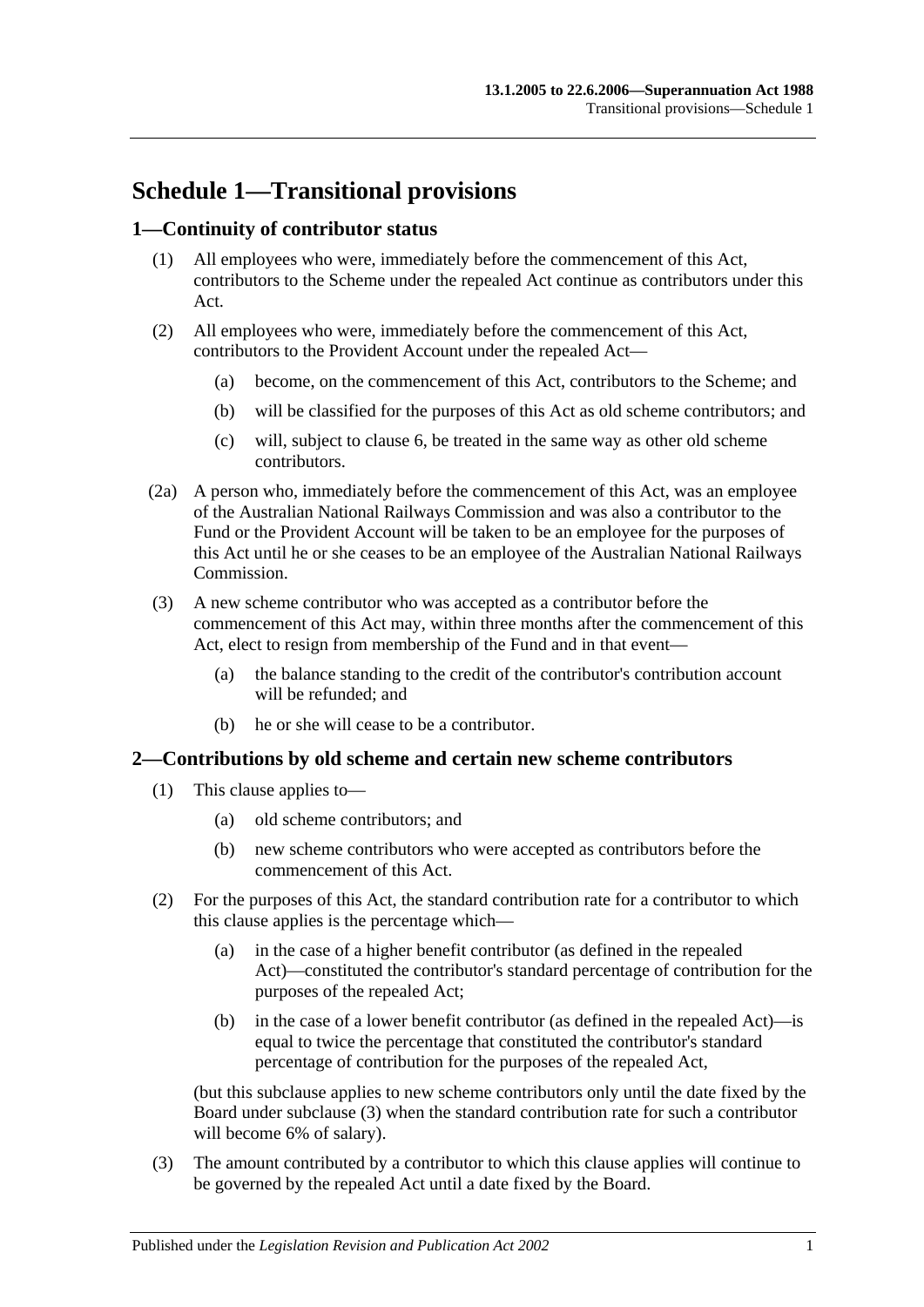## **3—Starting balance of contribution account of old scheme contributors**

- (1) The Board will establish a contribution account in the name of every old scheme contributor—
	- (a) who continues as a contributor under this Act; or
	- (b) to, or in relation to, whom a pension is being paid at the commencement of this Act.
- (2) The balance of the account, as at the commencement of this Act, of a contributor who was still in employment at the commencement of this Act will be an amount calculated in accordance with section 79 of the repealed Act as if the contributor had become entitled to a payment under that section on the commencement of this Act.
- (3) The balance of the account, as at the commencement of this Act, of a contributor whose employment had ceased before the commencement of this Act will be an amount calculated in accordance with section 81 of the repealed Act as if an entitlement to a payment under that section had arisen at the commencement of this Act.

### **3A—Starting balance for certain new scheme contributors**

- <span id="page-97-0"></span>(1) The contribution account of a new scheme contributor who was accepted as a contributor before the commencement of this Act will be credited with the following amounts:
	- (a) the aggregate amount of contributions made by the contributor before the commencement of this Act; and
	- (b) an amount determined by the Board to be the return attributable to the investment of those contributions before the commencement of this Act; and
	- (c) where the amount referred to in [paragraph](#page-97-0) (b) was not credited to the contributor's contribution account on 1 July, 1988, an amount determined by the Board to be the return that would have been attributable to the investment of that amount if it had been credited to the account on 1 July, 1988.
- <span id="page-97-1"></span>(2) The amount to be credited to a contribution account under [subclause](#page-97-0)  $(1)(b)$  and  $(c)$ must be debited against the unallocated portion of the old scheme division of the Fund.

#### **4—Special provision as to contribution period of certain contributors**

The contribution period of an old scheme contributor who was accepted as a contributor—

- (a) after reaching the age of 30 years; but
- (b) before the commencement of the repealed Act, will be taken to have commenced when the contributor reached the age of 30 years.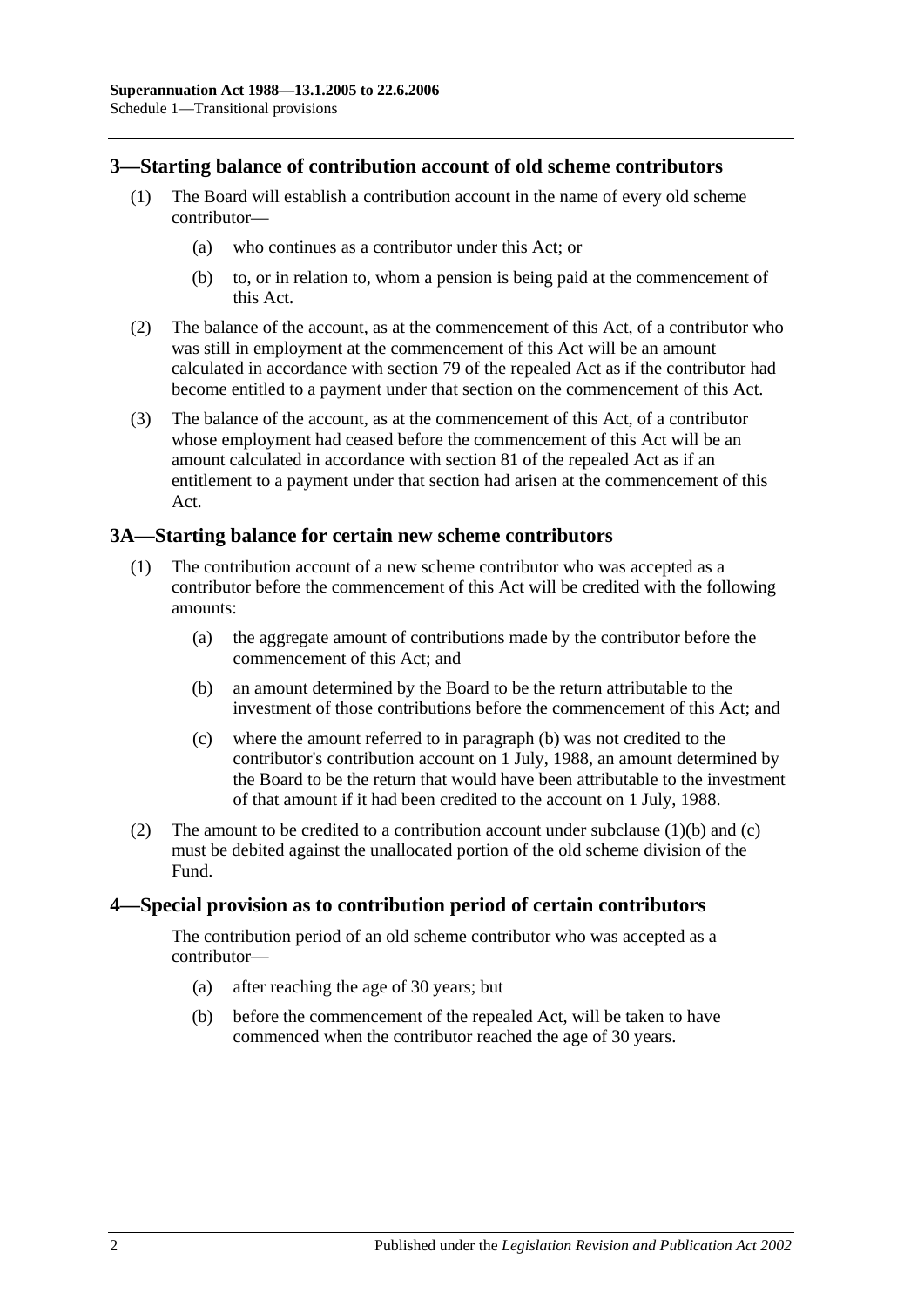#### **5—Superannuation points carried over by old scheme contributors**

- (1) To calculate the number of superannuation points of an old scheme contributor as at the commencement of this Act, proceed as follows:
	- (a) calculate the pension (ignoring any neglected unit reduction, fund share reduction or excess unit addition) to which the contributor would be, or would have been, entitled under the repealed Act on retirement at the age of retirement assuming that the contributor had retired, or were to retire, at that age and, in the case of a contributor under that age at the commencement of this Act—
		- (i) that the repealed Act remained in force; and
		- (ii) that the contributor's rate of contribution remained constant until the contributor attained that age; and
		- (iii) that the contributor's contribution salary (as defined in the repealed Act) were the contributor's actual salary and remained constant until the contributor retired at the age of retirement;
	- (b) express this pension as a proportion of the theoretical maximum pension;
	- (c) convert this proportion to the fraction with a denominator of 360;
	- (d) the number of points is then given by the following formula:

<span id="page-98-0"></span>
$$
P = x - m(p - n - q) - y
$$

Where—

*P* is the number of points

 $\boldsymbol{x}$  is the numerator of the fraction arrived at under [paragraph](#page-98-0) (c)

 $\boldsymbol{n}$  is—

- (a) in relation to a person who was accepted as a contributor under the repealed Act before the age of 30 years—the number of months from the date of acceptance to the age of 30 years or the commencement of this Act whichever is the earlier (and, if the period is not exactly divisible into whole months, any remainder will be treated as a whole month);
- (b) in any other case—0

*p* is the number of months (if any) by which the contributor's age, as at the commencement of this Act, falls short of the age of retirement or 360 (whichever is the lesser)

 $m$  is—

- (a) in relation to a contributor contributing for higher benefits under the repealed Act—1;
- (b) in relation to a contributor contributing for lower benefits under the repealed Act—½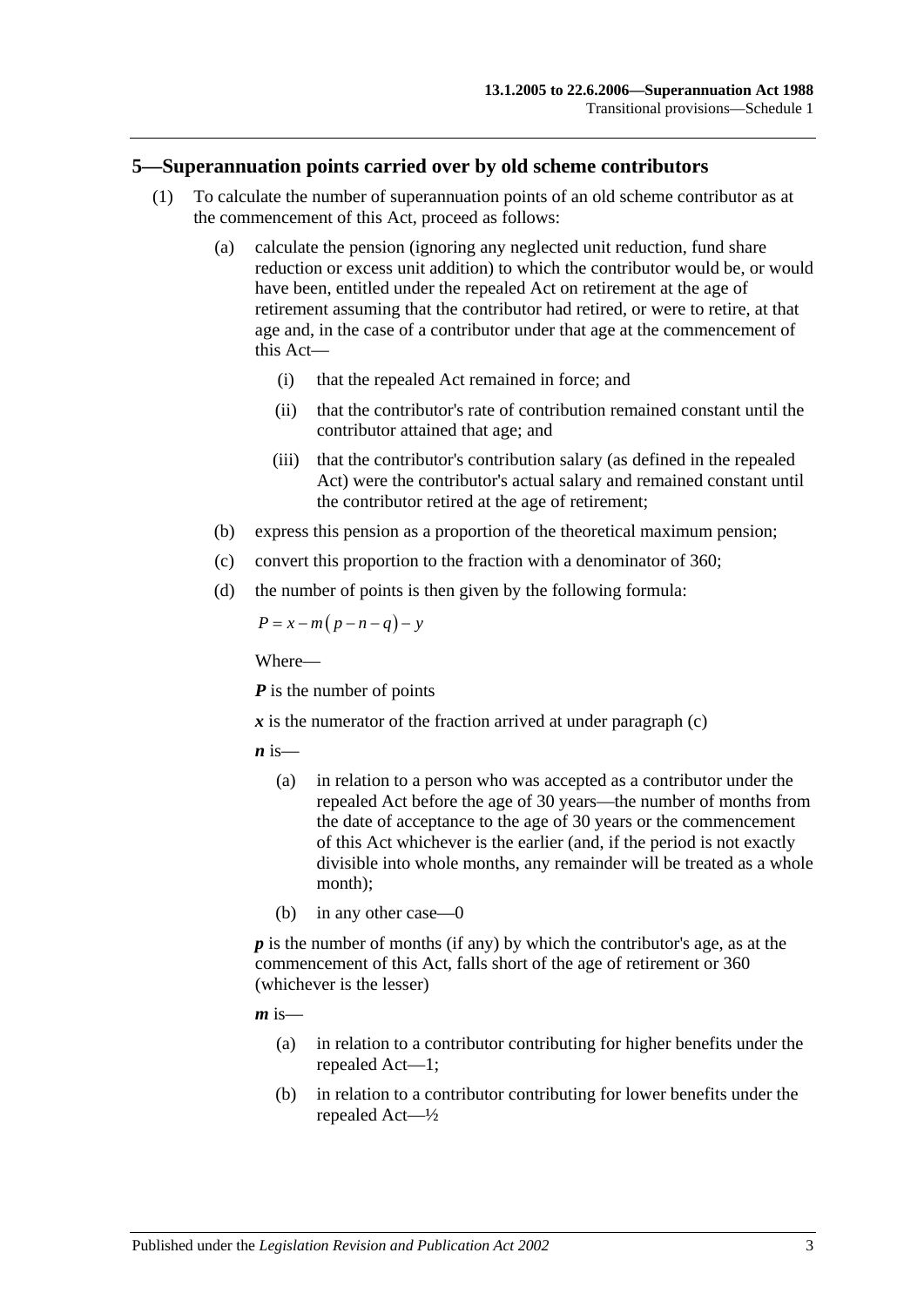*y* is—

(a) in relation to a person who became a higher benefit contributor by virtue of an election under section 57B of the repealed Act—

$$
n\left(1-\frac{x}{360}\right)
$$

(b) in any other case—0

*q* is the number of months (if any) by which the contributor's age, as at the commencement of this Act, exceeds the age of retirement.

(2) In this clause—

*theoretical maximum pension* in relation to a contributor means the pension that would be payable to the contributor on retirement at the age of retirement assuming—

- (a) that the repealed Act remained in force; and
- (b) that the contributor were employed throughout any future period of his or her employment at the contributor's contribution salary as it was immediately before the commencement of this Act; and
- (c) that the contributor were a new contributor (as defined in the repealed Act) and had elected for higher benefits; and
- (d) that the contributor attained 360 contribution months on or before attaining the age of retirement.

#### <span id="page-99-0"></span>**6—Special provisions for contributors to the Provident Account**

- (1) Where—
	- (a) a contributor was a contributor to the Provident Account under the repealed Act;
	- (b) the contributor's employment is terminated by death or on account of invalidity before the contributor reaches the age of retirement;
	- (c) the death or invalidity arises in circumstances or under conditions determined by the Board in relation to the contributor,

<span id="page-99-1"></span>the Board may determine not to pay, or to discontinue payment of, a pension or pensions under this Act to or in relation to the contributor and to pay instead a lump sum calculated as follows to the contributor or the contributor's estate:

$$
LS = A \times \frac{2}{3} \times FS \times Z + Pn \left( FS \times \frac{0.85}{450} \times M \right)
$$

Where—

*LS* is the amount of the lump sum

*A* is the lesser of the following:

- (a) unity;
- (b) the numerical value obtained by dividing the number of the contributor's accrued superannuation points by—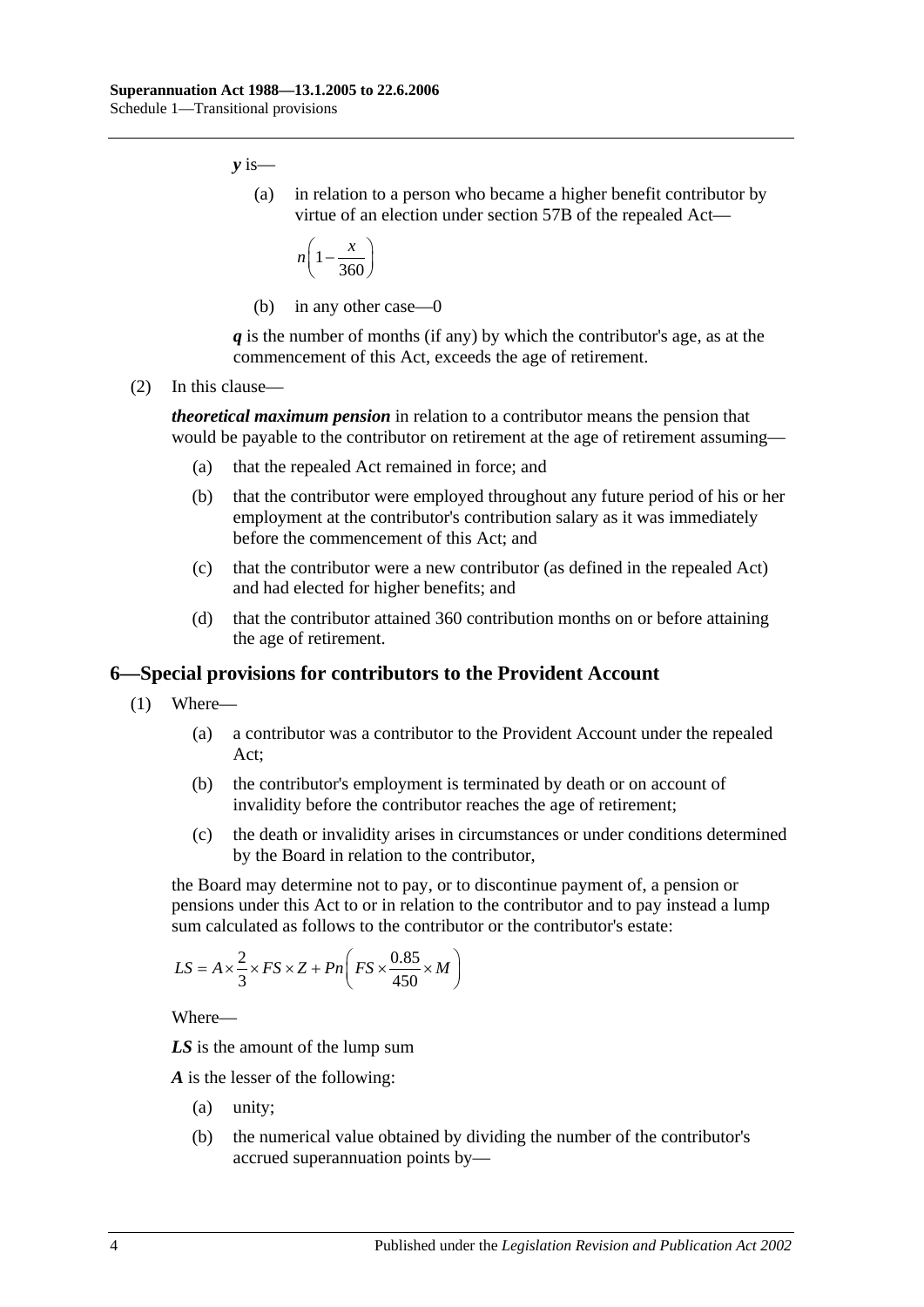- (i) in the case of a contributor who was accepted as a contributor under the repealed Act before reaching the age of 30 years—the number of months between the contributor's age as at the date of acceptance and the age of retirement;
- (ii) in any other case—360

*FS* is the contributor's actual or attributed salary immediately before termination of employment (expressed as an annual amount)

*Z* is—

- (a) in relation to a contributor who is 55 years of age or less—11.5;
- (b) in relation to a contributor who is over the age of 55 years—11.5 less 0.0167 for every month by which the contributor's age exceeds 55 years

*Pn* is—

- (a) in the case of a contributor who was in full-time employment during that part of the contribution period occurring after 31 December 1987—1;
- (b) in any other case—the numerical value arrived at by expressing the contributor's employment while an active contributor during that part of the contribution period as a proportion of full-time employment during that part of the contribution period

*M* is the number of months of the contributor's contribution period occurring after 31 December 1987.

(2) A determination for the purposes of [subclause](#page-99-1)  $(1)(c)$  must be made within three months after the commencement of this Act.

## <span id="page-100-1"></span>**7—Limited benefit contributors**

- (1) Subject to [subclause](#page-100-0) (2), a contributor who was immediately before the commencement of this Act affected by conditions imposed under section 65 of the repealed Act remains subject to those conditions after the commencement of this Act.
- <span id="page-100-0"></span>(2) The Board will relax or revoke any such condition if satisfied by evidence provided by the contributor that there is proper cause to do so.
- (3) Where a contributor is entitled to the payment of a lump sum but is not entitled to a pension under this Act by virtue of conditions referred to in [subclause](#page-100-1) (1), the lump sum will be the aggregate of three and one-half times the balance standing to the credit of the contributor's contribution account and an amount calculated as follows:

$$
A = P_n \bigg( FS \times \frac{0.85}{450} \times M \bigg)
$$

Where—

*A* is the amount

*Pn* is—

(a) in the case of a contributor who was in full-time employment during that part of the contribution period occurring after 31 December 1987—1;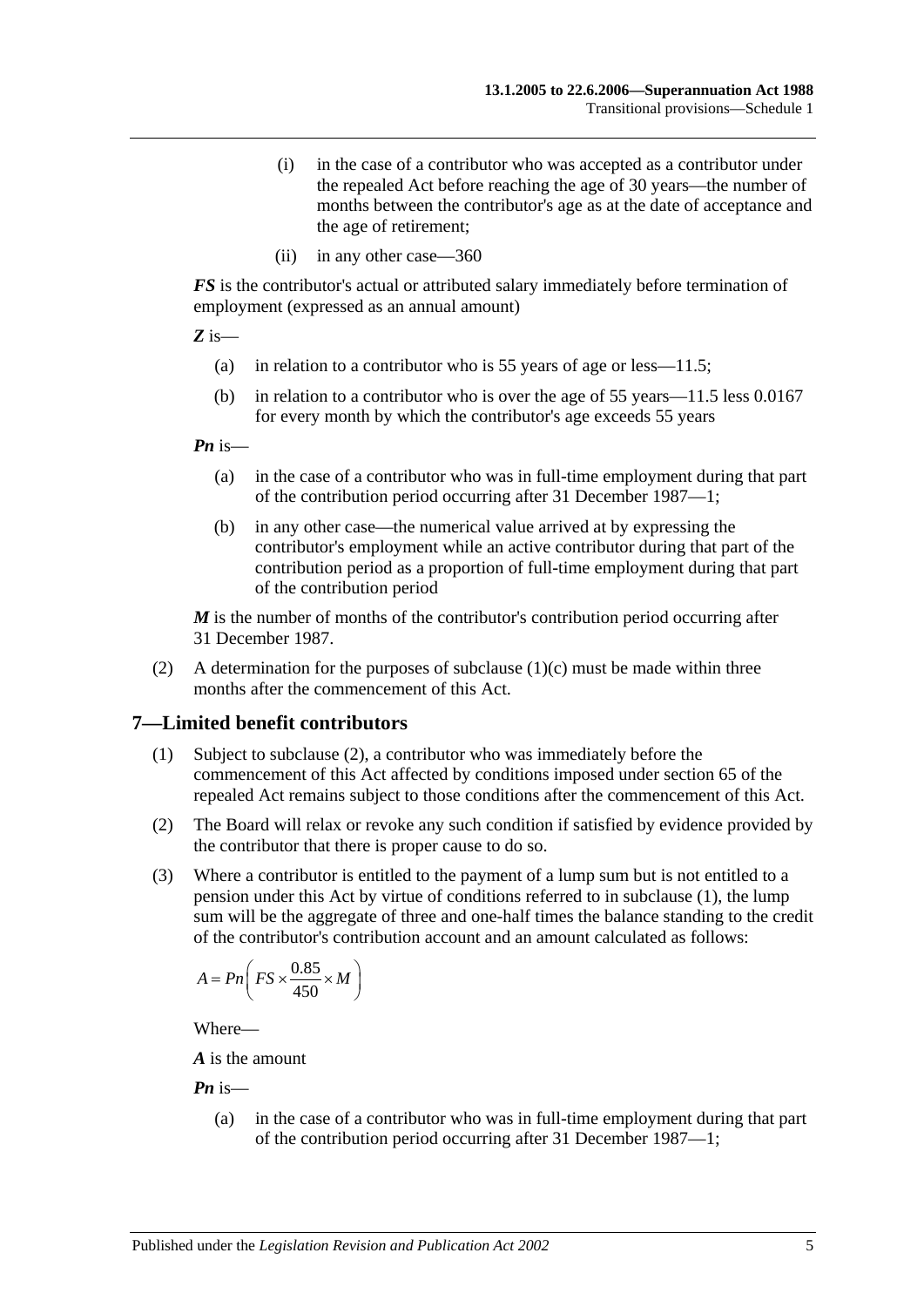(b) in any other case—the numerical value arrived at by expressing the contributor's employment while an active contributor during that part of the contribution period as a proportion of full-time employment during that part of the contribution period

*FS* is the contributor's actual or attributed salary (expressed as an annual amount) immediately before termination of employment

*M* is the number of months of the contributor's contribution period occurring after 31 December 1987.

### **8—Preservation of excess unit addition**

Where—

- (a) a pension becomes payable to or in relation to an old scheme contributor after the commencement of this Act;
- (b) the pension would if the repealed Act had continued in operation be increased by an excess unit addition,

there will be a corresponding increase of the pension payable under this Act.

## **9—Neglected unit and fund share reduction**

- (1) Subject to this Act, where a pension to, or in relation to, an old scheme contributor would, if granted under the repealed Act, have been subject to a neglected unit reduction or a fund share reduction, the corresponding pension under this Act will be subject to a corresponding reduction.
- (1a) Where—
	- (a) an old scheme contributor resigns from employment and elects to preserve his or her accrued superannuation benefits; and
	- (b) the contributor was, before resignation, making pension maintenance payments or neglected unit maintenance payments, or purchasing contribution months by fortnightly contributions,

a pension that subsequently becomes payable to or in relation to the contributor will be reduced to an extent determined by the Board.

- (2) A contributor may reduce or eliminate a reduction of pension under this clause by payment to the Treasurer of a lump sum determined by the Board.
- (3) A contributor who desires to reduce or eliminate a reduction of pension under this clause must, within one month after first becoming entitled to receive the pension inform the Board in writing of his or her intention to do so, and must pay the appropriate lump sum within one month after receiving notification from the Board of the relevant amount.

#### **10—Pensions that commenced under previous enactments**

- (1) A pension that commenced under the repealed Act, or under a corresponding previous enactment, is, subject to this Act, payable as if this Act had been in force when the pension commenced.
- (2) This Act, apart from provisions relating to indexation, commutation and reduction or suspension of pensions, does not affect the amount of any such pension.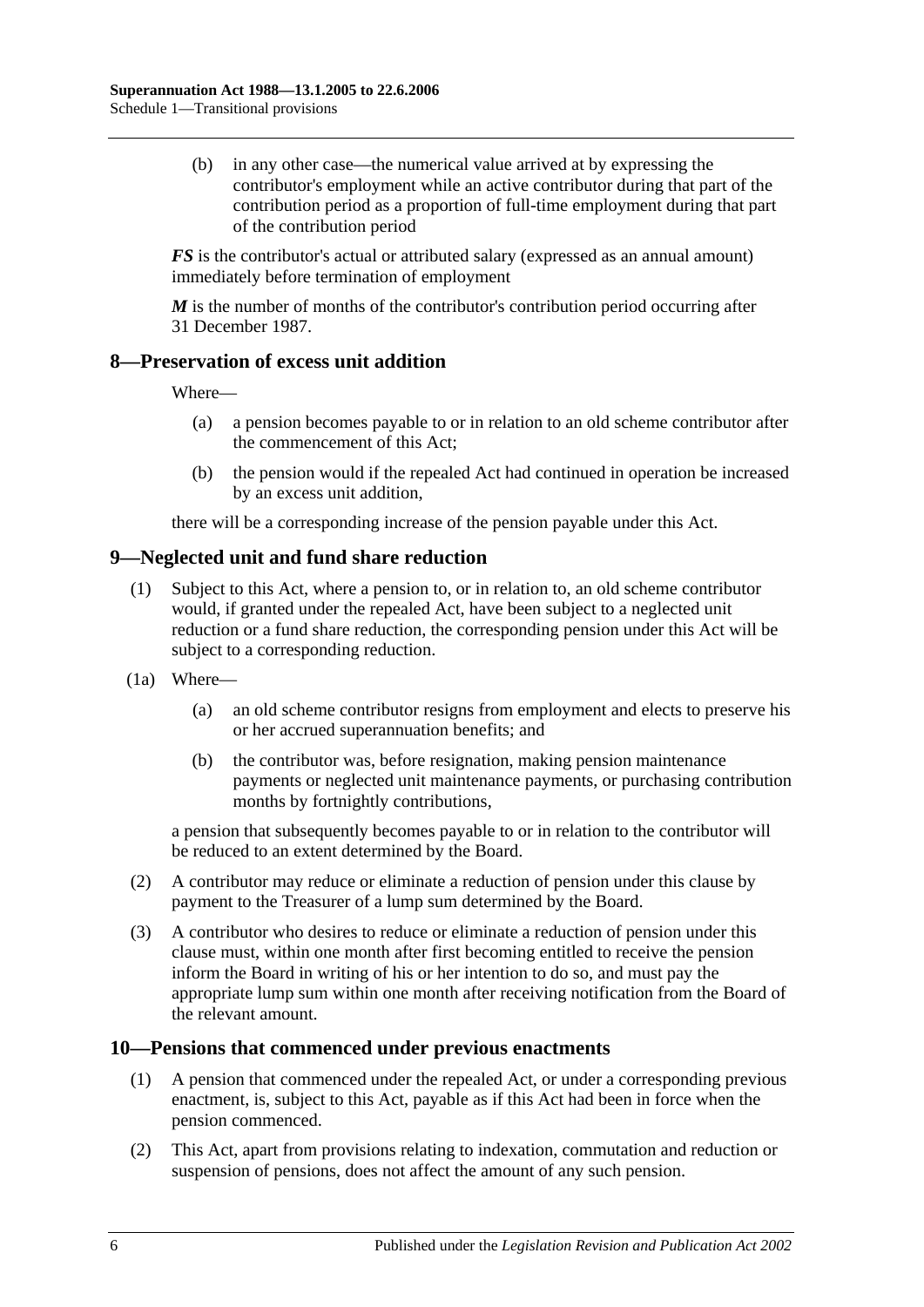### **11—Abolition of Provident Account, and Retirement Benefit Account**

- (1) The Provident Account and the Retirement Benefit Account established under section 99 of the repealed Act are abolished.
- (2) Any contributions to the Provident Account will be treated as contributions made in accordance with the Scheme.
- (3) The balance standing to the credit of any person in the Retirement Benefit Account will be returned to that person.

#### <span id="page-102-0"></span>**12—Continuation of superannuation arrangements**

- (1) Any arrangements in force under section 11 of the repealed Act immediately before the commencement of this Act will continue in force as if they had been made under [section](#page-12-0) 5 of this Act.
- (2) Money paid by an employer pursuant to an arrangement referred to in [subclause](#page-102-0) (1) and held by the Superannuation Funds Management Corporation of South Australia does not form part of the Fund and must be applied by the Superannuation Funds Management Corporation of South Australia in accordance with the arrangement.

### **13—Continuation of membership of elected members of the Board**

- (1) Any members elected to the Board before the commencement of this Act continue in office subject to this Act as if it had been in force when they were elected and they had then been elected under it.
- (2) The offices of the other members of the Board become vacant on the commencement of this Act.

#### **14—Retrospective operation of preservation rights**

The rights conferred by [section](#page-63-0) 39 extend to a contributor who resigned before the commencement of this Act but on or after 1 January, 1988.

#### <span id="page-102-2"></span>**15—Benefits under [Parts 4](#page-28-0) and [5](#page-50-0)**

- <span id="page-102-1"></span>(1) Subject to [clause](#page-103-0) 15A, [Parts 4](#page-28-0) and [5](#page-50-0) as in force immediately before the commencement of the *[Superannuation \(Scheme Revision\) Amendment Act](http://www.legislation.sa.gov.au/index.aspx?action=legref&type=act&legtitle=Superannuation%20(Scheme%20Revision)%20Amendment%20Act%201992) 1992* continue to apply to and in relation to the following contributors:
	- (a) a contributor who was a contributor immediately before 1 July 1992 and in relation to whom benefits did not accrue under the Public Sector Employees Superannuation Scheme;
	- (b) a contributor who has received or is entitled to receive benefits under the Public Sector Employees Superannuation Scheme or in relation to whom such benefits have been paid or are payable;
	- (c) a contributor who would receive a higher benefit, or in relation to whom a higher benefit would be payable, under those provisions immediately before amendment by the *[Superannuation \(Scheme Revision\) Amendment Act](http://www.legislation.sa.gov.au/index.aspx?action=legref&type=act&legtitle=Superannuation%20(Scheme%20Revision)%20Amendment%20Act%201992) 1992*.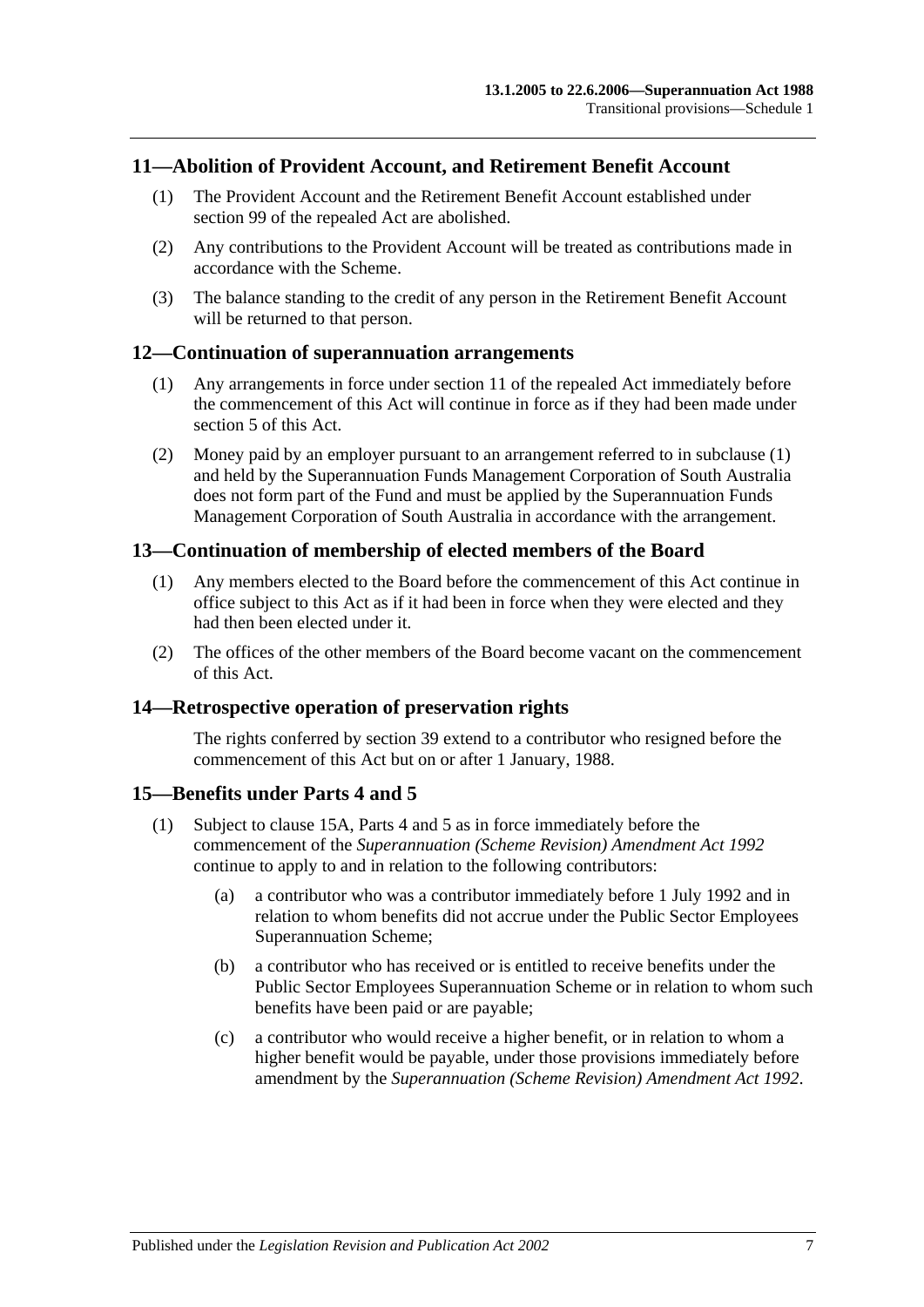- (2) A contributor whose employment terminates or is terminated on or after 1 July 1992 and who is entitled to a benefit under the Public Sector Employees Superannuation Scheme or a person who is entitled to such a benefit in relation to a contributor whose employment was terminated by death on or after 1 July 1992 may renounce the entitlement by instrument in writing to the Board within three months after becoming entitled or within three months after the Governor assents to the *[Superannuation](http://www.legislation.sa.gov.au/index.aspx?action=legref&type=act&legtitle=Superannuation%20(Scheme%20Revision)%20Amendment%20Act%201992)  [\(Scheme Revision\) Amendment Act](http://www.legislation.sa.gov.au/index.aspx?action=legref&type=act&legtitle=Superannuation%20(Scheme%20Revision)%20Amendment%20Act%201992) 1992*, whichever is later and upon renunciation the contributor or other person will be taken for the purposes of [subclause](#page-102-1) (1)(b) never to have been entitled.
- (3) Where benefits under the Public Sector Employees Superannuation Scheme have been credited to an account maintained by the Board in the name of a contributor under section 28 of the *[Superannuation \(Benefit Scheme\) Act](http://www.legislation.sa.gov.au/index.aspx?action=legref&type=act&legtitle=Superannuation%20(Benefit%20Scheme)%20Act%201992) 1992*, the contributor will be taken, for the purposes of [subclause](#page-102-1) (1)(b), to have received those benefits.

## <span id="page-103-0"></span>**15A—Early retirement benefit for certain contributors**

- (1) A contributor—
	- (a) who resigned from employment before 1 July 1992 after a contribution period of 120 months or more and preserved his or her accrued superannuation benefits under [section](#page-63-0) 39; and
	- (b) who, on or before reaching the age of retirement, requires the Board to commence paying a retirement pension,

<span id="page-103-1"></span>is entitled to the following benefits:

- (c) if the contributor was accepted as a contributor before the age of 30 years and before commencement of the repealed Act, the contributor is entitled to a pension in accordance with [section](#page-66-1) 39(7) and [\(8\)](#page-67-0) as in force immediately before the *[Superannuation \(Miscellaneous\) Amendment Act](http://www.legislation.sa.gov.au/index.aspx?action=legref&type=act&legtitle=Superannuation%20(Miscellaneous)%20Amendment%20Act%201994) 1994* came into operation;
- <span id="page-103-2"></span>(d) in any other case the contributor is entitled to a pension calculated as follows:

$$
P = AFS \times A \times \left(\frac{45.5}{100} + \frac{21.1 \times n_2}{100 \times 60}\right)
$$

Where—

*P* is the amount of the pension (expressed as an amount per fortnight)

*AFS* is the contributor's actual or attributed salary (expressed as an amount per fortnight) immediately before resignation adjusted to reflect changes in the Consumer Price Index between the date of resignation and the date on which the pension first became payable

*A* is the lesser of the following:

- (a) unity;
- (b) the numerical value obtained by dividing the number of the contributor's accrued contribution points by—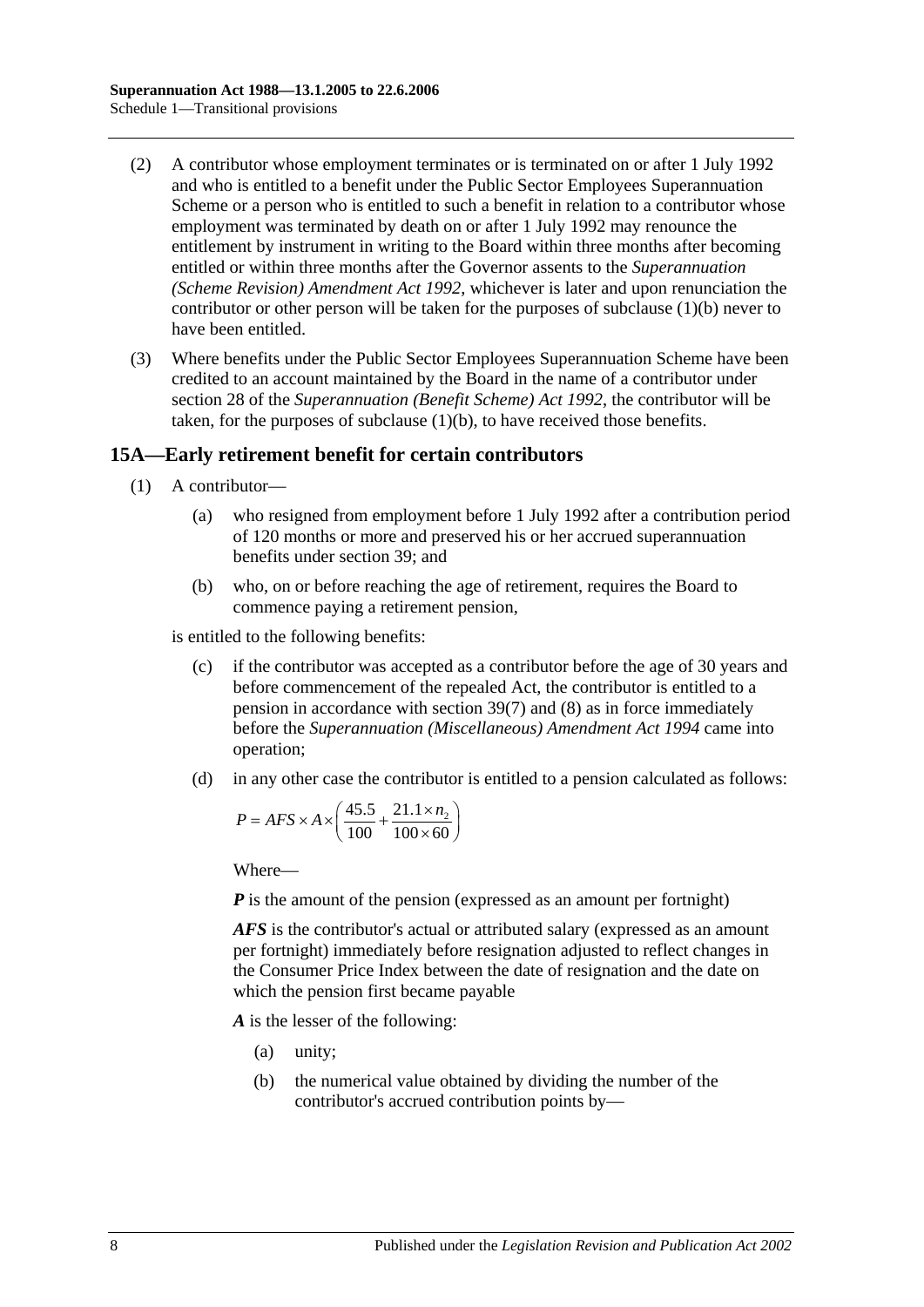- (i) in the case of a contributor who was accepted as a contributor under the repealed Act before reaching the age of 30 years—the number of months between the date of acceptance and the date on which the pension first became payable;
- (ii) in any other case—300 +  $n_2$

 $n_2$  is the number of months between the day on which the contributor reached the age of 55 years and the day on which the pension first became payable.

- (2) For the purpose of applying [section](#page-66-1)  $39(7)$  as required by [subclause](#page-103-1) (1)(c), the factor "NP" in the formula in [section](#page-66-1) 39(7) is the amount of pension that would have been payable to the contributor if it were calculated under [subclause](#page-103-2) (1)(d).
- (3) A contributor referred to in [clause](#page-102-2) 15(1) who is an old scheme contributor and who retires on or after reaching the age of 55 years but before the age of retirement is entitled to a pension calculated as follows:

$$
P = FS \times A \times \left(\frac{45.5}{100} + \frac{21.1 \times n_2}{100 \times 60}\right)
$$

Where—

*P* is the amount of the pension (expressed as an amount per fortnight)

*FS* is the contributor's actual or attributed salary (expressed as an amount per fortnight) immediately before retirement

*A* is the lesser of the following:

- (a) unity;
- (b) the numerical value obtained by dividing the number of the contributor's accrued contribution points by—
	- (i) in the case of a contributor who was accepted as a contributor under the repealed Act before reaching the age of 30 years—the number of months between the date of acceptance and the date on which the pension first became payable;
	- (ii) in any other case—300 +  $n_2$

 $n_2$  is the number of months between the day on which the contributor reached the age of 55 years and the day on which the pension first became payable.

#### <span id="page-104-0"></span>**16—Transference from old scheme to new scheme**

- (1) Subject to [subclause](#page-105-0) (8), an old scheme contributor may, by notice in writing given to the Board on or before 31 December 1993, elect to become a contributor to the new scheme.
- (2) A contributor who makes an election under [subclause](#page-104-0) (1) will be taken to have become a new scheme contributor on 1 July 1992.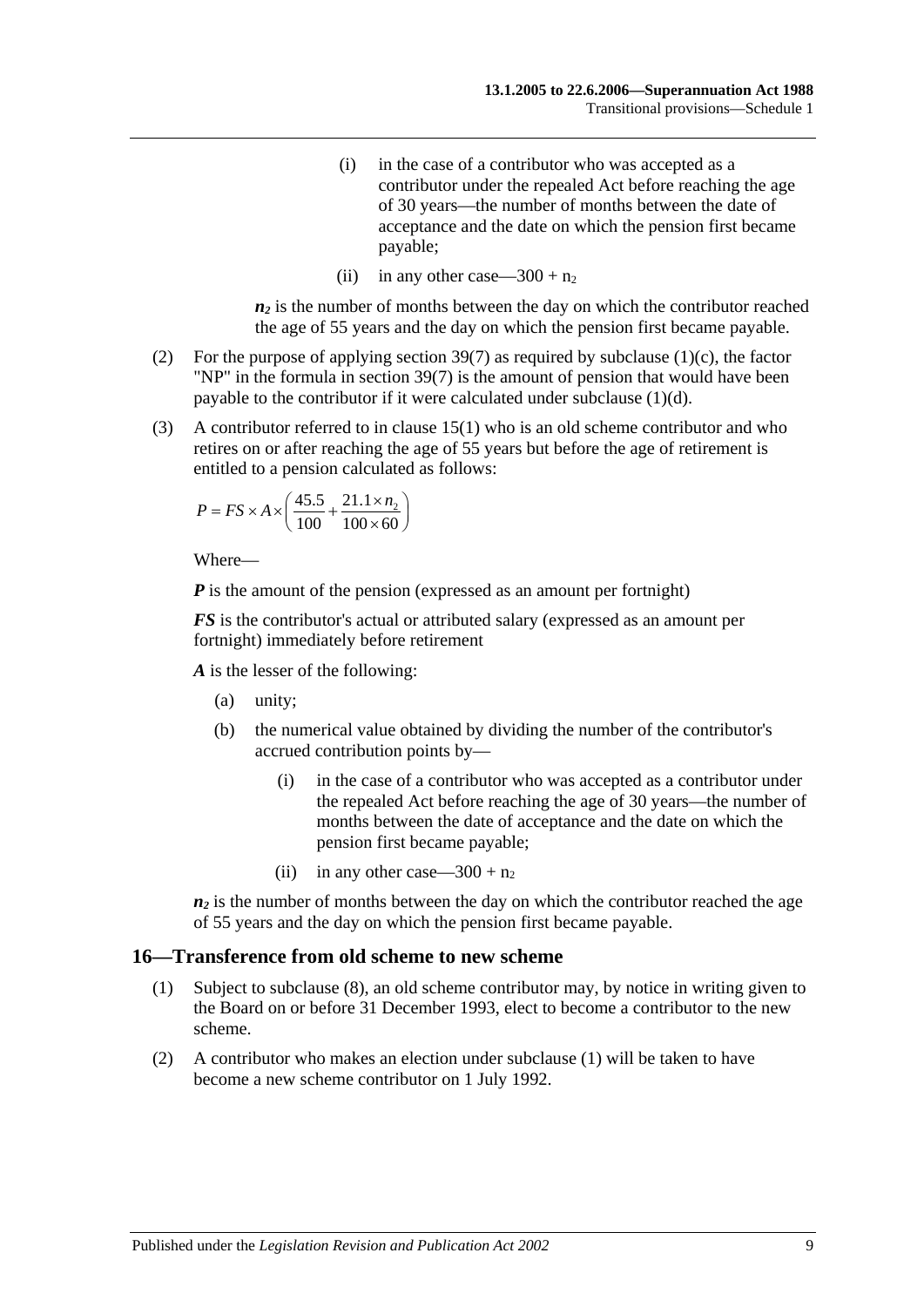- (3) Where conditions limiting the payment of benefits applied in relation to the contributor under the old scheme the same conditions will, if they can be applied without modification, apply in relation to the contributor under the new scheme, but if not the Board will apply conditions that are, in its opinion, appropriate limiting the payment of benefits to or in relation to, the contributor under the new scheme.
- <span id="page-105-1"></span>(4) For the purpose of determining the benefits payable to, or in relation to, the contributor under the old scheme and the time at which they are payable, the contributor will be taken to have resigned from employment on 30 June 1992 and to have elected to preserve his or her accrued superannuation benefits under [section](#page-63-0) 39.
- (5) Benefits that are preserved by virtue of [subclause](#page-105-1) (4) are not payable to the contributor while the contributor is employed in employment to which this Act applies.
- (6) For the purpose of calculating the contributor's benefits under the new scheme—
	- (a) contribution points accrued before 1 July 1992 and contribution months occurring before that date will be disregarded; and
	- (b) the Board will establish a new account in the name of the contributor as at 1 July 1992.
- (7) The standard contribution rate that applied in relation to the contributor before 1 July 1992 will continue to apply in relation to the contributor from 1 July 1992 until 30 June following the election made by the contributor under [subclause](#page-104-0) (1).
- <span id="page-105-0"></span>(8) This clause does not apply for the benefit of—
	- (a) an employee of the Australian National Railways Commission;
	- (b) a contributor who has reached the age of retirement.
- (9) In this clause—

*the new scheme* means the scheme of superannuation established by [Part 4](#page-28-0) of this Act;

*the old scheme* means the scheme of superannuation established by [Part 5](#page-50-0) of this Act.

#### **17—Payment of contributions while on leave without pay**

[Section](#page-11-0) 4(8) does not apply to a contributor who is on leave without pay when the *[Superannuation \(Miscellaneous\) Amendment Act](http://www.legislation.sa.gov.au/index.aspx?action=legref&type=act&legtitle=Superannuation%20(Miscellaneous)%20Amendment%20Act%201994) 1994* comes into operation in respect of that period of leave.

#### <span id="page-105-2"></span>**18—Repeal of contribution rate**

- (1) A contributor who was contributing at the rate of 1.5% at the commencement of the *Superannuation [\(Miscellaneous\) Amendment Act](http://www.legislation.sa.gov.au/index.aspx?action=legref&type=act&legtitle=Superannuation%20(Miscellaneous)%20Amendment%20Act%201998) 1998* is entitled to continue contributing at that rate until 1 July 1998.
- (2) A contributor referred to in [subclause](#page-105-2) (1) who fails to elect some other rate of contribution under [section](#page-24-0) 23 in respect of the 1998/1999 financial year will be taken to have elected to cease contributing in respect of that year.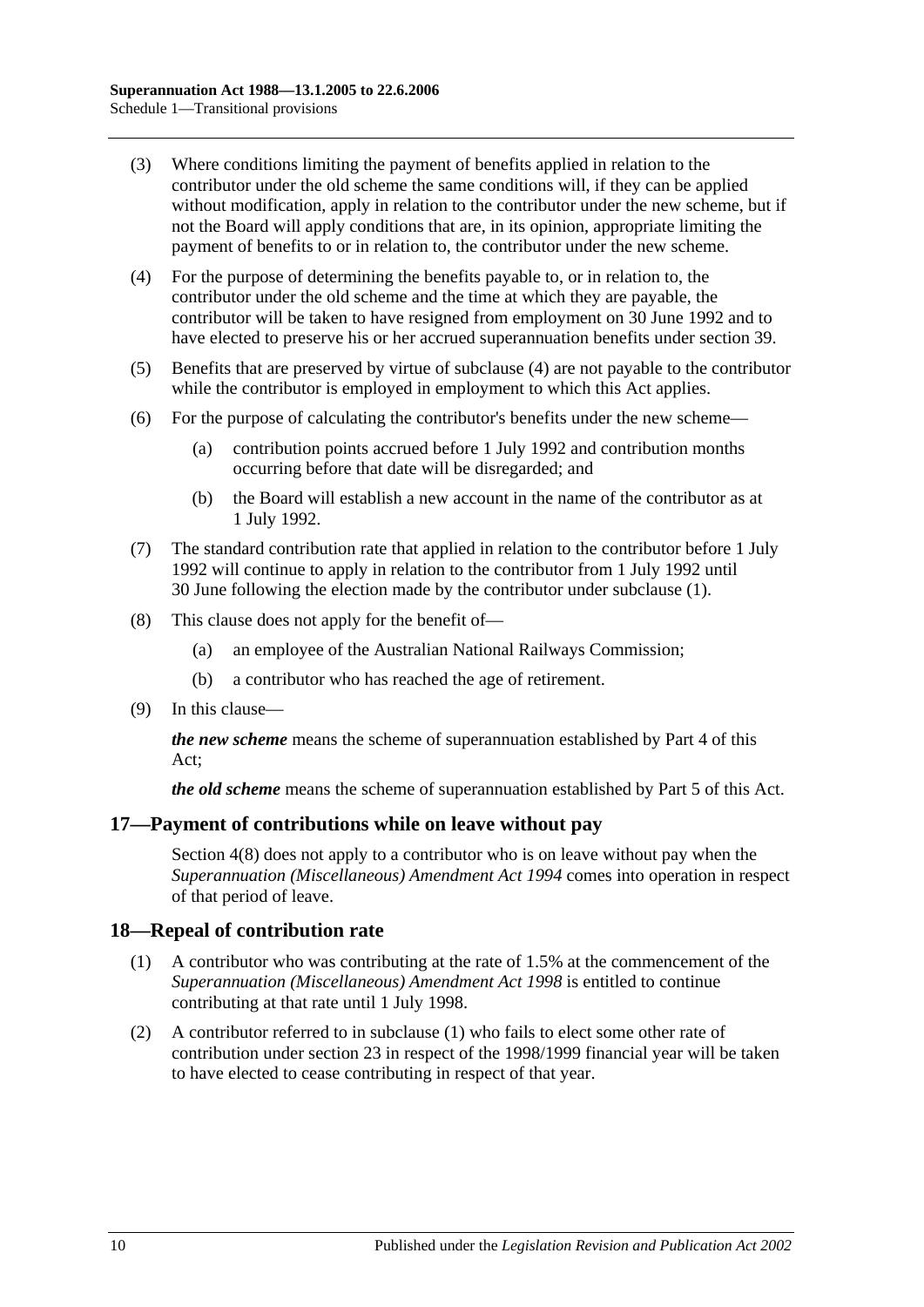### **19—Operation of [sections](#page-30-0) 28(1f) and [39\(1db\)](#page-64-2)**

[Section](#page-30-0) 28(1f) and [39\(1db\)](#page-64-2) substituted by the *[Superannuation \(Miscellaneous\)](http://www.legislation.sa.gov.au/index.aspx?action=legref&type=act&legtitle=Superannuation%20(Miscellaneous)%20Amendment%20Act%201998)  [Amendment Act](http://www.legislation.sa.gov.au/index.aspx?action=legref&type=act&legtitle=Superannuation%20(Miscellaneous)%20Amendment%20Act%201998) 1998* operate in relation to the 1997/1998 and subsequent financial years and the provisions they replace operate in relation to the 1996/1997 and previous financial years.

#### **20—Election on retrenchment under [section](#page-34-0) 29**

A new scheme contributor who—

- (a) was retrenched one year or less before the commencement of the *[Superannuation \(Miscellaneous\) Amendment Act](http://www.legislation.sa.gov.au/index.aspx?action=legref&type=act&legtitle=Superannuation%20(Miscellaneous)%20Amendment%20Act%201998) 1998*; and
- (b) had not reached the age of 55 years at that time; and
- (c) had not made an election under [section](#page-34-1) 29(1) at that time,

is entitled to make the election within three months after the commencement of that Act.

## **21—Operation of amendments made by** *Statutes Amendment (Equal Superannuation Entitlements for Same Sex Couples) Act 2003*

An amendment made by the *[Statutes Amendment \(Equal Superannuation Entitlements](http://www.legislation.sa.gov.au/index.aspx?action=legref&type=act&legtitle=Statutes%20Amendment%20(Equal%20Superannuation%20Entitlements%20for%20Same%20Sex%20Couples)%20Act%202003)  [for Same Sex Couples\) Act 2003](http://www.legislation.sa.gov.au/index.aspx?action=legref&type=act&legtitle=Statutes%20Amendment%20(Equal%20Superannuation%20Entitlements%20for%20Same%20Sex%20Couples)%20Act%202003)* to a provision of this Act that provides for, or relates to, the payment of a pension, lump sum or other benefit to a person on the death of a contributor applies only if the death occurs on or after 3 July 2003.

# **Schedule 1A—Provisions relating to other public sector superannuation schemes**

- <span id="page-106-1"></span><span id="page-106-0"></span>1 (1) Subject to [subclause](#page-106-0) (2), the Governor may make regulations—
	- (aaa) declaring a group of employees who are members of a public sector superannuation scheme to be contributors for the purposes of this Act;
	- (a) transferring all the assets and liabilities of a fund established for the purposes of a public sector superannuation scheme to the South Australian Superannuation Fund or transferring part of those assets and liabilities to that Fund and the remainder to an account to be kept at the Treasury pursuant to an arrangement under [section](#page-12-0) 5;
	- (b) modifying the provisions of this Act in their application to the group of employees referred to in [paragraph](#page-106-1) (aaa);
	- (c) providing for transitional matters upon the making of a declaration under [paragraph](#page-106-1) (aaa).
	- (2) The Governor must not make a regulation under subclause (1) unless—
		- (a) the majority of the group of employees affected by the regulation and their employer have given their consent to the proposed regulation; and
		- (b) the employer is the Passenger Transport Board, TransAdelaide, the Commissioner of Highways or the South Australian Health Commission or the employer and the Board have entered into an arrangement under [section](#page-12-0) 5.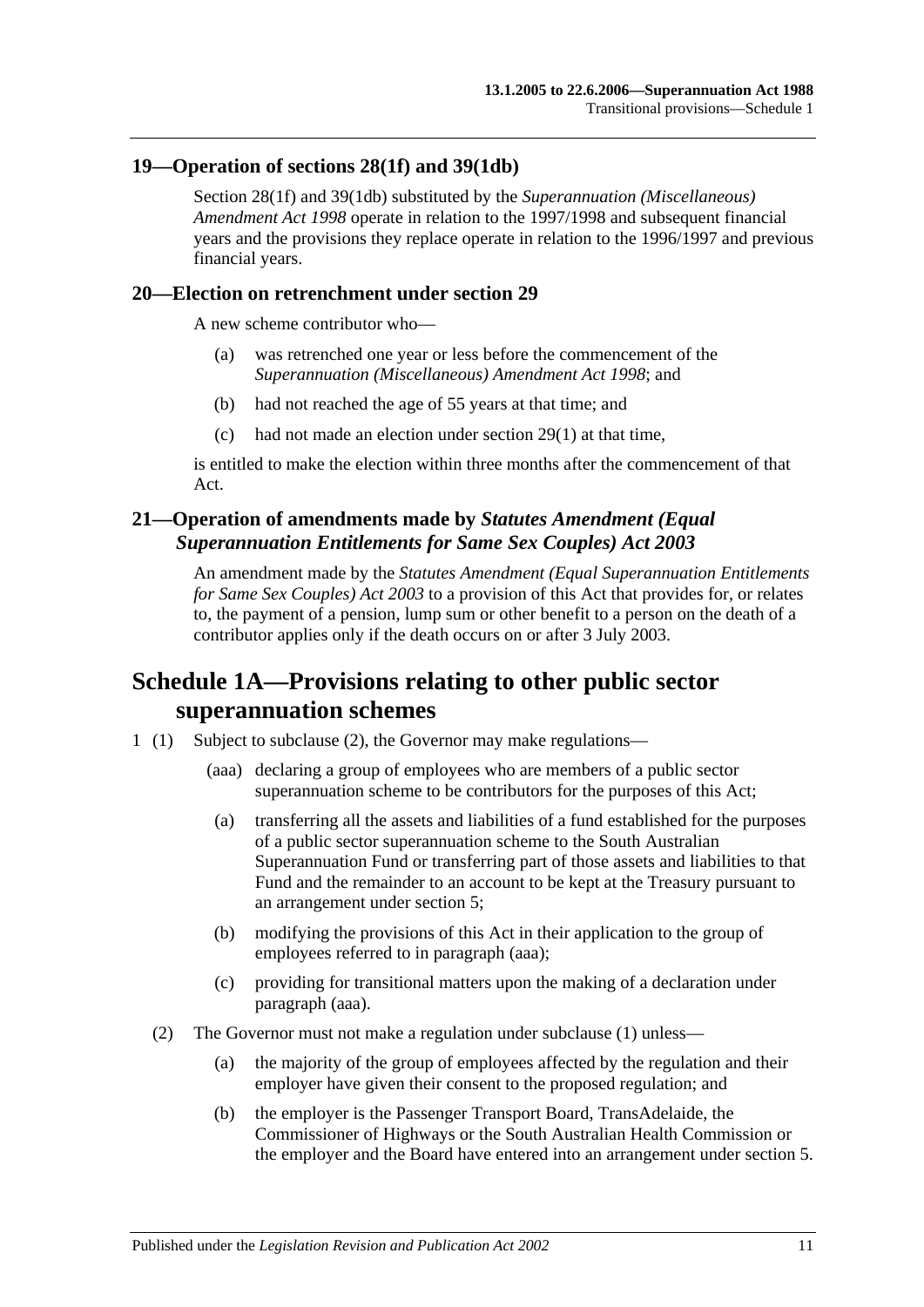- 2 (1) Where, pursuant to a law of the Commonwealth, tax is payable on the income of a fund established for the purposes of a public sector superannuation scheme, the Governor may, at the request of the trustees of the fund or the employer in relation to whom the scheme was established, make regulations reducing the benefits payable to, or in relation to, members of the scheme to offset the amount of the tax payable and making consequential alterations to any trust deed or other document establishing the scheme.
	- (2) A regulation whenever made under subclause (1) will, unless otherwise provided in the regulation, have effect from the time at which the tax referred to in subclause (1) first became payable.
- 3 In this Schedule—

*public sector superannuation scheme* means a superannuation scheme established for the benefit of employees of an instrumentality or agency of the Crown.

# **Schedule 1B—Transfer of certain members of the Electricity Industry Superannuation Scheme to the State Scheme**

# **Part 1—Preliminary**

## **1—Interpretation**

In this Schedule, unless the contrary intention appears—

*the contributory lump sum schemes* means Divisions 2 and 4 of the Electricity Industry Superannuation Scheme providing for contributions by members and lump sum benefits for members;

*Division 4* of the Electricity Industry Superannuation Scheme means the division of the Scheme formerly known as the "R.G. Scheme";

*the Electricity Industry pension scheme* means Division 3 of the Electricity Industry Superannuation Scheme providing for pension benefits;

*the Electricity Industry Superannuation Board* includes a subsequent trustee of the Electricity Industry Superannuation Scheme;

*the Electricity Industry Superannuation Scheme* means the ETSA Contributory and Non-Contributory Superannuation Schemes continued in existence as the Electricity Industry Superannuation Scheme by clause 3 of the Electricity Industry Superannuation Scheme Trust Deed appearing at the end of Schedule 1 of the *[Electricity Corporations Act](http://www.legislation.sa.gov.au/index.aspx?action=legref&type=act&legtitle=Electricity%20Corporations%20Act%201994) 1994*;

*the relevant day* means the day on which the approval of the Treasurer ceases to be required for the variation or replacement of the Rules of the Electricity Industry Superannuation Scheme;

*the State Scheme* means the scheme of superannuation established by this Act;

*Trustee* means the Electricity Industry Superannuation Board and includes subsequent trustees of the Electricity Industry Superannuation Scheme.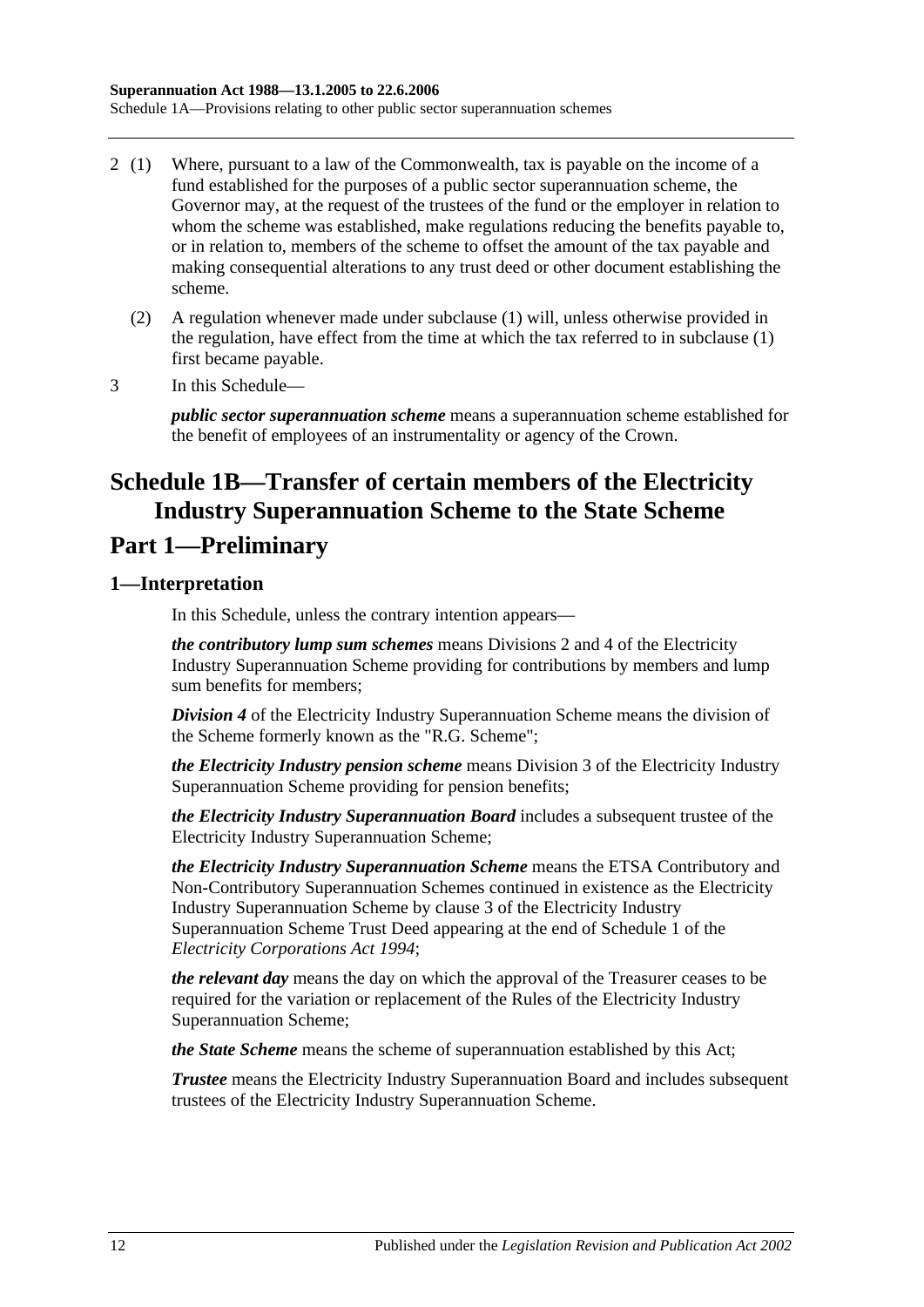Transfer of certain members of the Electricity Industry Superannuation Scheme to the State Scheme—Schedule 1B

# **Part 2—Transfer of members**

### <span id="page-108-0"></span>**2—Transfer of existing pensioners before the relevant day**

- (1) The Treasurer may, by notice to the Electricity Industry Superannuation Board and the South Australian Superannuation Board under [clause](#page-115-0) 7 before the relevant day, transfer a person who is in receipt of a pension under the Electricity Industry Superannuation Scheme from that scheme to the State Scheme.
- <span id="page-108-1"></span>(2) A person transferred under [subclause](#page-108-0) (1)—
	- (a) is entitled to a pension under this Act which, at the time of transfer, is of equivalent value to the pension he or she was receiving immediately before the transfer; and
	- (b) except in the case of a person entitled to a derivative benefit, will be taken to be an old scheme contributor; and
	- (c) in the case of a person who is entitled to a derivative benefit, will be taken to derive the benefit from an old scheme contributor.
- <span id="page-108-3"></span><span id="page-108-2"></span> $(3)$  If—
	- (a) an old scheme contributor referred to in [subclause](#page-108-1) (2) dies before the expiration of three years after he or she first became entitled to a pension under the Electricity Industry Superannuation Scheme; or
	- (b) a person—
		- (i) referred to in [subclause](#page-108-1) (2) who is entitled to a derivative benefit; or
		- (ii) who is entitled to a derivative benefit from an old scheme contributor referred to in [paragraph](#page-108-2) (a),

dies before the expiration of three years after the contributor from whom the benefit was derived—

- (iii) first became entitled to a pension under the Electricity Industry Superannuation Scheme; or
- (iv) died while still in employment without ever becoming entitled to such a pension,

<span id="page-108-4"></span>and—

- (c) in the case referred to in [paragraph](#page-108-2) (a), no one is entitled to a derivative benefit under this Act in respect of the contributor; or
- <span id="page-108-5"></span>(d) in the case referred to in [paragraph](#page-108-3) (b), all derivative entitlements have ceased before the expiration of that period,

the contributor's estate is entitled to a lump sum equivalent to—

(e) where [paragraph](#page-108-4) (c) applies—the aggregate of the pension payments that the contributor would have received between the date of death and the third anniversary of the commencement of the pension if he or she had survived; or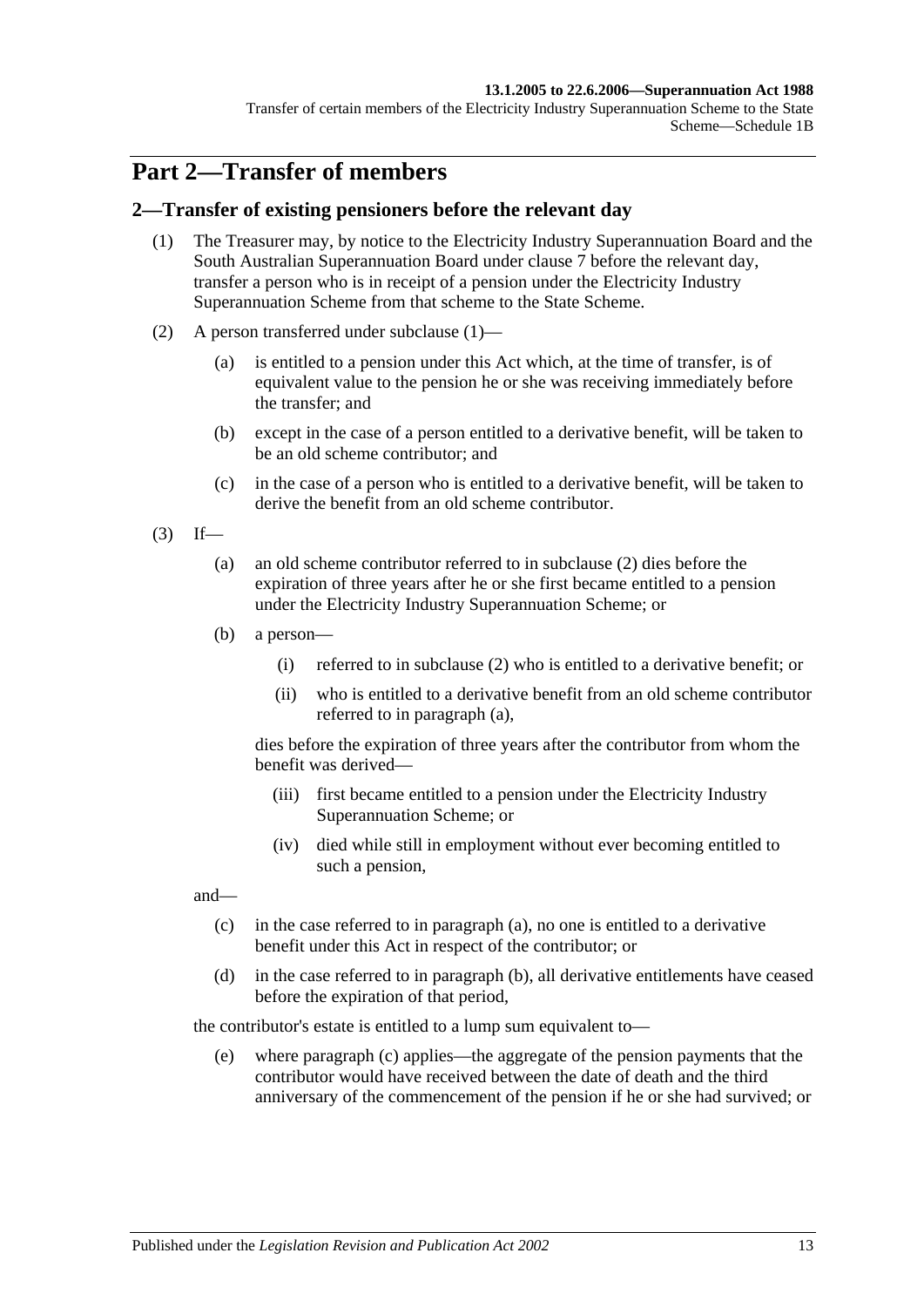Schedule 1B—Transfer of certain members of the Electricity Industry Superannuation Scheme to the State Scheme

> (f) where [paragraph](#page-108-5) (d) applies—the aggregate of the pension payments that the contributor from whom the benefit was derived would have received between the date when the derivative entitlement, or the last of the derivative entitlements, ceased and the third anniversary of the commencement of the pension (or the date of the contributor's death) if the contributor had survived during that period,

(the lump sum will be determined on the assumption that the pension will not be adjusted under [section](#page-89-0) 47 during that period).

- (4) Where a person who is transferred under this clause was, immediately before the transfer, entitled to commute a part, or the whole, of his or her pension under the Electricity Industry Superannuation Scheme, he or she is entitled to commute the whole or a part of the pension in accordance with this Act within a period that terminates—
	- (a) when the period for commutation under the Electricity Industry Superannuation Scheme would have terminated; or
	- (b) at the expiration of three months after the transfer,

whichever is the later.

- <span id="page-109-0"></span>(5) An amount equivalent in value to that part of the Scheme assets of the Electricity Industry Superannuation Scheme that is attributable to the membership of the Scheme of a person transferred to the State Scheme under this clause, or of the contributor from whom a person transferred to the State Scheme under this clause derives benefits, (to be determined by an actuary appointed by the Treasurer) must be paid by the Trustee from the Scheme assets to the Treasurer.
- (6) The Treasurer must pay into the South Australian Superannuation Fund a contribution reflecting the amount paid to the Treasurer under [subclause](#page-109-0) (5).

### <span id="page-109-2"></span>**3—Transfer of existing and future pensioners after the relevant day**

- (1) After the relevant day, the Treasurer may, at the request of the Trustee, enter into an agreement with the Trustee under which a person or persons referred to in [subclause](#page-109-1) (2) may be transferred from the Electricity Industry Superannuation Scheme to the State Scheme.
- <span id="page-109-4"></span><span id="page-109-1"></span>(2) The following persons may be transferred pursuant to an agreement under [subclause](#page-109-2) (1):
	- (a) a person who is in receipt of a pension under the Electricity Industry Superannuation Scheme;
	- (b) a person who is a member of the Electricity Industry pension scheme and who is presently entitled to receive, but is not yet in receipt of, a pension following the termination of his or her employment;
	- (c) a person who is entitled to a pension as a derivative benefit under the Electricity Industry Superannuation Scheme but who is not yet in receipt of the pension.
- <span id="page-109-5"></span><span id="page-109-3"></span>(3) The Treasurer may, by notice to the Electricity Industry Superannuation Board and the South Australian Superannuation Board under [clause](#page-115-0) 7, transfer a person from the Electricity Industry Superannuation Scheme to the State Scheme in pursuance of an agreement referred to in [subclause](#page-109-2) (1).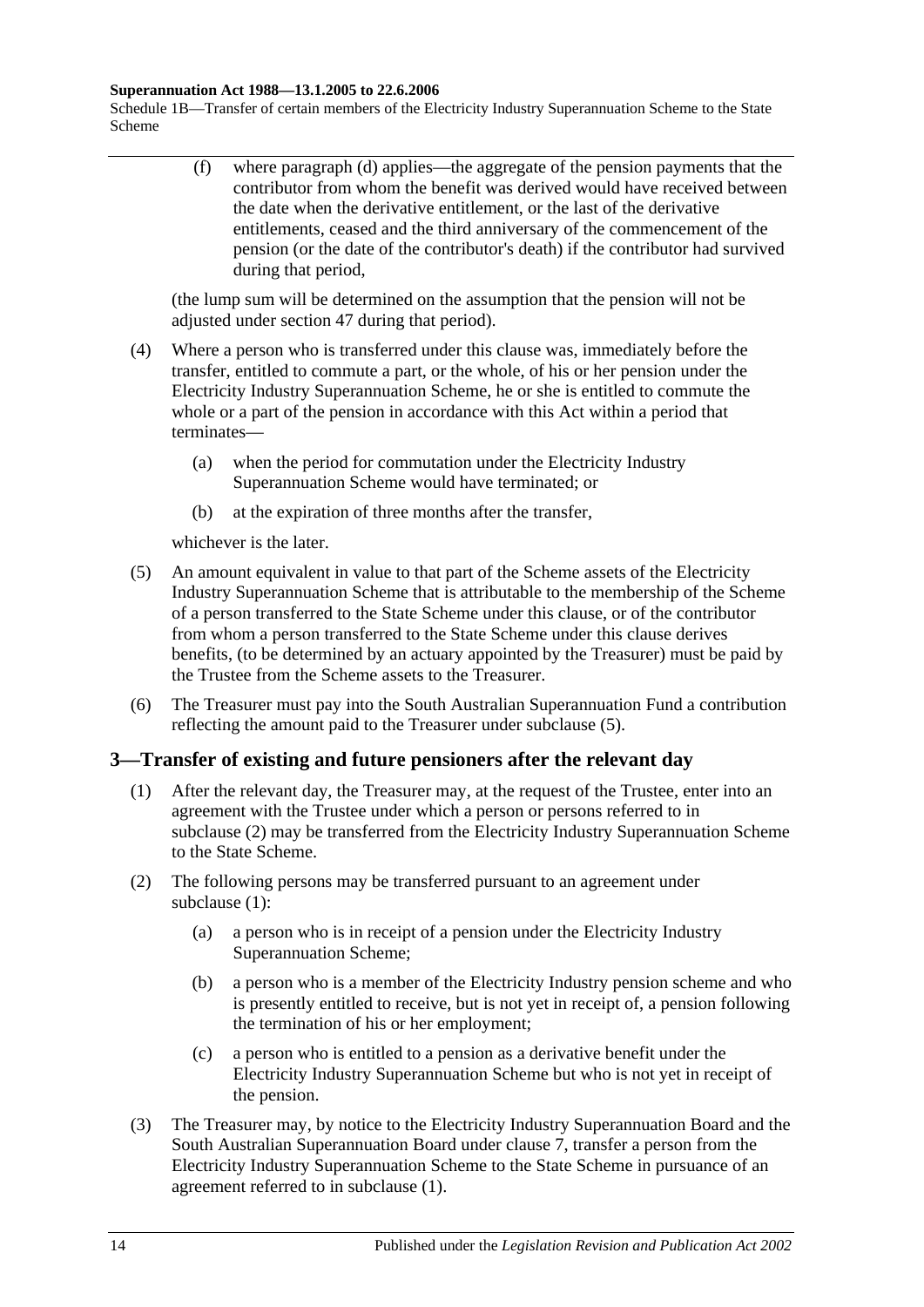Transfer of certain members of the Electricity Industry Superannuation Scheme to the State Scheme—Schedule 1B

- <span id="page-110-0"></span>(4) A person transferred under [subclause](#page-109-3) (3)—
	- (a) is, in the case of a person who was in receipt of a pension at the time of transfer, entitled to a pension under this Act which, at the time of transfer, is of equivalent value to the pension he or she was receiving immediately before the transfer; and
	- (b) is, in the case of a person referred to in [subclause](#page-109-4) (2)(b) or [\(c\),](#page-109-5) entitled to a pension under this Act which, at the time of transfer, is of equivalent value to the initial pension that he or she would have received if he or she had not been transferred; and
	- (c) except in the case of a person entitled to a derivative benefit, will be taken to be an old scheme contributor; and
	- (d) in the case of a person who is entitled to a derivative benefit, will be taken to derive the benefit from an old scheme contributor.
- <span id="page-110-2"></span><span id="page-110-1"></span> $(5)$  If—
	- (a) an old scheme contributor referred to in [subclause](#page-110-0) (4) who was in receipt of, or was entitled to, a pension at the time of transfer, dies before the expiration of three years after he or she first became entitled to a pension under the Electricity Industry Superannuation Scheme; or
	- (b) a person—
		- (i) referred to in [subclause](#page-110-0) (4) who was in receipt of, or was entitled to, a derivative pension at the time of transfer; or
		- (ii) who is entitled to a derivative benefit from an old scheme contributor referred to in [paragraph](#page-110-1) (a),

dies before the expiration of three years after the contributor from whom the benefit was derived—

- (iii) first became entitled to a pension under the Electricity Industry Superannuation Scheme; or
- (iv) died while still in employment without ever becoming entitled to such a pension,

<span id="page-110-3"></span>and—

- (c) in the case referred to in [paragraph](#page-110-1) (a), no one is entitled to a derivative benefit under this Act in respect of the contributor; or
- <span id="page-110-4"></span>(d) in a case referred to in [paragraph](#page-110-2) (b), all derivative entitlements have ceased before the expiration of that period,

the contributor's estate is entitled to a lump sum equivalent to—

(e) where [paragraph](#page-110-3) (c) applies—the aggregate of the pension payments that the contributor would have received between the date of death and the third anniversary of the commencement of the pension if he or she had survived; or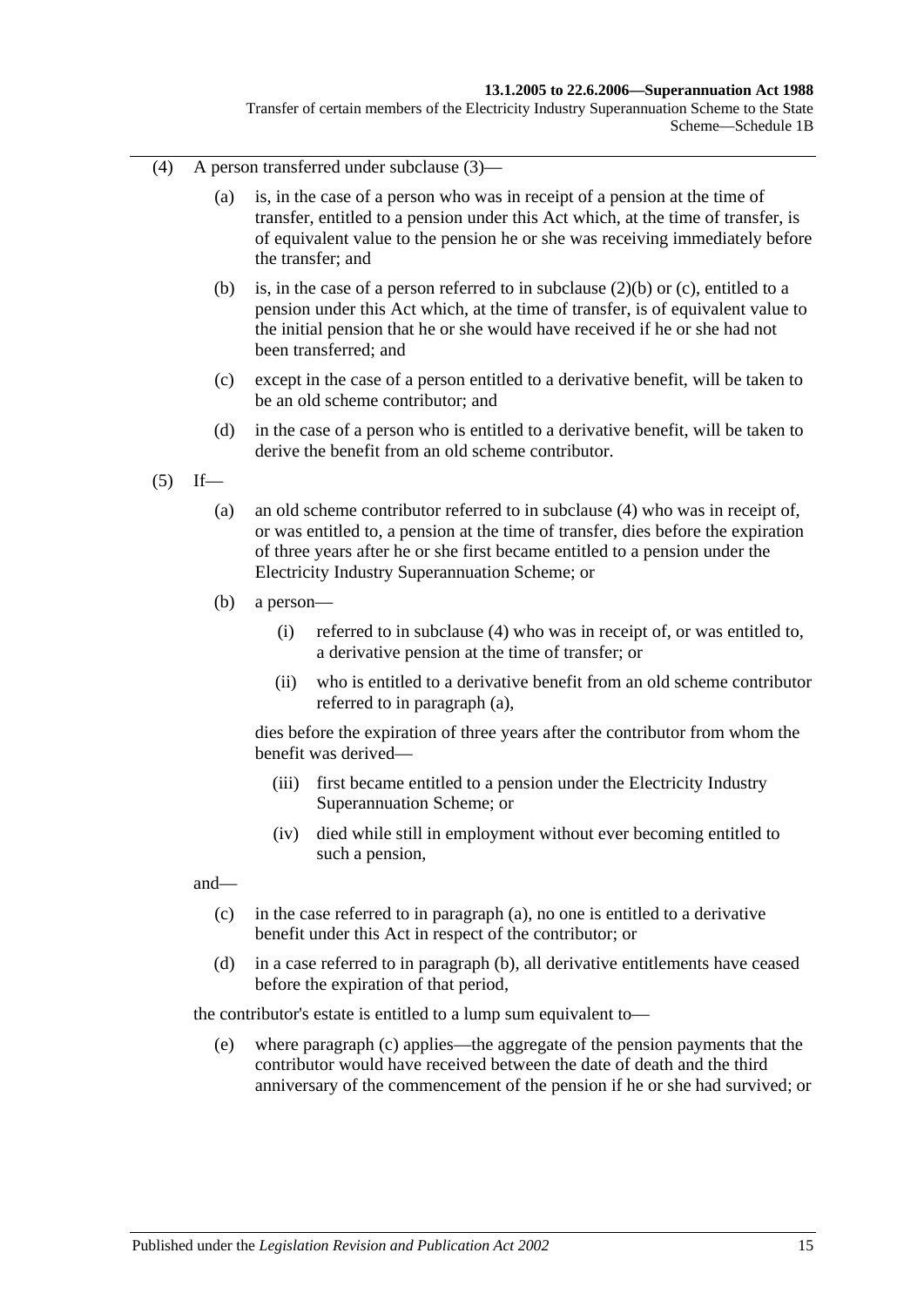Schedule 1B—Transfer of certain members of the Electricity Industry Superannuation Scheme to the State Scheme

> (f) where [paragraph](#page-110-4) (d) applies—the aggregate of the pension payments that the contributor from whom the benefit was derived would have received between the date when the derivative entitlement, or the last of the derivative entitlements, ceased and the third anniversary of the commencement of the pension (or the date of the contributor's death) if the contributor had survived during that period,

(the lump sum will be determined on the assumption that the pension will not be adjusted under [section](#page-89-0) 47 during that period).

- (6) Where a person who is transferred under this clause was, immediately before the transfer, entitled to commute a part, or the whole, of his or her pension under the Electricity Industry Superannuation Scheme, he or she is entitled to commute the whole or a part of the pension in accordance with this Act within a period that terminates—
	- (a) when the period for commutation under the Electricity Industry Superannuation Scheme would have terminated; or
	- (b) at the expiration of three months after the transfer,

whichever is the later.

- <span id="page-111-0"></span>(7) An amount equivalent in value to that part of the Scheme assets of the Electricity Industry Superannuation Scheme that is attributable to the contributions (and the interest and other income and other accretions arising from investment of those contributions) to the Scheme of a person transferred to the State Scheme under this clause who was in receipt of, or entitled to, a pension at the time of transfer, or of the contributor from whom a person transferred to the State Scheme under this clause derives benefits, (to be determined by an actuary appointed by the Treasurer) must be paid by the Trustee from the Scheme assets to the Treasurer.
- (8) The Treasurer must pay into the South Australian Superannuation Fund a contribution reflecting the amount paid to the Treasurer under [subclause](#page-111-0) (7).
- (9) An amount equivalent in value to the aggregate value of the employer components of benefits payable under this Act to, or in respect of, persons transferred under this clause (to be determined by an actuary appointed by the Treasurer) must be paid by the Trustee from the Scheme assets of the Electricity Industry Superannuation Scheme to the Treasurer.

## <span id="page-111-2"></span>**4—Transfer of persons entitled to preserved benefits**

- (1) The Treasurer may, by notice to the Electricity Industry Superannuation Board and the South Australian Superannuation Board under [clause](#page-115-0) 7 before the relevant day, transfer a person referred to in [subclause](#page-111-1) (2) from the Electricity Industry Superannuation Scheme to the State Scheme.
- <span id="page-111-1"></span>(2) A person who—
	- (a) is a member of the Electricity Industry pension scheme or either of the contributory lump sum schemes; and
	- (b) is entitled to preserved benefits in the relevant scheme; and
	- (c) is not accruing benefits under any other division of the Electricity Industry Superannuation Scheme,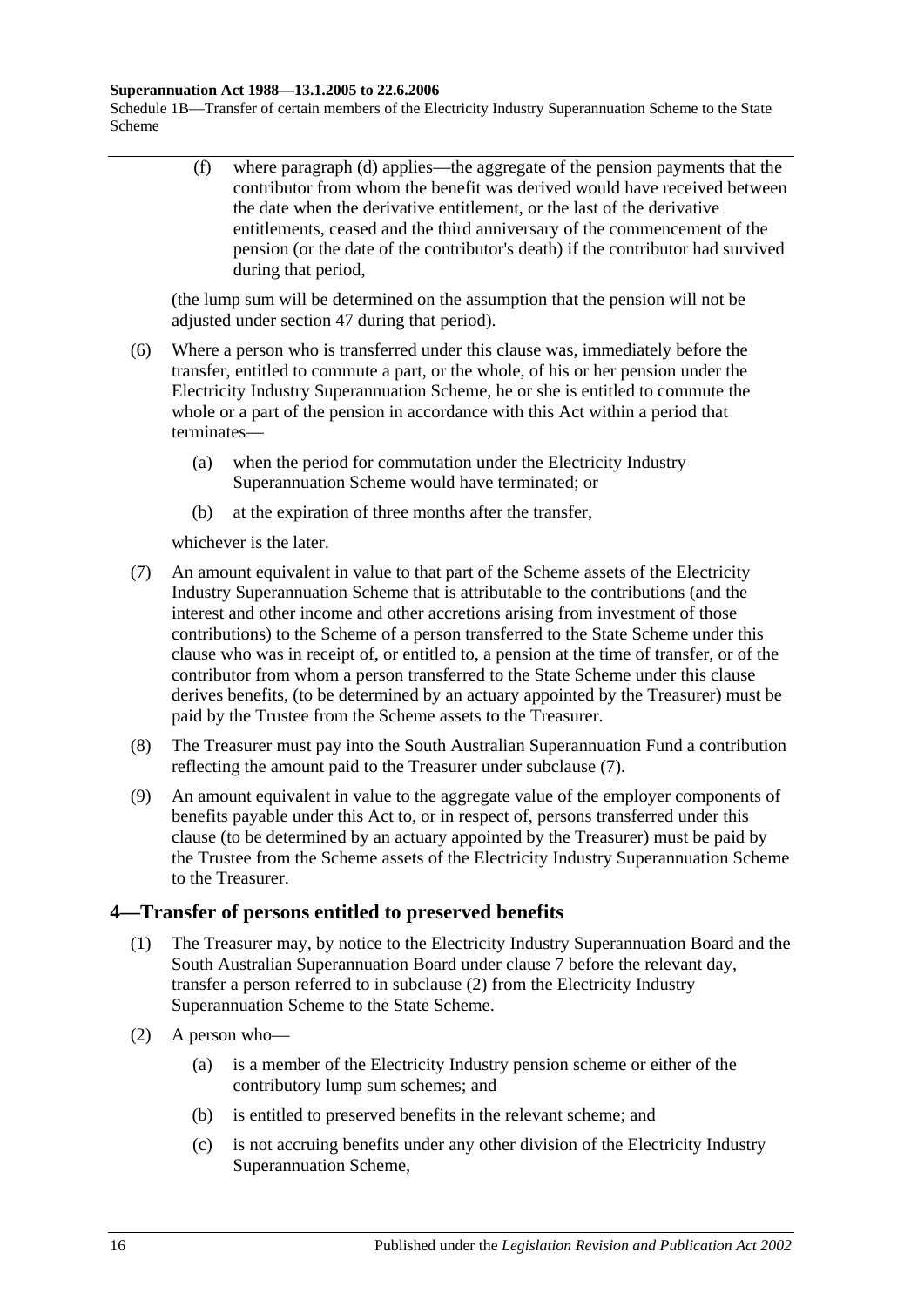may be transferred under this clause.

- (3) After the transfer—
	- (a) a person who had been a member of the Electricity Industry pension scheme will be taken to be an old scheme contributor under this Act; and
	- (b) a person who had been a member of either of the contributory lump sum schemes will be taken to be a new scheme contributor under this Act.
- <span id="page-112-0"></span>(4) The South Australian Superannuation Board must open a contribution account in the name of each person transferred under this clause and must credit to the account an amount equivalent to the amount standing to the credit of the person's contribution account in the Electricity Industry Superannuation Scheme immediately before the transfer.
- <span id="page-112-1"></span>(5) An amount equivalent to the aggregate of the amounts credited to contribution accounts under [subclause](#page-112-0) (4) must be paid by the Trustee from the Scheme assets of the Electricity Industry Superannuation Scheme to the Treasurer.
- (6) The Treasurer must pay into the South Australian Superannuation Fund a contribution reflecting the amount paid to the Treasurer under [subclause](#page-112-1) (5).
- <span id="page-112-3"></span><span id="page-112-2"></span>(7) Where—
	- (a) a person who was a member of the Electricity Industry pension scheme before being transferred to the State Scheme under [subclause](#page-111-2) (1) or the spouse or eligible child of such a person is entitled to a pension under [section](#page-65-0) 39(5), the pension will—
		- (i) in the case of a retirement pension or an invalid pension payable to the person—be equivalent to his or her notional pension;
		- (ii) in the case of a pension payable to a spouse or eligible child—be determined in accordance with [section](#page-59-0) 38 on the basis that the person's notional pension as defined in [subclause](#page-113-0) (8) is the notional pension referred to in [section](#page-59-0) 38;
	- (b) the estate of a person referred to in [paragraph](#page-112-2) (a) is entitled to a lump sum under section  $39(5)(e)$  or [\(f\),](#page-66-1) the lump sum will—
		- (i) where section  $39(5)(e)$  applies—be the amount stated in [section](#page-67-0) 39(8a);
		- (ii) where section  $39(5)(f)$  applies—be the aggregate of the following amounts:
			- (A) an employee component (to be charged against the person's contribution account) equivalent to the amount standing to the credit of that account; and
			- (B) an employer component being an amount equivalent to 1.8 times the employee component.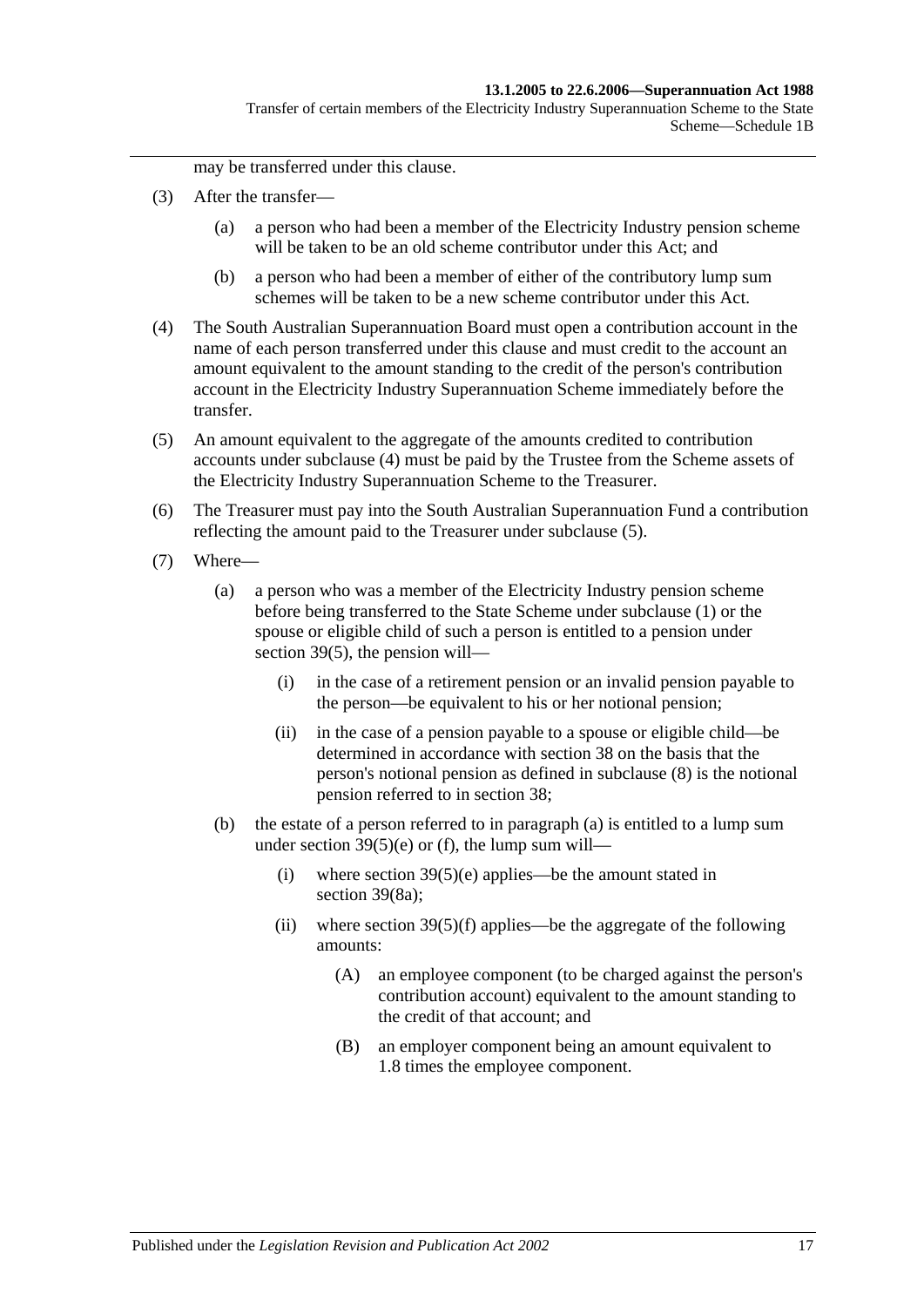Schedule 1B—Transfer of certain members of the Electricity Industry Superannuation Scheme to the State Scheme

<span id="page-113-0"></span>(8) In [subclause](#page-112-3) (7)—

*notional pension* in relation to a person means the pension that the person would have been entitled to receive under the Electricity Industry pension scheme if he or she had become entitled to receive that pension immediately before being transferred to the State Scheme adjusted to reflect changes in the Consumer Price Index from the date on which the person was transferred;

*spouse* means a person referred to in [section](#page-59-1) 38(1a).

- <span id="page-113-1"></span>(9) A person who was a member of either of the contributory lump sum schemes before being transferred to the State Scheme under [subclause](#page-111-2) (1) will (or, where the person has died, the spouse or estate of the person will) be entitled to a lump sum under [section](#page-30-0) 28(2) that is the aggregate of the following amounts:
	- (a) an employee component (to be charged against the person's contribution account) equivalent to the amount standing to the credit of that account; and
	- (b) the person's notional employer component adjusted to reflect changes in the Consumer Price Index from the date on which the person was transferred.
- $(10)$  In [subclause](#page-113-1)  $(9)$ —

*notional employer component* in relation to a person means the employer component that the person would have been entitled to receive under the contributory lump sum scheme if he or she had become entitled to receive that component immediately before being transferred to the State Scheme.

### <span id="page-113-4"></span>**5—Transfer of certain other persons**

- (1) The Treasurer may, with the consent of the person, by notice to the Electricity Industry Superannuation Board and the South Australian Superannuation Board under [clause](#page-115-0) 7, transfer a person who is a member of the Electricity Industry Superannuation Scheme and who also falls within the definition of *employee* in [section](#page-4-0) 4 from that scheme to the State Scheme.
- (2) After the transfer—
	- (a) a person who had been a member of the Electricity Industry pension scheme will be taken to be an old scheme contributor under this Act; and
	- (b) a person who had been a member of either of the contributory lump sum schemes will be taken to be a new scheme contributor under this Act.
- <span id="page-113-2"></span>(3) The South Australian Superannuation Board must open a contribution account in the name of each person transferred under this clause and must credit to the account an amount equivalent to the amount standing to the credit of the person's contribution account in the Electricity Industry Superannuation Scheme immediately before the transfer.
- <span id="page-113-3"></span>(4) An amount equivalent to the aggregate of the amounts credited to contribution accounts under [subclause](#page-113-2) (3) must be paid by the Trustee from the Scheme assets of the Electricity Industry Superannuation Scheme to the Treasurer.
- (5) The Treasurer must pay into the South Australian Superannuation Fund a contribution reflecting the amount paid to the Treasurer under [subclause](#page-113-3) (4).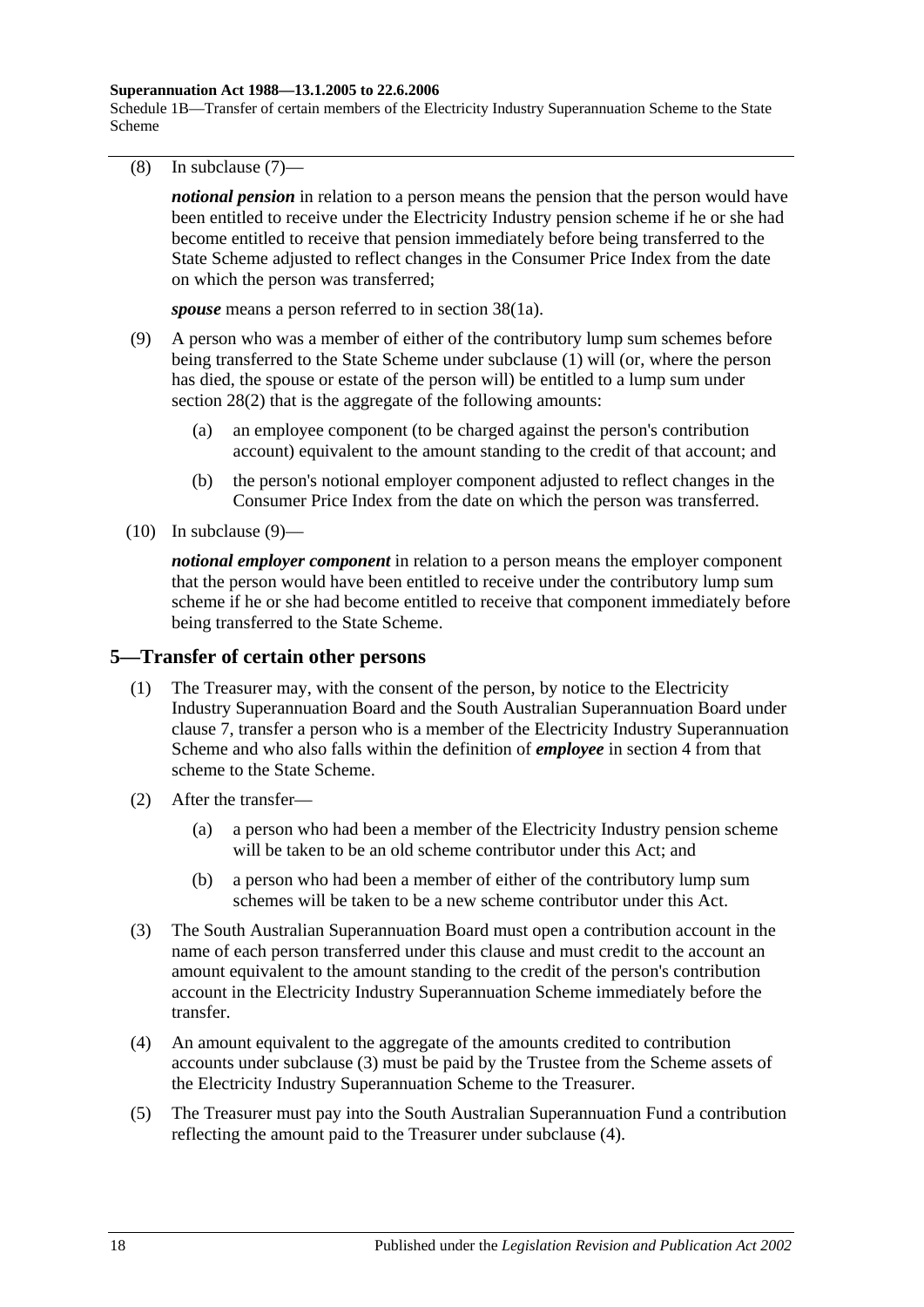Transfer of certain members of the Electricity Industry Superannuation Scheme to the State Scheme—Schedule 1B

- <span id="page-114-0"></span>(6) An amount equivalent in value to the aggregate value of the employer components of those parts of benefits payable under this Act to, or in respect of, persons transferred under this clause that are attributable to contributors' employment up to the time of transfer (to be determined by an actuary appointed by the Treasurer) must be paid by the Trustee from the Scheme assets of the Electricity Industry Superannuation Scheme to the Treasurer.
- (7) The Minister must attribute to each person transferred under this clause (other than a person who was immediately before the transfer a member of Division 4 of the Electricity Industry Superannuation Scheme) a number of contribution points that is sufficient—
	- (a) to provide the person with an accrued entitlement under this Act at the time of transfer that is not less than his or her accrued entitlement under the Electricity Industry Superannuation Scheme immediately before the transfer; and
	- (b) in the case of a person who was entitled to defined benefits under the Electricity Industry Superannuation Scheme, to ensure that the level of benefits on retirement at age 60 that the person was to be entitled to under that Scheme are maintained.
- (8) The Treasurer must pay into the South Australian Superannuation Fund a contribution reflecting the amount paid to the Treasurer under [subclause](#page-114-0) (6) in respect of persons who were immediately before the transfer members of Division 4 of the Electricity Industry Superannuation Scheme, and the South Australian Superannuation Board must open an account under [section](#page-90-0) 47B in the name of each person transferred from Division 4 and credit to each account that part of the contribution paid by the Treasurer that is attributable to the person in whose name the account has been opened.
- (9) In the application of [Part 4](#page-28-0) in relation to a person transferred under this clause who was, immediately before the transfer, a member of Division 4 of the Electricity Industry Superannuation Scheme—
	- (a) the number "4.5" wherever appearing in a formula in that Part will be changed to "4.9"; and
	- (b) the number "3.86" wherever appearing in such a formula will be changed to "4.2"; and
	- (c) the number "420" wherever appearing in such a formula will be changed to "360".
- (10) Subject to an election under [subclause](#page-114-1) (11), a person transferred under this clause is required to contribute at the rate of 6 per cent of salary until he or she makes an election under [section](#page-24-0) 23 to contribute at some other rate.
- <span id="page-114-1"></span>(11) A person may, within 14 days after service of a notice under [clause](#page-115-1) 7(3), elect, in a manner approved by the Board, to contribute at any of the rates set out in [section](#page-24-0) 23.
- (12) The Board may, in a particular case, extend the period of 14 days referred to in [subclause](#page-114-1)  $(11)$ .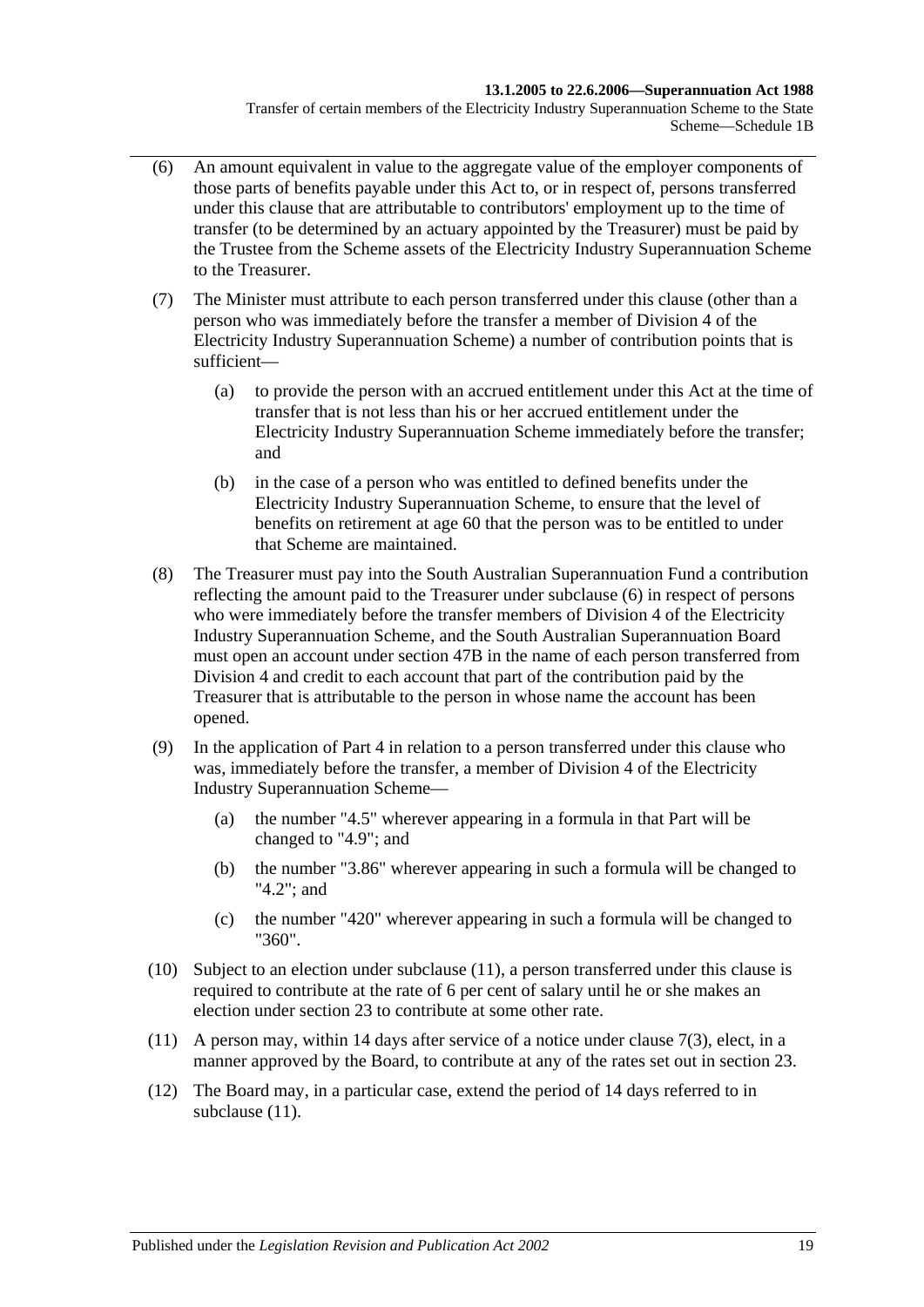Schedule 1B—Transfer of certain members of the Electricity Industry Superannuation Scheme to the State Scheme

# **Part 3—General**

## **6—Employer contributions**

- (1) Money standing to the credit of the fund or funds referred to in clause 18A of Schedule 1 of the *[Electricity Corporations Act](http://www.legislation.sa.gov.au/index.aspx?action=legref&type=act&legtitle=Electricity%20Corporations%20Act%201994) 1994* (before its repeal by the *[Electricity Corporations \(Restructuring and Disposal\) Act](http://www.legislation.sa.gov.au/index.aspx?action=legref&type=act&legtitle=Electricity%20Corporations%20(Restructuring%20and%20Disposal)%20Act%201999) 1999*) must be paid to the Treasurer.
- (2) The employer of a person who has been transferred to the State Scheme under [clause](#page-113-4) 5 will be taken to have entered into an arrangement with the Board under [section](#page-12-0) 5.
- (3) The terms of the arrangement will be determined by the Treasurer after consultation with the employer.

## <span id="page-115-2"></span><span id="page-115-0"></span>**7—Notices**

- (1) The Treasurer may serve notice on the Electricity Industry Superannuation Board and the South Australian Superannuation Board transferring a member or members of the Electricity Industry Superannuation Scheme to the State Scheme under this Schedule.
- (2) The notice must—
	- (a) be in writing; and
	- (b) identify the member or members to whom it applies; and
	- (c) identify the clause of this Schedule in relation to which it will operate.
- <span id="page-115-1"></span>(3) On receipt of a notice under [subclause](#page-115-2) (1), the Electricity Industry Superannuation Board must give notice to each member transferred advising him or her of the transfer.

## **8—Cessation of entitlements under the Electricity Industry Superannuation Scheme**

On the transfer of a person to the State Scheme under this Schedule, his or her entitlements under the Electricity Industry Superannuation Scheme cease.

### <span id="page-115-3"></span>**9—Power to obtain information**

- (1) The South Australian Superannuation Board may, from time to time, require the Electricity Industry Superannuation Board to provide it with information in its possession relating to persons transferred to the State Scheme under this Schedule.
- (2) Despite any other Act or law to the contrary, the Electricity Industry Superannuation Board must comply with a requirement under [subclause](#page-115-3) (1).

## **10—Transfer effective despite** *Electricity Corporations Act 1994*

Transfers under this Schedule have effect despite provisions of Schedule 1 of the *[Electricity Corporations Act](http://www.legislation.sa.gov.au/index.aspx?action=legref&type=act&legtitle=Electricity%20Corporations%20Act%201994) 1994* as to membership of the Electricity Industry Superannuation Scheme.

### **11—Regulations may be made for transitional purposes**

(1) The Governor may, by regulation, make provisions of a transitional nature in relation to the transfer of persons under this Schedule to the State Scheme.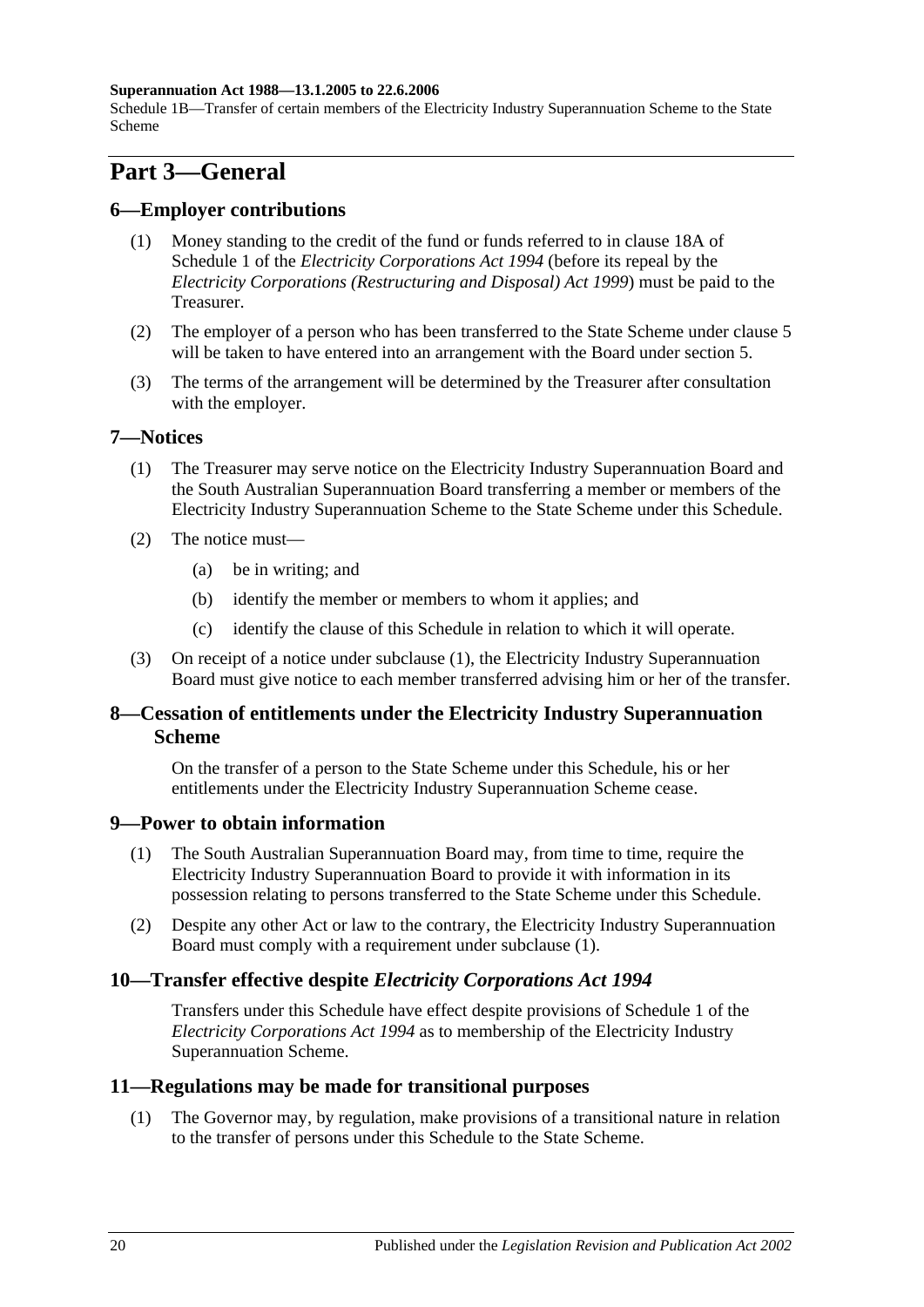Transfer of certain members of the Electricity Industry Superannuation Scheme to the State Scheme—Schedule 1B

(2) A regulation made under this clause may—

- (a) modify the provisions of this Act in their application to a person transferred under this Schedule;
- (b) operate prospectively or retrospectively from a date specified in the regulation.

# **Schedule 2**

| Value of A       | Corresponding<br>Value of C | Value of A | Corresponding<br>Value of C | Value of A | Corresponding<br>Value of C |
|------------------|-----------------------------|------------|-----------------------------|------------|-----------------------------|
| $\boldsymbol{0}$ | 0.1378                      | 30         | 0.2150                      | 60         | 0.2890                      |
| $\mathbf{1}$     | 0.1404                      | 31         | 0.2175                      | 61         | 0.2914                      |
| $\mathfrak{2}$   | 0.1430                      | 32         | 0.2200                      | 62         | 0.2938                      |
| 3                | 0.1457                      | 33         | 0.2225                      | 63         | 0.2962                      |
| $\overline{4}$   | 0.1483                      | 34         | 0.2250                      | 64         | 0.2986                      |
| $\sqrt{5}$       | 0.1509                      | 35         | 0.2275                      | 65         | 0.3010                      |
| 6                | 0.1535                      | 36         | 0.2300                      | 66         | 0.3034                      |
| $\tau$           | 0.1561                      | 37         | 0.2325                      | 67         | 0.3058                      |
| $8\,$            | 0.1587                      | 38         | 0.2350                      | 68         | 0.3082                      |
| 9                | 0.1613                      | 39         | 0.2375                      | 69         | 0.3106                      |
| 10               | 0.1639                      | 40         | 0.2400                      | 70         | 0.3129                      |
| 11               | 0.1665                      | 41         | 0.2425                      | 71         | 0.3153                      |
| 12               | 0.1690                      | 42         | 0.2450                      | 72         | 0.3177                      |
| 13               | 0.1716                      | 43         | 0.2474                      | 73         | 0.3201                      |
| 14               | 0.1742                      | 44         | 0.2499                      | 74         | 0.3224                      |
| 15               | 0.1768                      | 45         | 0.2524                      | 75         | 0.3248                      |
| 16               | 0.1794                      | 46         | 0.2548                      | 76         | 0.3272                      |
| 17               | 0.1819                      | 47         | 0.2573                      | 77         | 0.3295                      |
| 18               | 0.1845                      | 48         | 0.2598                      | 78         | 0.3319                      |
| 19               | 0.1870                      | 49         | 0.2622                      | 79         | 0.3342                      |
| 20               | 0.1896                      | 50         | 0.2647                      | 80         | 0.3366                      |
| 21               | 0.1922                      | 51         | 0.2671                      | 81         | 0.3389                      |
| 22               | 0.1947                      | 52         | 0.2696                      | 82         | 0.3412                      |
| 23               | 0.1972                      | 53         | 0.2720                      | 83         | 0.3436                      |
| 24               | 0.1998                      | 54         | 0.2744                      | 84         | 0.3459                      |
| 25               | 0.2023                      | 55         | 0.2769                      | 85         | 0.3482                      |
| 26               | 0.2049                      | 56         | 0.2793                      | 86         | 0.3506                      |
| 27               | 0.2074                      | 57         | 0.2817                      | 87         | 0.3529                      |
| 28               | 0.2099                      | 58         | 0.2841                      | 88         | 0.3552                      |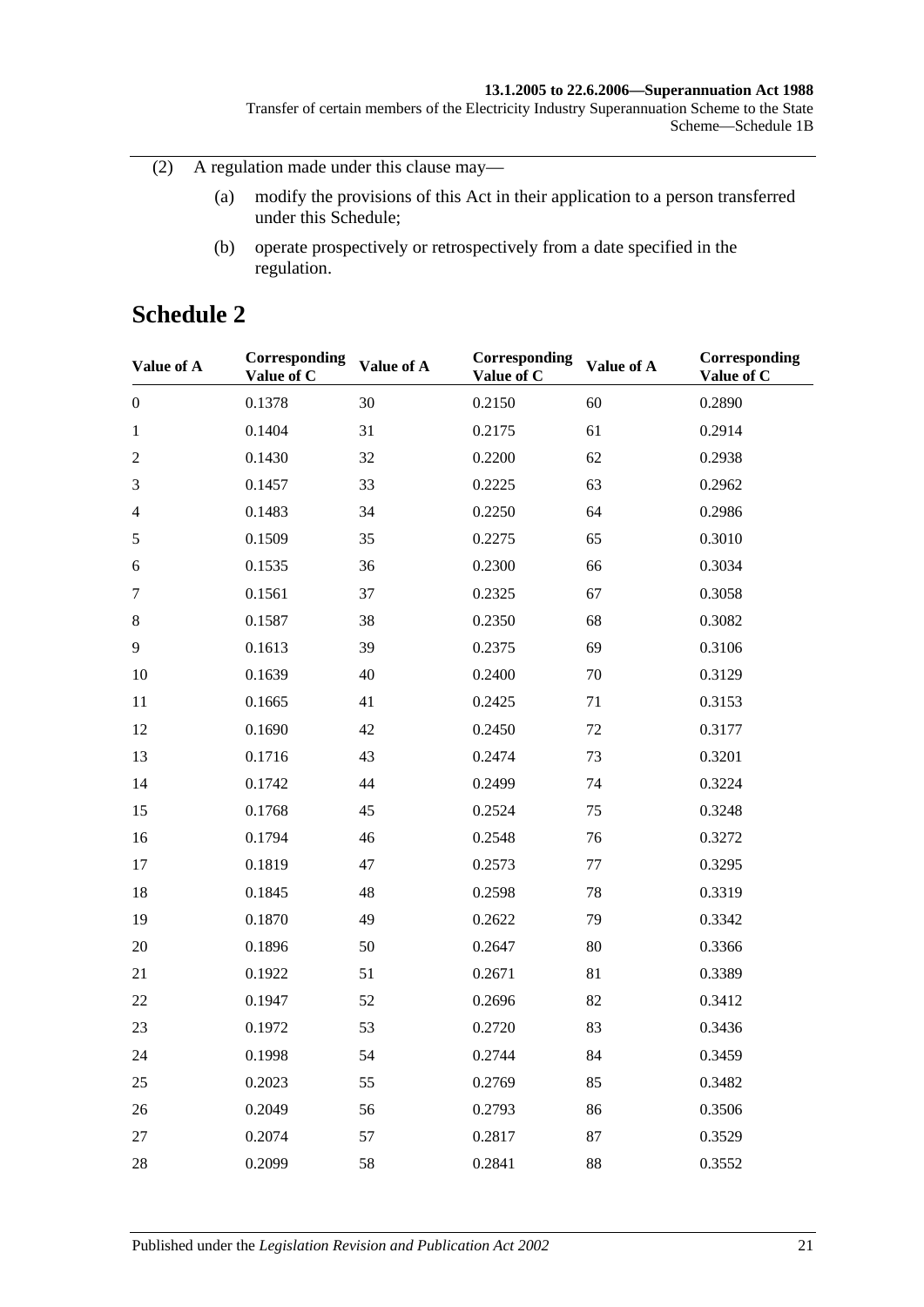| Value of A | Corresponding<br>Value of C | Value of A | Corresponding<br>Value of C | Value of A | Corresponding<br>Value of C |
|------------|-----------------------------|------------|-----------------------------|------------|-----------------------------|
| 29         | 0.2124                      | 59         | 0.2866                      | 89         | 0.3575                      |
| 90         | 0.3598                      | 120        | 0.4275                      | 150        | 0.4921                      |
| 91         | 0.3621                      | 121        | 0.4297                      | 151        | 0.4942                      |
| 92         | 0.3644                      | 122        | 0.4319                      | 152        | 0.4962                      |
| 93         | 0.3667                      | 123        | 0.4341                      | 153        | 0.4983                      |
| 94         | 0.3690                      | 124        | 0.4363                      | 154        | 0.5004                      |
| 95         | 0.3713                      | 125        | 0.4385                      | 155        | 0.5025                      |
| 96         | 0.3736                      | 126        | 0.4407                      | 156        | 0.5046                      |
| 97         | 0.3759                      | 127        | 0.4429                      | 157        | 0.5067                      |
| 98         | 0.3782                      | 128        | 0.4450                      | 158        | 0.5087                      |
| 99         | 0.3805                      | 129        | 0.4472                      | 159        | 0.5108                      |
| 100        | 0.3827                      | 130        | 0.4494                      | 160        | 0.5129                      |
| 101        | 0.3850                      | 131        | 0.4516                      | 161        | 0.5149                      |
| 102        | 0.3873                      | 132        | 0.4537                      | 162        | 0.5170                      |
| 103        | 0.3896                      | 133        | 0.4559                      | 163        | 0.5190                      |
| 104        | 0.3918                      | 134        | 0.4580                      | 164        | 0.5211                      |
| 105        | 0.3941                      | 135        | 0.4602                      | 165        | 0.5231                      |
| 106        | 0.3963                      | 136        | 0.4623                      | 166        | 0.5252                      |
| 107        | 0.3986                      | 137        | 0.4645                      | 167        | 0.5272                      |
| 108        | 0.4008                      | 138        | 0.4666                      | 168        | 0.5293                      |
| 109        | 0.4031                      | 139        | 0.4688                      | 169        | 0.5313                      |
| 110        | 0.4053                      | 140        | 0.4609                      | 170        | 0.5333                      |
| 111        | 0.4075                      | 141        | 0.4730                      | 171        | 0.5354                      |
| 112        | 0.4098                      | 142        | 0.4752                      | 172        | 0.5374                      |
| 113        | 0.4120                      | 143        | 0.4773                      | 173        | 0.5394                      |
| 114        | 0.4142                      | 144        | 0.4794                      | 174        | 0.5414                      |
| 115        | 0.4165                      | 145        | 0.4815                      | 175        | 0.5434                      |
| 116        | 0.4187                      | 146        | 0.4836                      | 176        | 0.5454                      |
| 117        | 0.4209                      | 147        | 0.4857                      | 177        | 0.5474                      |
| 118        | 0.4231                      | 148        | 0.4879                      | 178        | 0.5494                      |
| 119        | 0.4253                      | 149        | 0.4900                      | 179        | 0.5514                      |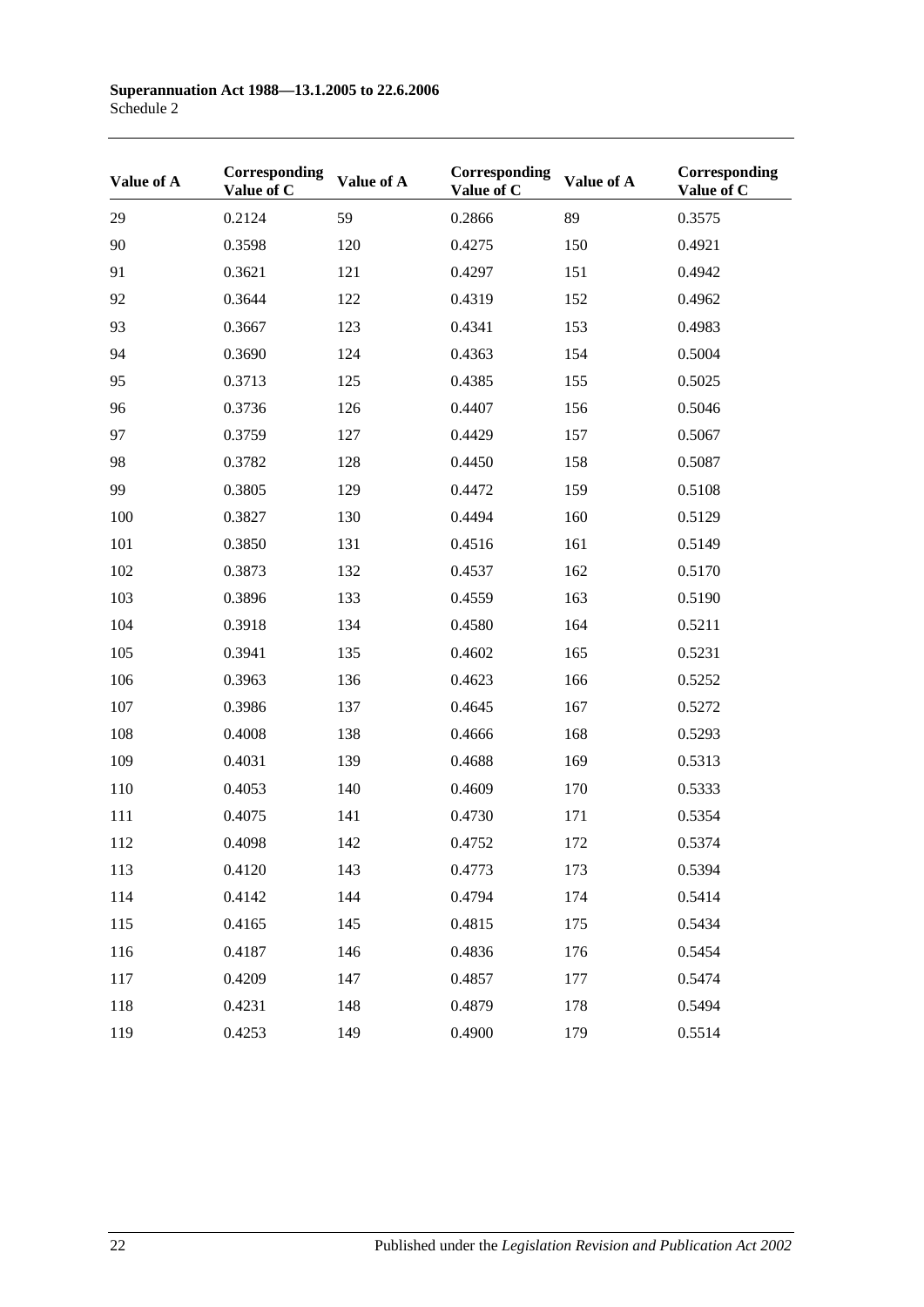| Value of A | Corresponding<br>Value of C | Value of A | Corresponding<br>Value of C | Value of A | Corresponding<br>Value of C |
|------------|-----------------------------|------------|-----------------------------|------------|-----------------------------|
| 180        | 0.5534                      | 210        | 0.6116                      | 240        | 0.6667                      |
| 181        | 0.5554                      | 211        | 0.6135                      | 241        | 0.6673                      |
| 182        | 0.5574                      | 212        | 0.6154                      | 242        | 0.6678                      |
| 183        | 0.5594                      | 213        | 0.6173                      | 243        | 0.6684                      |
| 184        | 0.5614                      | 214        | 0.6192                      | 244        | 0.6689                      |
| 185        | 0.5634                      | 215        | 0.6210                      | 245        | 0.6695                      |
| 186        | 0.5653                      | 216        | 0.6229                      | 246        | 0.6700                      |
| 187        | 0.5673                      | 217        | 0.6248                      | 247        | 0.6706                      |
| 188        | 0.5693                      | 218        | 0.6266                      | 248        | 0.6712                      |
| 189        | 0.5712                      | 219        | 0.6285                      | 249        | 0.6717                      |
| 190        | 0.5732                      | 220        | 0.6303                      | 250        | 0.6723                      |
| 191        | 0.5751                      | 221        | 0.6322                      | 251        | 0.6728                      |
| 192        | 0.5771                      | 222        | 0.6340                      | 252        | 0.6734                      |
| 193        | 0.5790                      | 223        | 0.6359                      | 253        | 0.6740                      |
| 194        | 0.5810                      | 224        | 0.6377                      | 254        | 0.6745                      |
| 195        | 0.5829                      | 225        | 0.6396                      | 255        | 0.6751                      |
| 196        | 0.5849                      | 226        | 0.6414                      | 256        | 0.6756                      |
| 197        | 0.5868                      | 227        | 0.6432                      | 257        | 0.6762                      |
| 198        | 0.5887                      | 228        | 0.6451                      | 258        | 0.6767                      |
| 199        | 0.5907                      | 229        | 0.6469                      | 259        | 0.6773                      |
| 200        | 0.5926                      | 230        | 0.6487                      | 260        | 0.6778                      |
| 201        | 0.5945                      | 231        | 0.6505                      | 262        | 0.6784                      |
| 202        | 0.5964                      | 232        | 0.6523                      | 262        | 0.6789                      |
| 203        | 0.5983                      | 233        | 0.6541                      | 263        | 0.6795                      |
| 204        | 0.6003                      | 234        | 0.6559                      | 264        | 0.6800                      |
| 205        | 0.6022                      | 235        | 0.6577                      | 265        | 0.6806                      |
| 206        | 0.6041                      | 236        | 0.6595                      | 266        | 0.6811                      |
| 207        | 0.6060                      | 237        | 0.6613                      | 267        | 0.6817                      |
| 208        | 0.6079                      | 238        | 0.6631                      | 268        | 0.6822                      |
| 209        | 0.6098                      | 239        | 0.6649                      | 269        | 0.6828                      |

Schedule 2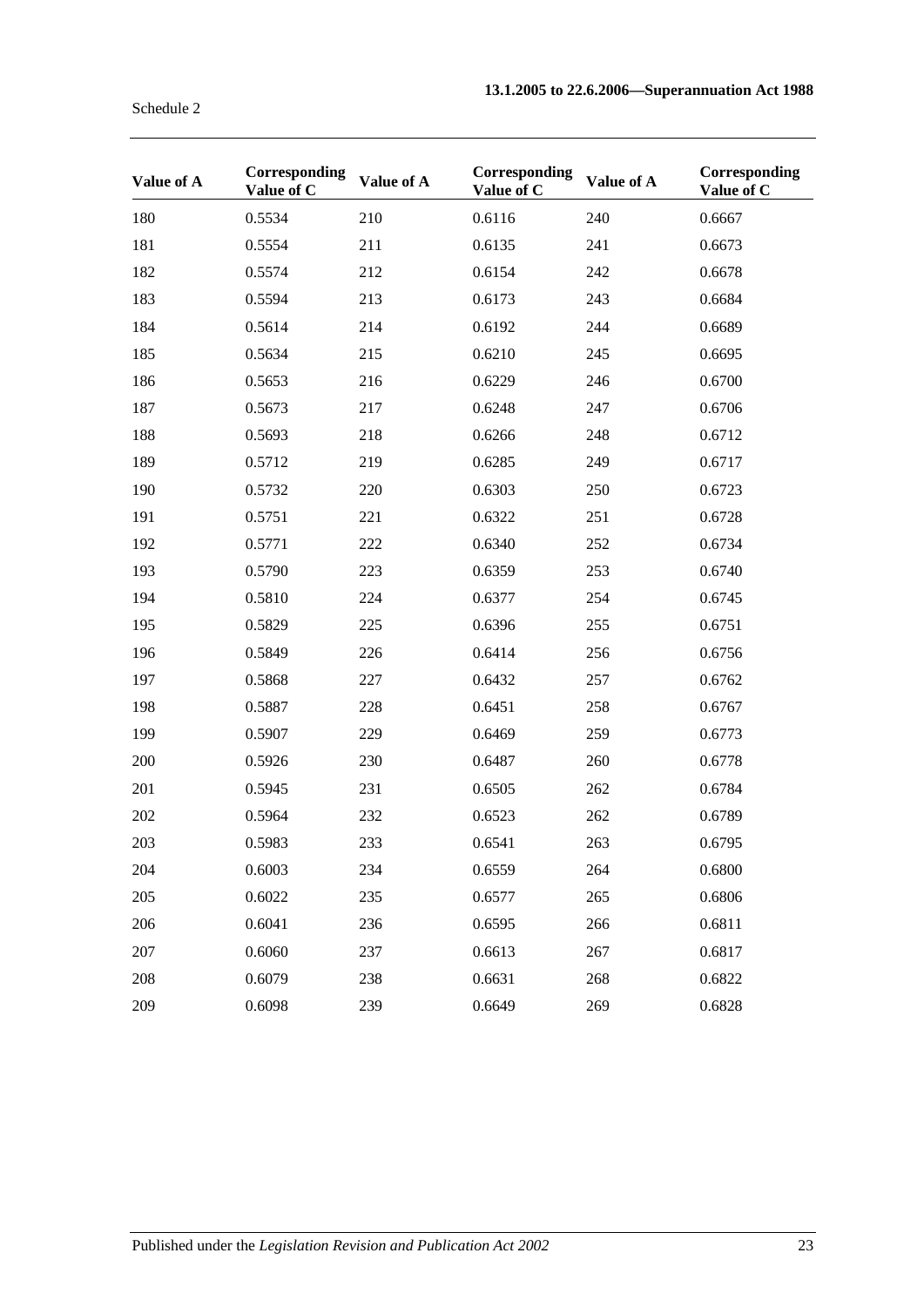| Value of A | Corresponding<br>Value of C | Value of A | Corresponding<br>Value of C | Value of A | Corresponding<br>Value of C |
|------------|-----------------------------|------------|-----------------------------|------------|-----------------------------|
| 270        | 0.6833                      | 300        | 0.7000                      | 330        | 0.7166                      |
| 271        | 0.6839                      | 301        | 0.7006                      | 331        | 0.7172                      |
| 272        | 0.6845                      | 302        | 0.7011                      | 332        | 0.7178                      |
| 273        | 0.6850                      | 303        | 0.7017                      | 333        | 0.7183                      |
| 274        | 0.6856                      | 304        | 0.7022                      | 334        | 0.7189                      |
| 275        | 0.6861                      | 305        | 0.7028                      | 335        | 0.7194                      |
| 276        | 0.6867                      | 306        | 0.7033                      | 336        | 0.7200                      |
| 277        | 0.6873                      | 307        | 0.7039                      | 337        | 0.7206                      |
| 278        | 0.6878                      | 308        | 0.7045                      | 338        | 0.7211                      |
| 279        | 0.6884                      | 309        | 0.7050                      | 339        | 0.7217                      |
| 280        | 0.6889                      | 310        | 0.7056                      | 340        | 0.7222                      |
| 281        | 0.6895                      | 311        | 0.7061                      | 341        | 0.7228                      |
| 282        | 0.6900                      | 312        | 0.7067                      | 342        | 0.7233                      |
| 283        | 0.6906                      | 313        | 0.7073                      | 343        | 0.7239                      |
| 284        | 0.6911                      | 314        | 0.7078                      | 344        | 0.7244                      |
| 285        | 0.6917                      | 315        | 0.7084                      | 345        | 0.7250                      |
| 286        | 0.6922                      | 316        | 0.7089                      | 346        | 0.7255                      |
| 287        | 0.6928                      | 317        | 0.7095                      | 347        | 0.7261                      |
| 288        | 0.6933                      | 318        | 0.7100                      | 348        | 0.7266                      |
| 289        | 0.6939                      | 319        | 0.7106                      | 349        | 0.7272                      |
| 290        | 0.6944                      | 320        | 0.7111                      | 350        | 0.7277                      |
| 291        | 0.6950                      | 321        | 0.7117                      | 351        | 0.7283                      |
| 292        | 0.6955                      | 322        | 0.7122                      | 352        | 0.7288                      |
| 293        | 0.6961                      | 323        | 0.7128                      | 353        | 0.7294                      |
| 294        | 0.6966                      | 324        | 0.7133                      | 354        | 0.7299                      |
| 295        | 0.6972                      | 325        | 0.7139                      | 355        | 0.7305                      |
| 296        | 0.6978                      | 326        | 0.7144                      | 356        | 0.7311                      |
| 297        | 0.6983                      | 327        | 0.7150                      | 357        | 0.7316                      |
| 298        | 0.6989                      | 328        | 0.7155                      | 358        | 0.7322                      |
| 299        | 0.6994                      | 329        | 0.7161                      | 359        | 0.7327                      |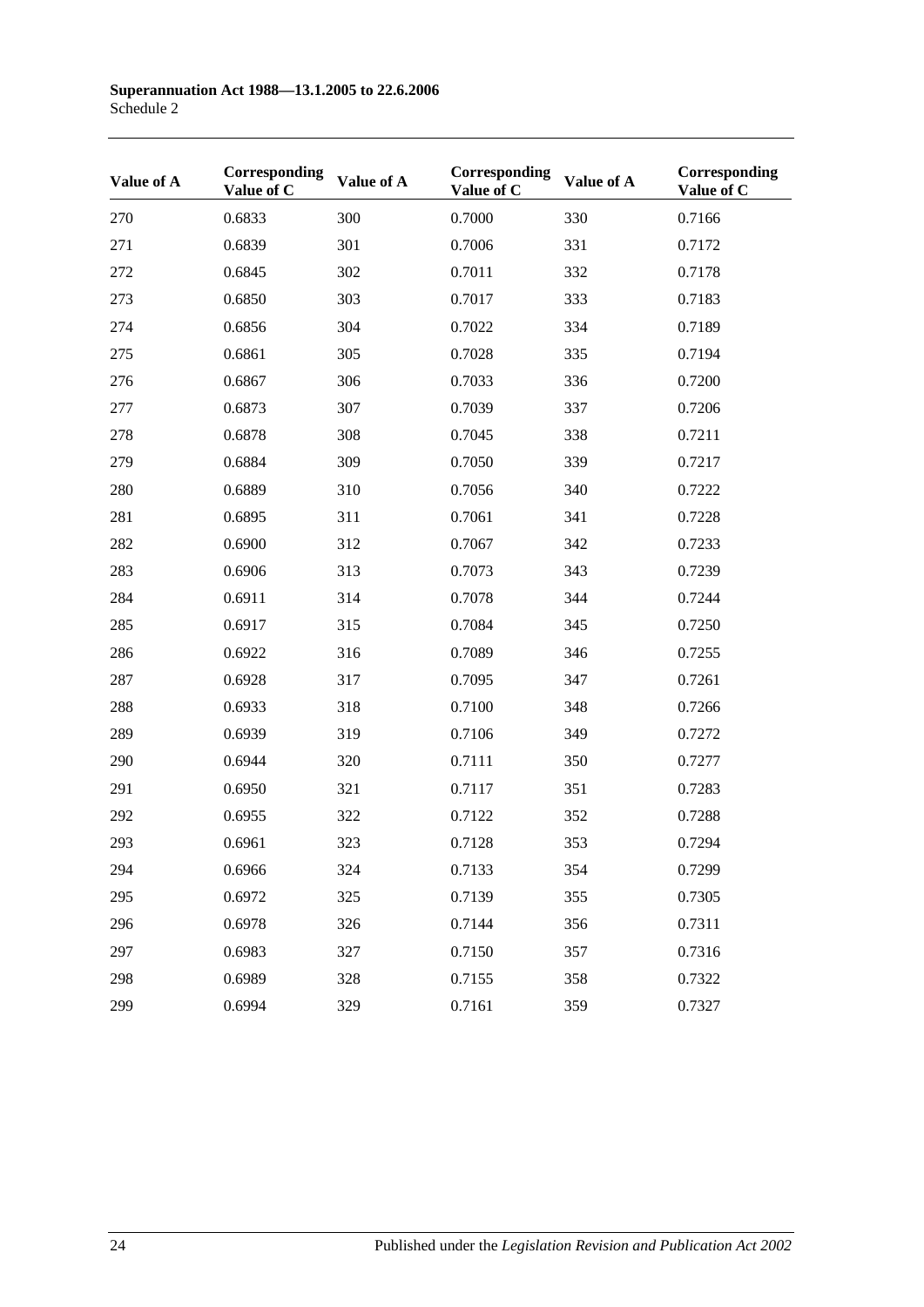# **Legislative history**

## **Notes**

• This version is comprised of the following:

| Part 1    | 13.1.2005               |
|-----------|-------------------------|
| Part 2    | 13.1.2005               |
| Part 3    | 19.8.2004               |
| Part 4    | 19.8.2004               |
| Part 5    | 19.8.2004               |
| Part 5A   | 13.1.2005               |
| Part 6    | 19.8.2004               |
| Schedules | 19.8.2004 — substituted |

- Please note—References in the legislation to other legislation or instruments or to titles of bodies or offices are not automatically updated as part of the program for the revision and publication of legislation and therefore may be obsolete.
- Earlier versions of this Act (historical versions) are listed at the end of the legislative history.
- For further information relating to the Act and subordinate legislation made under the Act see the Index of South Australian Statutes or www.legislation.sa.gov.au.

# **Legislation repealed by principal Act**

The *Superannuation Act 1988* repealed the following:

*Superannuation Act 1974*

# **Principal Act and amendments**

| Year No |     | Title                                                      | Assent     | Commencement                                                                |
|---------|-----|------------------------------------------------------------|------------|-----------------------------------------------------------------------------|
| 1988    | -37 | <b>Superannuation Act 1988</b>                             | 28.4.1988  | 1.7.1988 (Gazette 19.5.1988 p1246)                                          |
| 1989    | 9   | <b>Superannuation Act Amendment</b><br>Act 1989            | 30.3.1989  | 20.4.1989 (Gazette 13.4.1989 p1006)<br>except s 9(b) & 14-1.7.1988: s 2(2)  |
| 1989 54 |     | <b>Superannuation Act Amendment Act</b><br>$(No. 2)$ 1989  | 19.10.1989 | 19.10.1989                                                                  |
| 1990    | 78  | <b>Superannuation Act Amendment</b><br>Act 1990            | 20.12.1990 | 17.1.1991 (Gazette 17.1.1991 p182)                                          |
| 1991    | 67  | Superannuation (Miscellaneous)<br>Amendment Act 1991       | 5.12.1991  | 19.12.1991 (Gazette 19.12.1991 p1905)<br>except s $15-17.1.1991$ : s $2(1)$ |
| 1992 69 |     | Statutes Amendment (Public Actuary) 19.11.1992<br>Act 1992 |            | 10.12.1992 (Gazette 10.12.1992 p1752)                                       |
| 1992    | -91 | Superannuation (Scheme Revision)<br>Amendment Act 1992     | 10.12.1992 | 1.7.1992 except s 8(b) $&$<br>$(c)$ —10.12.1992: s 2                        |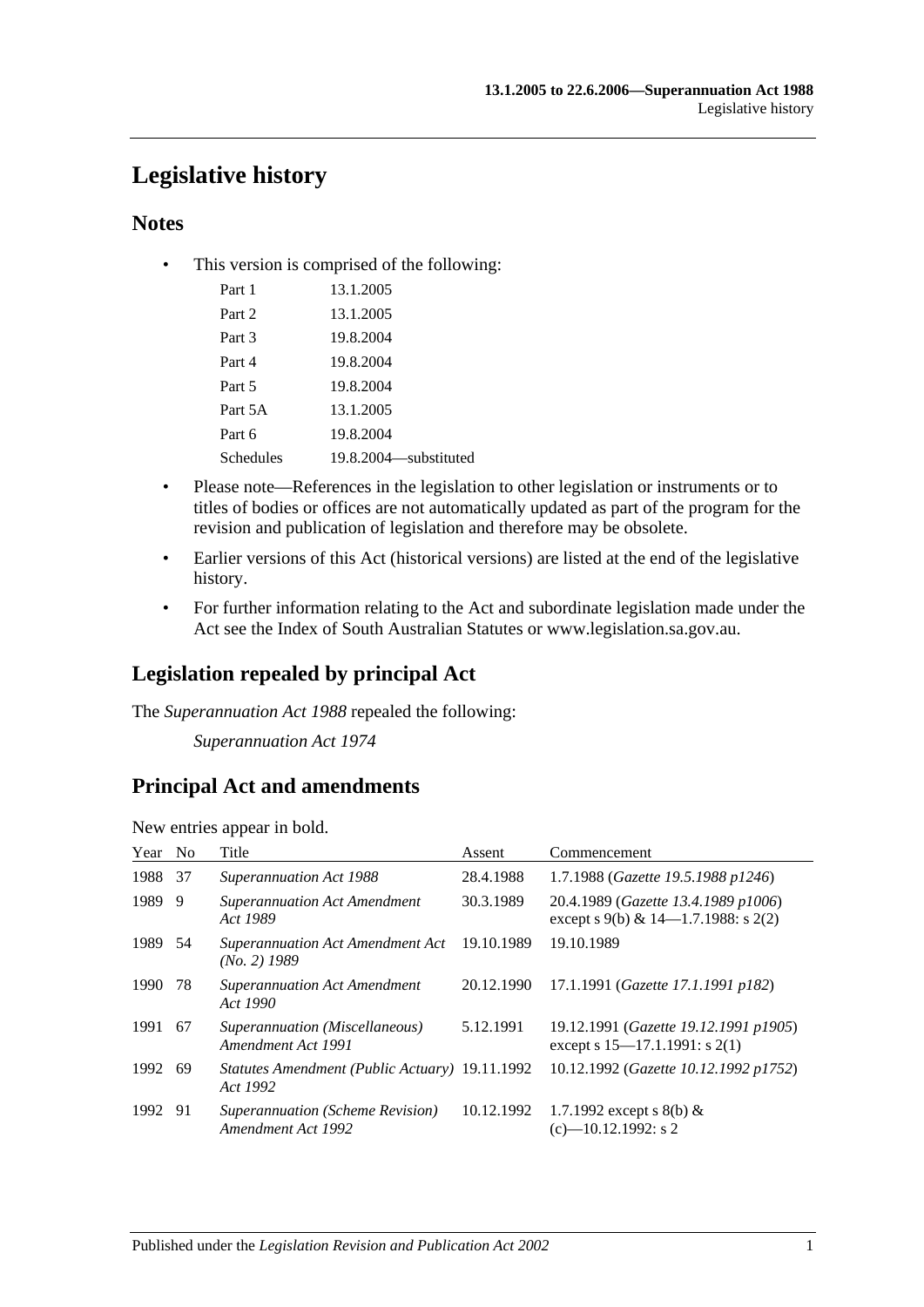#### **Superannuation Act 1988—13.1.2005 to 22.6.2006** Legislative history

| 1993    | 12   | Police Superannuation<br>(Superannuation Guarantee)<br>Amendment Act 1993                                      | 25.3.1993  | $s$ 9–19.12.1991: s 2                                                        |
|---------|------|----------------------------------------------------------------------------------------------------------------|------------|------------------------------------------------------------------------------|
| 1993    | 44   | Superannuation (Voluntary<br>Separation) Amendment Act 1993                                                    | 20.5.1993  | 27.5.1993 (Gazette 27.5.1993 p1753)                                          |
| 1994    | 30   | Passenger Transport Act 1994                                                                                   | 26.5.1994  | Sch 4-1.7.1994 (Gazette 30.6.1994<br>p1843)                                  |
| 1994    | 37   | Superannuation (Miscellaneous)<br>Amendment Act 1994                                                           | 2.6.1994   | 2.6.1994 (Gazette 2.6.1994 p1524) except<br>s 14(i)-5.6.1992: s 2(2)         |
| 1994 46 |      | <b>Statutes Amendment (Closure of</b><br>Superannuation Schemes) Act 1994 as<br>amended by 53/1994 and 57/1994 | 9.6.1994   | Pt 2 (ss 4 & 5)-3.5.1994 and Pt 4<br>$(s 8)$ —21.10.1994: s 2                |
| 1994    | 53   | Statutes Amendment (Closure of<br>Superannuation Schemes) (Extension<br>of Time) Amendment Act 1994            | 15.9.1994  | 30.9.1994: s 2                                                               |
| 1994    | 57   | <b>Statutes Amendment (Closure of</b><br><b>Superannuation Schemes)</b> Amendment<br>Act 1994                  | 20.10.1994 | 20.10.1994: s 2                                                              |
| 1995    | 38   | <b>Superannuation Funds Management</b><br>Corporation of South Australia<br>Act 1995                           | 27.4.1995  | 1.7.1995 (Gazette 25.5.1995 p2199)                                           |
| 1995    | - 97 | Superannuation (Contracting Out)<br>Amendment Act 1995                                                         | 7.12.1995  | 14.12.1995 (Gazette 14.12.1995 p1642)                                        |
| 1997    | 9    | Superannuation (Employee Mobility)<br>Amendment Act 1997                                                       | 20.3.1997  | 20.3.1997                                                                    |
| 1997    | 45   | Superannuation (Miscellaneous)<br>Amendment Act 1997                                                           | 24.7.1997  | 24.7.1997 except s 8—1.7.1992: s 2                                           |
| 1998    | 20   | Statutes Amendment (Adjustment of<br>Superannuation Pensions) Act 1998                                         | 2.4.1998   | Pt 5 (s 7)-1.10.1997 : s 2                                                   |
| 1998    | 24   | Superannuation (Miscellaneous)<br>Amendment Act 1998                                                           | 2.4.1998   | 16.4.1998 (Gazette 16.4.1998 p1707)<br>except s $18(h)$ —1.7.1994 : s $2(2)$ |
| 1999    | 23   | Statutes Amendment (Commutation for1.4.1999<br>Superannuation Surcharge) Act 1999                              |            | 1.4.1999                                                                     |
| 1999 36 |      | <b>Electricity Corporations</b><br>(Restructuring and Disposal) Act 1999                                       | 1.7.1999   | Sch 3(Pt 3)-1.12.1999 (Gazette<br>23.9.1999 p1214)                           |
| 1999    | -57  | Superannuation (Voluntary<br>Separation Packages) Amendment<br>Act 1999                                        | 12.8.1999  | 1.7.1999: s 2                                                                |
| 2000 4  |      | District Court (Administrative and<br>Disciplinary Division) Amendment<br>Act 2000                             | 20.4.2000  | Sch 1 (cl 41)-1.6.2000 (Gazette<br>18.5.2000 p2554)                          |
| 2000    | 41   | Superannuation (Miscellaneous)<br>Amendment Act 2000                                                           | 13.7.2000  | 17.8.2000 (Gazette 17.8.2000 p498)<br>except s 13-1.7.1988: s 2(2)           |
| 2001    | 12   | Police Superannuation<br>(Miscellaneous) Amendment Act 2001                                                    | 12.4.2001  | 1.7.2001 (Gazette 14.6.2001 p2220)                                           |
| 2001    | 40   | <b>Statutes Amendment (Indexation of</b><br>Superannuation Pensions) Act 2001                                  | 3.8.2001   | Pt 6 (s 9)-1.1.2002 : s 2                                                    |
| 2003    | 13   | <b>Statutes Amendment (Equal</b><br><b>Superannuation Entitlements for Same</b><br>Sex Couples) Act 2003       | 12.6.2003  | Pt 5 (ss 11-13)-3.7.2003 (Gazette<br>3.7.2003 p2877)                         |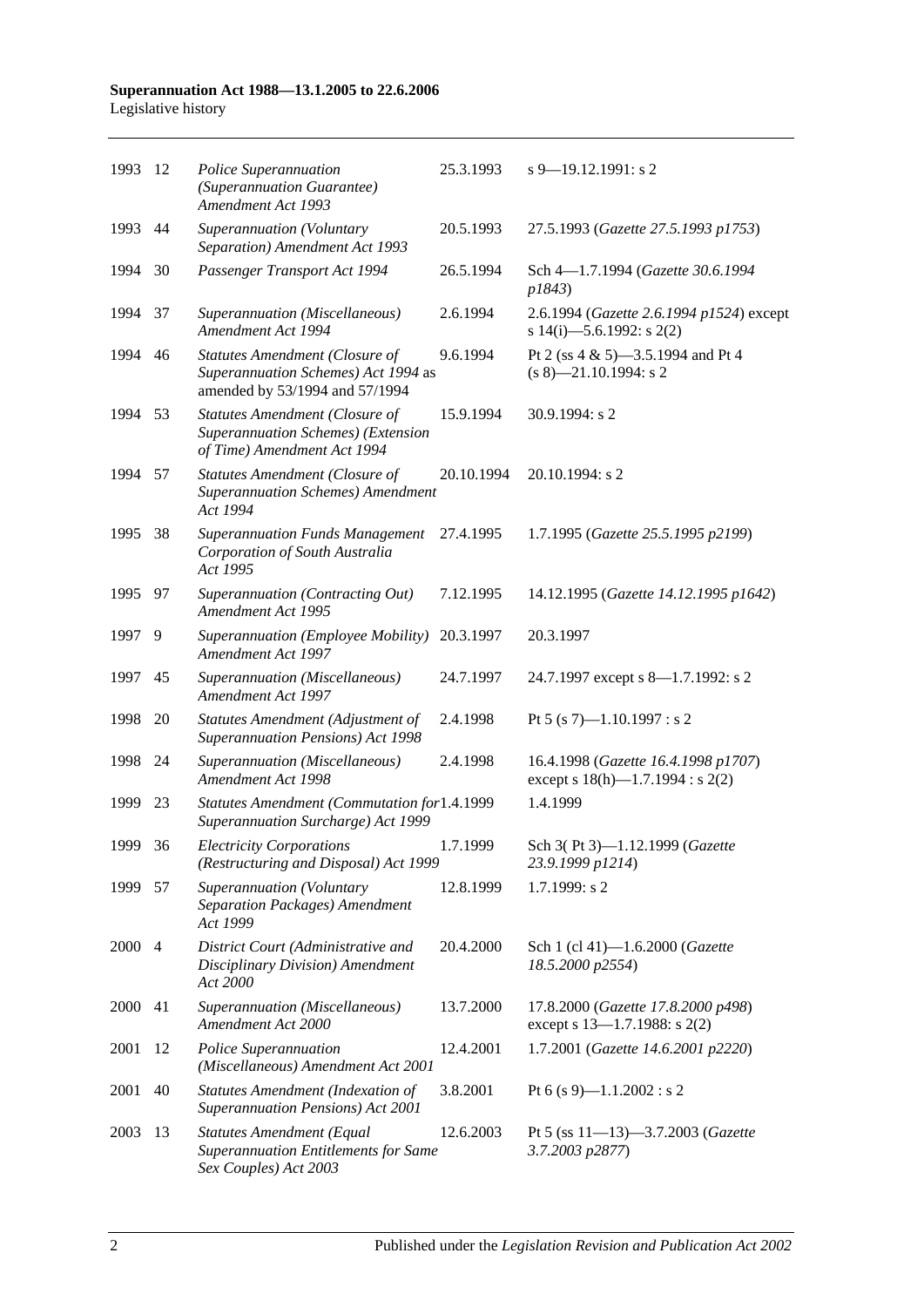| 2003    | 21 | Statutes Amendment (Notification of<br><b>Superannuation Entitlements</b> )<br>Act 2003                 | 17.7.2003  | Pt 4 (ss $8-11$ )-17.8.2003: s 2                                                                |
|---------|----|---------------------------------------------------------------------------------------------------------|------------|-------------------------------------------------------------------------------------------------|
| 2003    | 44 | <i>Statute Law Revision Act 2003</i>                                                                    | 23.10.2003 | Sch 1-24.11.2003 (Gazette 13.11.2003)<br><i>p4048</i> )                                         |
| 2003    | 49 | <b>Statutes Amendment (Division of</b><br>Superannuation Interests under<br>Family Law Act) Act 2003    | 20.11.2003 | Pt 6 (s $28 - 33$ ) - 18.12.2003 ( <i>Gazette</i><br>18.12.2003 p4527)                          |
| 2003 54 |    | Passenger Transport (Dissolution of<br>Passenger Transport Board)<br>Amendment Act 2003                 | 4.12.2003  | Sch 1 (cl 4)-1.1.2004 ( <i>Gazette</i><br>18.12.2003 p4525)                                     |
| 2004    | 37 | <b>Statutes Amendment (Miscellaneous</b><br>Superannuation Measures) Act 2004                           | 5.8.2004   | Pt 4 (ss $16 - 21$ ) -19.8.2004 ( <i>Gazette</i><br>19.8.2004 p3280)                            |
| 2004 51 |    | <b>Statutes Amendment (Miscellaneous 16.12.2004</b><br><b>Superannuation Measures No 2) Act</b><br>2004 |            | Pt 6 (s 46)-3.7.2003: s 2(3); Pt 6<br>$(ss 40—45)$ —13.1.2005 ( <i>Gazette</i><br>13.1.2005 p69 |

# **Provisions amended**

New entries appear in bold.

Entries that relate to provisions that have been deleted appear in italics.

| Provision                                                | How varied                                           | Commencement |
|----------------------------------------------------------|------------------------------------------------------|--------------|
| Long title                                               | amended by 44/2003 s 3(1) (Sch 1)                    | 24.11.2003   |
| Pt1                                                      |                                                      |              |
| ss $2$ and $3$                                           | deleted by $44/2003$ s $3(1)$ (Sch 1)                | 24.11.2003   |
| s <sub>4</sub>                                           |                                                      |              |
| s(4(1))                                                  |                                                      |              |
| actuary                                                  | inserted by 69/1992 s 25                             | 10.12.1992   |
| co-contribution                                          | inserted by $51/2004$ s $40(1)$                      | 13.1.2005    |
| co-contribution<br>account                               | inserted by $51/2004$ s $40(1)$                      | 13.1.2005    |
| Act                                                      | the Commonwealth inserted by $91/1992$ s 3(a)        | 1.7.1992     |
| contracting out<br>agreement                             | inserted by $97/1995$ s 3(a)                         | 14.12.1995   |
|                                                          | contribution month substituted by $24/1998$ s $3(a)$ | 16.4.1998    |
| contributor                                              | amended by 54/1989 s 10 (Sch)                        | 19.10.1989   |
| deferred<br>superannuation<br>contributions<br>surcharge | inserted by 37/2004 s 16(1)                          | 19.8.2004    |
| employee                                                 | amended by $30/1994$ Sch 4 cl $2(c)(i)$              | 1.7.1994     |
|                                                          | amended by 54/2003 Sch 1 cl 4                        | 1.1.2004     |
| month                                                    | substituted by $24/1998$ s $3(b)$                    | 16.4.1998    |
| new scheme<br>contributor                                | amended by 54/1989 s 10 (Sch)                        | 19.10.1989   |
| notional salary                                          | amended by $9/1989$ s $3(a)$                         | 20.4.1989    |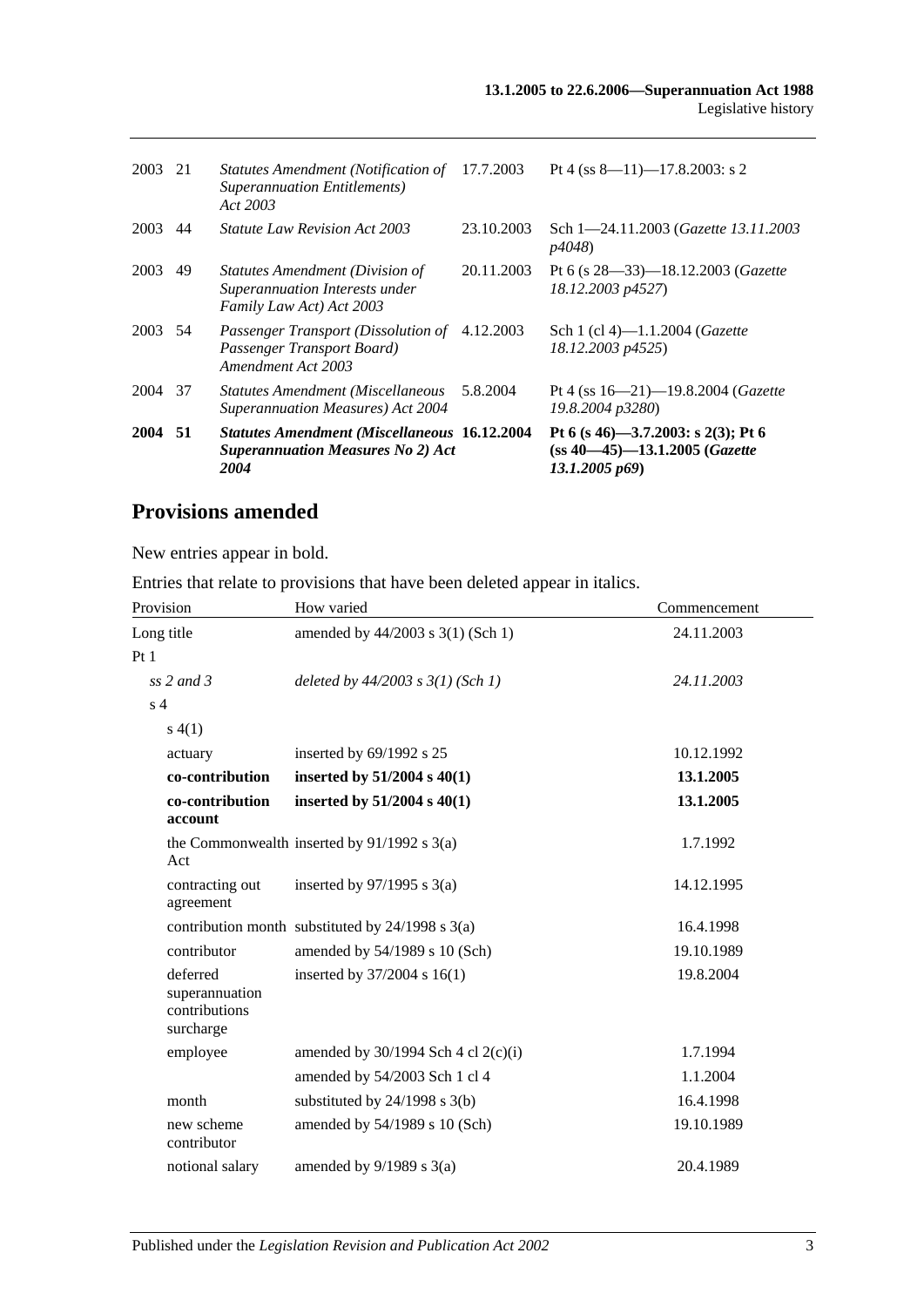#### **Superannuation Act 1988—13.1.2005 to 22.6.2006** Legislative history

|                                                                                    | outplaced employee inserted by 97/1995 s 3(b) | 14.12.1995 |
|------------------------------------------------------------------------------------|-----------------------------------------------|------------|
| private sector<br>employer                                                         | inserted by $97/1995$ s 3(c)                  | 14.12.1995 |
| Public Sector<br>Employees<br>Superannuation<br>Scheme                             | inserted by $91/1992$ s $3(b)$                | 1.7.1992   |
| putative spouse                                                                    | inserted by 13/2003 s 11                      | 3.7.2003   |
| salary                                                                             | inserted by $41/2000$ s $3(a)$                | 17.8.2000  |
| salary (second<br>occurring)                                                       | amended by 9/1989 s 3(b), (c)                 | 20.4.1989  |
|                                                                                    | amended by $41/2000$ s $3(b)$ , (c)           | 17.8.2000  |
| the Scheme                                                                         | inserted by 54/1989 s 10 (Sch)                | 19.10.1989 |
| <b>Southern State</b><br>Superannuation<br>Fund                                    | inserted by $51/2004$ s $40(2)$               | 13.1.2005  |
| special deposit<br>account                                                         | inserted by $24/1998$ s $3(c)$                | 16.4.1998  |
| Superannuation<br><b>Contributions Tax</b><br>Act                                  | inserted by $37/2004$ s $16(2)$               | 19.8.2004  |
| <b>Funds Management</b><br>Corporation of<br>South Australia or<br>the Corporation | the Superannuation inserted by 38/1995 Sch 2  | 1.7.1995   |
| surcharge notice                                                                   | inserted by $37/2004$ s 16(3)                 | 19.8.2004  |
| TEC contract                                                                       | inserted by $41/2000$ s 3(d)                  | 17.8.2000  |
| <b>Triple S scheme</b>                                                             | inserted by $51/2004$ s $40(3)$               | 13.1.2005  |
| the Trust                                                                          | deleted by 38/1995 Sch 2                      | 1.7.1995   |
| s(4(2a))                                                                           | inserted by $24/1998$ s $3(d)$                | 16.4.1998  |
| s $4(2b)$ - $(2f)$                                                                 | inserted by $41/2000$ s 3(e)                  | 17.8.2000  |
| s(4(3))                                                                            | amended by $41/2000$ s 3(f)                   | 17.8.2000  |
| s(4(4)                                                                             | amended by 54/1989 s 10 (Sch)                 | 19.10.1989 |
|                                                                                    | amended by 91/1992 s 3(c)                     | 1.7.1992   |
| s(4(5)                                                                             | inserted by $9/1989$ s 3(d)                   | 20.4.1989  |
|                                                                                    | amended by $45/1997$ s $3(a)$                 | 24.7.1997  |
| $\mathbf{P}$                                                                       | inserted by $45/1997$ s 3(b)                  | 24.7.1997  |
| s(4(6)                                                                             | inserted by $9/1989$ s $3(d)$                 | 20.4.1989  |
|                                                                                    | amended by 91/1992 s 3(d)                     | 1.7.1992   |
|                                                                                    | amended by 37/1994 s 3(a)                     | 2.6.1994   |
| s(4(7))                                                                            | inserted by $91/1992$ s 3(e)                  | 1.7.1992   |
| $s\ 4(8)$ (10)                                                                     | inserted by $37/1994$ s 3(b)                  | 2.6.1994   |
| ss 4A and 4B                                                                       | inserted by 13/2003 s 12                      | 3.7.2003   |
| s <sub>5</sub>                                                                     |                                               |            |
| s 5(1)                                                                             | amended by 54/1989 ss 2, 10 (Sch)             | 19.10.1989 |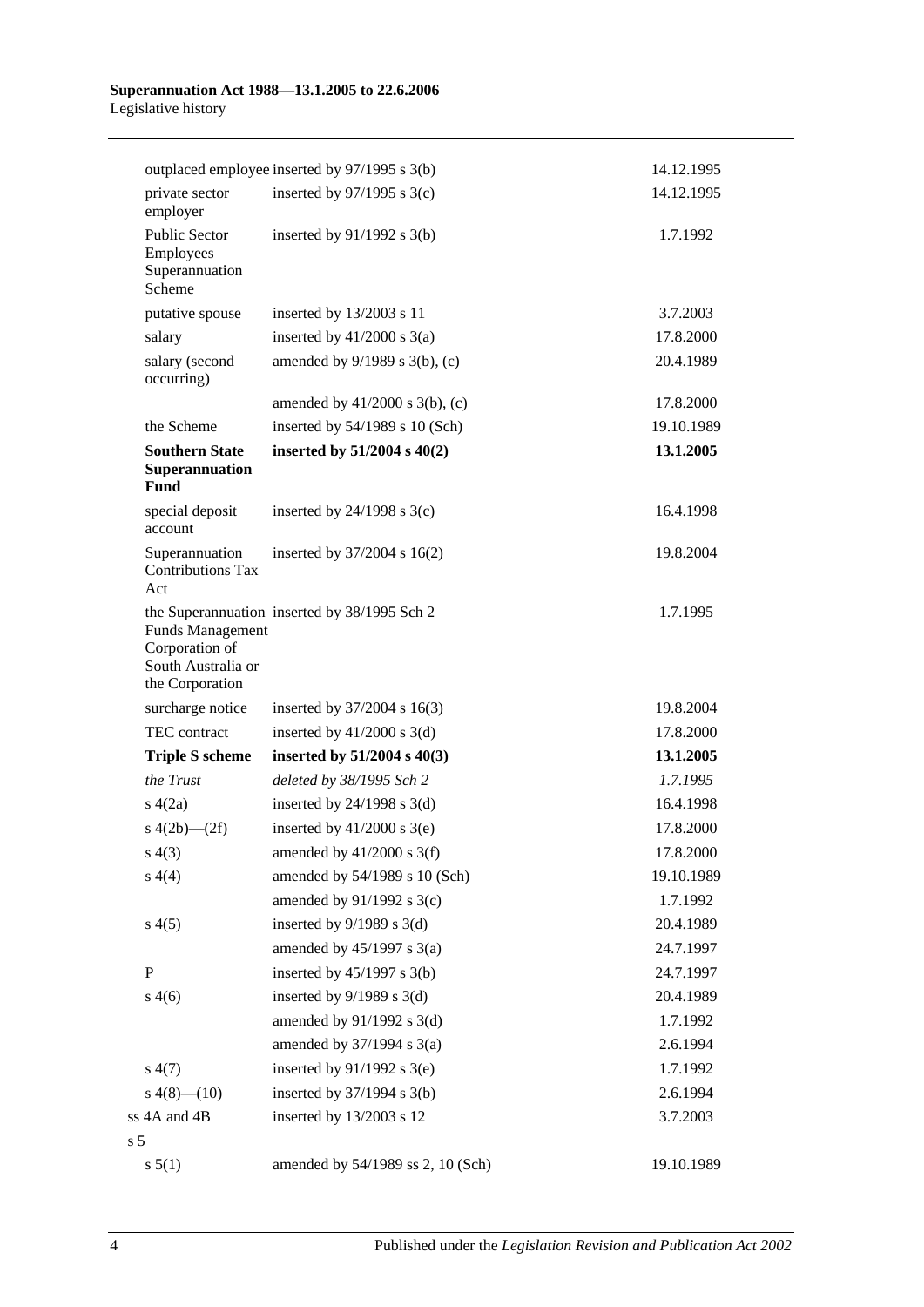| $s\,5(1a)$          | inserted by $91/1992$ s $4(a)$      | 1.7.1992   |
|---------------------|-------------------------------------|------------|
| $s\,5(1b)$          | inserted by $41/2000$ s $4(a)$      | 17.8.2000  |
| $s\ 5(2a)$          | inserted by $41/2000$ s $4(b)$      | 17.8.2000  |
| s 5(3)              | inserted by $91/1992$ s $4(b)$      | 1.7.1992   |
|                     | amended by $41/2000$ s $4(c)$ , (d) | 17.8.2000  |
| $s\ 5(4)$ (7)       | inserted by $41/2000$ s $4(e)$      | 17.8.2000  |
| Pt 2                |                                     |            |
| Pt 2 Div 1          |                                     |            |
| s 7                 |                                     |            |
| $s \, 7(2)$         | amended by 54/1989 s 10 (Sch)       | 19.10.1989 |
|                     | deleted by $46/1994 s 4$            | 3.5.1994   |
| s <sub>8</sub>      |                                     |            |
| s(1)                | amended by $45/1997$ s $4(a)$       | 24.7.1997  |
| s(2)                | amended by 69/1992 s 26             | 10.12.1992 |
|                     | amended by 45/1997 s 4(b)           | 24.7.1997  |
| s(4)                | amended by 24/1998 s 4              | 16.4.1998  |
| s(7)                | inserted by 37/1994 s 4             | 2.6.1994   |
|                     | amended by $45/1997$ s $4(c)$       | 24.7.1997  |
| s 9                 |                                     |            |
| $s\,9(4a)$          | inserted by $24/1998$ s 5           | 16.4.1998  |
| s 10A               | inserted by 91/1992 s 5             | 1.7.1992   |
| Pt 2 Div 2          | amended by 54/1989 ss 3, 4          | 19.10.1989 |
|                     | amended by 69/1992 s 27             | 10.12.1992 |
|                     | amended by 37/1994 s 5              | 2.6.1994   |
|                     | deleted by 38/1995 Sch 2            | 1.7.1995   |
| Pt 2 Div 3          |                                     |            |
| s 17                | substituted by 54/1989 s 5          | 19.10.1989 |
| s 17(3)             | amended by 38/1995 Sch 2            | 1.7.1995   |
| s 17(4)             | substituted by $51/2004$ s $41(1)$  | 13.1.2005  |
| s 17(6)             | amended by $51/2004$ s $41(2)$ —(4) | 13.1.2005  |
| s 17(7)             | amended by 24/1998 s 6              | 16.4.1998  |
| s 17(8)             | amended by 38/1995 Sch 2            | 1.7.1995   |
| s 18                | amended by 9/1989 s 4               | 20.4.1989  |
|                     | deleted by 54/1989 s 6              | 19.10.1989 |
| s 19                |                                     |            |
| s $19(1)$ and $(2)$ | amended by 38/1995 Sch 2            | 1.7.1995   |
| $s\,19(3)$          | substituted by $37/1994 s 6(a)$     | 2.6.1994   |
|                     | deleted by 38/1995 Sch 2            | 1.7.1995   |
| $s$ 19 $(3a)$       | inserted by $37/1994 s 6(a)$        | 2.6.1994   |
|                     | deleted by 38/1995 Sch 2            | 1.7.1995   |
| $s\,19(4)$          | amended by $37/1994 s 6(b)$         | 2.6.1994   |
|                     | deleted by 38/1995 Sch 2            | 1.7.1995   |
| s 20                | amended by 78/1990 s 3              | 17.1.1991  |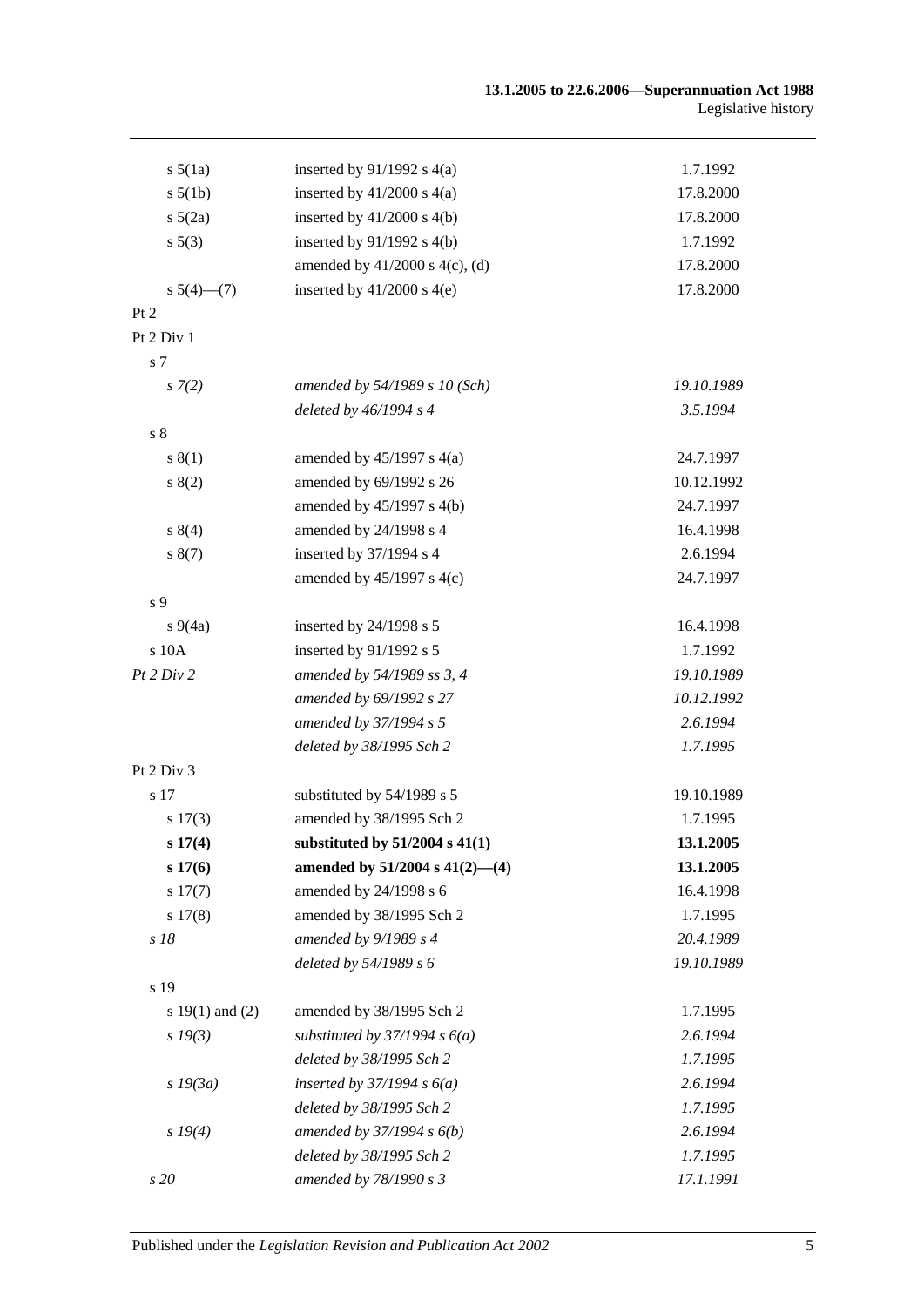|                       | deleted by 38/1995 Sch 2                                    | 1.7.1995   |
|-----------------------|-------------------------------------------------------------|------------|
| Pt 2 Div 3A           | inserted by 54/1989 s 7                                     | 19.10.1989 |
|                       | heading substituted by $44/2003$ s $3(1)$ (Sch 1)           | 24.11.2003 |
| s 20A                 |                                                             |            |
| $s \, 20A(1)$         | amended by 91/1992 s 6                                      | 1.7.1992   |
| $s$ 20A $(3)$         | amended by $45/1997$ s $5(a)$                               | 24.7.1997  |
| $s \ 20A(4)$          | amended by 37/2004 s 17(1)                                  | 19.8.2004  |
|                       | s $20A(4a)$ and $(4b)$ inserted by $37/2004$ s $17(2)$      | 19.8.2004  |
| $s$ 20A(6)            | substituted by 24/1998 s 7                                  | 16.4.1998  |
| s $20A(6a)$           | inserted by 24/1998 s 7                                     | 16.4.1998  |
| $s \, 20A(7)$         | inserted by $45/1997$ s $5(b)$                              | 24.7.1997  |
| s 20ABA               | inserted by 51/2004 s 42                                    | 13.1.2005  |
| s 20AB                | inserted by 91/1992 s 7                                     | 1.7.1992   |
| Pt 2 Div 3B           | inserted by 54/1989 s 7                                     | 19.10.1989 |
|                       | heading substituted by $44/2003$ s 3(1) (Sch 1)             | 24.11.2003 |
| s 20B                 |                                                             |            |
| $s \ 20B(1)$          | amended by $24/1998$ s $8(a)$                               | 16.4.1998  |
|                       | amended by 49/2003 s 28                                     | 18.12.2003 |
| $s \ 20B(2)$          | amended by 24/1998 s 8(b)                                   | 16.4.1998  |
|                       | amended by 41/2000 s 5                                      | 17.8.2000  |
| $s$ 20 $B(3)$         | inserted by 51/2004 s 43                                    | 13.1.2005  |
| Pt 2 Div 4            |                                                             |            |
| s 21                  |                                                             |            |
| $s \, 2l(2)$ and (3)  | deleted by 38/1995 Sch 2                                    | 1.7.1995   |
| $s \, 21(4)$          | amended by 78/1990 s 4                                      | 17.1.1991  |
|                       | substituted by 69/1992 s 28                                 | 10.12.1992 |
|                       | amended by 41/2000 s 6                                      | 17.8.2000  |
| $s \ 21(4a)$          | inserted by 69/1992 s 28                                    | 10.12.1992 |
| Pt 3                  |                                                             |            |
| s 22                  |                                                             |            |
| $s\,22(1)$            | amended by 54/1989 s 10 (Sch)                               | 19.10.1989 |
| $s\,22(5)$            | substituted by $91/1992$ s $8(a)$                           | 1.7.1992   |
| s22(5a)               | inserted by $91/1992$ s $8(b)$                              | 10.12.1992 |
| $s\,22(6)$            | amended by 78/1990 s 5                                      | 17.1.1991  |
| $s\,22(7)$            | substituted by $91/1992$ s $8(c)$                           | 10.12.1992 |
| $s\,22(8)$            | amended by 54/1989 s 10 (Sch)                               | 19.10.1989 |
| $s\,22(9)$            | inserted by $91/1992$ s $8(d)$                              | 1.7.1992   |
| $s\,22(10)$           | inserted by 46/1994 s 5                                     | 3.5.1994   |
|                       | amended by 46/1994 s 8(a) as substituted by                 | 21.10.1994 |
|                       | 57/1994 s 3                                                 |            |
| s $22(11)$ and $(12)$ | inserted by 46/1994 s 5                                     | 3.5.1994   |
| $s\,22(13)$           | inserted by 46/1994 s 8(b) as substituted by<br>57/1994 s 3 | 21.10.1994 |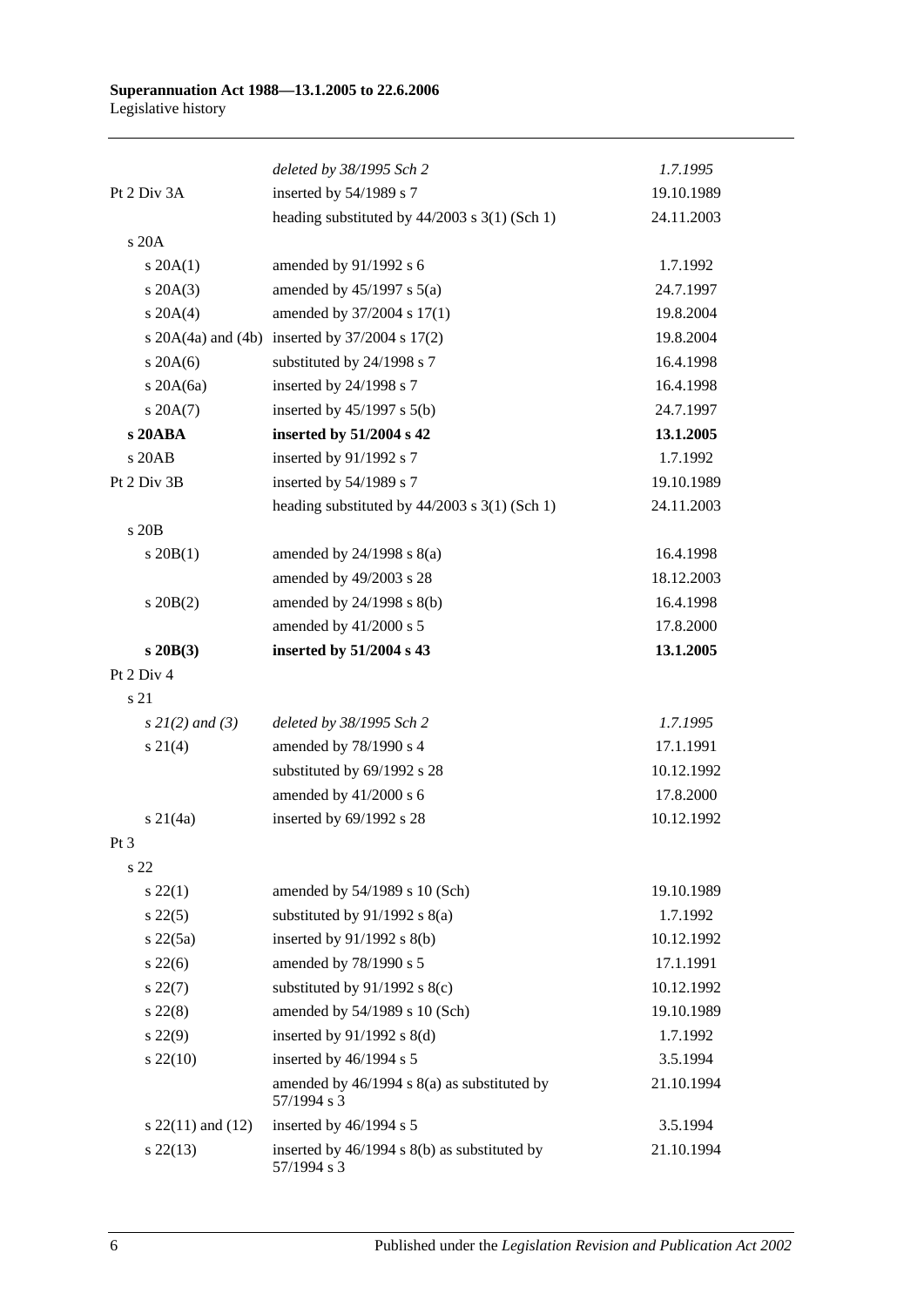| $s\,22(14)$                             | inserted by 9/1997 s 2                  | 20.3.1997  |
|-----------------------------------------|-----------------------------------------|------------|
|                                         | amended by 36/1999 Sch 3 (Pt 3 cl 3(a)) | 1.12.1999  |
| s $22(15)$ and $(16)$                   | inserted by 9/1997 s 2                  | 20.3.1997  |
| s $22(17)$ and $(18)$                   | inserted by 9/1997 s 2                  | 20.3.1997  |
|                                         | amended by 36/1999 Sch 3 (Pt 3 cl 3(a)) | 1.12.1999  |
| $s\,22(19)$                             | inserted by 9/1997 s 2                  | 20.3.1997  |
| <b>ETSA</b><br>superannuation<br>scheme | deleted by 36/1999 Sch 3 (Pt 3 cl 3(b)) | 1.12.1999  |
| s 23                                    |                                         |            |
| $s\,23(1)$                              | amended by 54/1989 s 10 (Sch)           | 19.10.1989 |
| $s\,23(2)$                              | amended by 54/1989 s 10 (Sch)           | 19.10.1989 |
|                                         | amended by $24/1998$ s $9(a)$           | 16.4.1998  |
|                                         | amended by $41/2000$ s $7(a)$           | 17.8.2000  |
| s $23(2a)$ — $(2b)$                     | inserted by $41/2000$ s $7(b)$          | 17.8.2000  |
| $s\,23(3)$                              | amended by $91/1992$ s $9(a)$           | 1.7.1992   |
| $s\,23(3a)$                             | inserted by $91/1992$ s $9(b)$          | 1.7.1992   |
| $s\,23(4)$                              | amended by 78/1990 s 6                  | 17.1.1991  |
|                                         | amended by 24/1998 s 9(b)               | 16.4.1998  |
| $s\,23(6)$                              | amended by $37/1994$ s $7(a)$           | 2.6.1994   |
|                                         | amended by $24/1998$ s $9(c)$           | 16.4.1998  |
| $s$ 23 $(6a)$                           | inserted by $37/1994$ s $7(b)$          | 2.6.1994   |
| $s\,23(7)$                              | amended by 9/1989 s 5                   | 20.4.1989  |
|                                         | amended by 54/1989 s 10 (Sch)           | 19.10.1989 |
|                                         | substituted by $24/1998$ s $9(d)$       | 16.4.1998  |
| s <sub>24</sub>                         |                                         |            |
| $s\,24(1)$                              | amended by 54/1989 s 10 (Sch)           | 19.10.1989 |
| $s\,24(4)$                              | amended by 78/1990 s 7                  | 17.1.1991  |
| s <sub>25</sub>                         |                                         |            |
| s 25(2)                                 | substituted by 78/1990 s 8              | 17.1.1991  |
| Pt 4                                    |                                         |            |
| s 27                                    |                                         |            |
| $s\,27(1)$                              | amended by 54/1989 s 10 (Sch)           | 19.10.1989 |
| $s\,27(2)$                              | substituted by 91/1992 s 10             | 1.7.1992   |
| $s\,27(4)$                              | inserted by 97/1995 s 4                 | 14.12.1995 |
| s 28                                    |                                         |            |
| $s\,28(1)$                              | amended by 54/1989 s 10 (Sch)           | 19.10.1989 |
|                                         | amended by 45/1997 s 6                  | 24.7.1997  |
| $s 28(1a)$ and $(1b)$                   | inserted by 78/1990 s 9                 | 17.1.1991  |
| $s$ 28(1c)                              | inserted by $91/1992$ s $11(a)$         | 1.7.1992   |
|                                         | amended by $24/1998$ s $10(a)$          | 16.4.1998  |
|                                         | amended by $21/2003$ s $8(a)$           | 17.8.2003  |
| $s \, 28(1d)$                           | inserted by 91/1992 s 11(a)             | 1.7.1992   |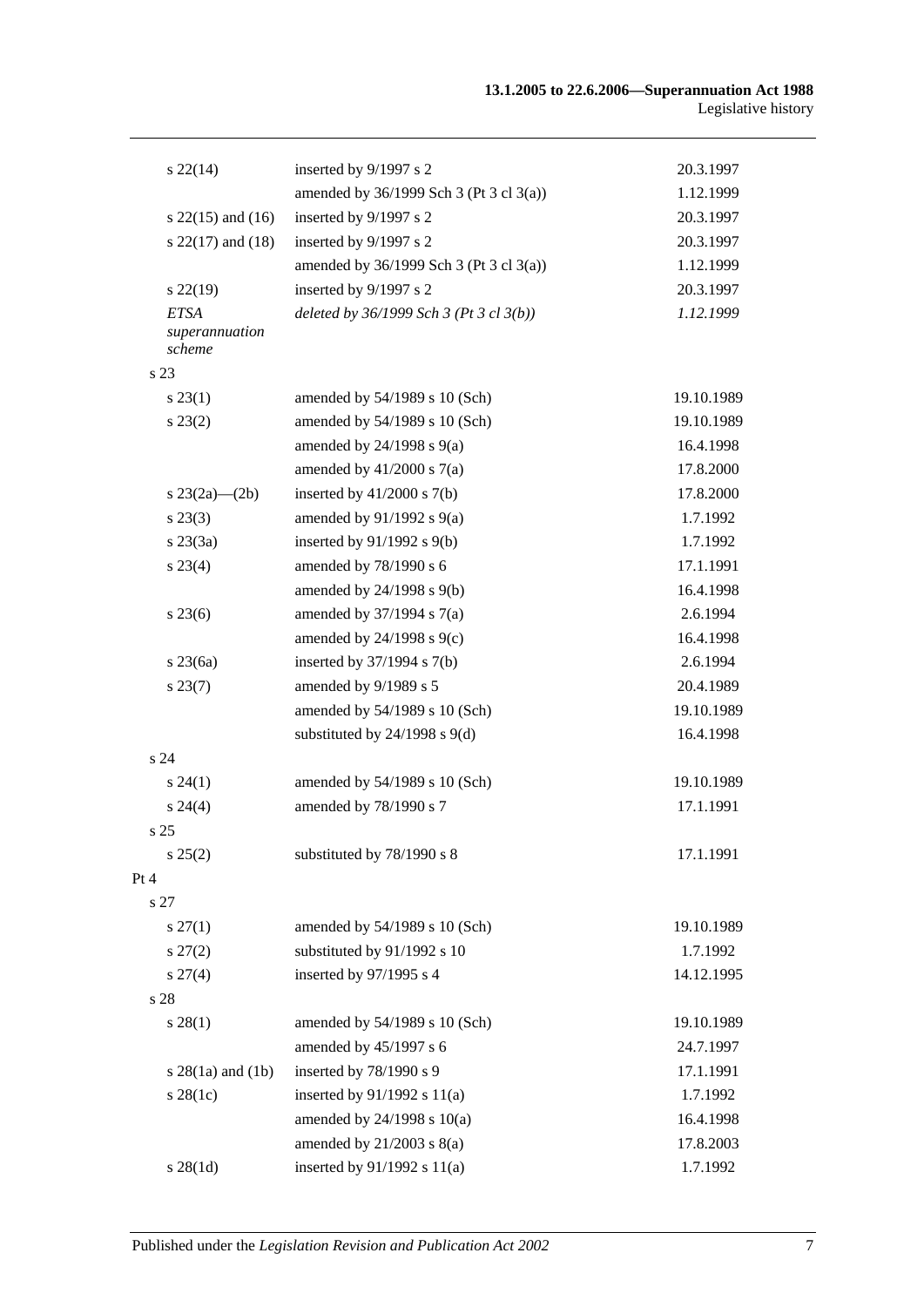|                       | amended by $37/1994$ s $8(a)$              | 2.6.1994   |
|-----------------------|--------------------------------------------|------------|
| $s$ 28(1e)            | inserted by 37/1994 s 8(b)                 | 2.6.1994   |
| $s \, 28(1f)$         | inserted by $37/1994$ s $8(b)$             | 2.6.1994   |
|                       | substituted by $24/1998$ s $10(b)$         | 16.4.1998  |
| $s\,28(2)$            | amended by 54/1989 s 10 (Sch)              | 19.10.1989 |
|                       | amended by 24/1998 s 10(c)                 | 16.4.1998  |
|                       | amended by 21/2003 s 8(b)                  | 17.8.2003  |
| $s\,28(3)$            | amended by 54/1989 s 10 (Sch)              | 19.10.1989 |
| $s\ 28(4)$            | substituted by 67/1991 s 3                 | 19.12.1991 |
|                       | substituted by $91/1992$ s $11(b)$         | 1.7.1992   |
| $s\,28(5)$            | amended by 54/1989 s 10 (Sch)              | 19.10.1989 |
|                       | amended by $91/1992$ s $11(c)$             | 1.7.1992   |
| $s\,28(6)$            | amended by 54/1989 s 10 (Sch)              | 19.10.1989 |
|                       | deleted by $91/1992 s 11(d)$               | 1.7.1992   |
| $s\,28(7)$            | amended by 24/1998 s 10(d)                 | 16.4.1998  |
| $s\,28(8)$            | inserted by 97/1995 s 5                    | 14.12.1995 |
| s 28A                 | inserted by 44/1993 s 3                    | 27.5.1993  |
| s 28A(3)              | substituted by 57/1999 s 3                 | 1.7.1999   |
|                       | s 28A(3a) and (3b) inserted by 57/1999 s 3 | 1.7.1999   |
| $s$ 28A(3c)           | inserted by $57/1999$ s 3                  | 1.7.1999   |
|                       | amended by 21/2003 s 9                     | 17.8.2003  |
|                       | s 28A(3d) and (3e) inserted by 57/1999 s 3 | 1.7.1999   |
| ss 28B and 28C        | inserted by 97/1995 s 6                    | 14.12.1995 |
| s 29                  |                                            |            |
| $s\,29(1)$            | amended by $24/1998$ s $11(a)$             | 16.4.1998  |
| s $29(1a)$ and $(1b)$ | inserted by $24/1998$ s $11(b)$            | 16.4.1998  |
| $s\,29(2)$            | amended by 54/1989 s 10 (Sch)              | 19.10.1989 |
|                       | amended by 91/1992 s 12(a)                 | 1.7.1992   |
| s29(3)                | amended by 54/1989 s 10 (Sch)              | 19.10.1989 |
|                       | deleted by $91/1992 s 12(b)$               | 1.7.1992   |
| s 30                  |                                            |            |
| $s \ 30(3)$           | amended by 9/1989 s 6                      | 20.4.1989  |
| $s \ 30(8)$           | amended by 54/1989 s 10 (Sch)              | 19.10.1989 |
| s 30A                 | inserted by 78/1990 s 10                   | 17.1.1991  |
| s 31                  |                                            |            |
| $s \, 31(1)$          | amended by 54/1989 s 10 (Sch)              | 19.10.1989 |
|                       | substituted by $37/1994$ s $9(a)$          | 2.6.1994   |
| $s \, 31(2)$          | amended by 91/1992 s 13(a)                 | 1.7.1992   |
| A                     | amended by 78/1990 s 11(a)                 | 17.1.1991  |
|                       | amended by 67/1991 s 4                     | 19.12.1991 |
| Pn                    | inserted by 91/1992 s 13(b)                | 1.7.1992   |
| M                     | inserted by 91/1992 s 13(c)                | 1.7.1992   |
| $s \ 31(2a)$          | inserted by 78/1990 s 11(b)                | 17.1.1991  |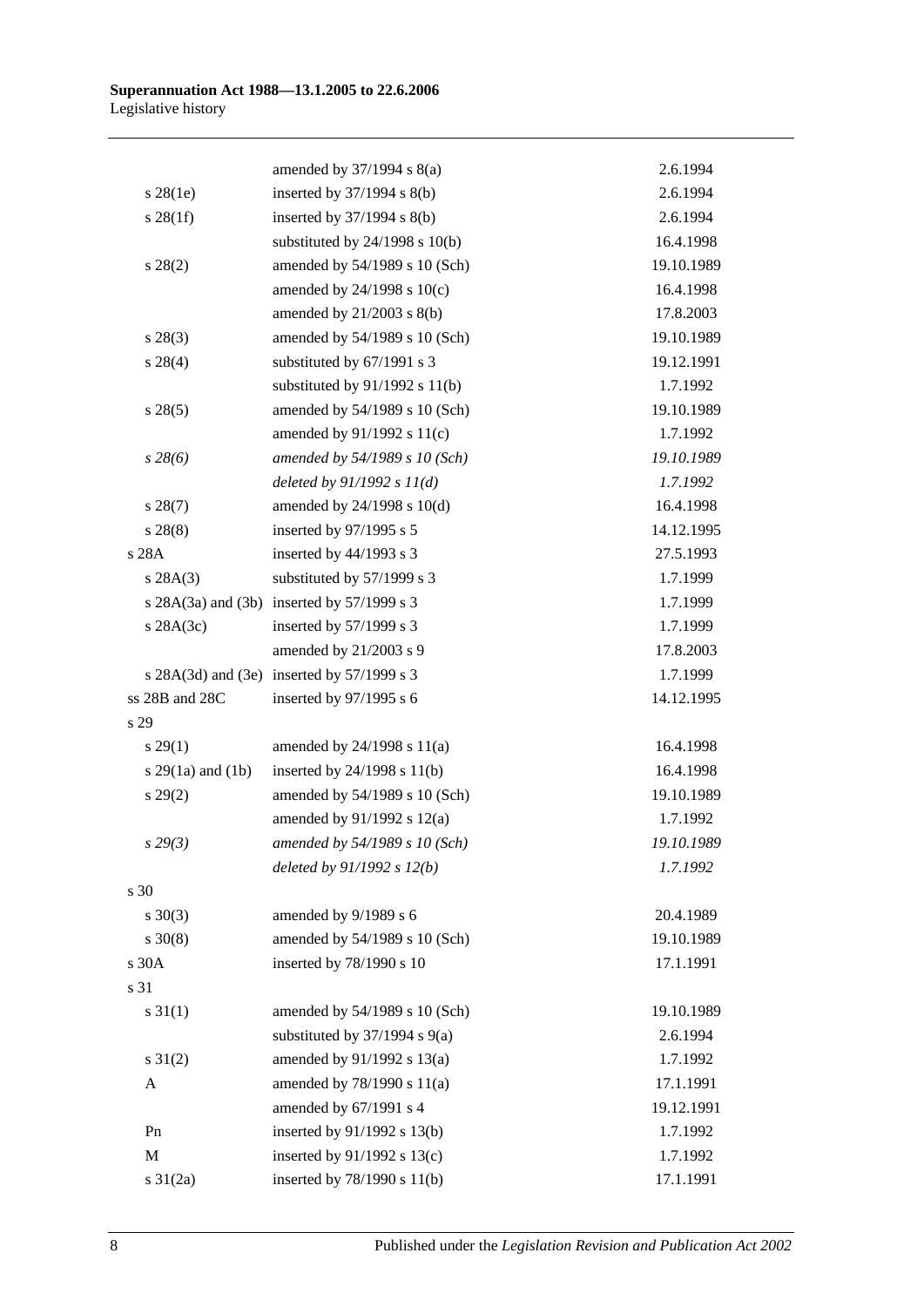| $s \, 31(2b)$       | inserted by $37/1994$ s $9(b)$     | 2.6.1994   |
|---------------------|------------------------------------|------------|
|                     | amended by 24/1998 s 12            | 16.4.1998  |
| s $31(2c)$          | inserted by 37/1994 s 9(b)         | 2.6.1994   |
| $s \ 31(3)$         | substituted by $78/1990$ s $11(c)$ | 17.1.1991  |
|                     | amended by 45/1997 s 7             | 24.7.1997  |
| $s \, 31(4)$        | substituted by $78/1990$ s $11(c)$ | 17.1.1991  |
| s 32                |                                    |            |
| $s \, 32(1)$        | amended by $67/1991$ s $5(a)$      | 19.12.1991 |
| $s \, 32(2)$        | amended by 54/1989 s 10 (Sch)      | 19.10.1989 |
|                     | amended by 91/1992 s 14(a)         | 1.7.1992   |
| $\mathbf{A}$        | amended by $67/1991$ s $5(b)$      | 19.12.1991 |
| Pn                  | inserted by $91/1992$ s $14(b)$    | 1.7.1992   |
| M                   | inserted by $91/1992$ s $14(b)$    | 1.7.1992   |
| s 32(2a)            | inserted by 49/2003 s 29           | 18.12.2003 |
| $s \, 32(3)$        |                                    |            |
| $\mathbf{A}$        | amended by $67/1991$ s $5(c)$      | 19.12.1991 |
| $s \, 32(3a)$       | inserted by $67/1991$ s $5(d)$     | 19.12.1991 |
|                     | substituted by $91/1992$ s $14(c)$ | 1.7.1992   |
|                     | amended by 24/1998 s 13            | 16.4.1998  |
| $s \, 32(5)$        | amended by 54/1989 s 10 (Sch)      | 19.10.1989 |
|                     | amended by $67/1991$ s $5(e)$      | 19.12.1991 |
|                     | amended by 91/1992 s 14(d)         | 1.7.1992   |
| s 32A               | inserted by 91/1992 s 15           | 1.7.1992   |
| $s \, 32A(2)$       | amended by 24/1998 s 14            | 16.4.1998  |
| ss 32B-32D          | inserted by 37/2004 s 18           | 18.9.2004  |
| Pt 5                |                                    |            |
| s 34                | amended by 9/1989 s 7              | 20.4.1989  |
|                     | amended by 54/1989 s 10 (Sch)      | 19.10.1989 |
|                     | amended by 69/1992 s 29            | 10.12.1992 |
|                     | substituted by 91/1992 s 16        | 1.7.1992   |
| $s \, 34(1)$        | amended by $41/2000$ s $8(a)$      | 17.8.2000  |
| n                   | amended by 45/1997 s 8             | 1.7.1992   |
| $s \, 34(2)$        | amended by $34/2000$ s $8(b)$      | 1.6.2000   |
| B                   | amended by 37/1994 s 10(a)         | 2.6.1994   |
| n                   | amended by 45/1997 s 8             | 1.7.1992   |
| $s \, 34(5)$        | inserted by 37/1994 s 10(b)        | 2.6.1994   |
| $s \frac{34(6)}{2}$ | inserted by $37/1994$ s $10(b)$    | 2.6.1994   |
|                     | amended by 24/1998 s 15            | 16.4.1998  |
| $s \frac{34(7)}{2}$ | inserted by 97/1995 s 7            | 14.12.1995 |
| s 35                |                                    |            |
| $s \, 35(1)$        | amended by 91/1992 s 17(a)         | 1.7.1992   |
| $s \, 35(2)$        |                                    |            |
| A                   | amended by $67/1991$ s $6(a)$      | 19.12.1991 |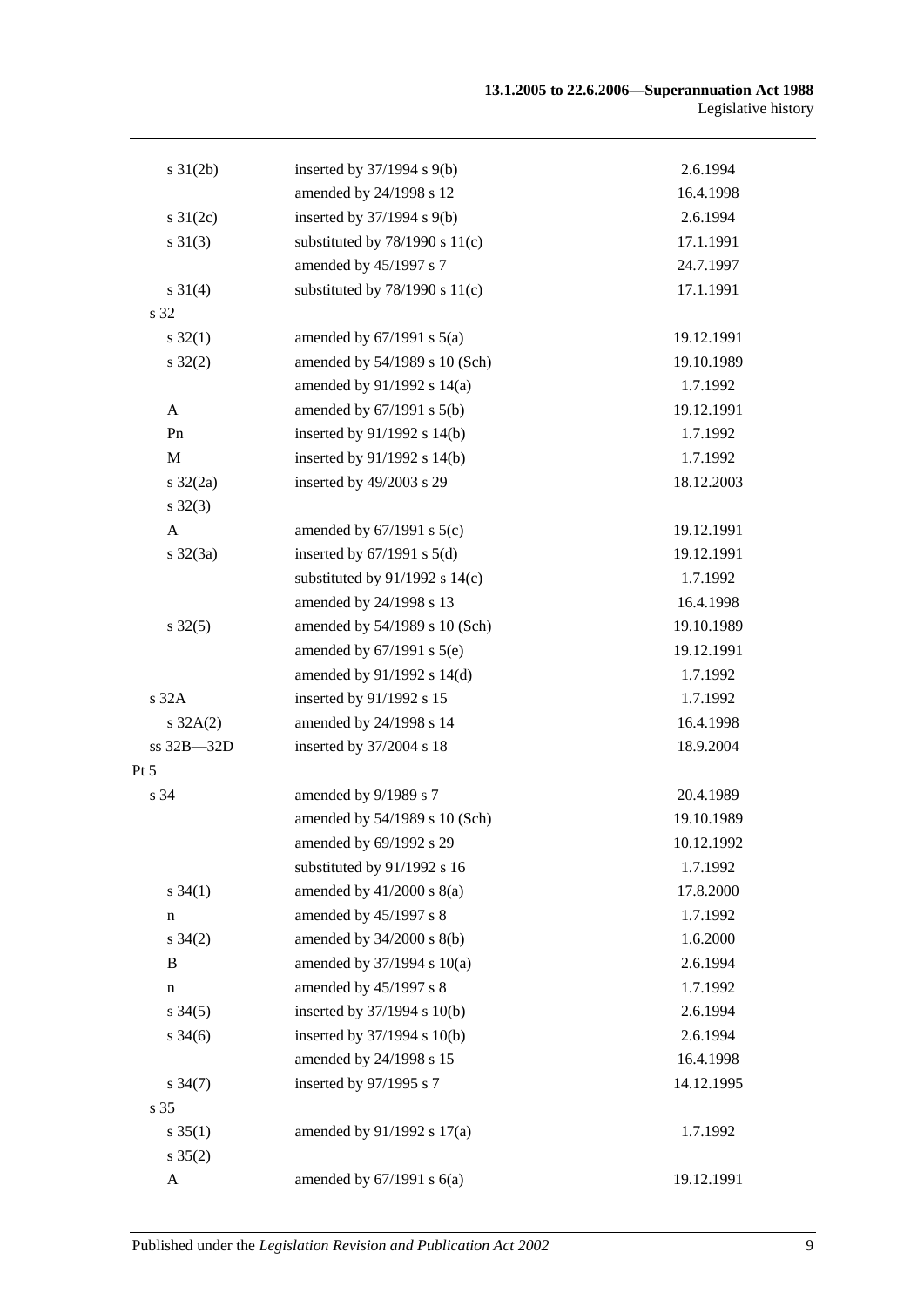| $s \; 35(2a)$         | inserted by $67/1991$ s $6(b)$     | 19.12.1991 |
|-----------------------|------------------------------------|------------|
| $s \; 35(2b)$         | inserted by 91/1992 s 17(b)        | 1.7.1992   |
| $s \; 35(4)$          | amended by 91/1992 s 17(c)         | 1.7.1992   |
|                       | amended by 37/1994 s 11(a)         | 2.6.1994   |
| $s \, 35(5)$          | amended by 54/1989 s 10 (Sch)      | 19.10.1989 |
|                       | amended by 91/1992 s 17(d)         | 1.7.1992   |
| Pn                    | inserted by $91/1992$ s $17(e)$    | 1.7.1992   |
| ${\rm FS}$            | inserted by $91/1992$ s $17(e)$    | 1.7.1992   |
| $\mathbf M$           | inserted by $91/1992$ s $17(e)$    | 1.7.1992   |
| $s \, 35(6)$          | inserted by 37/1994 s 11(b)        | 2.6.1994   |
| s 36                  |                                    |            |
| $s \; 36(1)$          | substituted by $9/1989$ s $8(a)$   | 20.4.1989  |
| $s \; 36(3)$          | amended by $9/1989$ s $8(b)$       | 20.4.1989  |
| $s \; 36(8)$          | amended by 54/1989 s 10 (Sch)      | 19.10.1989 |
| s 36A                 | inserted by 78/1990 s 12           | 17.1.1991  |
| s 37                  |                                    |            |
| $s \frac{37(1)}{2}$   | substituted by $37/1994$ s $12(a)$ | 2.6.1994   |
| $s \frac{37(2)}{2}$   | amended by $67/1991$ s $7(a)$      | 19.12.1991 |
|                       | substituted by 91/1992 s 18        | 1.7.1992   |
| $s \frac{37}{2a}$     | inserted by $67/1991$ s $7(b)$     | 19.12.1991 |
| $s \frac{37(3a)}{2}$  | inserted by $37/1994$ s $12(b)$    | 2.6.1994   |
|                       | amended by 24/1998 s 16            | 16.4.1998  |
| s $37(3b)$ and $(3c)$ | inserted by $37/1994$ s $12(b)$    | 2.6.1994   |
| s $37(4)$ and $(5)$   | substituted by 78/1990 s 13        | 17.1.1991  |
| s 38                  |                                    |            |
| $s \, 38(1)$          | amended by $67/1991$ s $8(a)$      | 19.12.1991 |
|                       | amended by $12/1993$ s $9(a)$      | 19.12.1991 |
|                       | amended by $45/1997$ s $9(a)$      | 24.7.1997  |
| $s \frac{38}{1a}$     | inserted by $45/1997$ s $9(b)$     | 24.7.1997  |
|                       | amended by 13/2003 s 13            | 3.7.2003   |
| $s \ 38(1b)$          | inserted by 49/2003 s 30           | 18.12.2003 |
| $s \ 38(4)$           | amended by 54/1989 s 10 (Sch)      | 19.10.1989 |
|                       | amended by 67/1991 s 8(b), (c)     | 19.12.1991 |
|                       | amended by 37/1994 s 13            | 2.6.1994   |
| $s \, 38(6)$          | inserted by $67/1991$ s $8(d)$     | 19.12.1991 |
|                       | amended by 24/1998 s 17            | 16.4.1998  |
| $s \, 38(7)$          | inserted by $67/1991$ s $8(d)$     | 19.12.1991 |
|                       | amended by 91/1992 s 19(a)         | 1.7.1992   |
|                       | amended by 12/1993 s 9(b)          | 19.12.1991 |
| X                     | substituted by 91/1992 s 19(b)     | 1.7.1992   |
| Pn                    | inserted by 91/1992 s 19(b)        | 1.7.1992   |
| $\mathbf M$           | inserted by 91/1992 s 19(b)        | 1.7.1992   |
|                       |                                    |            |

s 39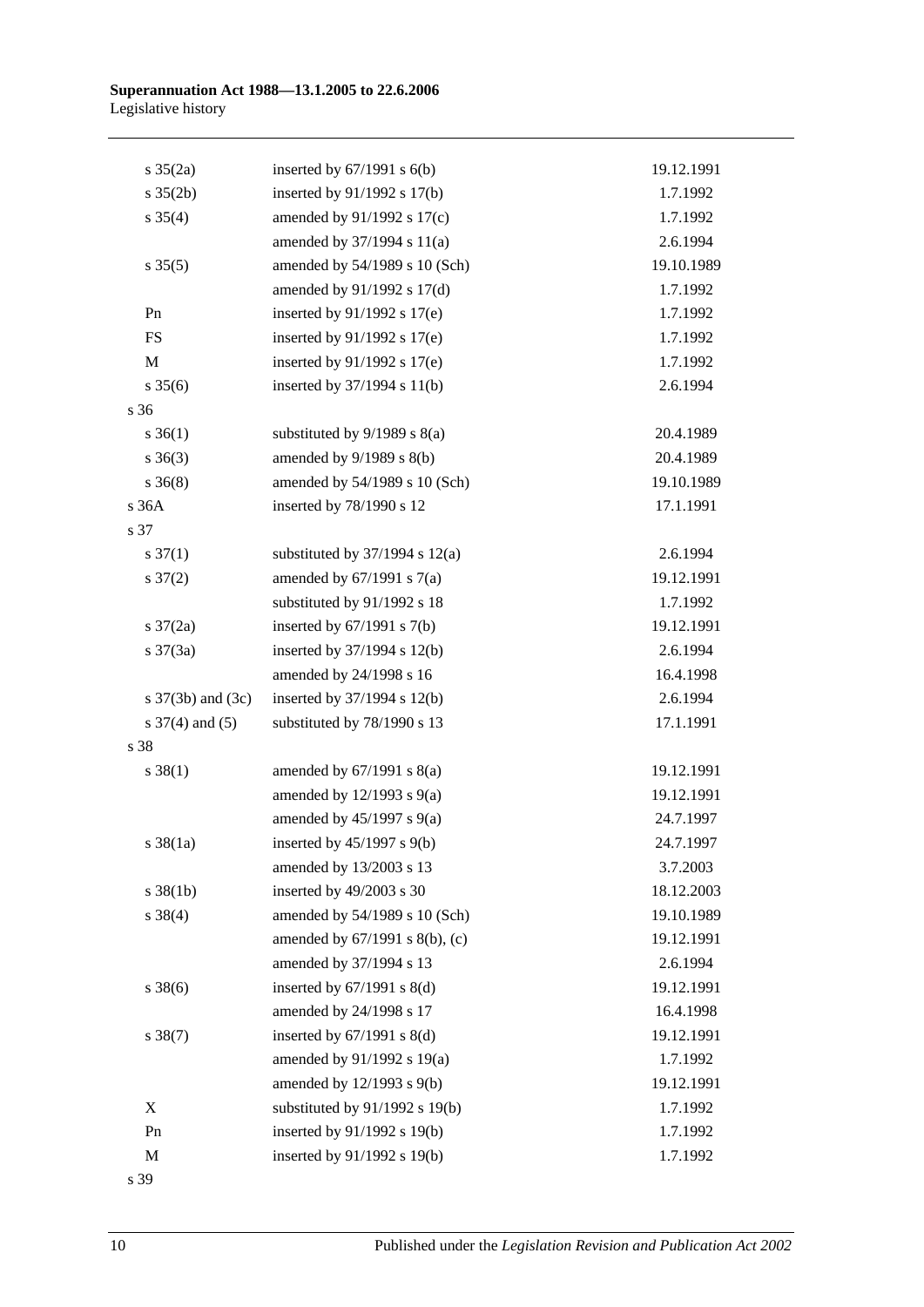| $s \, 39(1)$          | amended by 54/1989 s 10 (Sch)                            | 19.10.1989 |
|-----------------------|----------------------------------------------------------|------------|
|                       | amended by 78/1990 s 14(a)                               | 17.1.1991  |
|                       | amended by 37/1994 s 14(a)                               | 2.6.1994   |
| s $39(1a)$ and $(1b)$ | inserted by $78/1990$ s $14(b)$                          | 17.1.1991  |
| $s \, 39(1c)$         | inserted by $91/1992$ s $20(a)$                          | 1.7.1992   |
|                       | amended by 24/1998 s 18(a), (b)                          | 16.4.1998  |
|                       | amended by $21/2003$ s $10(a)$                           | 17.8.2003  |
|                       | (a)—(d) redesignated as $(b)$ —(e) by 24/1998<br>s 18(a) | 16.4.1998  |
| $s \, 39(1d)$         | inserted by $91/1992$ s $20(a)$                          | 1.7.1992   |
|                       | amended by 37/1994 s 14(b), (c)                          | 2.6.1994   |
| $s \frac{39(1da)}{2}$ | inserted by $37/1994$ s $14(d)$                          | 2.6.1994   |
| $s \frac{39(1db)}{2}$ | inserted by 37/1994 s 14(d)                              | 2.6.1994   |
|                       | substituted by $24/1998$ s $18(c)$                       | 16.4.1998  |
| $s\,39(1e)$           | inserted by $91/1992$ s $20(a)$                          | 1.7.1992   |
|                       | deleted by $24/1998 s 18(d)$                             | 16.4.1998  |
| $s \, 39(2)$          | amended by 78/1990 s 14(c)                               | 17.1.1991  |
|                       | amended by 24/1998 s 18(e)                               | 16.4.1998  |
|                       | amended by 21/2003 s 10(b)                               | 17.8.2003  |
| $s \, 39(3)$          | amended by 54/1989 s 10 (Sch)                            | 19.10.1989 |
|                       | amended by 91/1992 s 20(b)                               | 1.7.1992   |
| $s \, 39(4)$          | amended by 54/1989 s 10 (Sch)                            | 19.10.1989 |
|                       | amended by 37/1994 s 14(e)                               | 2.6.1994   |
| $s \, 39(5)$          | amended by 54/1989 s 10 (Sch)                            | 19.10.1989 |
|                       | amended by $67/1991$ s $9(a)$                            | 19.12.1991 |
|                       | amended by 24/1998 s 18(f)                               | 16.4.1998  |
|                       | amended by $21/2003$ s $10(c)$                           | 17.8.2003  |
| $s \, 39(6)$          | amended by $9/1989$ s $9(a)$                             | 20.4.1989  |
|                       | amended by 54/1989 s 10 (Sch)                            | 19.10.1989 |
|                       | amended by $24/1998$ s $18(g)$                           | 16.4.1998  |
| $s \, 39(7)$          | amended by 54/1989 s 10 (Sch)                            | 19.10.1989 |
|                       | amended by 91/1992 s 20(c), (d)                          | 1.7.1992   |
|                       | substituted by $37/1994$ s $14(f)$                       | 2.6.1994   |
|                       | amended by $41/2000$ s $9(a)$                            | 17.8.2000  |
| M                     | substituted by $41/2000$ s $9(b)$                        | 17.8.2000  |
| $\rm{NM}$             | amended by 45/1997 s 10                                  | 24.7.1997  |
|                       | substituted by $41/2000$ s $9(c)$                        | 17.8.2000  |
| ${\bf S}$             | amended by $41/2000$ s $9(d)$                            | 17.8.2000  |
| $s \frac{39(7a)}{2}$  | inserted by $41/2000$ s $9(e)$                           | 17.8.2000  |
| $s \, 39(8)$          | amended by 54/1989 s 10 (Sch)                            | 19.10.1989 |
|                       | amended by 37/1994 s 14(g)                               | 2.6.1994   |
| $s \, 39(8a)$         | inserted by $67/1991$ s $9(b)$                           | 19.12.1991 |
| $s \, 39(8b)$         | inserted by $67/1991$ s $9(b)$                           | 19.12.1991 |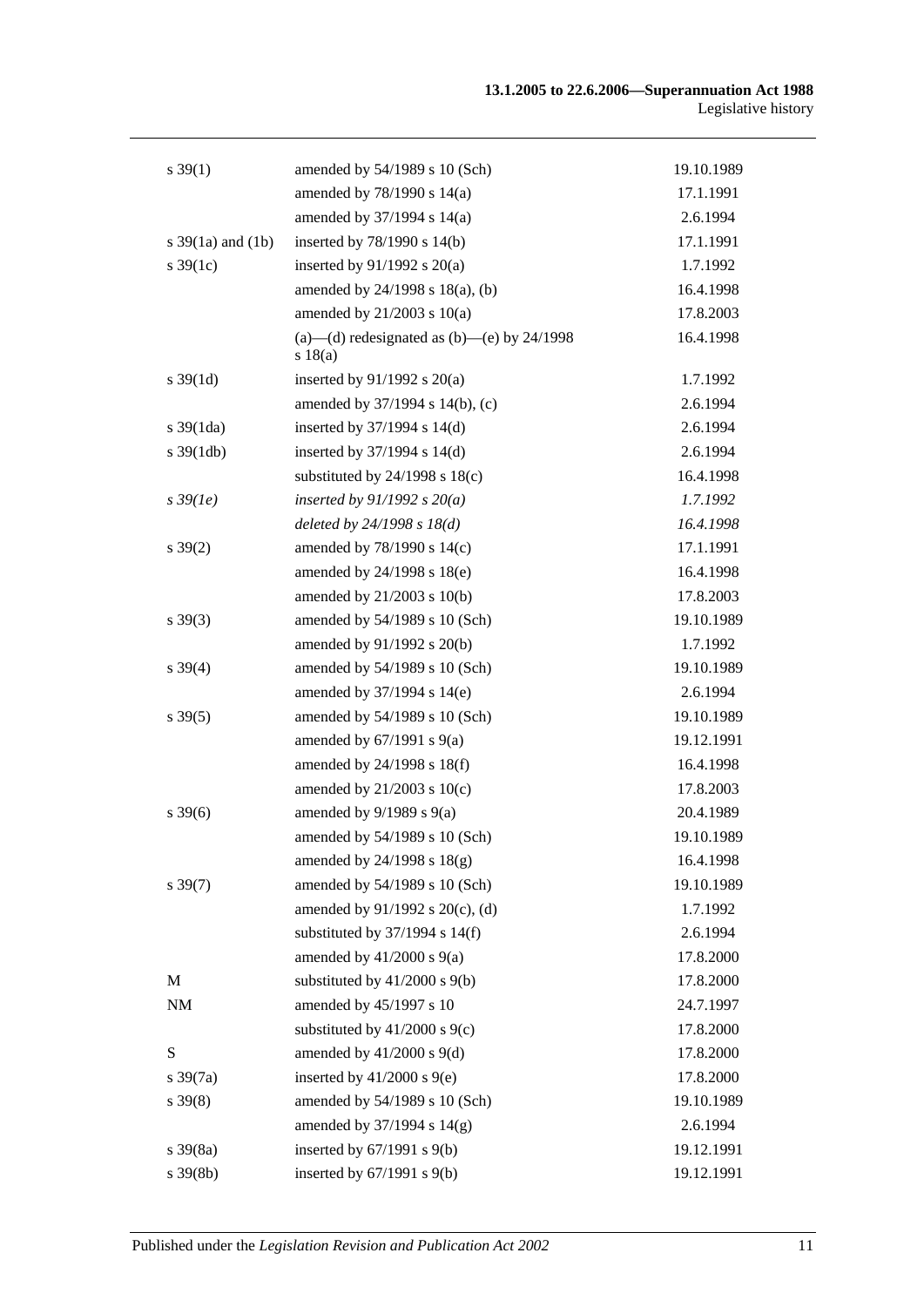| s $39A(3e)$ (3g)<br>s 39A(4)<br>s 39A(5)<br>ss 39B and 39C<br>$s\ 40(4)$<br>s 40A<br>$s\ 40A(2)$<br>$s\ 40A(3)$<br>$s\ 40A(4)$<br>$s\ 40A(8)$<br>s 42A<br>s 43A<br>$s$ 43AA<br>$s$ 43AC<br><b>Southern State</b><br>Superannuation<br><b>Fund</b><br>s 43AG | amended by 21/2003 s 11<br>inserted by 57/1999 s 4<br>substituted by $37/1994$ s $15(c)$<br>amended by 37/1994 s 15(d)<br>inserted by 97/1995 s 9<br>inserted by 67/1991 s 10<br>inserted by 23/1999 s 6<br>amended by 37/2004 s 19(1)<br>amended by 37/2004 s 19(2)<br>amended by 37/2004 s 19(3)<br>deleted by 37/2004 s 19(4)<br>inserted by 41/2000 s 10<br>amended by 78/1990 s 15<br>substituted by 67/1991 s 11<br>inserted by 54/1989 s 8<br>amended by 37/1994 s 16<br>substituted by 41/2000 s 11<br>inserted by 41/2000 s 12<br>inserted by 49/2003 s 31<br>deleted by $51/2004$ s $44$<br>substituted by 51/2004 s 45 | 1.7.1999<br>2.6.1994<br>2.6.1994<br>14.12.1995<br>19.12.1991<br>1.4.1999<br>19.8.2004<br>19.8.2004<br>19.8.2004<br>19.8.2004<br>17.8.2000<br>17.1.1991<br>19.12.1991<br>19.10.1989<br>2.6.1994<br>17.8.2000<br>17.8.2000<br>18.12.2003<br>13.1.2005<br>13.1.2005 |
|-------------------------------------------------------------------------------------------------------------------------------------------------------------------------------------------------------------------------------------------------------------|-----------------------------------------------------------------------------------------------------------------------------------------------------------------------------------------------------------------------------------------------------------------------------------------------------------------------------------------------------------------------------------------------------------------------------------------------------------------------------------------------------------------------------------------------------------------------------------------------------------------------------------|------------------------------------------------------------------------------------------------------------------------------------------------------------------------------------------------------------------------------------------------------------------|
|                                                                                                                                                                                                                                                             |                                                                                                                                                                                                                                                                                                                                                                                                                                                                                                                                                                                                                                   |                                                                                                                                                                                                                                                                  |
|                                                                                                                                                                                                                                                             |                                                                                                                                                                                                                                                                                                                                                                                                                                                                                                                                                                                                                                   |                                                                                                                                                                                                                                                                  |
|                                                                                                                                                                                                                                                             |                                                                                                                                                                                                                                                                                                                                                                                                                                                                                                                                                                                                                                   |                                                                                                                                                                                                                                                                  |
|                                                                                                                                                                                                                                                             |                                                                                                                                                                                                                                                                                                                                                                                                                                                                                                                                                                                                                                   |                                                                                                                                                                                                                                                                  |
|                                                                                                                                                                                                                                                             |                                                                                                                                                                                                                                                                                                                                                                                                                                                                                                                                                                                                                                   |                                                                                                                                                                                                                                                                  |
|                                                                                                                                                                                                                                                             |                                                                                                                                                                                                                                                                                                                                                                                                                                                                                                                                                                                                                                   |                                                                                                                                                                                                                                                                  |
|                                                                                                                                                                                                                                                             |                                                                                                                                                                                                                                                                                                                                                                                                                                                                                                                                                                                                                                   |                                                                                                                                                                                                                                                                  |
|                                                                                                                                                                                                                                                             |                                                                                                                                                                                                                                                                                                                                                                                                                                                                                                                                                                                                                                   |                                                                                                                                                                                                                                                                  |
|                                                                                                                                                                                                                                                             |                                                                                                                                                                                                                                                                                                                                                                                                                                                                                                                                                                                                                                   |                                                                                                                                                                                                                                                                  |
|                                                                                                                                                                                                                                                             |                                                                                                                                                                                                                                                                                                                                                                                                                                                                                                                                                                                                                                   |                                                                                                                                                                                                                                                                  |
|                                                                                                                                                                                                                                                             |                                                                                                                                                                                                                                                                                                                                                                                                                                                                                                                                                                                                                                   |                                                                                                                                                                                                                                                                  |
|                                                                                                                                                                                                                                                             |                                                                                                                                                                                                                                                                                                                                                                                                                                                                                                                                                                                                                                   |                                                                                                                                                                                                                                                                  |
|                                                                                                                                                                                                                                                             |                                                                                                                                                                                                                                                                                                                                                                                                                                                                                                                                                                                                                                   |                                                                                                                                                                                                                                                                  |
|                                                                                                                                                                                                                                                             |                                                                                                                                                                                                                                                                                                                                                                                                                                                                                                                                                                                                                                   |                                                                                                                                                                                                                                                                  |
|                                                                                                                                                                                                                                                             |                                                                                                                                                                                                                                                                                                                                                                                                                                                                                                                                                                                                                                   |                                                                                                                                                                                                                                                                  |
|                                                                                                                                                                                                                                                             |                                                                                                                                                                                                                                                                                                                                                                                                                                                                                                                                                                                                                                   |                                                                                                                                                                                                                                                                  |
|                                                                                                                                                                                                                                                             |                                                                                                                                                                                                                                                                                                                                                                                                                                                                                                                                                                                                                                   |                                                                                                                                                                                                                                                                  |
|                                                                                                                                                                                                                                                             |                                                                                                                                                                                                                                                                                                                                                                                                                                                                                                                                                                                                                                   |                                                                                                                                                                                                                                                                  |
|                                                                                                                                                                                                                                                             |                                                                                                                                                                                                                                                                                                                                                                                                                                                                                                                                                                                                                                   |                                                                                                                                                                                                                                                                  |
|                                                                                                                                                                                                                                                             |                                                                                                                                                                                                                                                                                                                                                                                                                                                                                                                                                                                                                                   |                                                                                                                                                                                                                                                                  |
|                                                                                                                                                                                                                                                             |                                                                                                                                                                                                                                                                                                                                                                                                                                                                                                                                                                                                                                   |                                                                                                                                                                                                                                                                  |
|                                                                                                                                                                                                                                                             |                                                                                                                                                                                                                                                                                                                                                                                                                                                                                                                                                                                                                                   |                                                                                                                                                                                                                                                                  |
|                                                                                                                                                                                                                                                             |                                                                                                                                                                                                                                                                                                                                                                                                                                                                                                                                                                                                                                   |                                                                                                                                                                                                                                                                  |
|                                                                                                                                                                                                                                                             |                                                                                                                                                                                                                                                                                                                                                                                                                                                                                                                                                                                                                                   | 17.8.2003                                                                                                                                                                                                                                                        |
| s 39A(3d)                                                                                                                                                                                                                                                   | inserted by 57/1999 s 4                                                                                                                                                                                                                                                                                                                                                                                                                                                                                                                                                                                                           | 1.7.1999                                                                                                                                                                                                                                                         |
| s $39A(3a)$ (3c)                                                                                                                                                                                                                                            | inserted by 57/1999 s 4                                                                                                                                                                                                                                                                                                                                                                                                                                                                                                                                                                                                           | 1.7.1999                                                                                                                                                                                                                                                         |
| $s \, 39A(3)$                                                                                                                                                                                                                                               | substituted by 57/1999 s 4                                                                                                                                                                                                                                                                                                                                                                                                                                                                                                                                                                                                        | 1.7.1999                                                                                                                                                                                                                                                         |
| s 39A(2)                                                                                                                                                                                                                                                    | substituted by $37/1994$ s $15(b)$                                                                                                                                                                                                                                                                                                                                                                                                                                                                                                                                                                                                | 2.6.1994                                                                                                                                                                                                                                                         |
| $s \, 39A(1)$                                                                                                                                                                                                                                               | amended by 37/1994 s 15(a)                                                                                                                                                                                                                                                                                                                                                                                                                                                                                                                                                                                                        | 2.6.1994                                                                                                                                                                                                                                                         |
| s 39A                                                                                                                                                                                                                                                       | inserted by $44/1993$ s 4                                                                                                                                                                                                                                                                                                                                                                                                                                                                                                                                                                                                         | 27.5.1993                                                                                                                                                                                                                                                        |
| $s \frac{39(11)}{2}$                                                                                                                                                                                                                                        | inserted by 97/1995 s 8                                                                                                                                                                                                                                                                                                                                                                                                                                                                                                                                                                                                           | 14.12.1995                                                                                                                                                                                                                                                       |
|                                                                                                                                                                                                                                                             | s 39(10a) and (10b) inserted by 24/1998 s 18(h)                                                                                                                                                                                                                                                                                                                                                                                                                                                                                                                                                                                   | 1.7.1994                                                                                                                                                                                                                                                         |
| $s \, 39(10)$                                                                                                                                                                                                                                               | inserted by $37/1994$ s $14(i)$                                                                                                                                                                                                                                                                                                                                                                                                                                                                                                                                                                                                   | 5.6.1994                                                                                                                                                                                                                                                         |
| $s\,39(9)$                                                                                                                                                                                                                                                  | inserted by $9/1989$ s $9(b)$                                                                                                                                                                                                                                                                                                                                                                                                                                                                                                                                                                                                     | 1.7.1988                                                                                                                                                                                                                                                         |
|                                                                                                                                                                                                                                                             | amended by 37/1994 s 14(h)                                                                                                                                                                                                                                                                                                                                                                                                                                                                                                                                                                                                        | 2.6.1994                                                                                                                                                                                                                                                         |
| $s \, 39(8c)$                                                                                                                                                                                                                                               | inserted by $91/1992$ s $20(g)$                                                                                                                                                                                                                                                                                                                                                                                                                                                                                                                                                                                                   | 1.7.1992                                                                                                                                                                                                                                                         |
| $\mathbf M$                                                                                                                                                                                                                                                 | inserted by $91/1992$ s $20(f)$                                                                                                                                                                                                                                                                                                                                                                                                                                                                                                                                                                                                   | 1.7.1992                                                                                                                                                                                                                                                         |
| Pn                                                                                                                                                                                                                                                          | inserted by $91/1992$ s $20(f)$                                                                                                                                                                                                                                                                                                                                                                                                                                                                                                                                                                                                   | 1.7.1992                                                                                                                                                                                                                                                         |
|                                                                                                                                                                                                                                                             | substituted by $91/1992$ s $20(f)$                                                                                                                                                                                                                                                                                                                                                                                                                                                                                                                                                                                                | 1.7.1992                                                                                                                                                                                                                                                         |
|                                                                                                                                                                                                                                                             | amended by 91/1992 s 20(e)                                                                                                                                                                                                                                                                                                                                                                                                                                                                                                                                                                                                        | 1.7.1992                                                                                                                                                                                                                                                         |
|                                                                                                                                                                                                                                                             |                                                                                                                                                                                                                                                                                                                                                                                                                                                                                                                                                                                                                                   |                                                                                                                                                                                                                                                                  |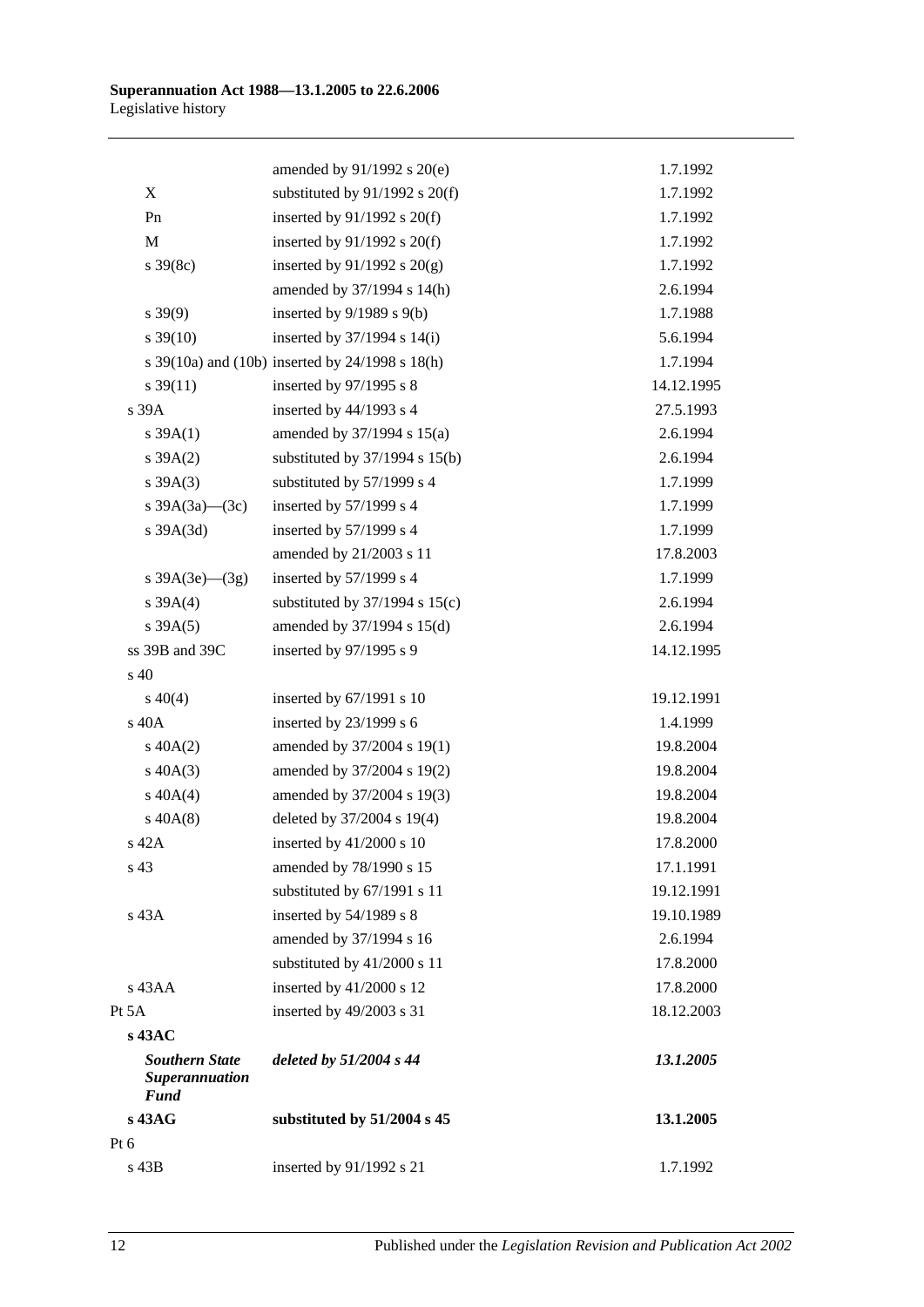| $s\,43B(1)$        | s 43B redesignated as $s$ 43B(1) by 37/1994 s 17 | 2.6.1994   |
|--------------------|--------------------------------------------------|------------|
| $s\,43B(2)$        | inserted by 37/1994 s 17                         | 2.6.1994   |
| s 44               |                                                  |            |
| $s\,44(1)$         | amended by 37/1994 s 18(a)                       | 2.6.1994   |
|                    | amended by 24/1998 s 19                          | 16.4.1998  |
|                    | amended by $4/2000$ s $9(1)$ (Sch 1 cl $41(a)$ ) | 1.6.2000   |
| $s\,44(2)$         | amended by 37/1994 s 18(b)                       | 2.6.1994   |
|                    | deleted by $4/2000 s 9(1)$ (Sch 1 cl $41(b)$ )   | 1.6.2000   |
| $s\,44(3)$         | deleted by $4/2000 s 9(1)$ (Sch 1 cl $41(c)$ )   | 1.6.2000   |
| $s\,44(4)$         | inserted by $37/1994$ s $18(c)$                  | 2.6.1994   |
|                    | amended by $4/2000$ s $9(1)$ (Sch 1 cl $41(d)$ ) | 1.6.2000   |
| s 45               |                                                  |            |
| $s\,45(1)$         | amended by 9/1989 s 10                           | 20.4.1989  |
|                    | amended by $41/2000$ s $13(a)$ —(c)              | 1.7.1988   |
|                    | amended by $37/2004$ s $20(1)$ —(6)              | 19.8.2004  |
|                    | (e) deleted by $37/2004$ s $20(3)$               | 19.8.2004  |
| $s\,45(1a)$        | inserted by $24/1998$ s $20(a)$                  | 16.4.1998  |
|                    | substituted by $41/2000$ s $13(d)$               | 1.7.1988   |
|                    | amended by 37/2004 s 20(7)                       | 19.8.2004  |
| $s\,45(2)$         | amended by 24/1998 s 20(b)                       | 16.4.1998  |
|                    | amended by 41/2000 s 13(e)                       | 1.7.1988   |
|                    | (ba) deleted by 37/2004 s 20(8)                  | 19.8.2004  |
| $s\,45(4)$         | substituted by 67/1991 s 12                      | 19.12.1991 |
|                    | amended by 37/2004 s 20(9)                       | 19.8.2004  |
| $s\,45(6)$         | inserted by 37/1994 s 19                         | 2.6.1994   |
|                    | amended by $41/2000$ s $13(f)$                   | 1.7.1988   |
| $s\,45(7)$         | inserted by 37/2004 s 20(10)                     | 19.8.2004  |
| s 46               |                                                  |            |
| $s\,46(4)$ and (5) | inserted by 9/1989 s 11                          | 20.4.1989  |
| s 47               |                                                  |            |
| $s\,47(1)$         | amended by 78/1990 s 16                          | 17.1.1991  |
|                    | substituted by $20/1998$ s $7(a)$                | 1.10.1997  |
|                    | amended by $40/2001$ s $9(a)$                    | 1.1.2002   |
| $s\,47(2)$         | amended by 20/1998 s 7(b)                        | 1.10.1997  |
|                    | substituted by $40/2001$ s $9(a)$                | 1.1.2002   |
| $s\,47(4)$         | inserted by $20/1998$ s $7(c)$                   | 1.10.1997  |
|                    | amended by $40/2001$ s $9(b)$                    | 1.1.2002   |
| $s\,47(5)$         | inserted by $20/1998$ s $7(c)$                   | 1.10.1997  |
|                    | amended by $40/2001$ s $9(c)$ , (d)              | 1.1.2002   |
| $s\,47(6)$         | inserted by $20/1998$ s $7(c)$                   | 1.10.1997  |
|                    | substituted by $40/2001$ s $9(e)$                | 1.1.2002   |
| ss 47A and 47B     | inserted by 24/1998 s 21                         | 16.4.1998  |
| s 48               |                                                  |            |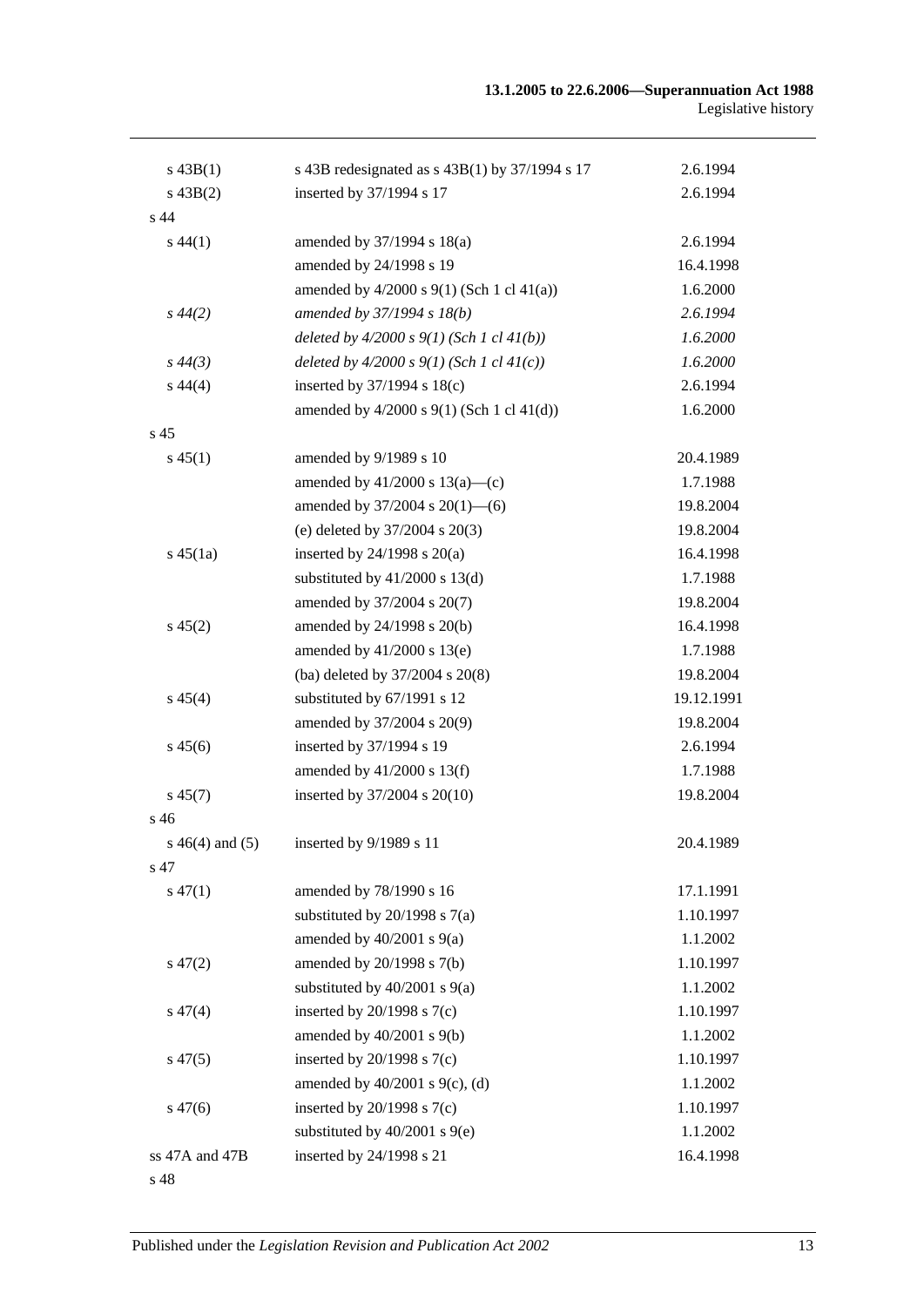#### **Superannuation Act 1988—13.1.2005 to 22.6.2006** Legislative history

| $s\,48(1)$             | substituted by $9/1989$ s $12(a)$                    | 20.4.1989  |
|------------------------|------------------------------------------------------|------------|
|                        | amended by 54/1989 s 10 (Sch)                        | 19.10.1989 |
| $s\ 48(2)$             | amended by 9/1989 s 12(b)                            | 20.4.1989  |
|                        | amended by 54/1989 s 10 (Sch)                        | 19.10.1989 |
|                        | substituted by 41/2000 s 14                          | 17.8.2000  |
|                        | substituted by 12/2001 s 26                          | 1.7.2001   |
| $s\ 48(2a)$ and $(2b)$ | inserted by 41/2000 s 14                             | 17.8.2000  |
| $s\,48(3)$             | inserted by $9/1989$ s $12(c)$                       | 20.4.1989  |
| $s$ 51 $A$             | inserted by 41/2000 s 15                             | 17.8.2000  |
| s 54                   |                                                      |            |
| s 54(1)                | amended by 37/2004 s 21(1)                           | 19.8.2004  |
| $s\,54(5)$             | amended by 54/1989 s 10 (Sch)                        | 19.10.1989 |
| s $54(6)$ and $(7)$    | inserted by 37/2004 s 21(2)                          | 19.8.2004  |
| s <sub>55</sub>        |                                                      |            |
| s 55(1)                | amended by 38/1995 Sch 2                             | 1.7.1995   |
|                        | amended by 24/1998 s 22                              | 16.4.1998  |
|                        | (a)—(d) redesignated as (b)—(e) by $24/1998$<br>s 22 | 16.4.1998  |
| s 55(1a)               | inserted by 49/2003 s 32                             | 18.12.2003 |
| s <sub>56</sub>        | substituted by 24/1998 s 23                          | 16.4.1998  |
| s 58A                  | inserted by 91/1992 s 22                             | 1.7.1992   |
| s 59                   |                                                      |            |
| s 59(1a)               | inserted by 78/1990 s 17                             | 17.1.1991  |
|                        | amended by 67/1991 s 13                              | 19.12.1991 |
|                        | amended by 49/2003 s 33                              | 18.12.2003 |
| s 60                   | inserted by 9/1989 s 13                              | 20.4.1989  |
|                        | deleted by 54/1989 s 9                               | 19.10.1989 |
| Sch 1                  |                                                      |            |
| cl <sub>1</sub>        |                                                      |            |
| cl $1(1)$ and $(2)$    | amended by 54/1989 s 10 (Sch)                        | 19.10.1989 |
| cl $1(2a)$             | inserted by 9/1989 s 14                              | 1.7.1988   |
| cl <sub>2</sub>        |                                                      |            |
| cl $2(1)$              | amended by 54/1989 s 10 (Sch)                        | 19.10.1989 |
| cl 2(4)                | amended by 54/1989 s 10 (Sch)                        | 19.10.1989 |
|                        | amended by 67/1991 s 14                              | 19.12.1991 |
|                        | deleted by $24/1998 s 24(a)$                         | 16.4.1998  |
| cl 3A                  | inserted by 78/1990 s 18                             | 17.1.1991  |
| cl <sub>4</sub>        | amended by 54/1989 s 10 (Sch)                        | 19.10.1989 |
| cl <sub>5</sub>        |                                                      |            |
| cl $5(1)$              | amended by 54/1989 s 10 (Sch)                        | 19.10.1989 |
| cl <sub>6</sub>        |                                                      |            |
| cl $6(1)$              | amended by $9/1989$ s $15(a)$                        | 20.4.1989  |
|                        | amended by 37/1994 s 20(a)                           | 2.6.1994   |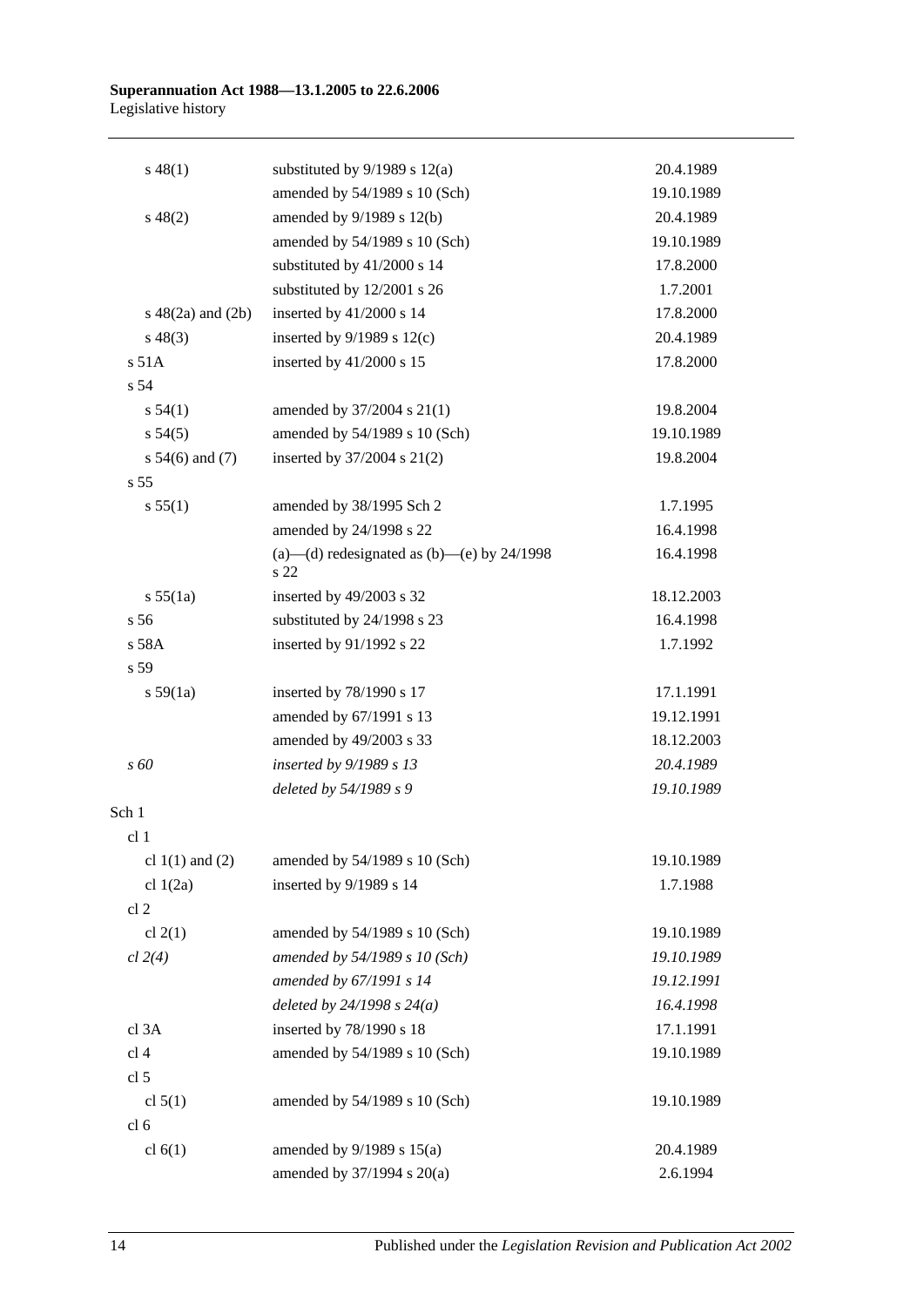| ${\rm FS}$         | substituted by $37/1994$ s $20(b)$                                         | 2.6.1994   |
|--------------------|----------------------------------------------------------------------------|------------|
| Z                  | inserted by 9/1989 s 15(b)                                                 | 20.4.1989  |
| Pn                 | inserted by $37/1994$ s $20(c)$                                            | 2.6.1994   |
| $\mathbf M$        | inserted by $37/1994$ s $20(c)$                                            | 2.6.1994   |
| cl 7               |                                                                            |            |
| cl $7(3)$          | inserted by $91/1992$ s $23(a)$                                            | 1.7.1992   |
| cl <sub>9</sub>    |                                                                            |            |
| cl $9(1a)$         | inserted by $9/1989$ s $16(a)$                                             | 20.4.1989  |
|                    | amended by 54/1989 s 10 (Sch)                                              | 19.10.1989 |
|                    | amended by $69/1992$ s $30(a)$                                             | 10.12.1992 |
| cl $9(2)$          | amended by 54/1989 s 10 (Sch)                                              | 19.10.1989 |
|                    | amended by 69/1992 s 30(b)                                                 | 10.12.1992 |
| cl $9(3)$          | inserted by $9/1989$ s $16(b)$                                             | 20.4.1989  |
|                    | amended by 69/1992 s 30(c)                                                 | 10.12.1992 |
|                    | amended by 91/1992 s 23(b)                                                 | 1.7.1992   |
| cl 10              | substituted by 9/1989 s 17                                                 | 20.4.1989  |
| cl 11              |                                                                            |            |
| cl $11(2)$         | amended by 54/1989 s 10 (Sch)                                              | 19.10.1989 |
| cl 12              |                                                                            |            |
| cl $12(2)$         | inserted by $54/1989$ s 10 (Sch)                                           | 19.10.1989 |
|                    | amended by 38/1995 Sch 2                                                   | 1.7.1995   |
| cl 15              | inserted by $91/1992$ s $23(c)$                                            | 1.7.1992   |
| cl $15(1)$         | amended by $37/1994$ s $20(d)$                                             | 2.6.1994   |
| cl $15(3)$         | inserted by $37/1994$ s $20(e)$                                            | 2.6.1994   |
| cl 15A             | inserted by $37/1994$ s $20(f)$                                            | 2.6.1994   |
| cl 16              | inserted by $91/1992$ s $23(c)$                                            | 1.7.1992   |
| cl 17              | inserted by $37/1994$ s $20(g)$                                            | 2.6.1994   |
| cll 18-20          | inserted by $24/1998$ s $24(b)$                                            | 16.4.1998  |
| cl 21              | inserted by $51/2004$ s 46                                                 | 3.7.2003   |
| Sch 1A             | inserted by 78/1990 s 19                                                   | 17.1.1991  |
| cl 1               |                                                                            |            |
| cl $1(1)$          | amended by 37/1994 s 21                                                    | 2.6.1994   |
| cl $1(2)$          | amended by $67/1991$ s $15(a)$                                             | 17.1.1991  |
|                    | amended by $30/1994$ Sch 4 cl $2(c)(ii)$                                   | 1.7.1994   |
| cl <sub>2</sub>    |                                                                            |            |
| cl $2(1)$          | cl 2 amended and redesignated as cl $2(1)$ by<br>$67/1991$ s $15(b)$ , (c) | 17.1.1991  |
| cl $2(2)$          | inserted by $67/1991$ s $15(c)$                                            | 17.1.1991  |
| Sch 1B             | inserted by 36/1999 Sch 3 (Pt 3 cl 3(c))                                   | 1.12.1999  |
| cl <sub>4</sub>    |                                                                            |            |
| cl $4(7)$          | substituted by 41/2000 s 16                                                | 17.8.2000  |
| cl $4(8)$ — $(10)$ | inserted by 41/2000 s 16                                                   | 17.8.2000  |
| Sch 3              | deleted by 91/1992 s 24                                                    | 1.7.1992   |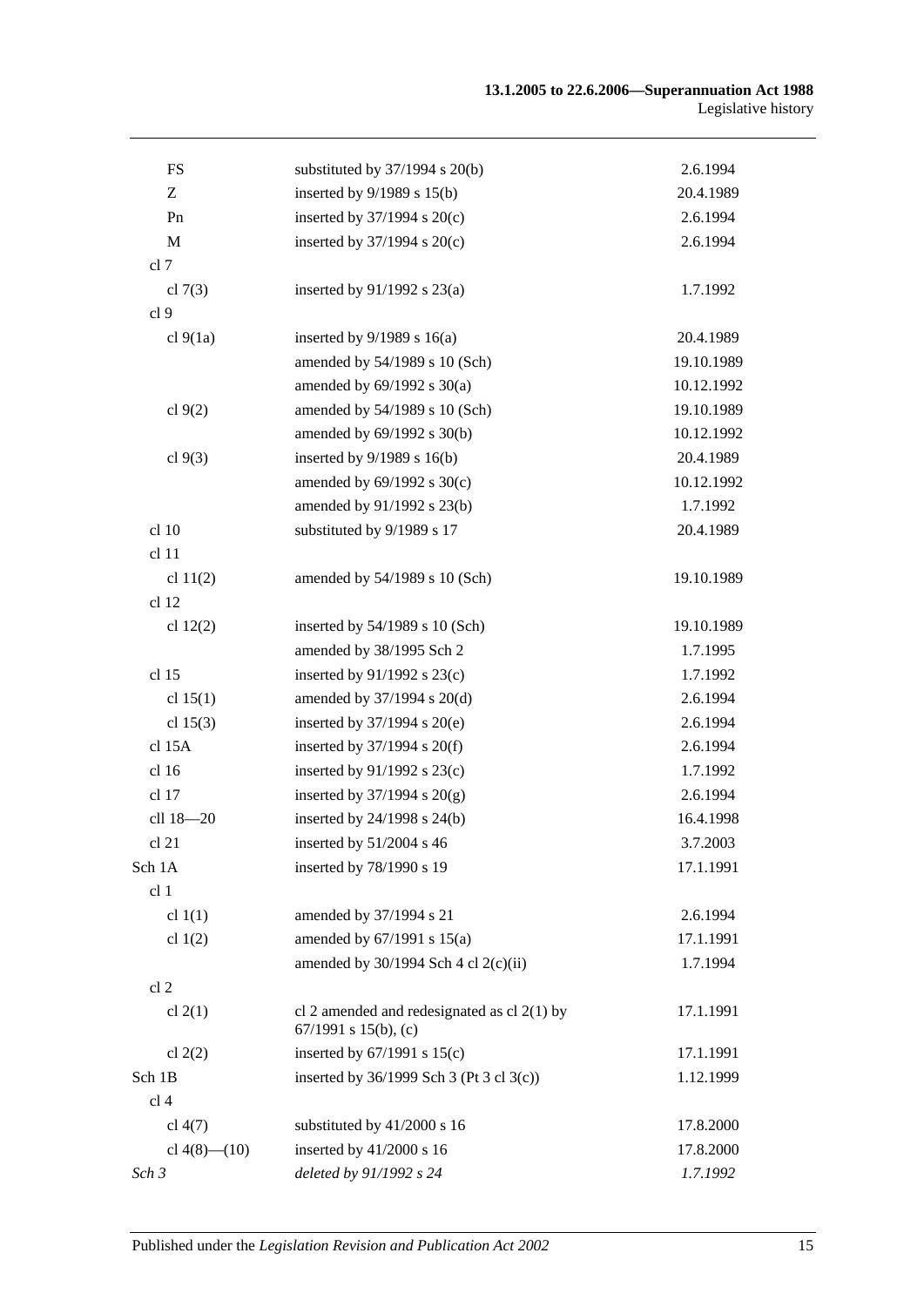# **Transitional etc provisions associated with Act or amendments**

## *Statutes Amendment (Division of Superannuation Interests under Family Law Act) Act 2003, Sch 1*

## **1—Interpretation**

In this Schedule—

*relevant Act* means an Act amended by this Act;

*relevant authority* means—

- (a) the Police Superannuation Board; or
- (b) the South Australian Parliamentary Superannuation Board; or
- (c) the South Australian Superannuation Board; or
- (d) the Treasurer.

## **2—Prior action**

Any step taken by a relevant authority before a section of this Act is brought into operation that corresponds to a step that may be taken by the relevant authority under a relevant Act after this Act is brought into operation will be taken to be valid and effectual for the purposes of a relevant Act as if it had been taken after the commencement of this Act.

### **3—Instruments**

Any splitting instrument, or other instrument, lodged with a relevant authority before the commencement of this Act may take effect for the purposes of a relevant Act after the commencement of this Act.

### **4—Other matters**

- (1) The Governor may, by regulation, make additional provisions of a saving or transitional nature consequent on the enactment of this Act.
- (2) A provision of a regulation under subclause (1) may, if the regulation so provides, take effect from the commencement of this Act or from an earlier day, but not before 28 December 2002.
- (3) To the extent to which a provision takes effect under subclause (2) from a day earlier than the day of the regulation's publication in the Gazette, the provision does not operate to the disadvantage of a person by—
	- (a) decreasing the person's rights; or
	- (b) imposing liabilities on the person.
- (4) The *[Acts Interpretation Act](http://www.legislation.sa.gov.au/index.aspx?action=legref&type=act&legtitle=Acts%20Interpretation%20Act%201915) 1915* will, except to the extent of any inconsistency with the provisions of this Schedule (or regulations made under this Schedule), apply to any amendment effected by this Act.

## **Historical versions**

Retrospective amendment not